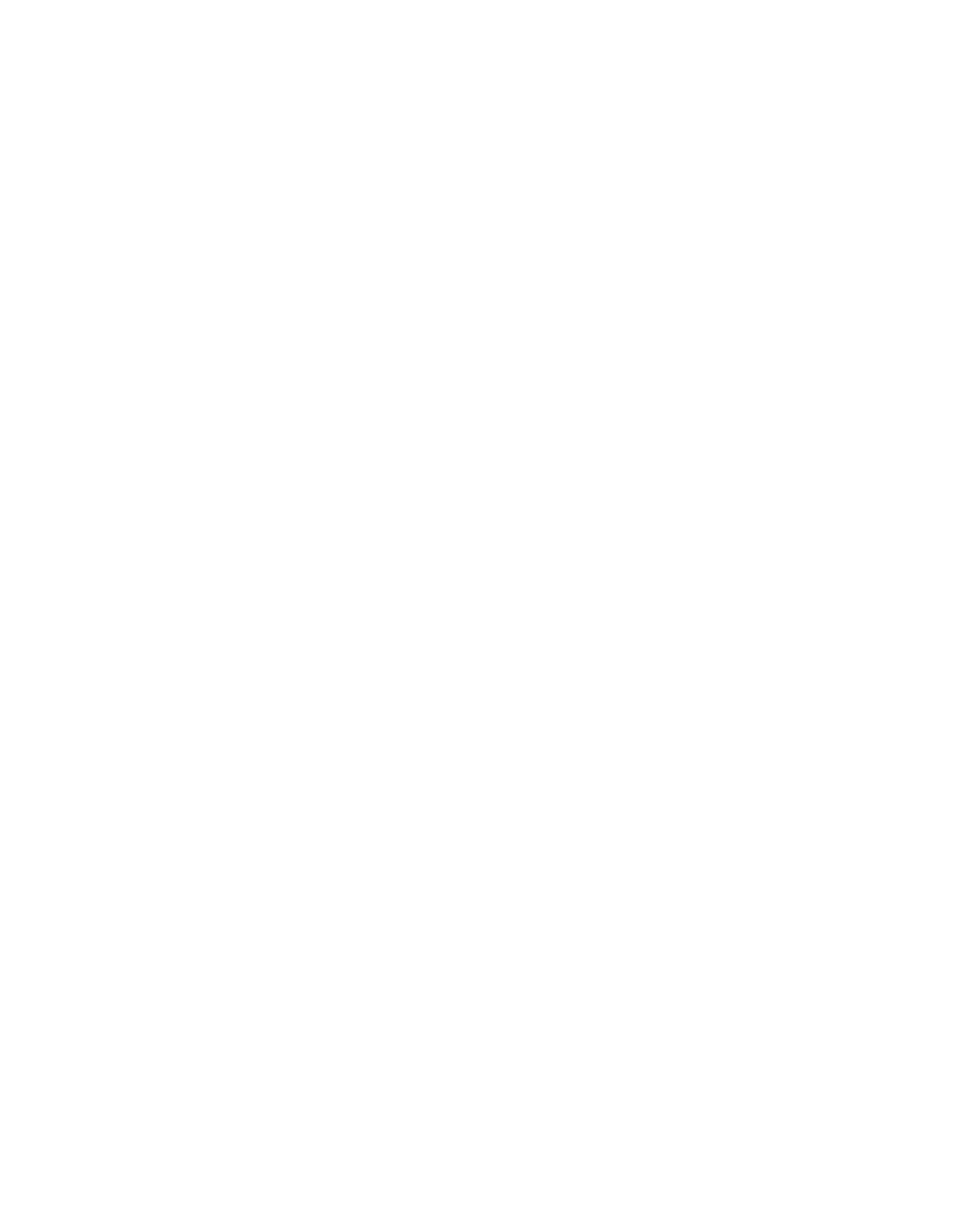# Contents

| $\mathbf 1$             |                                | Notations and tensor algebra                                                                        | $\mathbf{1}$   |  |  |
|-------------------------|--------------------------------|-----------------------------------------------------------------------------------------------------|----------------|--|--|
|                         | 1.1                            |                                                                                                     | $\mathbf{1}$   |  |  |
|                         | 1.2                            |                                                                                                     | $\overline{2}$ |  |  |
|                         | 1.3                            |                                                                                                     | $\overline{5}$ |  |  |
|                         | 1.4                            |                                                                                                     | 8              |  |  |
|                         | 1.5                            | Remarks on functions and operators in other coordinate systems                                      | 8              |  |  |
| $\overline{2}$          |                                | Kinematics of finite deformation                                                                    | 11             |  |  |
|                         | 2.1                            |                                                                                                     | 11             |  |  |
|                         | 2.2                            |                                                                                                     | 13             |  |  |
|                         | 2.3                            |                                                                                                     | 14             |  |  |
|                         | 2.4                            |                                                                                                     | 16             |  |  |
|                         | 2.5                            |                                                                                                     | 19             |  |  |
| 3                       | <b>Balance laws</b><br>21      |                                                                                                     |                |  |  |
|                         | 3.1                            |                                                                                                     | 21             |  |  |
|                         | 3.2                            |                                                                                                     | 22             |  |  |
|                         | 3.3                            |                                                                                                     | 22             |  |  |
|                         | 3.4                            | Conservation of mass $\ldots \ldots \ldots \ldots \ldots \ldots \ldots \ldots \ldots \ldots \ldots$ | 23             |  |  |
|                         | 3.5                            |                                                                                                     | 23             |  |  |
|                         | 3.6                            | Conservation of energy $\ldots \ldots \ldots \ldots \ldots \ldots \ldots \ldots \ldots \ldots$      | 25             |  |  |
|                         | 3.7                            |                                                                                                     | 26             |  |  |
|                         | 3.8                            |                                                                                                     | 27             |  |  |
| $\overline{\mathbf{4}}$ |                                | Euclidean objectivity                                                                               | 29             |  |  |
|                         | 4.1                            |                                                                                                     | 29             |  |  |
|                         | 4.2                            |                                                                                                     | 32             |  |  |
|                         | 4.3                            |                                                                                                     | 33             |  |  |
|                         | 4.4                            | Transformation properties of motion $\ldots \ldots \ldots \ldots \ldots \ldots \ldots$              | 35             |  |  |
|                         | 4.5                            |                                                                                                     | 36             |  |  |
|                         |                                |                                                                                                     |                |  |  |
|                         |                                | 5 Principle of material frame-indifference                                                          | 39             |  |  |
|                         | 5.1                            | Constitutive equations in material description                                                      | 39             |  |  |
|                         | 5.2                            |                                                                                                     | 41             |  |  |
|                         | 5.3                            | Constitutive equations in referential description                                                   | 41             |  |  |
|                         | 5.4                            |                                                                                                     | 43             |  |  |
| 6                       | 47<br><b>Material symmetry</b> |                                                                                                     |                |  |  |
|                         | 6.1                            |                                                                                                     | 47             |  |  |
|                         | 6.2                            |                                                                                                     | 48             |  |  |
|                         | 6.3                            | Summary on constitutive models of simple materials                                                  | 49             |  |  |
|                         | 6.4                            |                                                                                                     | 50             |  |  |
|                         |                                |                                                                                                     |                |  |  |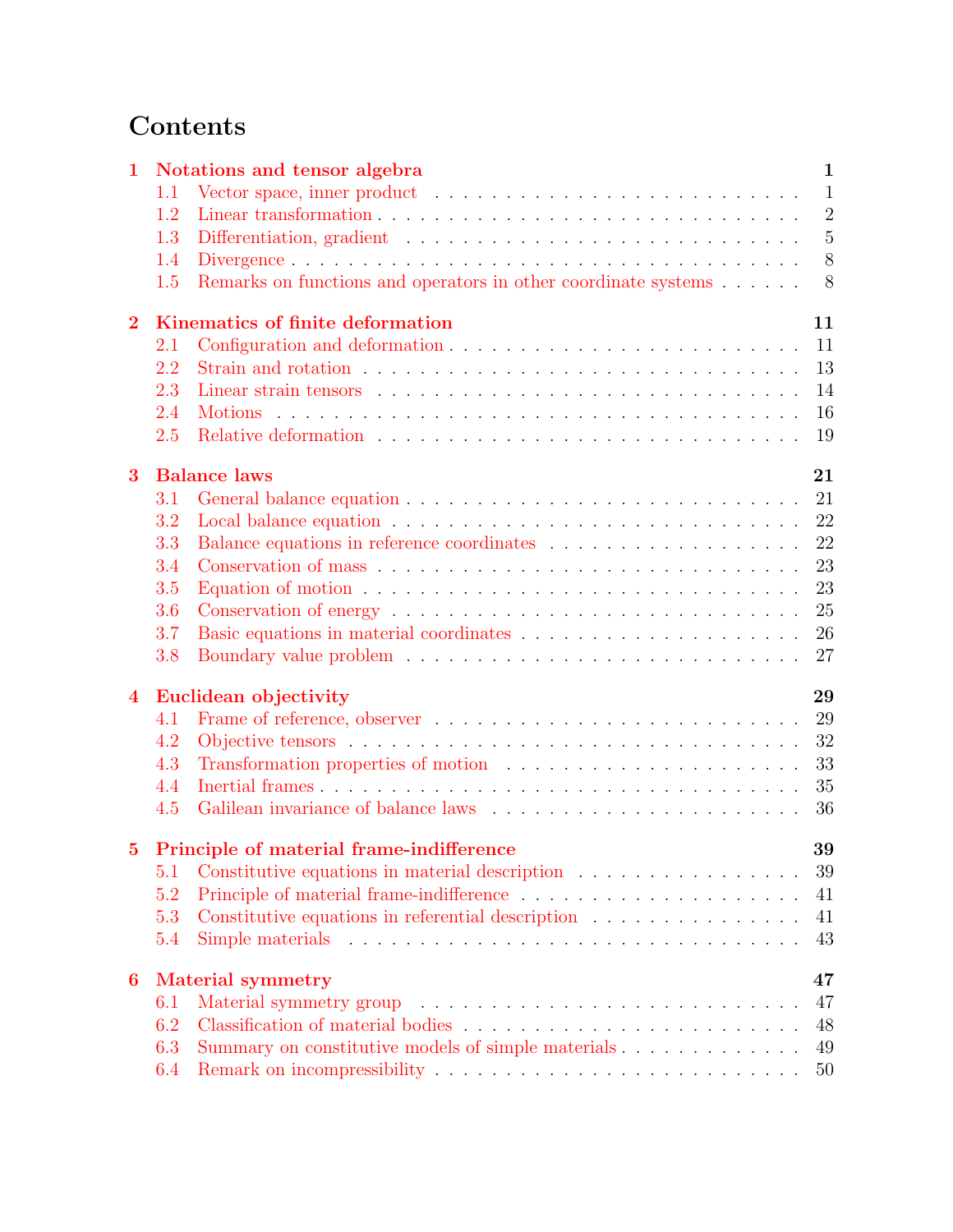| $\overline{7}$ |     | <b>Elastic solids</b>                                                                             | 53  |
|----------------|-----|---------------------------------------------------------------------------------------------------|-----|
|                | 7.1 |                                                                                                   | 53  |
|                | 7.2 |                                                                                                   | 53  |
|                | 7.3 |                                                                                                   | 55  |
|                | 7.4 |                                                                                                   | 56  |
|                | 7.5 | Hooke's law $\ldots \ldots \ldots \ldots \ldots \ldots \ldots \ldots \ldots \ldots \ldots \ldots$ | 57  |
| 8              |     | <b>Viscoelastic materials</b>                                                                     | 59  |
|                | 8.1 |                                                                                                   | 59  |
|                | 8.2 |                                                                                                   | 60  |
|                | 8.3 |                                                                                                   | 62  |
|                | 8.4 |                                                                                                   | 62  |
|                | 8.5 |                                                                                                   | 63  |
| 9              |     | Second law of thermodynamics                                                                      | 65  |
|                | 9.1 |                                                                                                   | 66  |
|                | 9.2 | Thermodynamics of heat-conducting elastic fluids                                                  | 67  |
|                | 9.3 |                                                                                                   | 68  |
|                | 9.4 |                                                                                                   | 72  |
|                |     | 10 Some problems in finite elasticity                                                             | 77  |
|                |     |                                                                                                   | 77  |
|                |     |                                                                                                   | 79  |
|                |     |                                                                                                   | 80  |
|                |     |                                                                                                   | 83  |
|                |     |                                                                                                   | 85  |
|                |     |                                                                                                   | 87  |
|                |     | 11 Wave propagation in elastic bodies                                                             | 89  |
|                |     |                                                                                                   |     |
|                |     | 11.2 The equation of motion in relative description 93                                            |     |
|                |     | 11.3 Plane harmonic waves in a deformed elastic body 95                                           |     |
|                |     |                                                                                                   |     |
|                |     | 11.5 Principal acceleation waves of finite amplitude 99                                           |     |
|                |     | 12 Mixture theory of porous media                                                                 | 103 |
|                |     |                                                                                                   |     |
|                |     |                                                                                                   |     |
|                |     |                                                                                                   |     |
|                |     |                                                                                                   |     |
|                |     |                                                                                                   |     |
|                |     |                                                                                                   |     |
|                |     |                                                                                                   |     |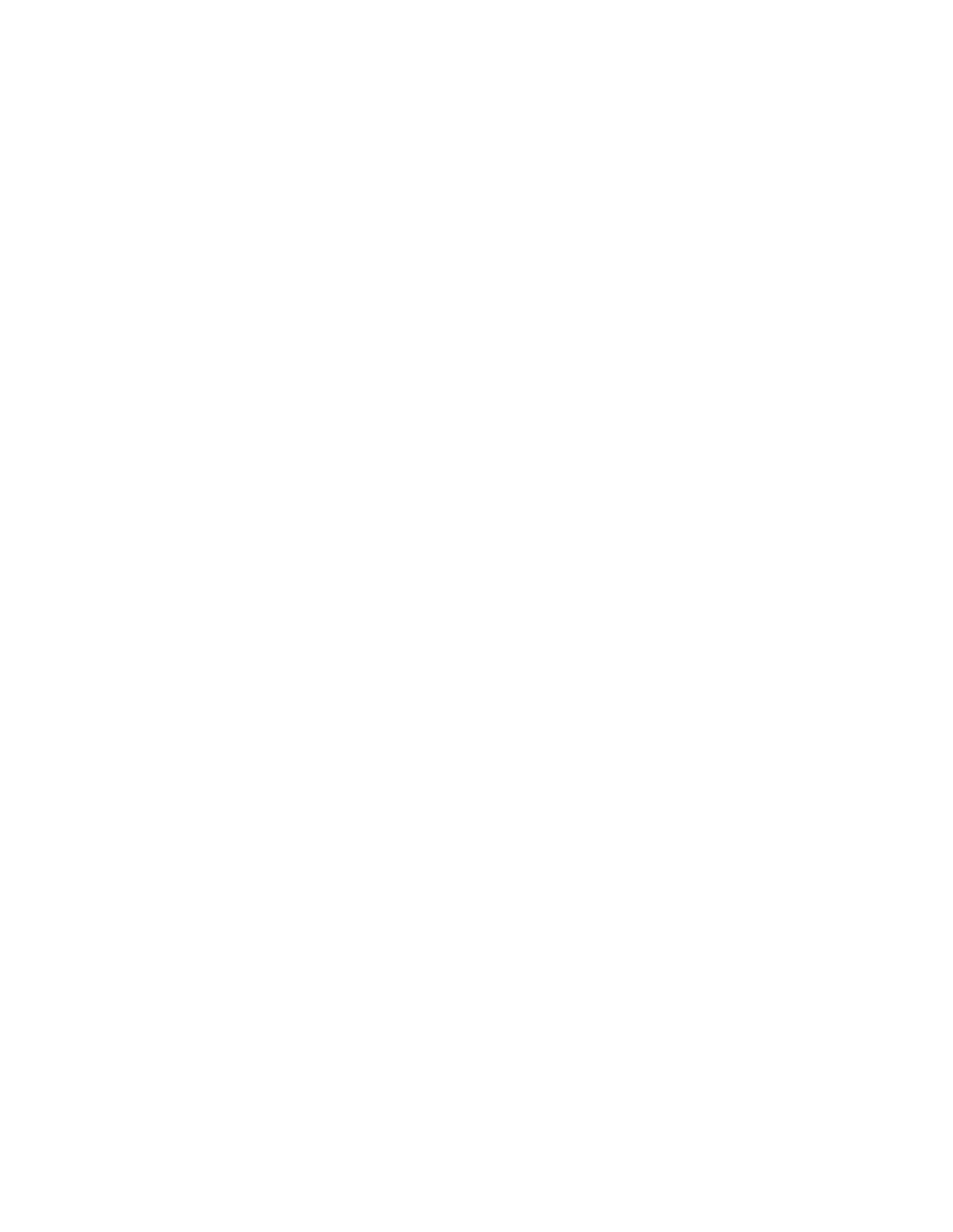# <span id="page-6-0"></span>1 Notations and tensor algebra

The reader is assumed to have a reasonable knowledge of the basic notions of vector spaces and calculus on Euclidean spaces.

#### <span id="page-6-1"></span>1.1 Vector space, inner product

Let V be a finite dimensional vector space, dim  $V = n$ , and  $\{e_1, \dots, e_n\}$  be a basis of V. Then for any vector  $v \in V$ , it can be represented as

$$
\boldsymbol{v}=v_1\boldsymbol{e}_1+v_2\boldsymbol{e}_2+\cdots+v_n\boldsymbol{e}_n,
$$

where  $(v_1, v_2, \dots, v_n)$  are called the *components* of the vector  $\boldsymbol{v}$  relative to the basis  $\{e_i\}$ .

An *inner product* (or scalar product) is defined as a *symmetric*, *positive definite*, *bilinear* map such that for  $u, v \in V$  their inner product, denoted by  $u \cdot v$ , is a scalar.

The *norm* (or length) of the vector  $\boldsymbol{v}$  is defined as

$$
|\boldsymbol{v}| = \sqrt{\boldsymbol{v} \cdot \boldsymbol{v}}.
$$

We can show that  $|\mathbf{u} \cdot \mathbf{v}| \leq |\mathbf{u}||\mathbf{v}|$ , so that we can define the *angle* between two vectors as

$$
\cos \theta(\boldsymbol{u}, \boldsymbol{v}) = \frac{\boldsymbol{u} \cdot \boldsymbol{v}}{|\boldsymbol{u}||\boldsymbol{v}|}, \quad 0 \leq \theta(\boldsymbol{u}, \boldsymbol{v}) \leq \pi,
$$

and say that they are *orthogonal* (or perpendicular) if  $\mathbf{u} \cdot \mathbf{v} = 0$ , so that  $\theta(\mathbf{u}, \mathbf{v}) = \pi/2$ .

A basis  $\{e_1, \dots, e_n\}$  is called *orthonormal* if

$$
\boldsymbol{e}_i\cdot\boldsymbol{e}_j=\delta_{ij},
$$

where the *Kronecker delta* is defined as

$$
\delta_{ij} = \begin{cases} 1 & \text{if } i = j \\ 0 & \text{if } i \neq j \end{cases}.
$$

For simplicity, we shall assume, from now on, that all bases are orthonormal.

**Example.** For  $u, v \in V$ ,

$$
\boldsymbol{v} = v_1 \boldsymbol{e}_1 + v_2 \boldsymbol{e}_2 + \cdots + v_n \boldsymbol{e}_n = \sum_{i=1}^n v_i \boldsymbol{e}_i = v_i \boldsymbol{e}_i,
$$
  

$$
\boldsymbol{u} = u_1 \boldsymbol{e}_1 + u_2 \boldsymbol{e}_2 + \cdots + u_n \boldsymbol{e}_n = \sum_{j=1}^n u_j \boldsymbol{e}_j = u_j \boldsymbol{e}_j,
$$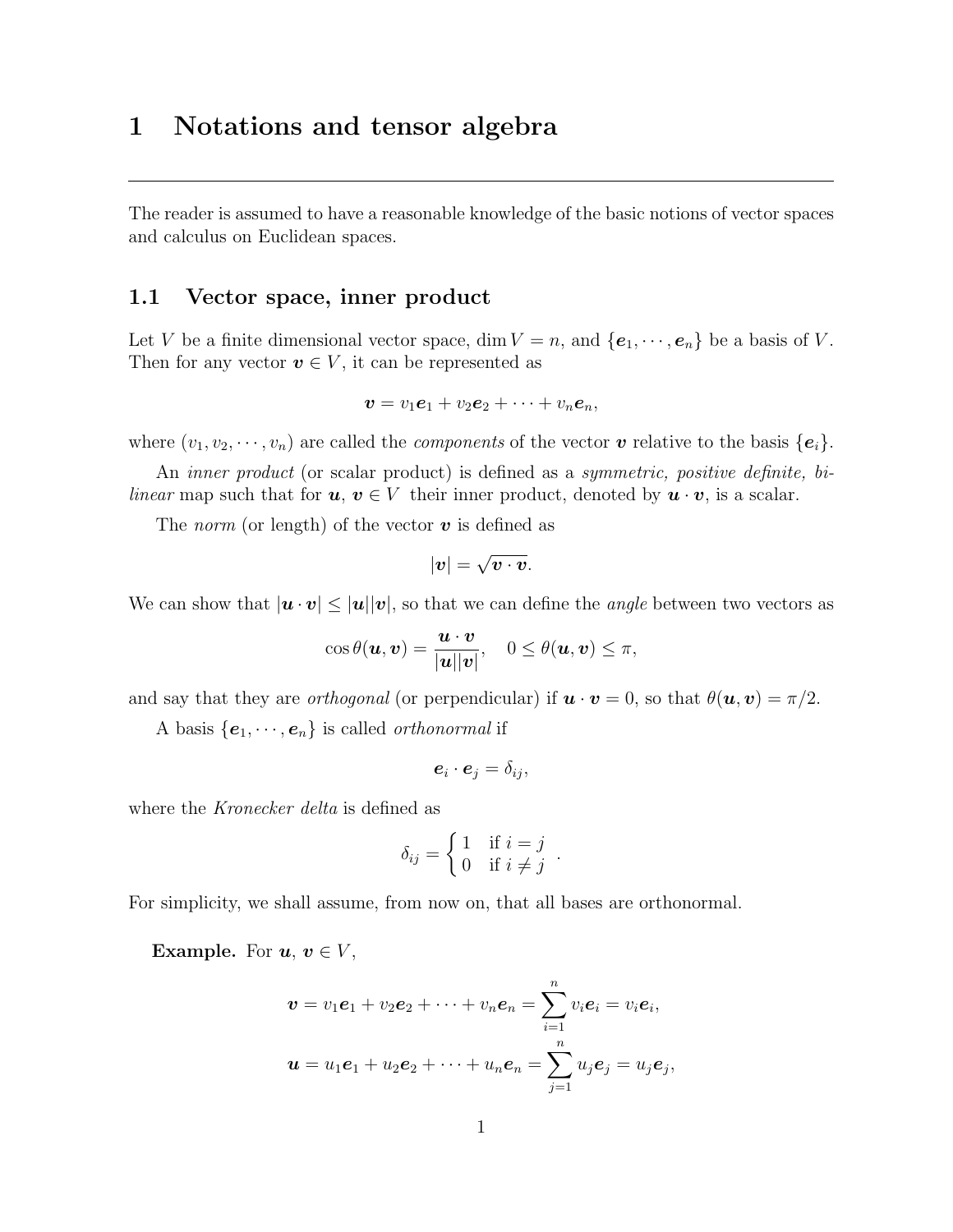we have the inner product

$$
\boldsymbol{u} \cdot \boldsymbol{v} = (\sum_{i=1}^n u_i \boldsymbol{e}_i) \cdot (\sum_{j=1}^n v_j \boldsymbol{e}_j) = \sum_{i=1}^n \sum_{j=1}^n u_i v_j (\boldsymbol{e}_i \cdot \boldsymbol{e}_j) = \sum_{i=1}^n \sum_{j=1}^n u_i v_j \delta_{ij} = \sum_{i=1}^n u_i v_i,
$$

or

 $u \cdot v = u_1v_1 + u_2v_2 + \cdots + u_nv_n = u_iv_i.$ 

In these expressions, we can neglect the summation signs for simplicity. This is called the summation convention (due to Einstein), for which every pair of repeated index is summed over its range as understood from the context.

Taking the inner product with the vector, we obtain the component,

$$
\boldsymbol{e}_i \cdot \boldsymbol{v} = \boldsymbol{e}_i \cdot (v_j \boldsymbol{e}_j) = v_j (\boldsymbol{e}_i \cdot \boldsymbol{e}_j) = v_j \delta_{ij} = v_i, \qquad v_i = \boldsymbol{e}_i \cdot \boldsymbol{v}.
$$

 $\Box$ 

## <span id="page-7-0"></span>1.2 Linear transformation

Let V be a finite dimensional vector space with an inner product. We call  $A: V \to V$  a linear transformation if for any vectors  $u, v \in V$  and any scalar  $a \in \mathbb{R}$ ,

$$
A(a\boldsymbol{u}+\boldsymbol{v})=aA(\boldsymbol{u})+A(\boldsymbol{v}).
$$

Let  $\mathcal{L}(V)$  be the space of linear transformations on V. The elements of  $\mathcal{L}(V)$  are also called (second order) tensors.

For  $u, v \in V$  we can define their tensor product, denoted by  $u \otimes v \in \mathcal{L}(V)$ , defined as a tensor so that for any  $w \in V$ ,

$$
(\boldsymbol{u}\otimes\boldsymbol{v})\boldsymbol{w}=(\boldsymbol{v}\cdot\boldsymbol{w})\,\boldsymbol{u}.
$$

Let  $\{e_i, i = 1, \dots, n\}$  be a basis of V, then  $\{e_i \otimes e_j, i, j = 1, \dots, n\}$  is a basis for  $\mathcal{L}(V)$ , and for any  $A \in \mathcal{L}(V)$ , the component form can be expressed as

$$
A=\sum_{i=1}^n\sum_{j=1}^n A_{ij}\boldsymbol{e}_i\otimes \boldsymbol{e}_j=A_{ij}\boldsymbol{e}_i\otimes \boldsymbol{e}_j, \qquad A_{ij}=\boldsymbol{e}_i\cdot A\boldsymbol{e}_j.
$$

Here, we have used the summation convention for the two pairs of repeated indices  $i$  and j. The components  $A_{ij}$  can be represented as the i-th row and j-th column of a matrix.

For  $\boldsymbol{v} = v_i \boldsymbol{e}_i$ , then  $A\boldsymbol{v}$  is a vector, and

$$
A\boldsymbol{v} = (A\boldsymbol{v})_i \boldsymbol{e}_i = (A_{ij}\boldsymbol{e}_i \otimes \boldsymbol{e}_j)(v_k \boldsymbol{e}_k) = A_{ij}v_k(\boldsymbol{e}_i \otimes \boldsymbol{e}_j)\boldsymbol{e}_k
$$
  
=  $A_{ij}v_k(\boldsymbol{e}_j \cdot \boldsymbol{e}_k)\boldsymbol{e}_i = A_{ij}v_k\delta_{jk}\boldsymbol{e}_i = A_{ik}v_k\boldsymbol{e}_i$ ,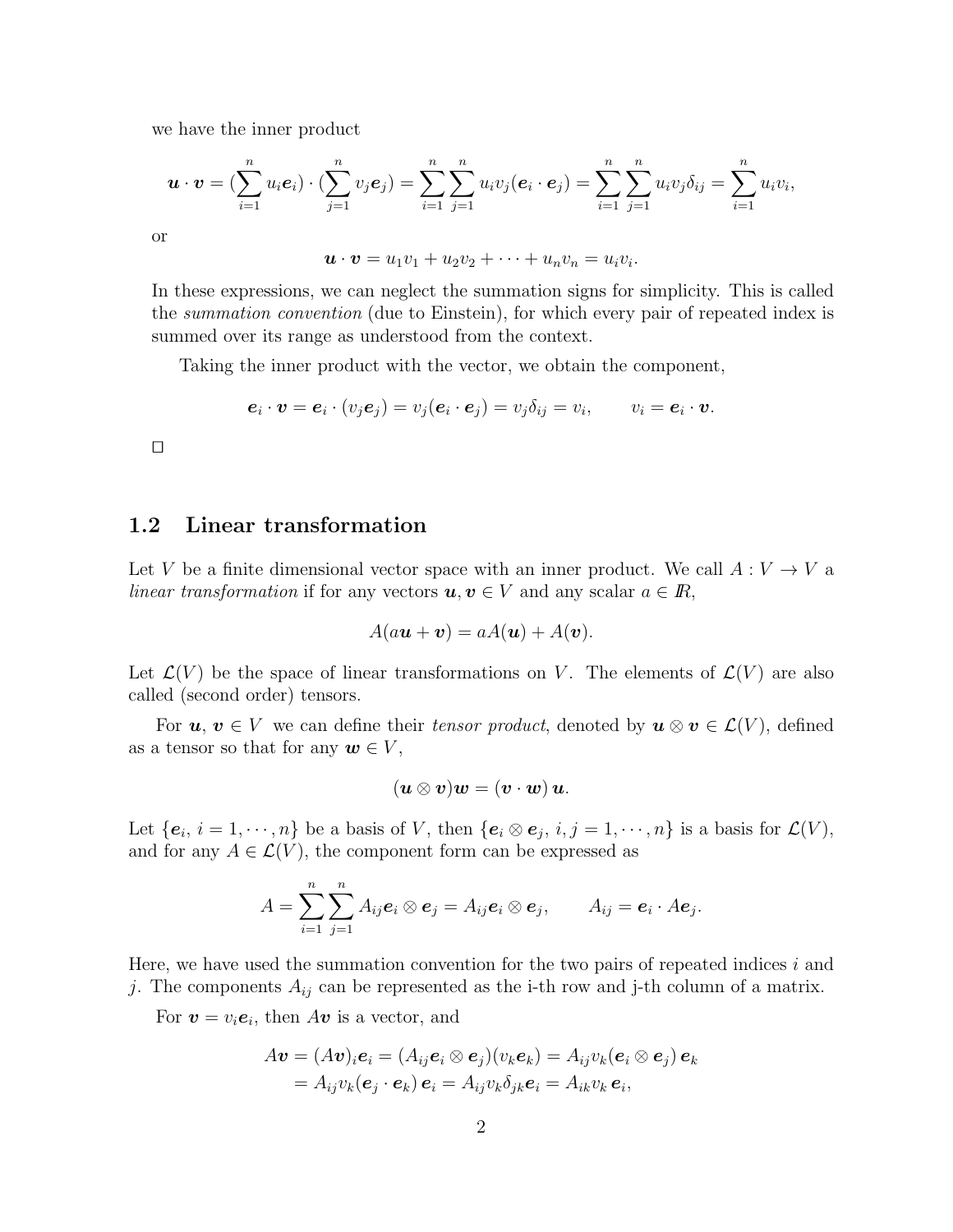which can be written in components or in matrix notation,

$$
(A\boldsymbol{v})_i = A_{ik}v_k, \quad [A\boldsymbol{v}] = [A][\boldsymbol{v}],
$$

where  $[v]$  is regarded as a column vector. Similarly, for any  $A, B \in \mathcal{L}(V)$ , the product  $AB \in \mathcal{L}(V)$  can be represented as a matrix product,

$$
(AB)_{ij} = A_{ik}B_{kj}, \quad [AB] = [A][B].
$$

**Example.** Let  $V = \mathbb{R}^2$ , and let  $\{e_x = (1,0), e_y = (0,1)\}\$  be the standard basis. Any  $\mathbf{v} = (x, y) = x\mathbf{e}_x + y\mathbf{e}_y \in \mathbb{R}^2$  can be represented as a column vector,

$$
[\boldsymbol{v}]=\left[\begin{matrix} x \\ y \end{matrix}\right].
$$

If  $\mathbf{u} = (u_1, u_2)$  and  $\mathbf{w} = (w_1, w_2)$ , the component of their tensor product is

$$
(\boldsymbol{u}\otimes \boldsymbol{v})_{ij}=\boldsymbol{e}_i\cdot(\boldsymbol{u}\otimes \boldsymbol{v})\boldsymbol{e}_j=(\boldsymbol{e}_i\cdot \boldsymbol{u})(\boldsymbol{v}\cdot \boldsymbol{e}_j)=(\boldsymbol{e}_i\cdot \boldsymbol{u})(\boldsymbol{v}\cdot \boldsymbol{e}_j)=u_iv_j,
$$

and can be represented by

$$
[\boldsymbol{u} \otimes \boldsymbol{w}] = \begin{bmatrix} u_1w_1 & u_1w_2 \\ u_2w_1 & u_2w_2 \end{bmatrix} = \begin{bmatrix} u_1 \\ u_2 \end{bmatrix} [w_1 \quad w_2].
$$

Therefore, the standard basis for  $\mathcal{L}(I\!\!R^2)$  are given by

$$
\begin{aligned} &[\bm{e}_x \otimes \bm{e}_x] = \begin{bmatrix} 1 & 0 \\ 0 & 0 \end{bmatrix}, &&& [\bm{e}_x \otimes \bm{e}_y] = \begin{bmatrix} 0 & 1 \\ 0 & 0 \end{bmatrix}, \\ &[\bm{e}_y \otimes \bm{e}_x] = \begin{bmatrix} 0 & 0 \\ 1 & 0 \end{bmatrix}, &&& [\bm{e}_y \otimes \bm{e}_y] = \begin{bmatrix} 0 & 0 \\ 0 & 1 \end{bmatrix}. \end{aligned}
$$

Given a linear transformation  $A: \mathbb{R}^2 \to \mathbb{R}^2$  defined by

$$
A(x,y) = (2x - 3y, x + 5y), \quad [A] = \begin{bmatrix} 2 & -3 \\ 1 & 5 \end{bmatrix}.
$$

It can be written as

$$
\begin{bmatrix} 2 & -3 \\ 1 & 5 \end{bmatrix} \begin{bmatrix} x \\ y \end{bmatrix} = \begin{bmatrix} 2x - 3y \\ x + 5y \end{bmatrix}.
$$

 $\Box$ 

The transpose of  $A \in \mathcal{L}(V)$  is defined for any  $u, v \in V$ , such that

$$
A^T\boldsymbol{u}\cdot\boldsymbol{v}=\boldsymbol{u}\cdot A\boldsymbol{v}.
$$

In components,  $(A^T)_{ij} = A_{ji}$ .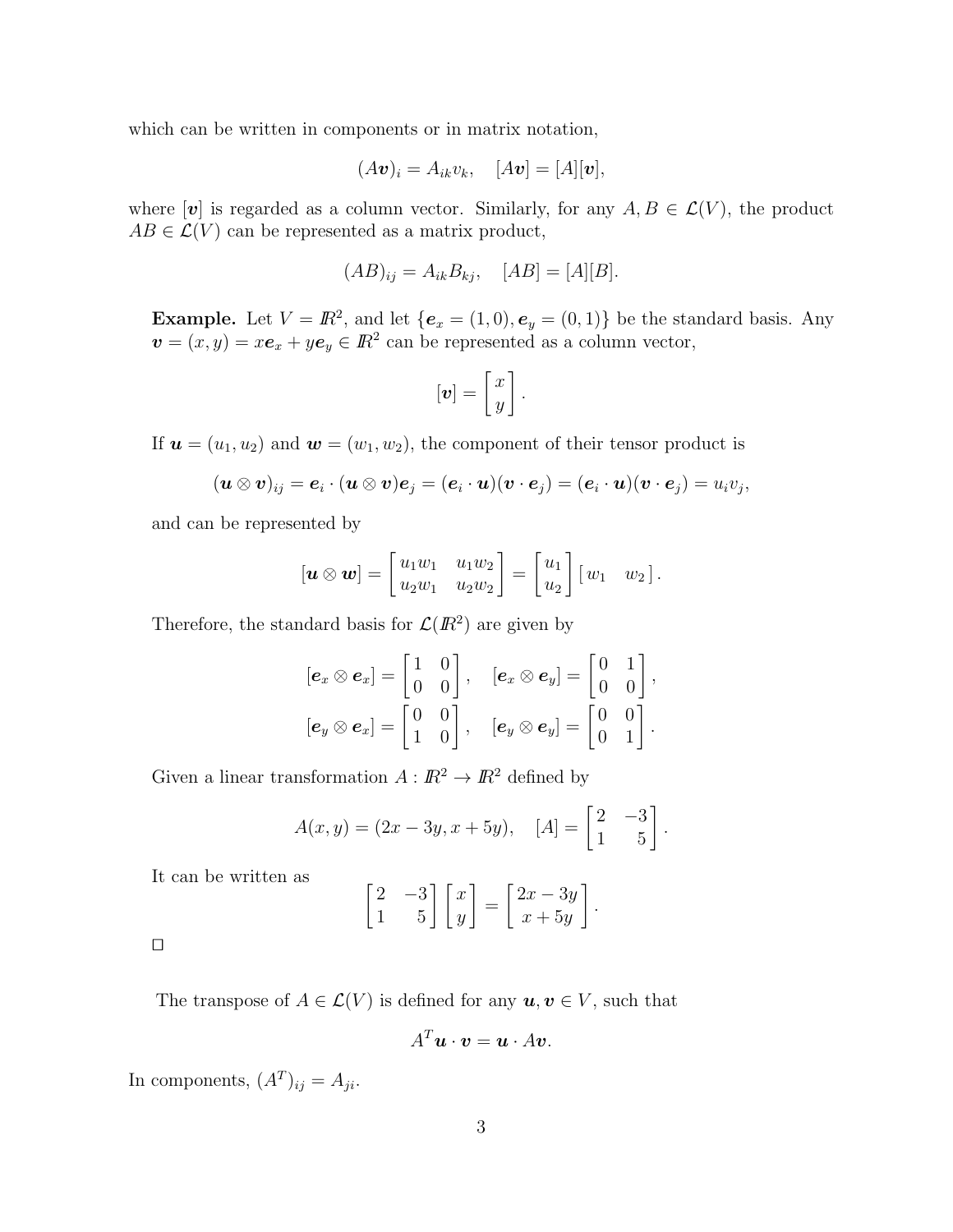$Q \in \mathcal{L}(V)$  is an *orthogonal* transformation, if it preserves the inner product,

$$
Q\boldsymbol{u}\cdot Q\boldsymbol{v}=\boldsymbol{u}\cdot\boldsymbol{v}.
$$

Therefore, an orthogonal transformation preserves both the angle and the norm of vectors. From the definition, it follows that

$$
Q^T Q = I, \quad \text{or} \quad Q^{-1} = Q^T,
$$

where I is the identity tensor and  $Q^{-1}$  is the inverse of  $Q$ .

The *trace* of a linear transformation can be defined as a linear scalar function, tr:  $\mathcal{L}(V) \to \mathbb{R}$ , such that for any  $u, v \in V$ ,

$$
\mathrm{tr}\,\boldsymbol{u}\otimes\boldsymbol{v}=\boldsymbol{u}\cdot\boldsymbol{v}.
$$

Therefore, for any  $A \in \mathcal{L}(V)$ ,

$$
\operatorname{tr} A = \operatorname{tr}(A_{ij} \mathbf{e}_i \otimes \mathbf{e}_j) = A_{ij} \operatorname{tr}(\mathbf{e}_i \otimes \mathbf{e}_j) = A_{ij} \delta_{ij} = A_{jj},
$$

which equals the sum of the diagonal elements of the matrix in Cartesian components. One can easily verify that

$$
tr A^T = tr A
$$
,  $tr AB = tr BA$ .

We can define the inner product of two tensors  $A$  and  $B$  by

$$
A:B = \operatorname{tr} AB^T = A_{ij}B_{ij},
$$

and the norm  $|A|$  can be defined as

$$
|A|^2 = A : A = A_{ij}A_{ij},
$$

which is the sum of square of all the elements of A by the summation convention.

We are particularly interest in the three-dimensional space, which is the physical space of classical mechanics. Let dim  $V = 3$ , we can define the vector product of two vectors,  $u \times v \in V$ , in components,

$$
(\boldsymbol{u}\times\boldsymbol{v})_i=\varepsilon_{ijk}u_jv_k,
$$

where  $\varepsilon_{ijk}$  is the permutation symbol,

$$
\varepsilon_{ijk} = \begin{cases} 1, & \text{if } \{i,j,k\} \text{ is an even permutation of } \{1,2,3\}, \\ -1, & \text{if } \{i,j,k\} \text{ is an odd permutation of } \{1,2,3\}, \\ 0, & \text{if otherwise.} \end{cases}
$$

One can easily check the following identity:

$$
\varepsilon_{ijk}\varepsilon_{imn} = \delta_{jm}\delta_{kn} - \delta_{jn}\delta_{km}.
$$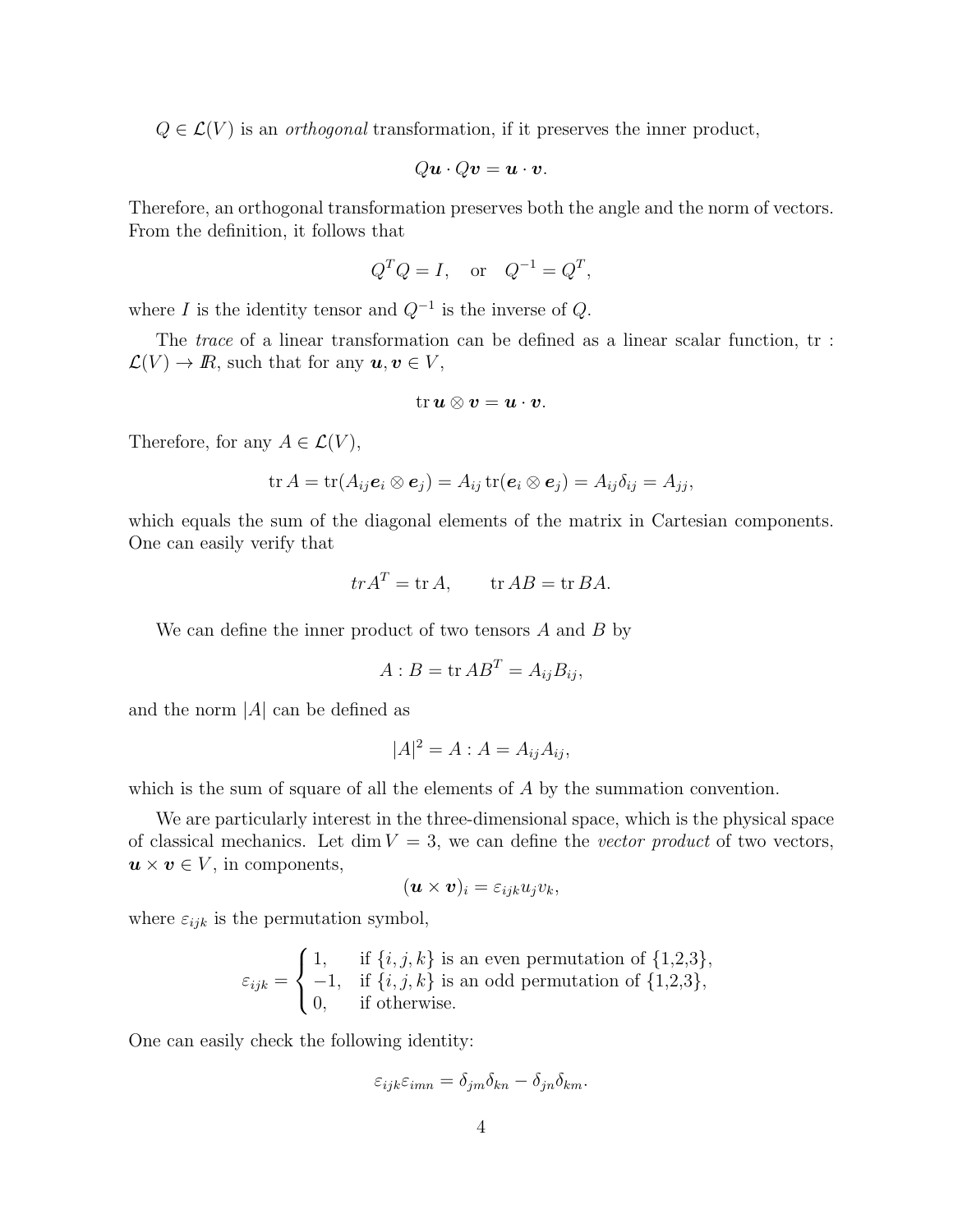We can easily show that  $|\mathbf{u} \times \mathbf{v}| = |\mathbf{u}| |\mathbf{v}| |\sin \theta(\mathbf{u}, \mathbf{v})|$ , which is geometrically the area of the parallelogram formed by the two vectors.

We can also define the *triple product*  $\mathbf{u} \cdot \mathbf{v} \times \mathbf{w}$  the *triple product*, which is the volume of the parallelepiped formed by the three vectors. If they are linearly independent then the triple product is different from zero.

For a linear transformation, we can define the determinant as the ratio between the deformed volume and the original one for any three linearly independent vectors,

$$
\det A = \frac{Au \cdot Av \times Aw}{u \cdot v \times w}.
$$

We have

$$
\det(AB) = \frac{AB\bm{u}\cdot AB\bm{v}\times AB\bm{w}}{\bm{u}\cdot\bm{v}\times\bm{w}} = \frac{A(B\bm{u})\cdot A(B\bm{v})\times A(B\bm{w})}{B\bm{u}\cdot B\bm{v}\times B\bm{w}}\cdot\frac{B\bm{u}\cdot B\bm{v}\times B\bm{w}}{\bm{u}\cdot\bm{v}\times\bm{w}}
$$

,

which implies that

$$
\det(AB) = (\det A)(\det B).
$$

#### <span id="page-10-0"></span>1.3 Differentiation, gradient

Let  $E$  be a three-dimensional Euclidean space and the vector space V be its translation space. For any two points  $x, y \in E$  there is a unique vector  $v \in V$  associated with their difference,

$$
v = y - x, \quad \text{or} \quad y = x + v.
$$

We may think of  $v$  as the geometric vector that starts at the point  $x$  and ends at the point **y**. The *distance* between **x** and **y** is then given by

$$
d(\boldsymbol{x},\boldsymbol{y})=|\boldsymbol{x}-\boldsymbol{y}|=|\boldsymbol{v}|.
$$

Let  $\mathcal D$  be an open region in  $E$  and  $W$  be any vector space or an Euclidean space. A function  $f: \mathcal{D} \to W$  is said to be *differentiable* at  $x \in \mathcal{D}$  if there exists a linear transformation  $\nabla f(\boldsymbol{x}): V \to W$ , such that for any  $\boldsymbol{v} \in V$ ,

$$
f(\boldsymbol{x} + \boldsymbol{v}) - f(\boldsymbol{x}) = \nabla f(\boldsymbol{x})[\boldsymbol{v}] + o(2),
$$

where  $o(2)$  denotes the second and higher order terms in |v|. We call  $\nabla f$  the *gradient* of f with respect to x, and will also denote it by  $\nabla_{x} f$ , or more frequently by grad f. The above definition of gradient can also be written as

$$
\nabla f(\boldsymbol{x})[\boldsymbol{v}] = \frac{d}{dt} f(x + t\boldsymbol{v})\Big|_{t=0}.
$$

If  $f(\mathbf{x}) \in \mathbb{R}$  is a scalar field for  $\mathbf{x} \in \mathcal{D}$ , then  $\nabla f(\mathbf{x}) \in V$  is a vector field, and if  $h(\mathbf{x}) \in V$  is a vector field, then  $\nabla h(x) \in \mathcal{L}(V)$  is a tensor field. The above notation has the following meaning:

$$
\nabla f(\boldsymbol{x})[\boldsymbol{v}] = \nabla f(\boldsymbol{x}) \cdot \boldsymbol{v}, \quad \nabla \boldsymbol{h}(\boldsymbol{x})[\boldsymbol{v}] = \nabla \boldsymbol{h}(\boldsymbol{x}) \boldsymbol{v}.
$$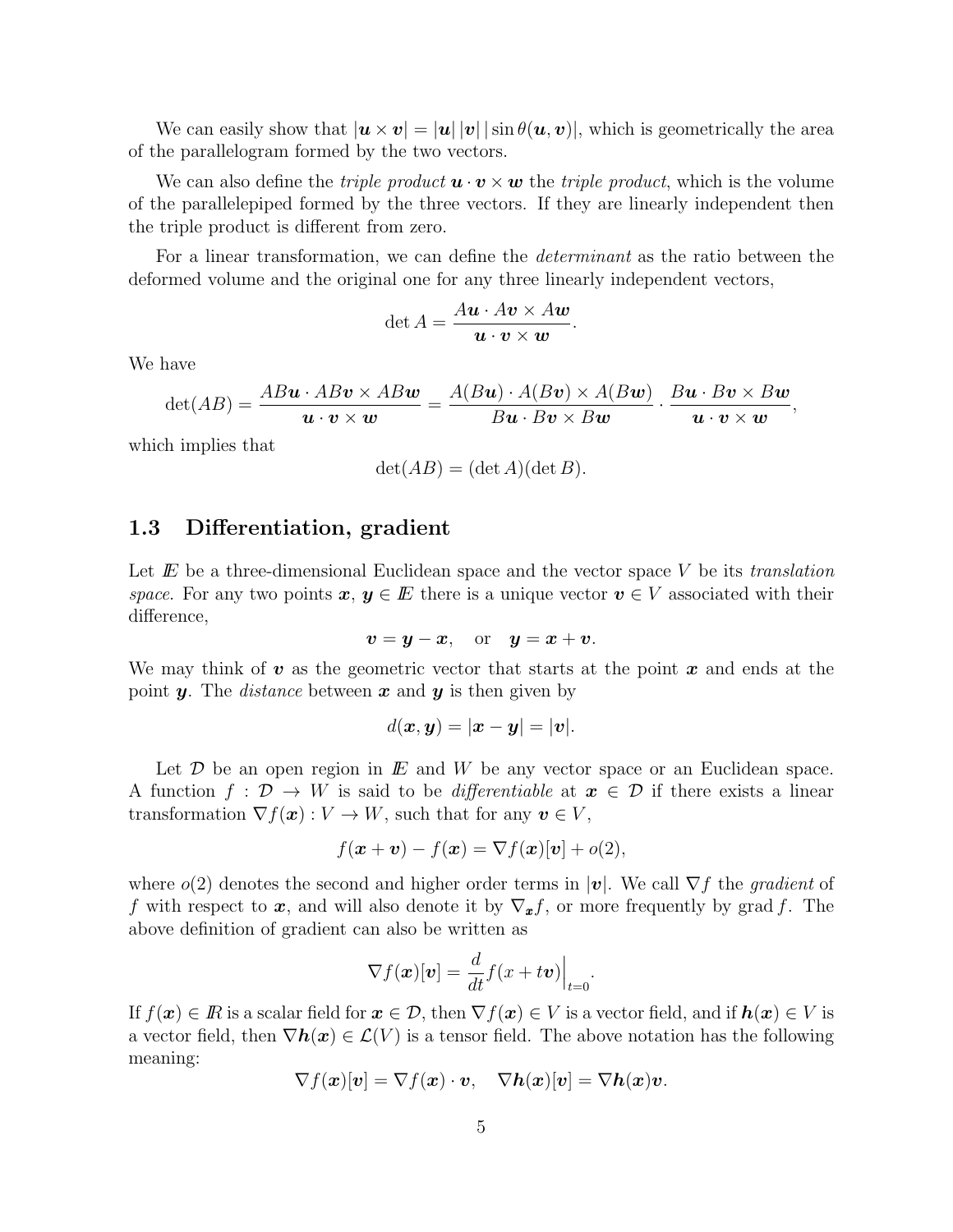For functions defined on tensor space,  $\mathcal{F}: W_1 \to W_2$ , where  $W_1, W_2$  are some tensor spaces, the differentiation can similarly be defined.

**Example.** Let  $\mathbf{E} = \mathbf{R}^2$ , and  $f(x, y)$  be a scalar field in Cartesian coordinate system, then

$$
\boldsymbol{x}=(x,y),\qquad \boldsymbol{v}=(v_x,v_y),
$$

and

$$
\nabla f(\mathbf{x}) \cdot \mathbf{v} = \frac{d}{dt} f(x + tv_x, y + tv_y)|_{t=0}
$$
  
=  $\frac{\partial f}{\partial x} v_x + \frac{\partial f}{\partial y} v_y = \frac{\partial f}{\partial x} (\mathbf{e}_x \cdot \mathbf{v}) + \frac{\partial f}{\partial y} (\mathbf{e}_y \cdot \mathbf{v}) = \frac{\partial f}{\partial x_j} (\mathbf{e}_j \cdot \mathbf{v}),$ 

which gives

$$
\nabla f(x,y) = \frac{\partial f}{\partial x} \mathbf{e}_x + \frac{\partial f}{\partial y} \mathbf{e}_y = \frac{\partial f}{\partial x_i} \mathbf{e}_i.
$$

Let

$$
\mathbf{h}(x,y) = h_x(x,y)\mathbf{e}_x + h_y(x,y)\mathbf{e}_y = h_i(x,y)\mathbf{e}_i
$$

be a vector field, then by the product rule, for any vector  $v$ ,

$$
\nabla \mathbf{h}(x,y)[\mathbf{v}] = (\nabla h_i(x,y)[\mathbf{v}]) \,\mathbf{e}_i + h_i(x,y) \,(\nabla \mathbf{e}_i[\mathbf{v}]).
$$

Since the standard basis is a constant vector field,  $\nabla e_i = 0$ , therefore, we have

$$
\nabla \boldsymbol{h} (x,y)[\boldsymbol{v}] = (\nabla h_i(x,y)[\boldsymbol{v}])\,\boldsymbol{e}_i = \frac{\partial h_i}{\partial x_j}(\boldsymbol{e}_j\cdot \boldsymbol{v})\boldsymbol{e}_i = \frac{\partial h_i}{\partial x_j}(\boldsymbol{e}_i\otimes \boldsymbol{e}_j)\boldsymbol{v}.
$$

Therefore, we obtain

$$
\nabla \mathbf{h}(x,y) = \frac{\partial h_x}{\partial x} \mathbf{e}_x \otimes \mathbf{e}_x + \frac{\partial h_x}{\partial y} \mathbf{e}_x \otimes \mathbf{e}_y + \frac{\partial h_y}{\partial x} \mathbf{e}_y \otimes \mathbf{e}_x + \frac{\partial h_y}{\partial y} \mathbf{e}_y \otimes \mathbf{e}_y = \frac{\partial h_i}{\partial x_j} \mathbf{e}_i \otimes \mathbf{e}_j.
$$

In matrix notations,

$$
[\nabla f(x,y)] = \begin{bmatrix} \frac{\partial f}{\partial x} \\ \frac{\partial f}{\partial y} \end{bmatrix}, \quad [\nabla \mathbf{h}(x,y)] = \begin{bmatrix} \frac{\partial h_x}{\partial x} & \frac{\partial h_x}{\partial y} \\ \frac{\partial h_y}{\partial x} & \frac{\partial h_y}{\partial y} \end{bmatrix}.
$$

In components,

$$
(\nabla f)_i = \frac{\partial f}{\partial x_i} = f_{,i}, \quad (\nabla \mathbf{h})_{ij} = \frac{\partial h_i}{\partial x_j} = h_{i,j},
$$

where  $i = 1, 2$  refers to coordinate x and y respectively and we have used comma to indicate partial differentiation.  $\Box$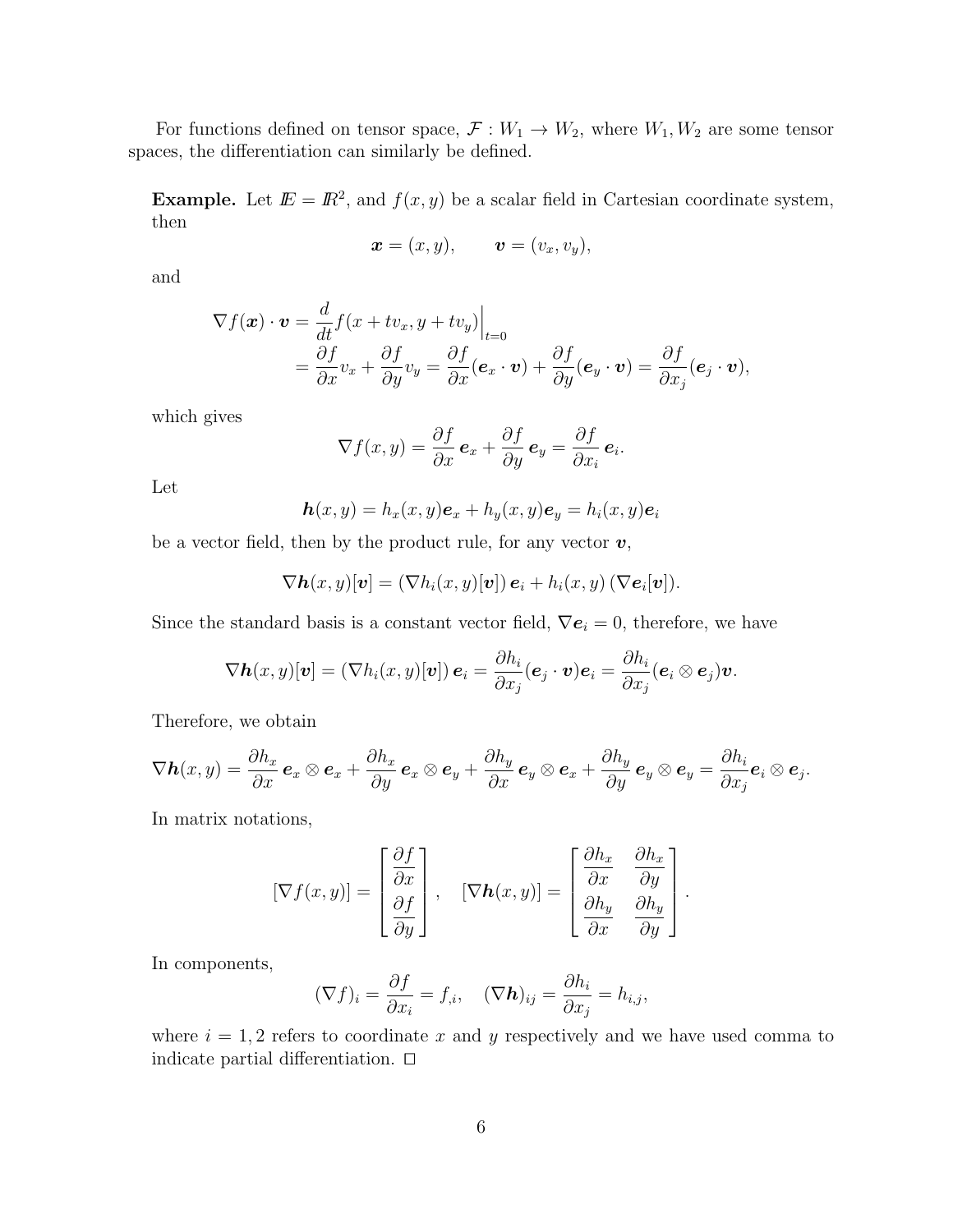**Example.** Let  $\mathcal{F}(A, v) = v \cdot A^2 v$  be a scalar function of a tensor and a vector variables, we have for any  $w \in V$ ,

$$
\nabla_v \mathcal{F}(A, v) \cdot \boldsymbol{w} = \frac{d}{dt} (\boldsymbol{v} + t\boldsymbol{w}) \cdot A^2 (\boldsymbol{v} + t\boldsymbol{w}) \Big|_{t=0}
$$
  
=  $\boldsymbol{w} \cdot A^2 \boldsymbol{v} + \boldsymbol{v} \cdot A^2 \boldsymbol{w} = (A^2 \boldsymbol{v} + (A^2)^T \boldsymbol{v}) \cdot \boldsymbol{w},$ 

and for any  $W \in \mathcal{L}(V)$ ,

$$
\mathcal{F}(A+W,\mathbf{v}) - \mathcal{F}(A,\mathbf{v}) = \mathbf{v} \cdot (A+W)(A+W)\mathbf{v} - \mathbf{v} \cdot A^2 \mathbf{v}
$$
  
=  $\mathbf{v} \cdot (AW + WA + W^2)\mathbf{v} = \mathbf{v} \cdot (AW + WA)\mathbf{v} + o(2)$   
=  $\nabla_A \mathcal{F}(A,\mathbf{v}) : W + o(2),$ 

or

$$
\nabla_A \mathcal{F}(A, \mathbf{v}) : W = \frac{d}{dt} (\mathbf{v} \cdot (A + tW)(A + tW)\mathbf{v}) \Big|_{t=0}
$$
  
=  $\mathbf{v} \cdot (WA)\mathbf{v} + \mathbf{v} \cdot (AW)\mathbf{v} = (\mathbf{v} \otimes A\mathbf{v} + A^T \mathbf{v} \otimes \mathbf{v}) : W,$ 

since

$$
\mathbf{v} \cdot (WA)\mathbf{v} = W^T \mathbf{v} \cdot A\mathbf{v} = \text{tr}(W^T \mathbf{v} \otimes A\mathbf{v}) = (\mathbf{v} \otimes A\mathbf{v}) : W,
$$
  

$$
\mathbf{v} \cdot (AW)\mathbf{v} = A^T \mathbf{v} \cdot W\mathbf{v} = \text{tr}(W\mathbf{v} \otimes A^T \mathbf{v}) = (A^T \mathbf{v} \otimes \mathbf{v}) : W.
$$

So we obtain

$$
\nabla_v \mathcal{F}(A, v) = A^2 v + (A^2)^T v,
$$
  
\n
$$
\nabla_A \mathcal{F}(A, v) = v \otimes A v + A^T v \otimes v.
$$

In components,

$$
(\nabla_v \mathcal{F})_i = A_{ik} A_{kl} v_l + A_{lk} A_{ki} v_l,
$$
  
\n
$$
(\nabla_A \mathcal{F})_{ij} = v_i A_{jk} v_k + A_{ki} v_k v_j.
$$

The above differentiations can also be carried out entirely in index notations. Since components are scalar quantities, the usual product rule can easily applied. For example

$$
(\nabla_A \mathcal{F})_{ij} = \frac{\partial (A_{mk} A_{kn} v_m v_n)}{\partial A_{ij}}
$$
  
=  $\delta_{mi} \delta_{kj} A_{kn} v_m v_n + A_{mk} \delta_{ki} \delta_{nj} v_m v_n$   
=  $A_{jn} v_i v_n + A_{mi} v_m v_j$ .

In fact, doing tensor calculus entirely in index notation is the simplest way if one is accustomed to the summation convention. The results can easily be converted into the direct notation or matrix notation.  $\Box$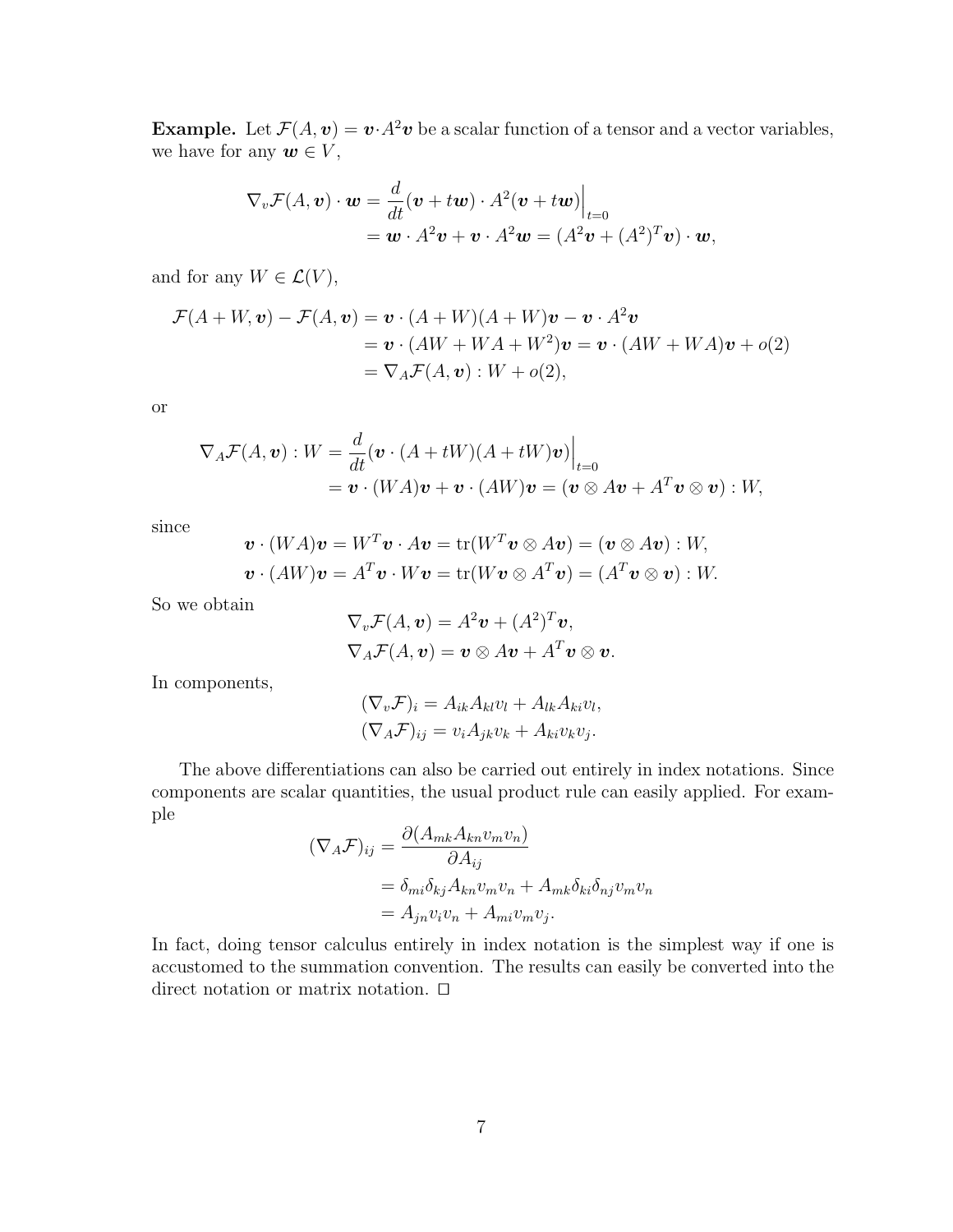#### <span id="page-13-0"></span>1.4 Divergence

For a vector field  $\mathbf{v}(\mathbf{x}) \in V$ ,  $\mathbf{x} \in E$ , the gradient  $\nabla \mathbf{v}(x) \in \mathcal{L}(V)$  is a tensor field, then the divergence of a vector field is defined as a scalar field by

$$
\operatorname{div} \boldsymbol{v}(\boldsymbol{x}) = \operatorname{tr}(\nabla \boldsymbol{v}(\boldsymbol{x})) \in I\!\!R.
$$

In components,

$$
\operatorname{div} \boldsymbol{v} = \operatorname{tr}(\nabla \boldsymbol{v}) = \operatorname{tr} \left( \frac{\partial v_i}{\partial x_j} \boldsymbol{e}_i \otimes \boldsymbol{e}_j \right) = \frac{\partial v_i}{\partial x_j} \delta_{ij} = v_{j,j}.
$$

Similarly, we can defined the *divergence* of a tensor field  $A(\mathbf{x}) \in \mathcal{L}(V)$  as a vector field in terms of its components by

$$
\operatorname{div} A = (\operatorname{div} A)_i \, \boldsymbol{e}_i = \frac{\partial A_{ij}}{\partial x_j} \, \boldsymbol{e}_i = A_{ij,j} \boldsymbol{e}_i.
$$

**Example.** For  $E = \mathbb{R}^2$ , and  $\mathbf{v}(x, y) = v_x(x, y) \mathbf{e}_x + v_y(x, y) \mathbf{e}_y$ , we have

$$
\operatorname{div} \boldsymbol{v} = \frac{\partial v_x}{\partial x} + \frac{\partial v_y}{\partial x_y}.
$$

For a tensor field  $A(x, y) = A_{ij}(x, y)e_i \otimes e_j$ , we have

$$
[\text{div } A] = \begin{bmatrix} \frac{\partial A_{xx}}{\partial x} + \frac{\partial A_{xy}}{\partial y} \\ \frac{\partial A_{yx}}{\partial x} + \frac{\partial A_{yy}}{\partial y} \end{bmatrix}.
$$

 $\Box$ 

# <span id="page-13-1"></span>1.5 Remarks on functions and operators in other coordinate systems

Functions, scalar-, vector- or tensor-valued, are most commonly expressed in Cartesian coordinate system and standard basis in their simplest forms. Of course, they can also be expressed relative to any other coordinate system and its related basis. This is usually done in the theory of tensor analysis in general with the introduction of Christoffel symbols and covariant derivatives.

In fact, to express functions and operators in coordinate system other than the Cartesian coordinate system, as we have done so far, is intrinsically simple. It involves only a change of variables and a change of bases.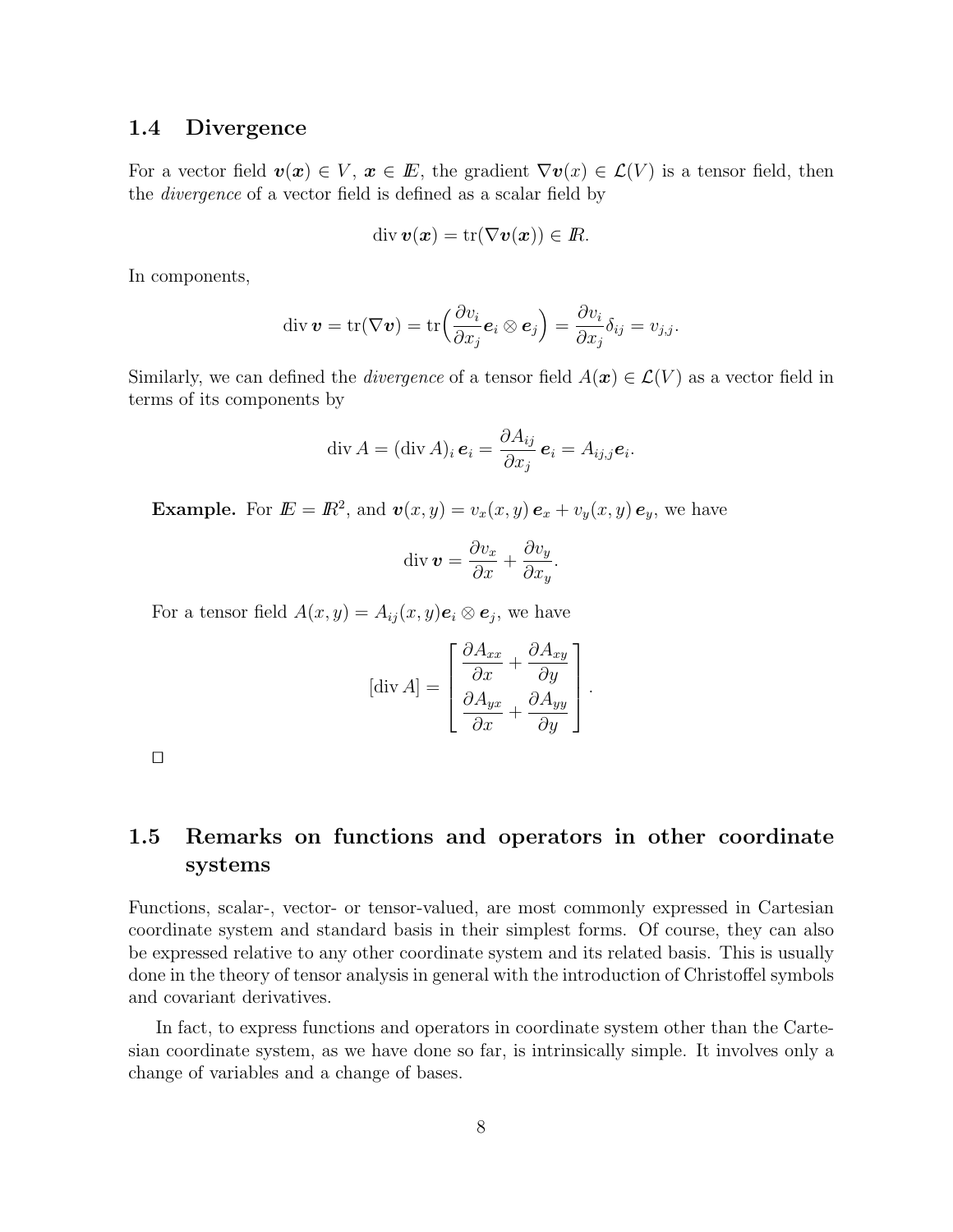Example. Let us consider the gradient of a scalar field from Cartesian to polar coordinate system.

Let  $(x, y)$  be the Cartesian coordinate system with the standard basis  $(e_x, e_y)$  and  $(r, \theta)$  be the polar coordinate system with orthonormal basis  $(e_r, e_{\theta})$ . We have the following change of variables  $(x, y) \leftrightarrow (r, \theta)$ :

$$
x = r \cos \theta, \qquad r = \sqrt{x^2 + y^2},
$$
  
\n
$$
y = r \sin \theta, \qquad \theta = \arctan \frac{y}{x}, \qquad (1.1)
$$

and change of bases  $(\boldsymbol{e}_x, \boldsymbol{e}_y) \leftrightarrow (\boldsymbol{e}_r, \boldsymbol{e}_\theta)$ :

$$
\begin{aligned}\n\mathbf{e}_x &= \cos\theta \,\mathbf{e}_r - \sin\theta \,\mathbf{e}_\theta, & \mathbf{e}_r &= \cos\theta \,\mathbf{e}_x + \sin\theta \,\mathbf{e}_y, \\
\mathbf{e}_y &= \sin\theta \,\mathbf{e}_r + \cos\theta \,\mathbf{e}_\theta, & \mathbf{e}_\theta &= -\sin\theta \,\mathbf{e}_x + \cos\theta \,\mathbf{e}_y.\n\end{aligned} \tag{1.2}
$$

Consider a scalar-valued function,

$$
f(x, y) = f(r, \theta)
$$

expressed in Cartesian and polar coordinate systems. The gradient of  $f(x, y)$  is given by

$$
\nabla f = \frac{\partial f}{\partial x} \mathbf{e}_x + \frac{\partial f}{\partial y} \mathbf{e}_y.
$$
 (1.3)

To change it into polar coordinate, we can first change variables, so that

$$
\frac{\partial f}{\partial x} = \frac{\partial f}{\partial r}\frac{\partial r}{\partial x} + \frac{\partial f}{\partial \theta}\frac{\partial \theta}{\partial x}, \qquad \frac{\partial f}{\partial y} = \frac{\partial f}{\partial r}\frac{\partial r}{\partial y} + \frac{\partial f}{\partial \theta}\frac{\partial \theta}{\partial y},
$$

and from  $(1.1)<sub>2</sub>$ ,

$$
\frac{\partial r}{\partial x} = \frac{x}{r}, \qquad \frac{\partial \theta}{\partial x} = \frac{-y}{r^2}, \n\frac{\partial r}{\partial y} = \frac{y}{r}, \qquad \frac{\partial \theta}{\partial y} = \frac{x}{r^2}.
$$

Putting together into  $(1.3)$  and using  $(1.2)_1$  to change basis, it gives

$$
\nabla f = \left(\frac{\partial f}{\partial r}\frac{x}{r} - \frac{\partial f}{\partial \theta}\frac{y}{r^2}\right)(\cos\theta \, \mathbf{e}_r - \sin\theta \, \mathbf{e}_\theta) + \left(\frac{\partial f}{\partial r}\frac{y}{r} + \frac{\partial f}{\partial \theta}\frac{x}{r^2}\right)(\sin\theta \, \mathbf{e}_r + \cos\theta \, \mathbf{e}_\theta),
$$

which after simplification with  $(1.1)<sub>1</sub>$  leads to the gradient in the polar coordinate,

grad 
$$
f = \frac{\partial f}{\partial r} \mathbf{e}_r + \frac{1}{r} \frac{\partial f}{\partial \theta} \mathbf{e}_\theta
$$
.

 $\Box$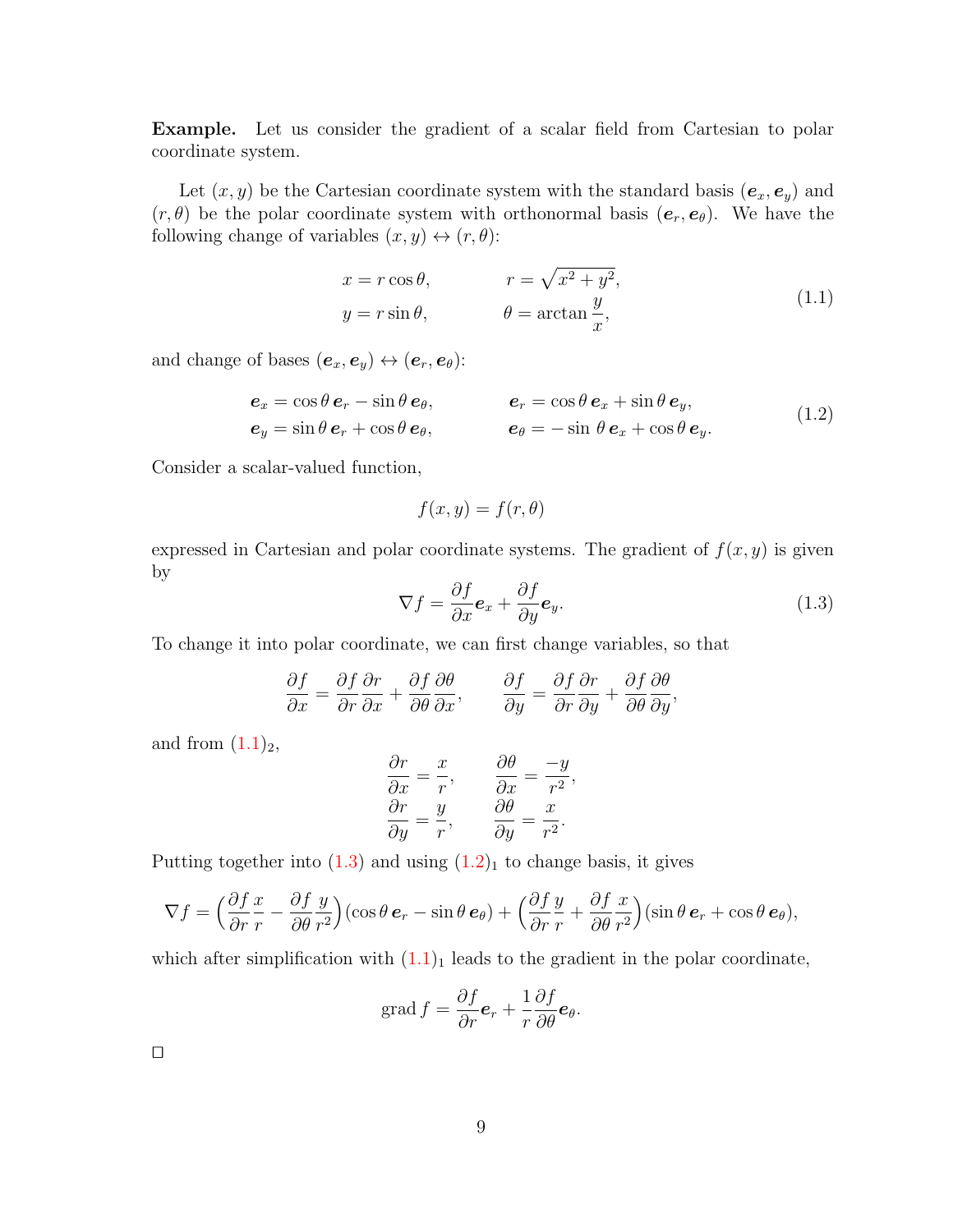Example. The divergence of a vector field in polar coordinate: Let

$$
\boldsymbol{u}=u_x(x,y)\boldsymbol{e}_x+u_y(x,y)\boldsymbol{e}_y=u_r(r,\theta)\boldsymbol{e}_r+u_\theta(r,\theta)\boldsymbol{e}_\theta
$$

be a vector field on  $\mathbb{R}^2$ , then with the change  $(e_r, e_{\theta}) \to (e_x, e_y)$ ,

$$
\mathbf{u} = u_r(\cos\theta\mathbf{e}_x + \sin\theta\mathbf{e}_y) + u_\theta(-\sin\theta\mathbf{e}_x + \cos\theta\mathbf{e}_y)
$$
  
=  $(u_r \cos\theta - u_\theta \sin\theta)\mathbf{e}_x + (u_r \sin\theta + u_\theta \cos\theta)\mathbf{e}_y$ ,

so that

$$
u_x = u_r \cos \theta - u_\theta \sin \theta, \qquad u_y = u_r \sin \theta + u_\theta \cos \theta,
$$

from which we have

$$
\frac{\partial u_x}{\partial x} = \left(\frac{\partial u_r}{\partial r}\frac{\partial r}{\partial x} + \frac{\partial u_r}{\partial \theta}\frac{\partial \theta}{\partial x}\right)\cos\theta - u_r\sin\theta\frac{\partial \theta}{\partial x} - \left(\frac{\partial u_\theta}{\partial r}\frac{\partial r}{\partial x} + \frac{\partial u_\theta}{\partial \theta}\frac{\partial \theta}{\partial x}\right)\sin\theta - u_\theta\cos\theta\frac{\partial \theta}{\partial x},
$$
  

$$
\frac{\partial u_y}{\partial y} = \left(\frac{\partial u_r}{\partial r}\frac{\partial r}{\partial y} + \frac{\partial u_r}{\partial \theta}\frac{\partial \theta}{\partial y}\right)\sin\theta + u_r\cos\theta\frac{\partial \theta}{\partial y} + \left(\frac{\partial u_\theta}{\partial r}\frac{\partial r}{\partial y} + \frac{\partial u_\theta}{\partial \theta}\frac{\partial \theta}{\partial y}\right)\cos\theta - u_\theta\sin\theta\frac{\partial \theta}{\partial y}.
$$

Therefore, it follows after some calculation that

$$
\operatorname{div} \boldsymbol{u} = \frac{\partial u_x}{\partial x} + \frac{\partial u_y}{\partial y} = \frac{\partial u_r}{\partial r} + \frac{1}{r} \frac{\partial u_\theta}{\partial \theta} + \frac{u_r}{r}.
$$

 $\Box$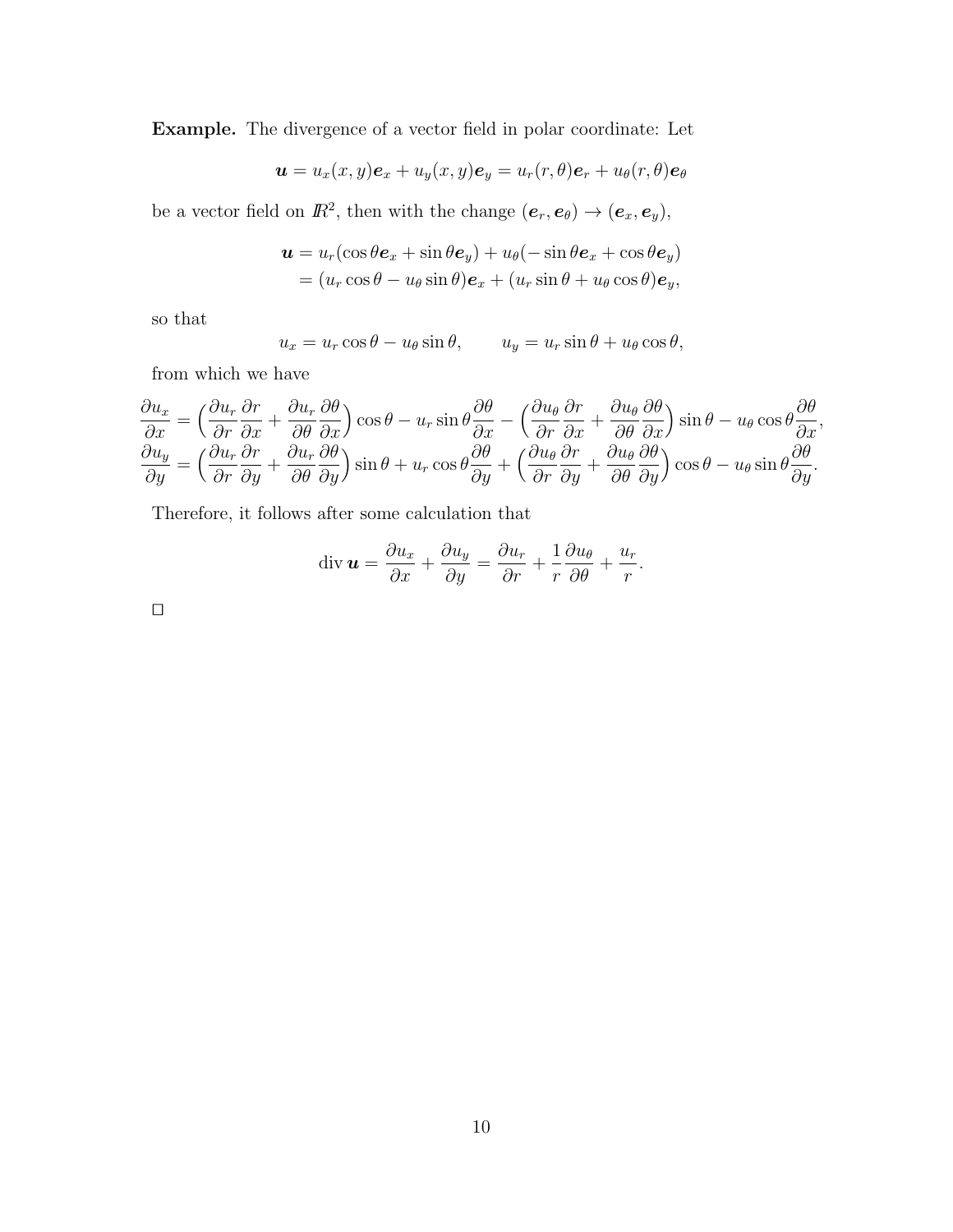# <span id="page-16-0"></span>2 Kinematics of finite deformation

#### <span id="page-16-1"></span>2.1 Configuration and deformation

A body  $\beta$  can be identified mathematically with a region in a three-dimensional Euclidean space  $E$ . Such an identification is called a configuration of the body. In other words, a one-to-one mapping from  $\mathcal B$  into  $E$  is called a *configuration* of  $\mathcal B$ .

It is more convenient to single out a particular configuration of  $\mathcal{B}$ , say  $\kappa$ , as a reference,

$$
\kappa : \mathcal{B} \to E, \qquad \kappa(\mathbf{p}) = \mathbf{X}.
$$
 (2.1)

We call  $\kappa$  a reference configuration of B. The coordinates of  $\mathbf{X}$ ,  $(X^{\alpha}, \alpha = 1, 2, 3)$  are called the referential coordinates, or sometimes called the material coordinates since the point X in the reference configuration  $\kappa$  is often identified with the material point p of the body when  $\kappa$  is given and fixed. The body  $\beta$  in the configuration  $\kappa$  will be denoted by  $\mathcal{B}_{\kappa}$ .



<span id="page-16-2"></span>Figure 1: Deformation

Let  $\kappa$  be a reference configuration and  $\chi$  be an arbitrary configuration of  $\beta$ . Then the mapping

$$
\chi_{\kappa} = \chi \circ \kappa^{-1} : \mathcal{B}_{\kappa} \to \mathcal{B}_{\chi}, \qquad \mathbf{x} = \chi_{\kappa}(\mathbf{X}) = \chi(\kappa^{-1}(\mathbf{X})), \tag{2.2}
$$

is called the *deformation* of  $\beta$  from  $\kappa$  to  $\chi$  (Fig. [1\)](#page-16-2). In terms of coordinate systems  $(x^{i}, i = 1, 2, 3)$  and  $(X^{\alpha}, \alpha = 1, 2, 3)$  in the deformed and the reference configurations respectively, the deformation  $X_{\kappa}$  is given by

$$
x^i = \lambda^i(X^\alpha),\tag{2.3}
$$

where  $X^i$  are called the *deformation functions*.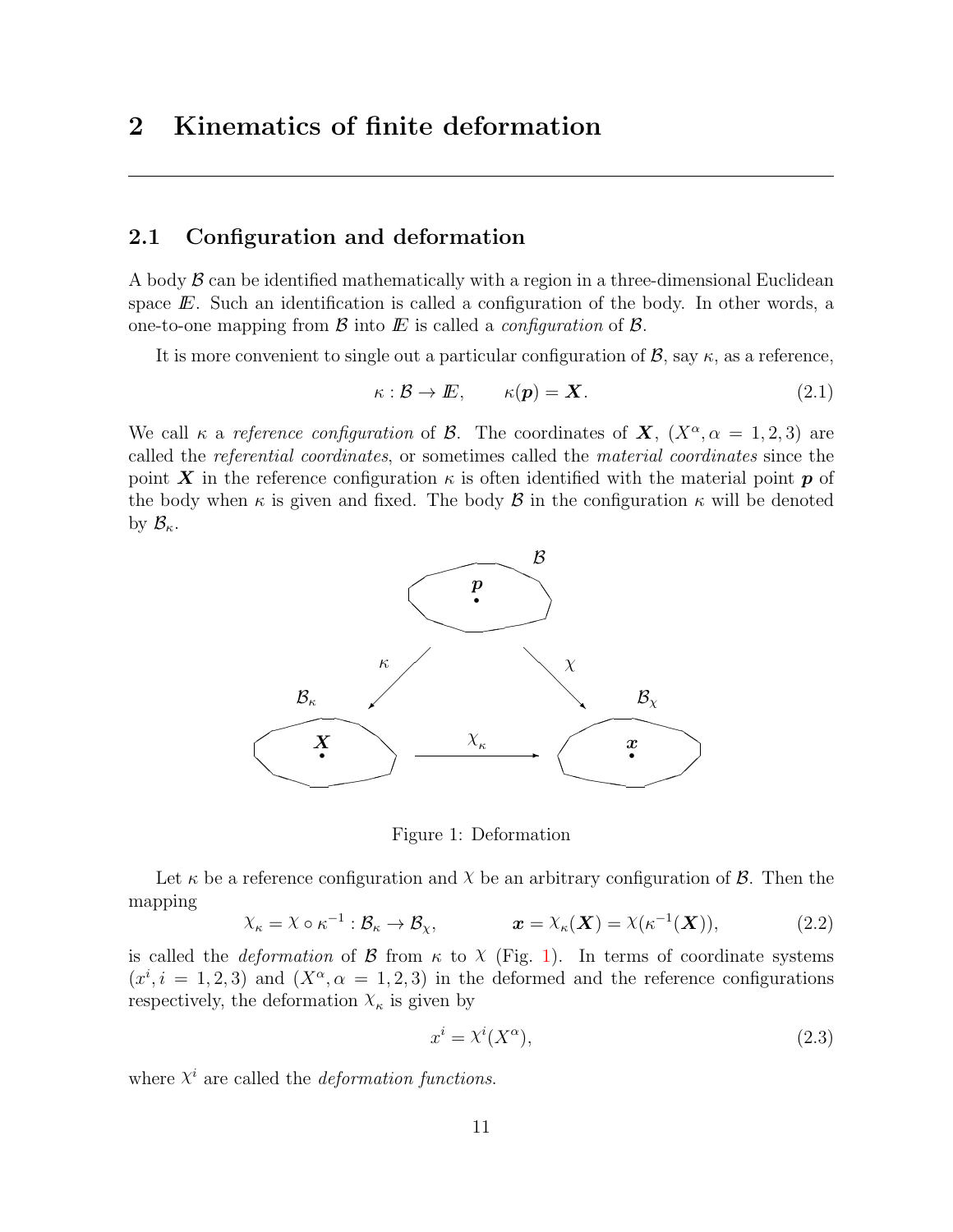The *deformation gradient* of  $X$  relative to  $\kappa$ , denoted by  $F_{\kappa}$  is defined by

$$
F_{\kappa} = \nabla_{\mathbf{X}} \chi_{\kappa}.\tag{2.4}
$$

By definition, the deformation gradient is the linear approximation of the deformation. Physically, it is a measure of deformation at a point in a small neighborhood. We shall assume that the inverse mapping  $\chi_{\kappa}^{-1}$  exists and the determinant of  $F_{\kappa}$  is different from zero,

$$
J = \det F_{\kappa} \neq 0. \tag{2.5}
$$

When the reference configuration  $\kappa$  is chosen and understood in the context,  $F_{\kappa}$  will be denoted simply by F.

Relative to the natural bases  $e^{\alpha}$ (X) and  $e_i(x)$  of the coordinate systems  $(X^{\alpha})$  and  $(x<sup>i</sup>)$  respectively, the deformation gradient F can be expressed in the following component form,

$$
F = F^i_{\alpha} \mathbf{e}_i(\mathbf{x}) \otimes \mathbf{e}^{\alpha}(\mathbf{X}), \qquad F^i_{\alpha} = \frac{\partial X^i}{\partial X^{\alpha}}.
$$
 (2.6)

In matrix notation,

$$
[F] = \begin{bmatrix} \frac{\partial x_1}{\partial X_1} & \frac{\partial x_1}{\partial X_2} & \frac{\partial x_1}{\partial X_3} \\ \frac{\partial x_2}{\partial X_1} & \frac{\partial x_2}{\partial X_2} & \frac{\partial x_2}{\partial X_3} \\ \frac{\partial x_3}{\partial X_1} & \frac{\partial x_3}{\partial X_2} & \frac{\partial x_3}{\partial X_3} \end{bmatrix},
$$

where  $\frac{\partial \chi^i}{\partial X^{\alpha}}$  is commonly written as  $\frac{\partial x^i}{\partial X^{\alpha}}$ .

Let  $dX = X - X_0$  be a small (infinitesimal) material line element in the reference configuration, and  $d\mathbf{x} = X_{\kappa}(\mathbf{X}) - X_{\kappa}(\mathbf{X}_0)$  be its image in the deformed configuration, then it follows from the definition that

$$
\chi_{\kappa}(\boldsymbol{X}) - \chi_{\kappa}(\boldsymbol{X}_0) = \nabla_{\boldsymbol{X}} \chi_{\kappa}(\boldsymbol{X}_0) (\boldsymbol{X} - \boldsymbol{X}_0) + o(2),
$$

or

$$
d\mathbf{x} = Fd\mathbf{X},\tag{2.7}
$$

since  $d\mathbf{X}$  is infinitesimal the higher order term  $o(2)$  tends to zero.

Let  $da_{\kappa}$  and  $n_{\kappa}$  be a small material surface element and its unit normal in the reference configuration and da and  $\boldsymbol{n}$  be the corresponding ones in the deformed configuration. And let  $dv_{\kappa}$  and dv be small material volume elements in the reference and the deformed configurations respectively. Then we have

$$
\mathbf{n} \, da = J F^{-T} \mathbf{n}_{\kappa} da_{\kappa}, \qquad dv = |J| \, dv_{\kappa}. \tag{2.8}
$$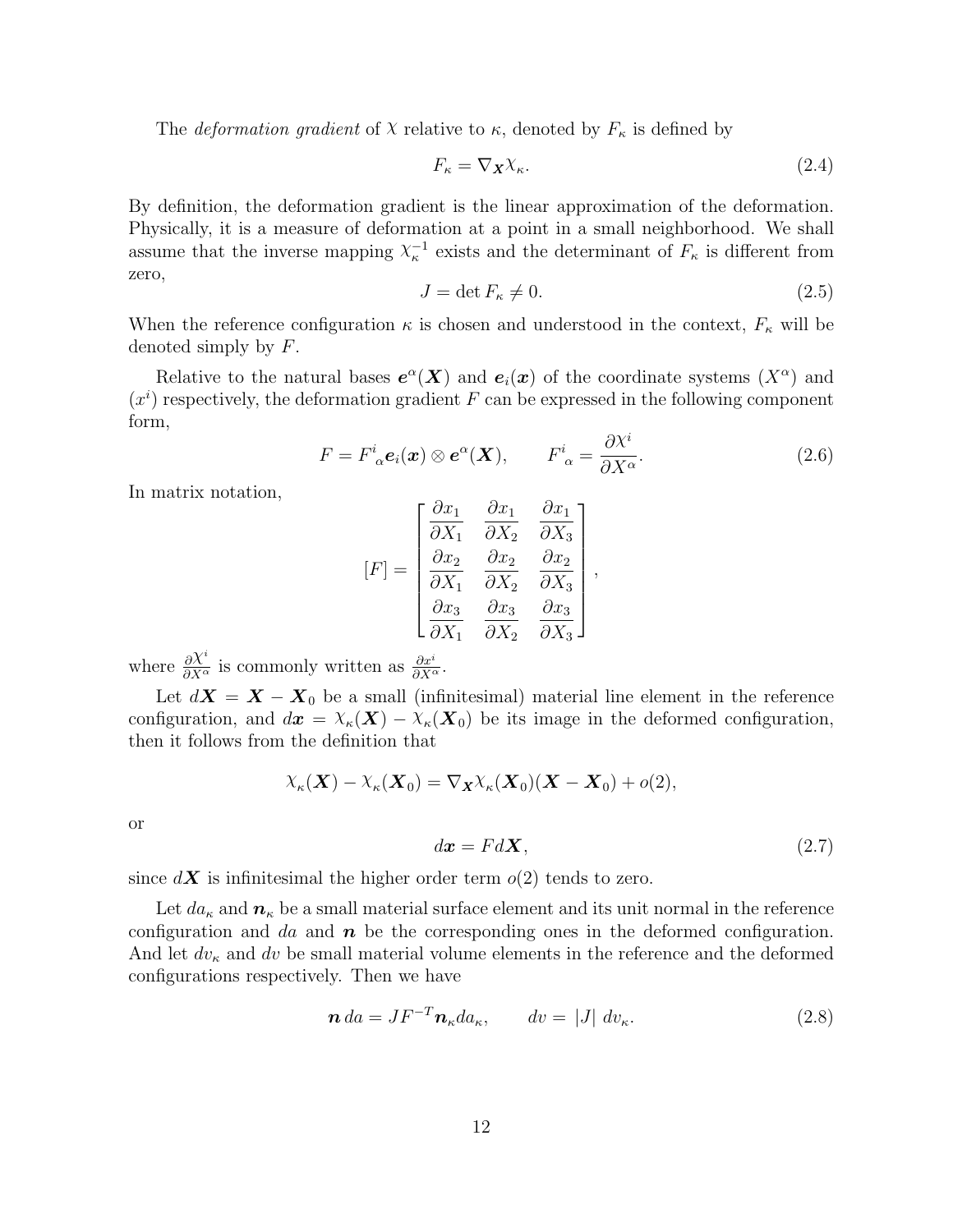To prove these, let the small surface element  $da_{\kappa}$  be formed from the two line elements  $d\mathbf{X}_1$  and  $d\mathbf{X}_2$ . Then we have from [\(2.7\)](#page-16-2)

$$
\begin{aligned}\n\mathbf{n}_{\kappa} &= \frac{d\mathbf{X}_1 \times d\mathbf{X}_2}{|d\mathbf{X}_1 \times d\mathbf{X}_2|}, & \mathbf{n} &= \frac{Fd\mathbf{X}_1 \times Fd\mathbf{X}_2}{|Fd\mathbf{X}_1 \times Fd\mathbf{X}_2|}, \\
da_{\kappa} &= |d\mathbf{X}_1 \times d\mathbf{X}_2|, & da &= |Fd\mathbf{X}_1 \times Fd\mathbf{X}_2| \,.\n\end{aligned}
$$

Therefore, for any vector  $v$ , we have

$$
\mathbf{v} \cdot \mathbf{n} \, da = \mathbf{v} \cdot F d\mathbf{X}_1 \times F d\mathbf{X}_2 = F(F^{-1}\mathbf{v}) \cdot F d\mathbf{X}_1 \times F d\mathbf{X}_2
$$
  
= J F^{-1}\mathbf{v} \cdot d\mathbf{X}\_1 \times d\mathbf{X}\_2  
= J F^{-1}\mathbf{v} \cdot \mathbf{n}\_{\kappa} da\_{\kappa} = \mathbf{v} \cdot J F^{-T} \mathbf{n}\_{\kappa} da\_{\kappa}.

Similarly, let the small volume element  $dv_{\kappa}$  be formed from three line elements  $d\mathbf{X}_1, d\mathbf{X}_2$ , and  $d\mathbf{X}_3$ . Then we have

$$
dv = |d\boldsymbol{x}_1 \cdot d\boldsymbol{x}_2 \times d\boldsymbol{x}_3| = |F d\boldsymbol{X}_1 \cdot F d\boldsymbol{X}_2 \times F d\boldsymbol{X}_3|
$$
  
= |det F| |d\boldsymbol{X}\_1 \cdot d\boldsymbol{X}\_2 \times d\boldsymbol{X}\_3| = |det F| dv<sub>\kappa</sub>.

Note that if det  $F = 1$ , the deformation is volume-preserving.

## <span id="page-18-0"></span>2.2 Strain and rotation

The deformation gradient is a measure of local deformation of the body. We shall introduce other measures of deformation which have more suggestive physical meanings, such as change of shape and orientation. First we shall recall the following theorem from linear algebra:

**Theorem** (polar decomposition). For any non-singular tensor  $F$ , there exist unique symmetric positive definite tensors  $V$  and  $U$  and a unique orthogonal tensor  $R$  such that

$$
F = RU = VR.\t(2.9)
$$

Since the deformation gradient  $F$  is non-singular, the above decomposition holds. We observe that a positive definite symmetric tensor represents a state of pure stretches along three mutually orthogonal axes and an orthogonal tensor a rotation. Therefore, [\(2.9\)](#page-18-0) assures that any local deformation is a combination of a pure stretch and a rotation.

We call R the rotation tensor, while U and V are called the right and the left stretch tensors respectively. Both stretch tensors measure the local strain, a change of shape, while the tensor  $R$  describes the local rotation, a change of orientation, experienced by material elements of the body.

Clearly we have

$$
U^2 = F^T F, \qquad V^2 = F F^T,
$$
  
det  $U = \det V = |\det F|.$  (2.10)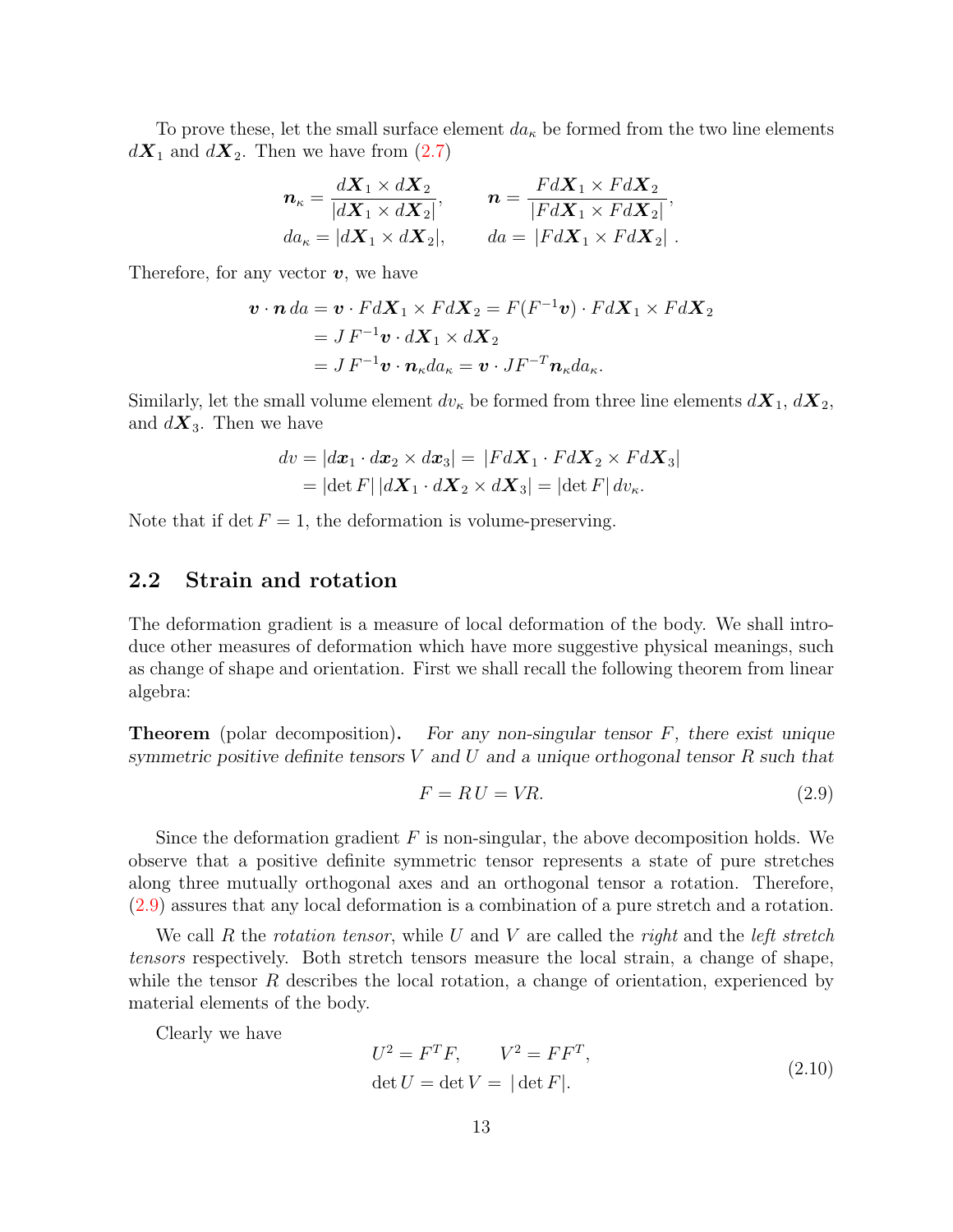Since  $V = RUR^T$ , V and U have the same eigenvalues and their eigenvectors differ only by the rotation R. Their eigenvalues are called the principal stretches, and the corresponding eigenvectors are called the principal directions.

We shall also introduce the *right* and the *left Cauchy-Green strain tensors* defined by

$$
C = F^T F, \qquad B = F F^T,\tag{2.11}
$$

∩… -

respectively, which are easier to be calculated than the strain measures  $U$  and  $V$  from a given  $F$  in practice. Note that  $C$  and  $U$  share the same eigenvectors, while the eigenvalues of U are the positive square root of those of  $C$ ; the same is true for  $B$  and  $V$ .

## <span id="page-19-0"></span>2.3 Linear strain tensors

The strain tensors introduced in the previous section are valid for finite deformations in general. In the classical linear theory, only small deformations are considered.

We introduce the *displacement vector* from the reference configuration (see Fig. [2\)](#page-19-1),

$$
\boldsymbol{u}=\lambda_{\kappa}(\boldsymbol{X})-\boldsymbol{X},
$$

and its gradient,

$$
H = \nabla_{\mathbf{X}} \mathbf{u}, \qquad [H] = \begin{bmatrix} \frac{\partial u_1}{\partial X_1} & \frac{\partial u_1}{\partial X_2} & \frac{\partial u_1}{\partial X_3} \\ \frac{\partial u_2}{\partial X_1} & \frac{\partial u_2}{\partial X_2} & \frac{\partial u_2}{\partial X_3} \\ \frac{\partial u_3}{\partial X_1} & \frac{\partial u_3}{\partial X_2} & \frac{\partial u_3}{\partial X_3} \end{bmatrix}.
$$

Obviously, we have  $F = I + H$ .



<span id="page-19-1"></span>Figure 2: Displacement vector

For small deformations, the displacement gradient  $H$  is assumed to be a small quantity,  $|H| \ll 1$ , and say H is of order  $o(1)$ . The right stretch tensor U and the rotation tensor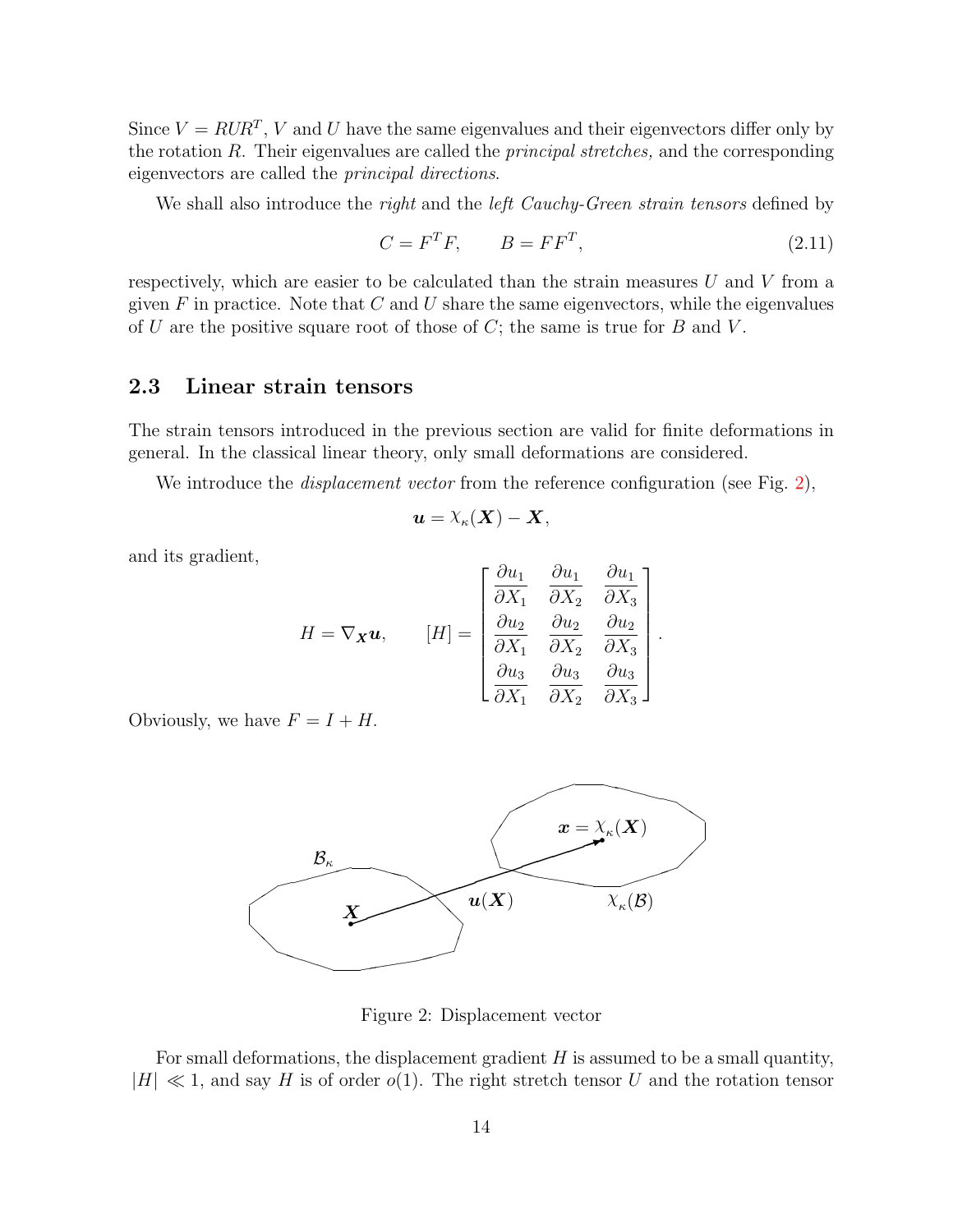R can then be approximated by

$$
U = \sqrt{F^T F} = I + \frac{1}{2}(H + H^T) + o(2) = I + E + o(2),
$$
  
\n
$$
R = FU^{-1} = I + \frac{1}{2}(H - H^T) + o(2) = I + \tilde{R} + o(2),
$$
\n(2.12)

where

$$
E = \frac{1}{2}(H + H^T), \qquad \tilde{R} = \frac{1}{2}(H - H^T), \tag{2.13}
$$

in components,

$$
E_{ij} = \frac{1}{2} \left( \frac{\partial u_i}{\partial X_j} + \frac{\partial u_j}{\partial X_i} \right), \qquad \widetilde{R}_{ij} = \frac{1}{2} \left( \frac{\partial u_i}{\partial X_j} - \frac{\partial u_j}{\partial X_i} \right),
$$

are called the infinitesimal strain tensor and the infinitesimal rotation tensor, respectively. Note that infinitesimal strain and rotation are the symmetric and skew-symmetric parts of the displacement gradient.

We can give geometrical meanings to the components of the infinitesimal strain tensor  $E_{ij}$  relative to a Cartesian coordinate system. Consider two infinitesimal material line segments  $d\mathbf{X}_1$  and  $d\mathbf{X}_2$  in the reference configuration and their corresponding ones  $d\mathbf{x}_1$ and  $dx_2$  in the current configuration. By  $(2.7)$ , we have

$$
d\boldsymbol{x}_1 \cdot d\boldsymbol{x}_2 - d\boldsymbol{X}_1 \cdot d\boldsymbol{X}_2 = (F^T F - I)d\boldsymbol{X}_1 \cdot d\boldsymbol{X}_2 = 2E d\boldsymbol{X}_1 \cdot d\boldsymbol{X}_2, \tag{2.14}
$$

for small deformations. Now let  $d\mathbf{X}_1 = d\mathbf{X}_2 = s_o \mathbf{e}_1$  be a small material line segment in the direction of the unit base vector  $e_1$  and s be the deformed length. Then we have

$$
s^2 - s_o^2 = 2s_o^2(E\mathbf{e}_1 \cdot \mathbf{e}_1) = 2s_o^2 E_{11},
$$

which implies that

$$
E_{11} = \frac{s^2 - s_o^2}{2s_o^2} = \frac{(s - s_o)(s + s_o)}{2s_o^2} \simeq \frac{s - s_o}{s_o}.
$$

In other words,  $E_{11}$  is the change of length per unit original length of a small line segment in the  $e_1$ -direction. The other diagonal components,  $E_{22}$  and  $E_{33}$  have similar interpretations as elongation per unit original length in their respective directions.

Similarly, let  $d\mathbf{X}_1 = s_o \mathbf{e}_1$  and  $d\mathbf{X}_2 = s_o \mathbf{e}_2$  and denote the angle between the two line segments after deformation by  $\theta$ . Then we have

$$
s_o^2 |Fe_1| |Fe_2| \cos \theta - s_o^2 \cos \frac{\pi}{2} = 2s_o^2 (E\mathbf{e}_1 \cdot \mathbf{e}_2),
$$

from which, if we write  $\gamma = \pi/2 - \theta$ , the change from its original right angle, then

$$
\frac{\sin \gamma}{2} = \frac{E_{12}}{|Fe_1| |Fe_2|}.
$$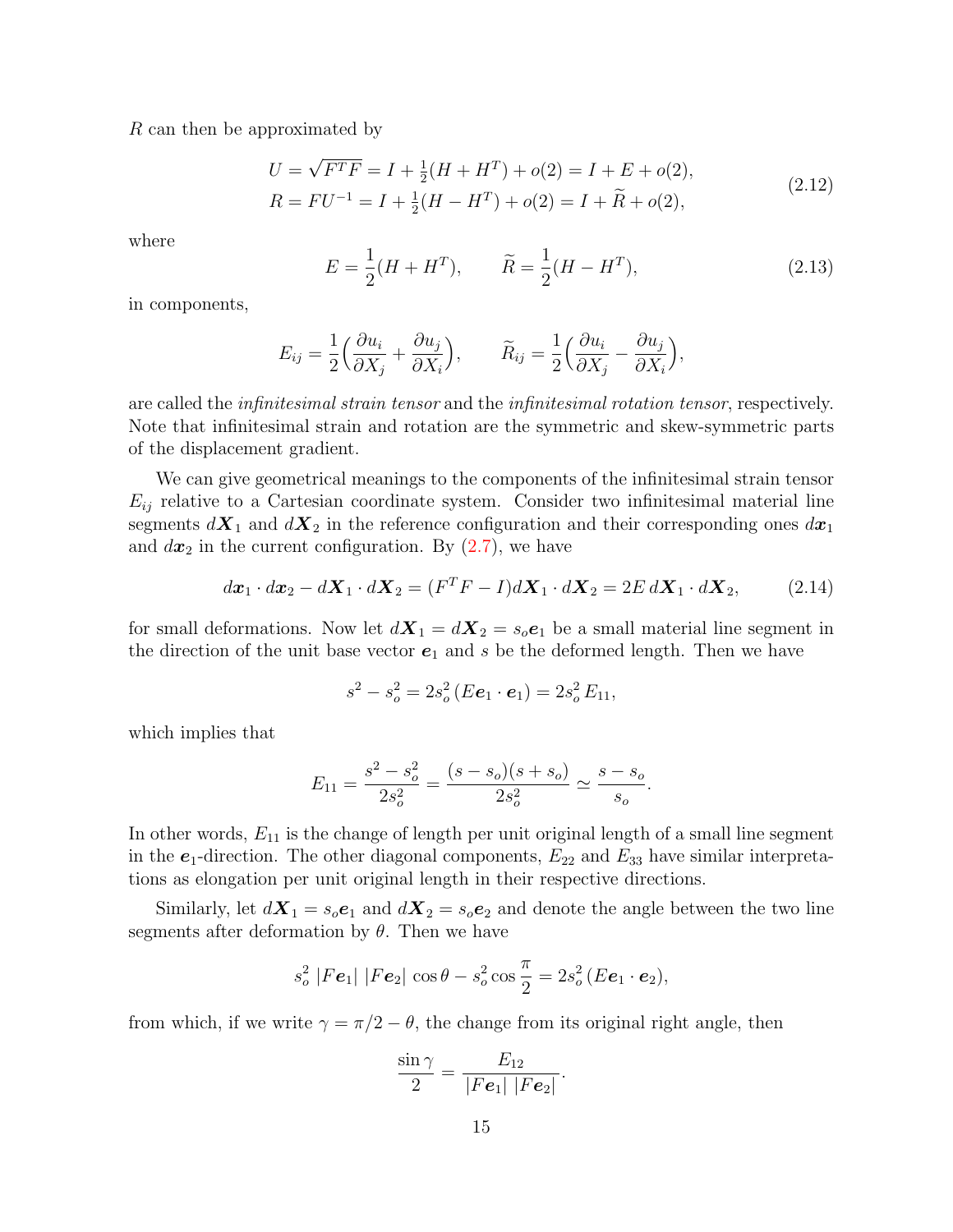Since  $|E_{12}| \ll 1$  and  $|Fe_i| \simeq 1$ , it follows that  $\sin \gamma \simeq \gamma$  and we conclude that

$$
E_{12} \simeq \frac{\gamma}{2}.
$$

Therefore, the component  $E_{12}$  is equal to one-half the change of angle between the two line segments originally along the  $e_1$ - and  $e_2$ -directions. Other off-diagonal components,  $E_{23}$  and  $E_{13}$  have similar interpretations as change of angle indicated by their numerical subscripts.

Moreover, since det  $F = det(1 + H) \simeq 1 + tr H$  for small deformations, by  $(2.8)_2$  $(2.8)_2$  $(2.8)_2$  for a small material volume we have

$$
\operatorname{tr} E = \operatorname{tr} H \simeq \frac{dv - dv_{\kappa}}{dv_{\kappa}}.
$$

Thus the sum  $E_{11}+E_{22}+E_{33}$  measures the infinitesimal change of volume per unit original volume. Therefore, in the linear theory, if the deformation is incompressible, it follows that

$$
\text{tr}\,E = \text{Div}\,\mathbf{u} = 0. \tag{2.15}
$$

In terms of Cartesian coordinates, the displacement gradient

$$
\frac{\partial u_i}{\partial X_j} = \frac{\partial u_i}{\partial x_k} \frac{\partial x_k}{\partial X_j} = \frac{\partial u_i}{\partial x_k} \left( \delta_{kj} + \frac{\partial u_k}{\partial X_j} \right) = \frac{\partial u_i}{\partial x_j} + o(2).
$$

In other words, the two displacement gradients

$$
\frac{\partial u_i}{\partial X_j} \quad \text{and} \quad \frac{\partial u_i}{\partial x_j}
$$

differ in second order terms only. Therefore, since in classical linear theory, the higher order terms are insignificant, it is usually not necessary to introduce the reference configuration in the linear theory. The classical infinitesimal strain and rotation, in the Cartesian coordinate system, are usually defined as

$$
E_{ij} = \frac{1}{2} \left( \frac{\partial u_i}{\partial x_j} + \frac{\partial u_j}{\partial x_i} \right), \qquad \widetilde{R}_{ij} = \frac{1}{2} \left( \frac{\partial u_i}{\partial x_j} - \frac{\partial u_j}{\partial x_i} \right), \tag{2.16}
$$

in the current configuration.

#### <span id="page-21-0"></span>2.4 Motions

A motion of the body  $\beta$  can be regarded as a continuous sequence of deformations in time, *i.e.*, a *motion*  $X$  of  $\mathcal{B}$  is regarded as a map,

$$
\chi: \mathcal{B}_{\kappa} \times \mathbb{R} \to \mathbb{E}, \qquad \mathbf{x} = \chi(\mathbf{X}, t). \tag{2.17}
$$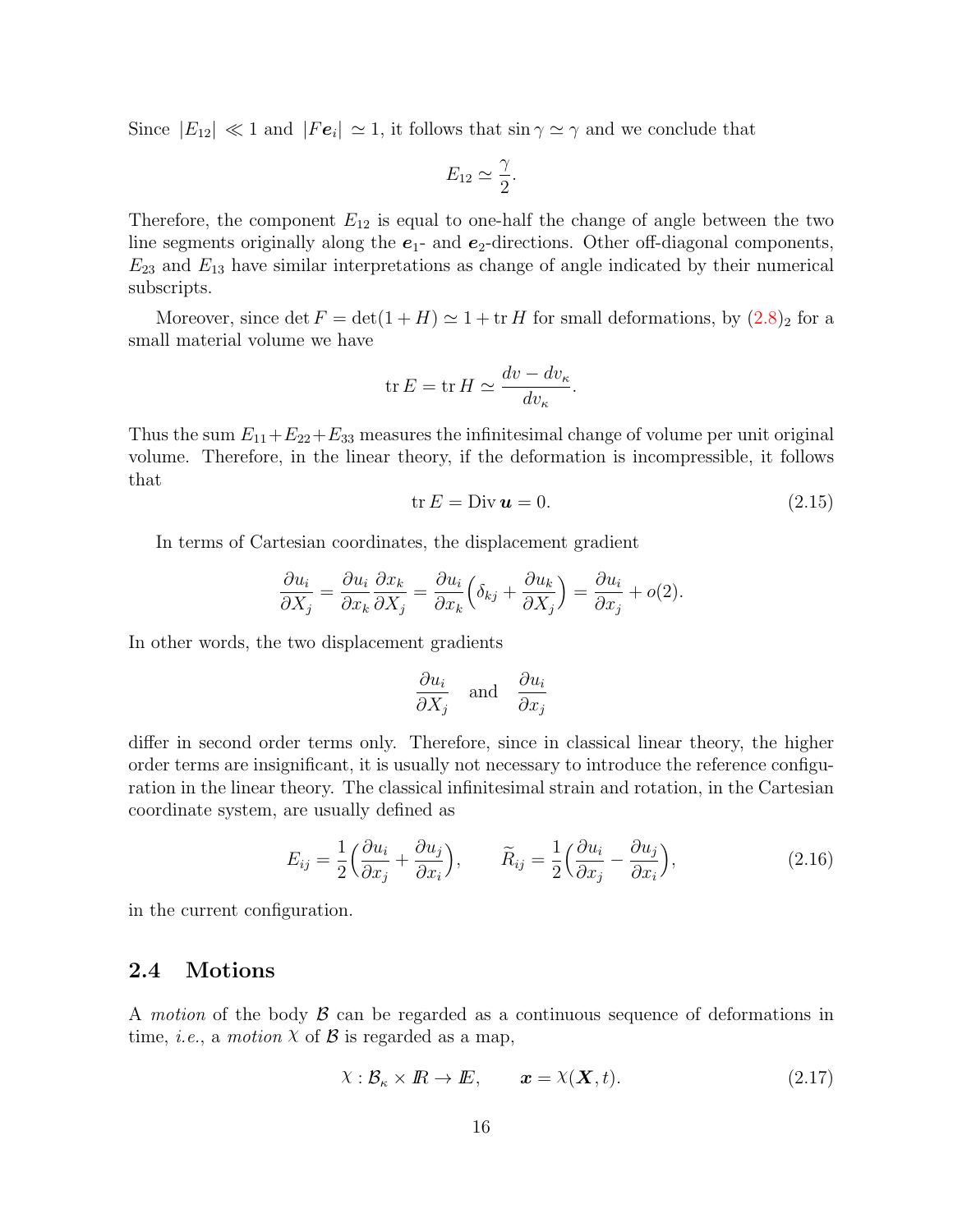We denote the configuration of  $\mathcal{B}$  at time t in the motion  $\chi$  by  $\mathcal{B}_t$ .

In practice, the reference configuration  $\kappa$  is often chosen as the configuration in the motion at some instant  $t_0$ ,  $\kappa = \chi(\cdot, t_0)$ , say for example,  $t_0 = 0$ , so that  $\mathbf{X} = \chi(\mathbf{X}, 0)$ .

For a fixed material point  $\boldsymbol{X}$ ,

$$
\chi(\mathbf{X},\,\cdot\,):I\!\!R\to I\!\!E
$$

is a curve called the path of the material point  $\bm{X}$ . The velocity v and the acceleration a are defined as the first and the second time derivatives of position as  $\boldsymbol{X}$  moves along its path,

$$
\boldsymbol{v} = \frac{\partial \mathcal{X}(\boldsymbol{X},t)}{\partial t}, \qquad \boldsymbol{a} = \frac{\partial^2 \mathcal{X}(\boldsymbol{X},t)}{\partial t^2}.
$$
 (2.18)

#### <span id="page-22-0"></span>Lagrangian and Eulerian descriptions

A material body is endowed with some physical properties whose values may change along with the deformation of the body in a motion. A quantity defined on a motion can be described in essentially two different ways: either by the evolution of its value along the path of a material point or by the change of its value at a fixed location in the deformed body. The former is called the material (or a referential description if a reference configuration is used) and the later a spatial description. We shall make them more precise below.

For a given motion  $\chi$  and a fixed reference configuration  $\kappa$ , consider a quantity, with its value in some space  $W$ , defined on the motion of  $\mathcal{B}$  by a function

$$
f: \mathcal{B} \times \mathbb{R} \to W. \tag{2.19}
$$

Then it can be defined on the reference configuration,

$$
\hat{f}: \mathcal{B}_{\kappa} \times \mathbb{R} \to W,\tag{2.20}
$$

by

$$
\widehat{f}(\boldsymbol{X},t) = f(\kappa^{-1}(\boldsymbol{X}),t) = f(\boldsymbol{p},t), \qquad \boldsymbol{X} \in \mathcal{B}_{\kappa},
$$

and also defined on the position occupied by the body at time  $t$ ,

$$
\tilde{f}: \mathcal{B}_t \times \{t\} \to W,\tag{2.21}
$$

by

$$
\widetilde{f}(\boldsymbol{x},t)=\widehat{f}(\lambda^{-1}(\boldsymbol{x},t),t)=\widehat{f}(\boldsymbol{X},t),\qquad \boldsymbol{x}\in\mathcal{B}_t.
$$

As a custom in continuum mechanics, one usually denotes these functions  $f, \hat{f}$ , and  $\hat{f}$  by the same symbol since they have the same value at the corresponding point, and write, by an abuse of notations,

$$
f = f(\mathbf{p}, t) = f(\mathbf{X}, t) = f(\mathbf{x}, t),
$$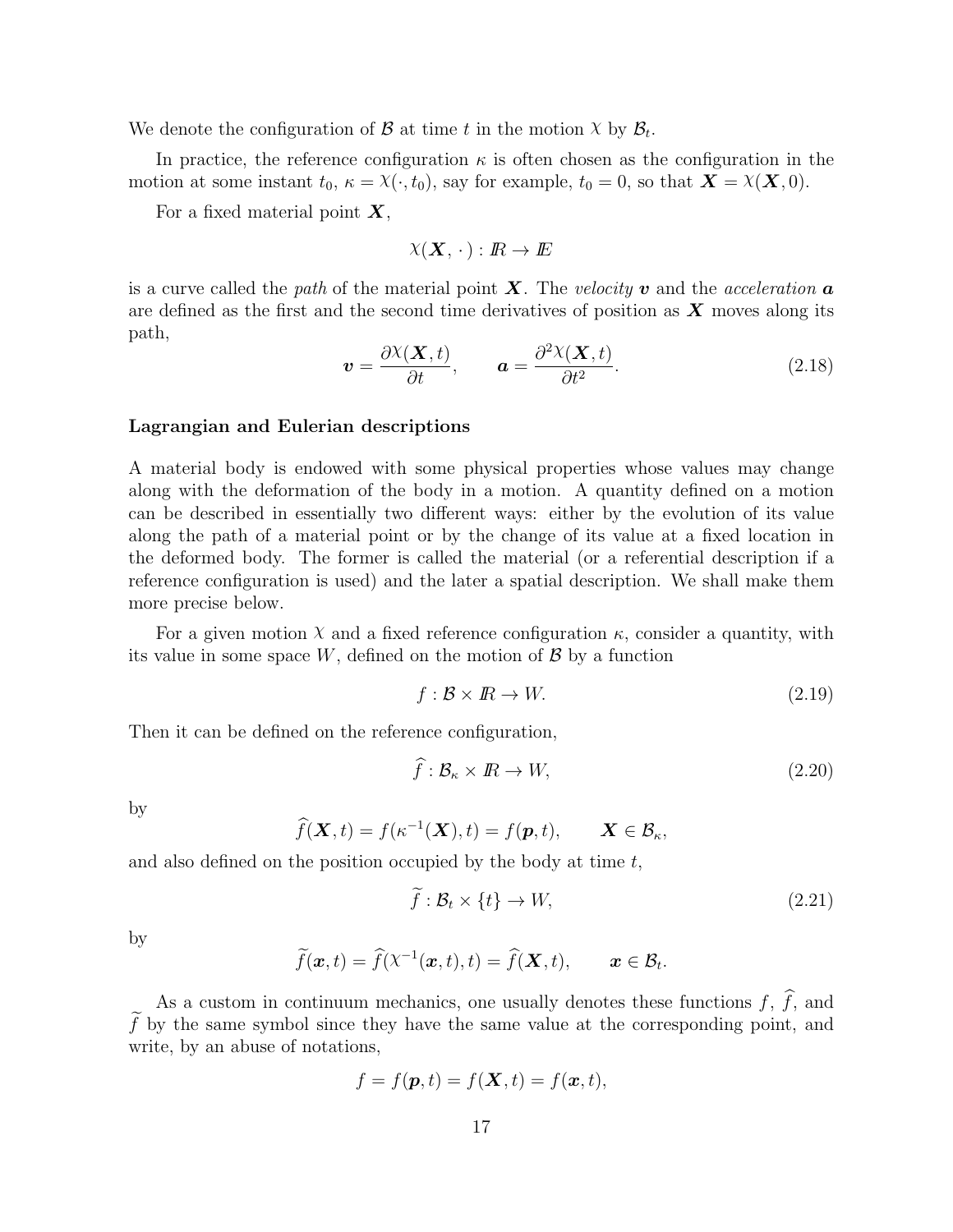and called them respectively the material description, the referential description and the spatial description of the function  $f$ . Sometimes the referential description is referred to as the Lagrangian description and the spatial description as the Eulerian description.

When a reference configuration is chosen and fixed, one can usually identify the material point **p** with its reference position **X**. In fact, the material description in  $(\mathbf{p}, t)$ is rarely used and the referential description in  $(X, t)$  is often regarded as the material description instead.

Possible confusions may arise in such an abuse of notations, especially when differentiations are involved. To avoid such confusions, one may use different notations for differentiation in these situations.

In the referential description, the time derivative is denoted by a dot while the differential operators such as gradient and divergence are denoted by Grad and Div respectively, beginning with capital letters:

$$
\dot{f} = \frac{\partial f(\mathbf{X}, t)}{\partial t}, \quad \text{Grad } f = \nabla_{\mathbf{X}} f(\mathbf{X}, t), \text{ Div } f(\mathbf{X}, t).
$$

In the spatial description, the time derivative is the usual  $\partial_t$  and the differential operators beginning with lower-case letters, grad and div:

$$
\frac{\partial f}{\partial t} = \frac{\partial f(\boldsymbol{x},t)}{\partial t}, \quad \text{grad } f = \nabla_{\boldsymbol{x}} f(\boldsymbol{x},t), \text{ div } f(\boldsymbol{x},t).
$$

The relations between these notations can easily be obtained from the chain rule. Indeed, let f be a scalar field and  $u$  be a vector field. We have

$$
\dot{f} = \frac{\partial f}{\partial t} + (\text{grad } f) \cdot \boldsymbol{v}, \qquad \dot{\boldsymbol{u}} = \frac{\partial \boldsymbol{u}}{\partial t} + (\text{grad } \boldsymbol{u}) \boldsymbol{v}, \tag{2.22}
$$

and

$$
Grad f = FT grad f, \qquad Grad u = (grad u)F.
$$
 (2.23)

In particular, taking the velocity  $\boldsymbol{v}$  for  $\boldsymbol{u}$ , it follows that

$$
\text{grad}\,\mathbf{v} = \dot{F}F^{-1},\tag{2.24}
$$

since Grad  $\boldsymbol{v} =$  Grad  $\dot{\boldsymbol{x}} = \dot{F}$ .

We call  $\dot{f}$  the material time derivative of f, which is the time derivative of f following the path of the material point. Therefore, by the definition [\(2.18\)](#page-21-0), we can write the velocity  $v$  and the acceleration  $a$  as

$$
\boldsymbol{v}=\dot{\boldsymbol{x}},\qquad \boldsymbol{a}=\ddot{\boldsymbol{x}},
$$

and hence by  $(2.22)_2$ ,

$$
\mathbf{a} = \dot{\mathbf{v}} = \frac{\partial \mathbf{v}}{\partial t} + (\text{grad}\,\mathbf{v})\mathbf{v}.\tag{2.25}
$$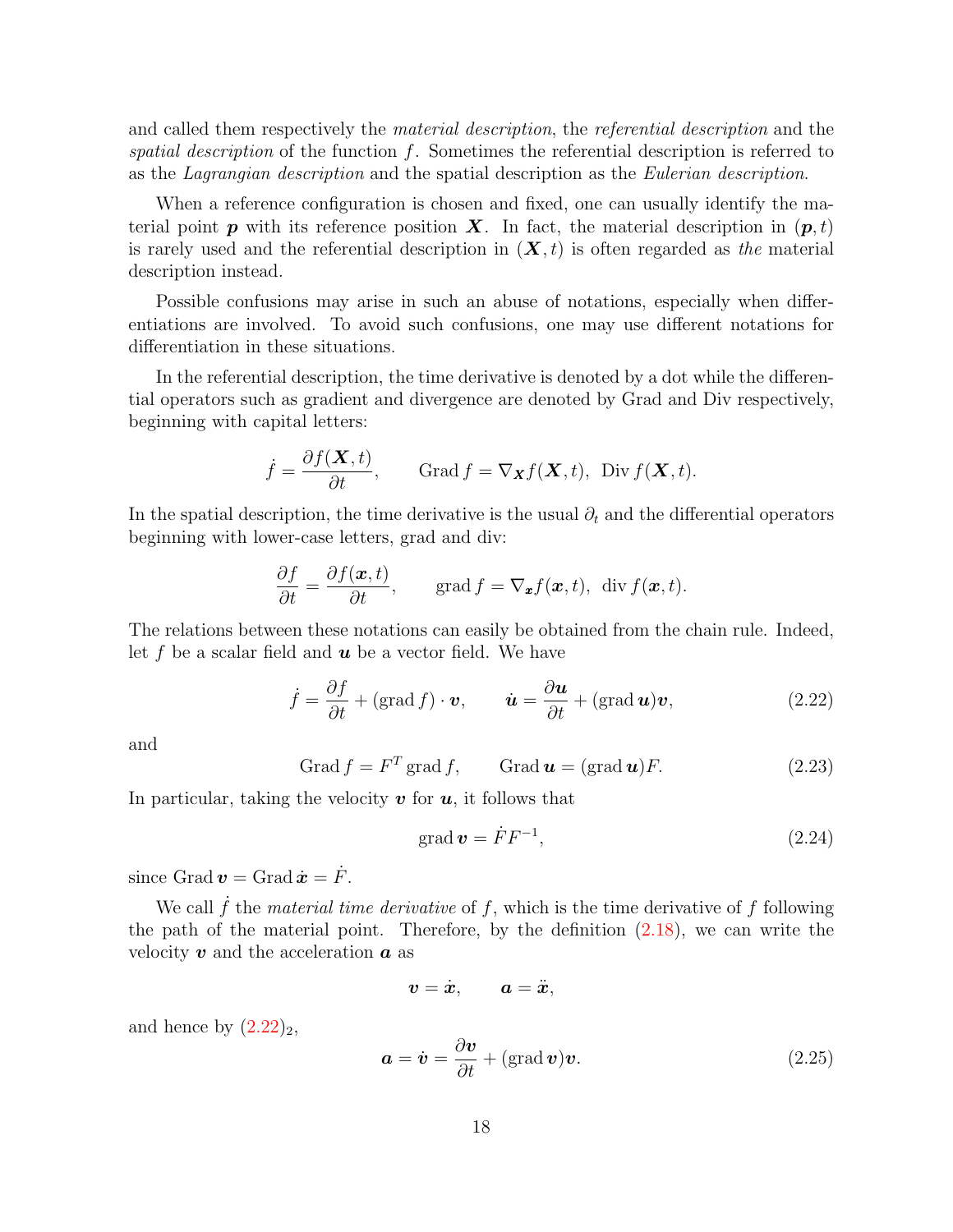## <span id="page-24-0"></span>2.5 Relative deformation

Since the reference configuration can be conveniently chosen, we can also choose the current configuration  $\chi(\cdot, t)$  as the reference configuration so that past and future deformations can be described relative to the present configuration.



<span id="page-24-1"></span>Figure 3: Relative deformation

We denote the position of the material point  $X \in \mathcal{B}_{\kappa}$  at time  $\tau$  by  $\xi$ ,

 $\boldsymbol{\xi} = \lambda(\boldsymbol{X}, \tau).$ 

Then

$$
\boldsymbol{x} = \lambda(\boldsymbol{X}, t), \qquad \boldsymbol{\xi} = \lambda_t(\boldsymbol{x}, \tau) = \lambda(\lambda^{-1}(\boldsymbol{x}, t), \tau), \tag{2.26}
$$

where  $X_t(\cdot, \tau) : \mathcal{B}_t \to \mathcal{B}_\tau$  is the deformation at time  $\tau$  relative to the configuration at time t or simply called the *relative deformation* (Fig. [3\)](#page-24-1). The *relative deformation gradient*  $F_t$  is defined by

$$
F_t(\boldsymbol{x}, \tau) = \nabla_{\boldsymbol{x}} \chi_t(\boldsymbol{x}, \tau), \qquad (2.27)
$$

that is, the deformation gradient at time  $\tau$  with respect to the configuration at time t. Of course, if  $\tau = t$ ,

$$
F_t(\boldsymbol{x},t)=I,
$$

and we can easily show that

$$
F(\mathbf{X}, \tau) = F_t(\mathbf{x}, \tau) F(\mathbf{X}, t).
$$
\n(2.28)

Similarly, we can also defined the relative displacement,

$$
\boldsymbol{u}_t(\boldsymbol{x},\tau) = \boldsymbol{\xi} - \boldsymbol{x} = \lambda_t(\boldsymbol{x},\tau) - \boldsymbol{x},
$$

and the relative displacement gradient,

$$
H_t(\boldsymbol{x},\tau)=\nabla_{\boldsymbol{x}}\boldsymbol{u}_t(\boldsymbol{x},\tau).
$$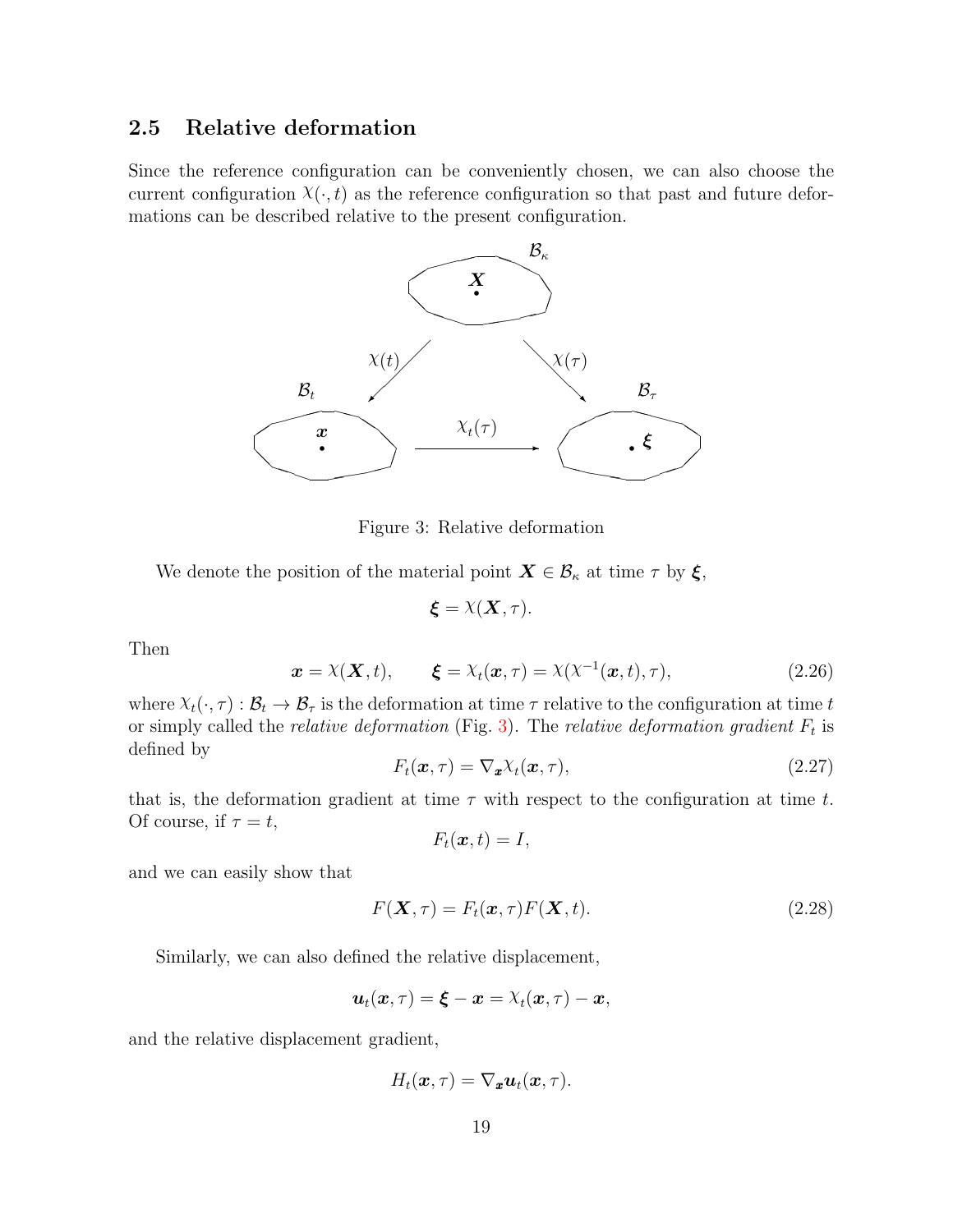We have

$$
F_t(\boldsymbol{x},\tau)=I+H_t(\boldsymbol{x},\tau),
$$

and by the use of  $(2.28)$ ,

$$
F(\mathbf{X}, \tau) = (I + H_t(\mathbf{x}, \tau))F(\mathbf{X}, t).
$$

Furthermore, from the definition, we have

$$
\chi(X,\tau) - \chi(X,t) = \mathbf{u}_t(\chi(X,t),\tau). \tag{2.29}
$$

By taking the derivatives with respect to  $\tau$ , we obtain the velocity and the acceleration of the motion at time  $\tau$ ,

$$
\dot{\boldsymbol{x}}(X,\tau)=\frac{\partial \boldsymbol{u}_t(\boldsymbol{x},\tau)}{\partial \tau}=\dot{\boldsymbol{u}}_t(\boldsymbol{x},\tau),\quad \ddot{\boldsymbol{x}}(X,\tau)=\ddot{\boldsymbol{u}}_t(\boldsymbol{x},\tau).
$$

Note that since  $\mathbf{x} = \chi(X, t)$  is independent of  $\tau$ , the partial derivative with respect to  $\tau$ keeping  $x$  fixed is nothing but the material time derivative.

#### Relative description

Recall the material description of a function given by [\(2.20\)](#page-22-0),

$$
f: \mathcal{B}_{\kappa} \times \mathbb{R} \to W.
$$

By the use of relative motion of the body, we can introduce another description of the function,

$$
f_t: \mathcal{B}_t \times \mathbb{R} \to W,
$$

by

$$
f_t(\boldsymbol{x},\tau) = f(\lambda^{-1}(\boldsymbol{x},t),\tau) = f(\boldsymbol{X},\tau).
$$

In fact, we have already used this description above, such as,  $F_t(\mathbf{x}, \tau)$ ,  $\mathbf{u}_t(\mathbf{x}, \tau)$ , and  $H_t(\mathbf{x}, \tau)$ . We shall call such description as the *relative description*, in contrast to the frequently used Lagrangian and Eulerian descriptions.

It is interesting to note that for  $\tau = t$ , the relative description reduces to the Eulerian description, and for  $t = t_0$  where  $t_0$  is the time at the reference configuration, then the relative description reduces to the Lagrangian description.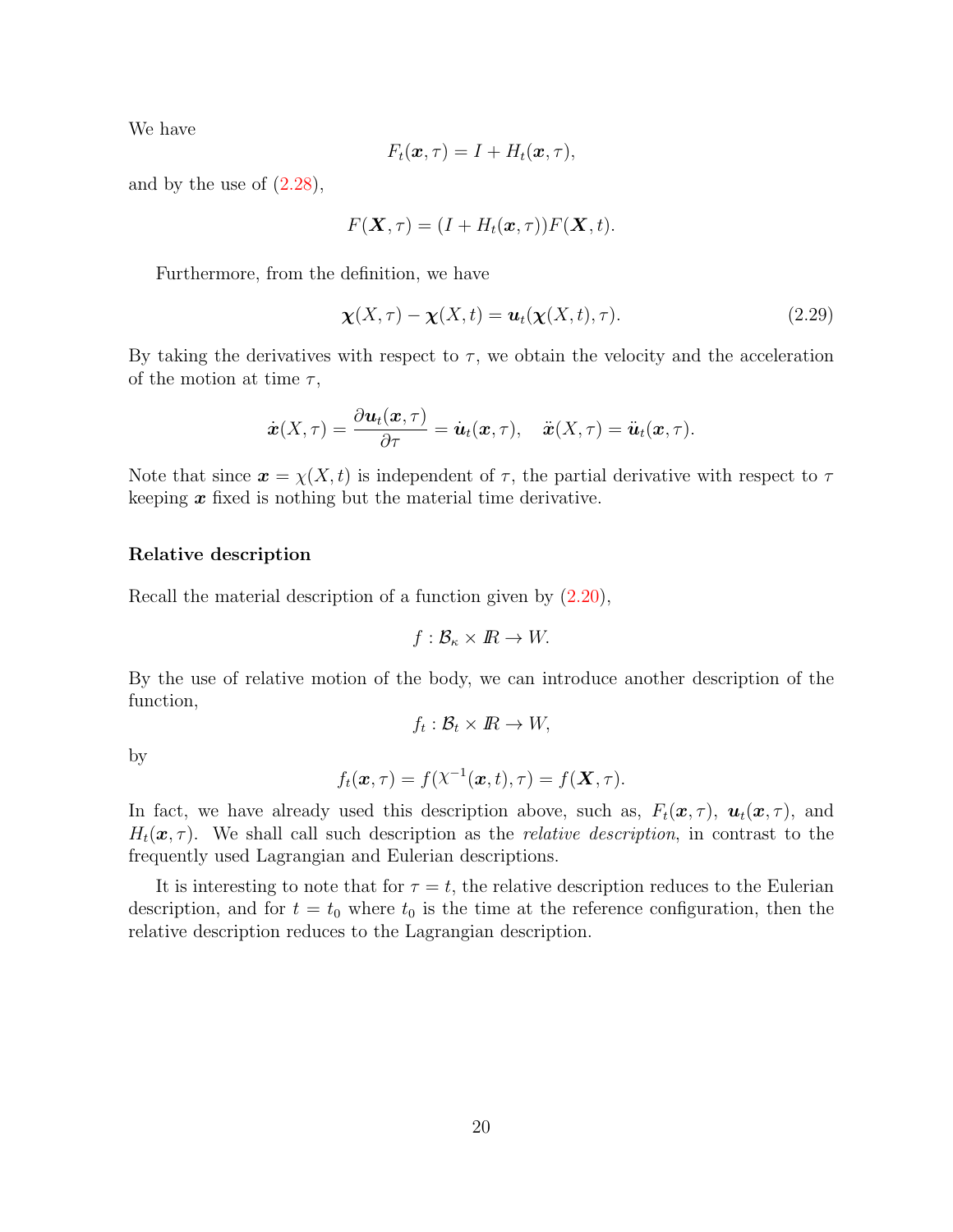#### <span id="page-26-1"></span><span id="page-26-0"></span>3.1 General balance equation

Basic laws of mechanics can all be expressed in general in the following form,

$$
\frac{d}{dt} \int_{\mathcal{P}_t} \psi \, dv = \int_{\partial \mathcal{P}_t} \Phi_{\psi} \mathbf{n} \, da + \int_{\mathcal{P}_t} \sigma_{\psi} \, dv,\tag{3.1}
$$

for any bounded regular subregion of the body, called a part  $\mathcal{P} \subset \mathcal{B}$  and the vector field  $n$ , the outward unit normal to the boundary of the region  $\mathcal{P}_t \subset \mathcal{B}_t$  in the current configuration. The quantities  $\psi$  and  $\sigma_{\psi}$  are tensor fields of certain order m, and  $\Phi_{\psi}$  is a tensor field of order  $m + 1$ , say  $m = 0$  or  $m = 1$  so that  $\psi$  is a scalar or vector quantity, and respectively  $\Phi_{\psi}$  is a vector or second order tensor quantity.

The relation [\(3.1\)](#page-26-1), called the *general balance* of  $\psi$  in integral form, is interpreted as asserting that the rate of change of the quantity  $\psi$  in a part P of a body is affected by the flow of  $\psi$  through the boundary of P and the growth of  $\psi$  within P. We call  $\Phi_{\psi}$  the flux of  $\psi$  and  $\sigma_{\psi}$  the supply of  $\psi$ .

We are interested in the local forms of the integral balance [\(3.1\)](#page-26-1) at a point in the region  $\mathcal{P}_t$ . The derivation of local forms rest upon smoothness assumption of the tensor fields  $\psi$ ,  $\Phi_{\psi}$ , and  $\sigma_{\psi}$ .

First of all, we need the following theorem, which is a three-dimensional version of the formula in calculus for differentiation under the integral sign on a moving interval (Leibniz's rule), namely

$$
\frac{\partial}{\partial t} \int_{g(t)}^{f(t)} \psi(x, t) dx = \int_{g(t)}^{f(t)} \frac{\partial \psi}{\partial t} dx + \psi(f(t), t) \dot{f}(t) - \psi(g(t), t) \dot{g}(t).
$$

**Theorem** (transport theorem). Let  $V(t)$  be a regular region and  $u_n(x, t)$  be the outward normal speed of a surface point  $x \in \partial V(t)$ . Then for any smooth tensor field  $\psi(x, t)$ , we have

$$
\frac{d}{dt} \int_{V} \psi \, dv = \int_{V} \frac{\partial \psi}{\partial t} \, dv + \int_{\partial V} \psi \, u_n \, da. \tag{3.2}
$$

In this theorem, if  $V(t)$  is a material region  $\mathcal{P}_t$ , *i.e.*, it always consists of the same material points of a part  $\mathcal{P} \subset \mathcal{B}$ , then  $u_n = \dot{x} \cdot \mathbf{n}$  and  $(3.2)$  becomes

$$
\frac{d}{dt} \int_{\mathcal{P}_t} \psi \, dv = \int_{\mathcal{P}_t} \frac{\partial \psi}{\partial t} \, dv + \int_{\partial \mathcal{P}_t} \psi \, \dot{\mathbf{x}} \cdot \mathbf{n} \, da. \tag{3.3}
$$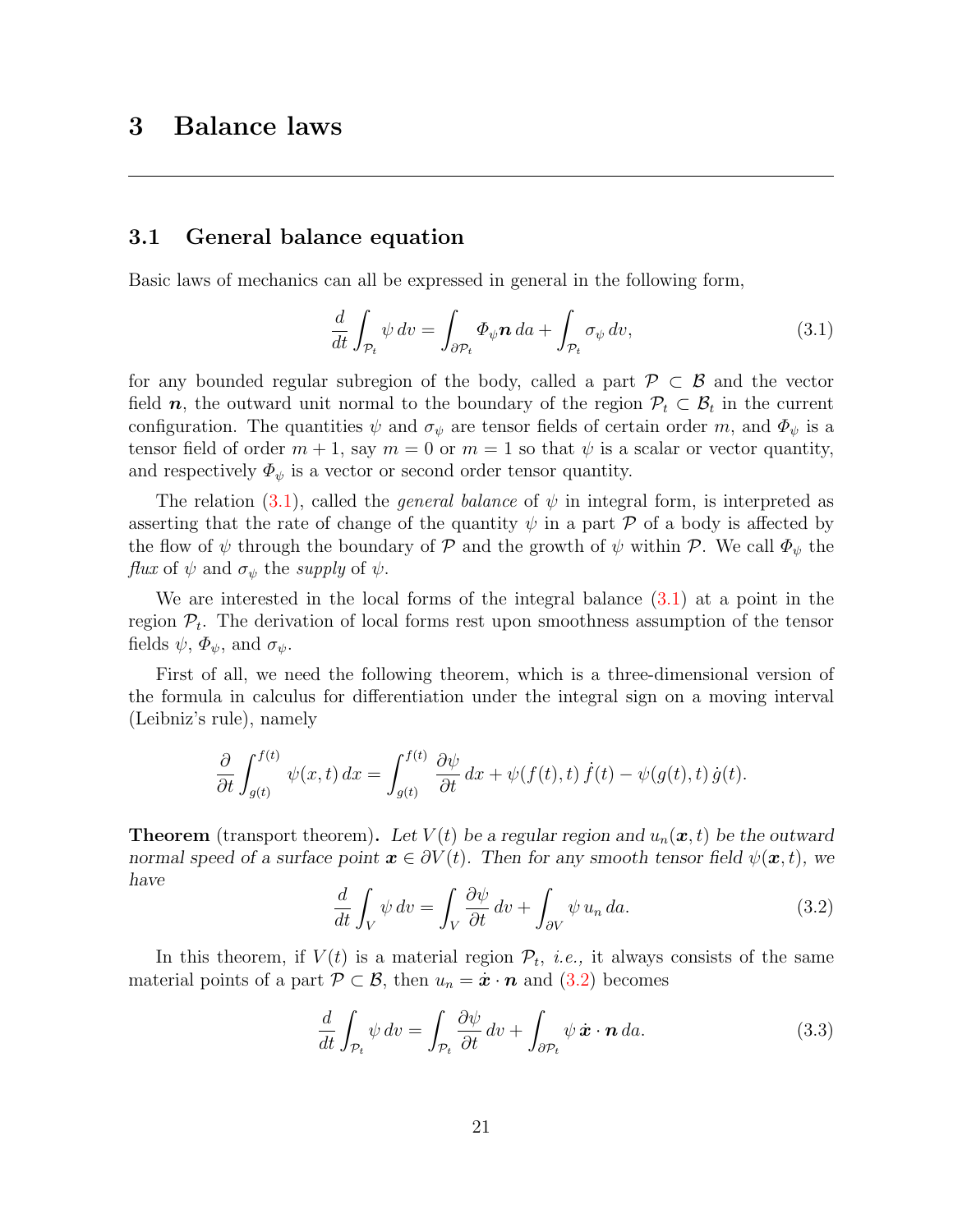#### <span id="page-27-0"></span>3.2 Local balance equation

For a material region  $\mathcal{V}$ , the equation of general balance in integral form  $(3.1)$  becomes

$$
\int_{\mathcal{V}} \frac{\partial \psi}{\partial t} dv + \int_{\partial \mathcal{V}} \psi \dot{\mathbf{x}} \cdot \mathbf{n} da = \int_{\partial \mathcal{V}} \Phi_{\psi} \mathbf{n} da + \int_{\mathcal{V}} \sigma_{\psi} dv.
$$
\n(3.4)

We can obtain the local balance equation at a regular point from the above integral equation. We consider a small material region  $\mathcal V$  containing  $\mathbf x$ . By the use of the divergence theorem, [\(3.4\)](#page-27-0) becomes

$$
\int_{\mathcal{V}} \left\{ \frac{\partial \psi}{\partial t} + \text{div}(\psi \, \dot{\mathbf{x}} - \Phi_{\psi}) - \sigma_{\psi} \right\} dv = 0. \tag{3.5}
$$

Since the integrand is smooth and the equation [\(3.5\)](#page-27-0) holds for any  $\mathcal{V}$ , such that  $x \in \mathcal{V}$ , the integrand must vanish at  $x$ . Therefore we have

**Theorem** (local balance equation). At a regular point  $x$ , the general balance equation reduces to

$$
\frac{\partial \psi}{\partial t} + \operatorname{div}(\psi \, \dot{\mathbf{x}} - \Phi_{\psi}) - \sigma_{\psi} = 0. \tag{3.6}
$$

#### <span id="page-27-1"></span>3.3 Balance equations in reference coordinates

Sometimes, for solid bodies, it is more convenient to use the referential description. The corresponding relations for the balance equation [\(3.6\)](#page-27-0) can be derived in a similar manner. We begin with the integral form [\(3.1\)](#page-26-1) now written in the reference configuration  $\kappa$ ,

$$
\frac{d}{dt} \int_{\mathcal{P}_{\kappa}} \psi_{\kappa} \, dv_{\kappa} = \int_{\partial \mathcal{P}_{\kappa}} \Phi_{\kappa}^{\psi} \mathbf{n}_{\kappa} \, da_{\kappa} + \int_{\mathcal{P}_{\kappa}} \sigma_{\kappa}^{\psi} \, dv_{\kappa}.
$$
\n(3.7)

In view of the relations for volume elements and surface elements [\(2.8\)](#page-16-2),  $dv = J dv_{\kappa}$ , and  $\mathbf{n} \, da = J F^{-T} \mathbf{n}_{\kappa} da_{\kappa}$ , the corresponding quantities are defined as

$$
\psi_{\kappa} = J \psi, \quad \Phi_{\kappa}^{\psi} = J \Phi_{\psi} F^{-T}, \quad \sigma_{\kappa}^{\psi} = J \sigma_{\psi}.
$$
\n(3.8)

The transport theorem [\(3.2\)](#page-26-1) remains valid for  $\psi_{\kappa}(\mathbf{X},t)$  in a movable region  $V(t)$ ,

$$
\frac{d}{dt} \int_{V} \psi_{\kappa} dv_{\kappa} = \int_{V} \dot{\psi}_{\kappa} dv_{\kappa} + \int_{\partial V} \psi_{\kappa} U_{\kappa} da_{\kappa},
$$
\n(3.9)

where  $U_{\kappa}(\mathbf{X},t)$  is the outward normal speed of a surface point  $\mathbf{X} \in \partial V(t)$ .

However, for a material region in the reference configuration, the normal speed of the surface points on  $\partial \mathcal{V}_{\kappa}$  is zero since a material region is a fixed region in the reference configuration. Therefore, from  $(3.7)$ , we obtain

$$
\int_{\mathcal{V}_{\kappa}} \dot{\psi}_{\kappa} dv_{\kappa} = \int_{\partial \mathcal{V}_{\kappa}} \Phi_{\kappa}^{\psi} \mathbf{n}_{\kappa} da_{\kappa} + \int_{\mathcal{V}_{\kappa}} \sigma_{\kappa}^{\psi} dv_{\kappa},
$$
\n(3.10)

from which we obtain the local balance equation in the reference configuration,

$$
\dot{\psi}_{\kappa} - \text{Div}\,\Phi_{\kappa}^{\psi} - \sigma_{\kappa}^{\psi} = 0. \tag{3.11}
$$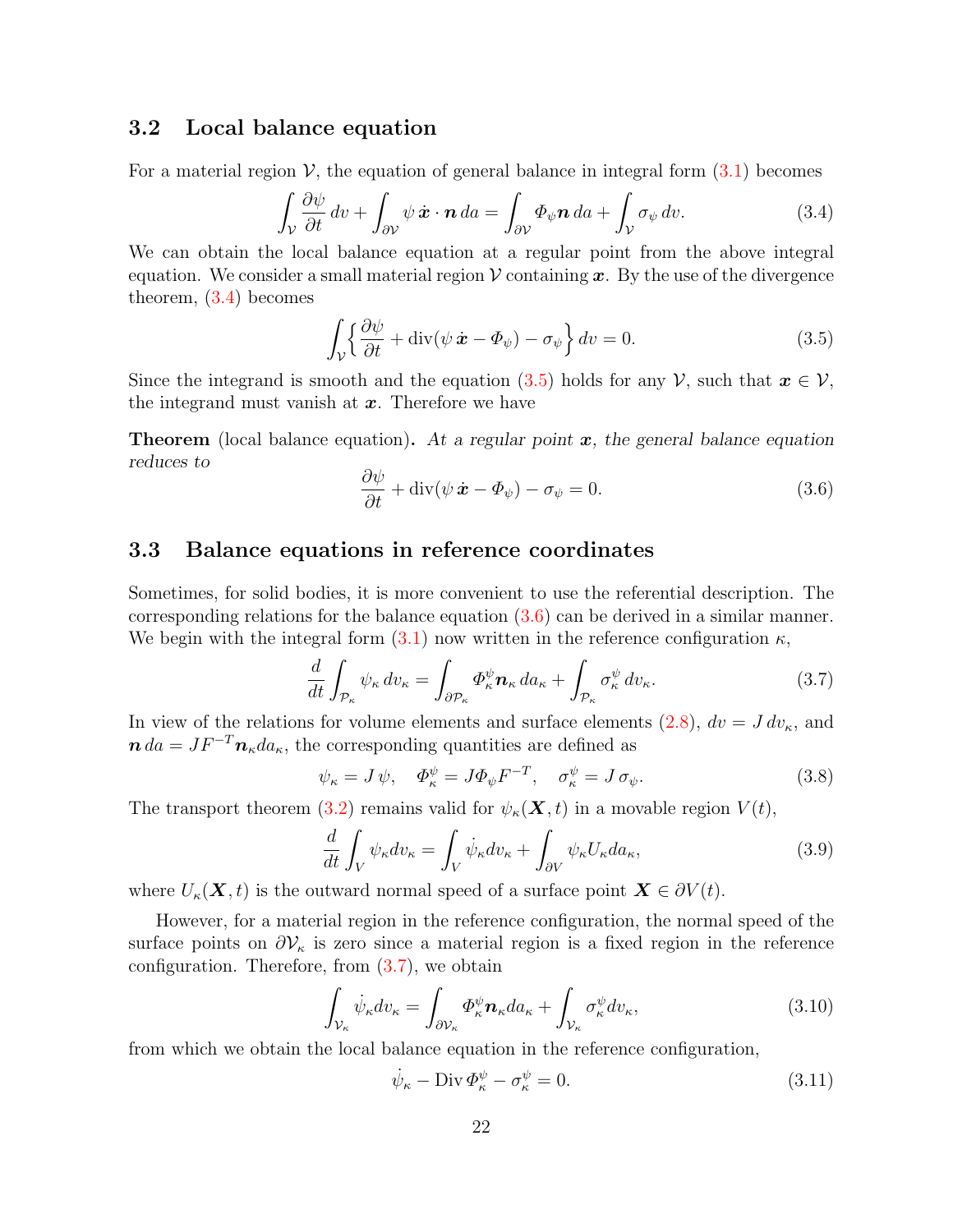## <span id="page-28-0"></span>3.4 Conservation of mass

Let  $\rho(\boldsymbol{x},t)$  denote the mass density of  $\mathcal{B}_t$  in the current configuration. Since the material is neither destroyed nor created in any motion in the absence of chemical reactions, we have

Conservation of mass. The total mass of any part  $P \subset B$  does not change in any motion,

$$
\frac{d}{dt} \int_{\mathcal{P}_t} \rho \, dv = 0. \tag{3.12}
$$

By comparison, it is a special case of the general balance equation [\(3.1\)](#page-26-1) with no flux and no supply,

$$
\psi = \rho, \qquad \Phi_{\psi} = 0, \qquad \sigma_{\psi} = 0,
$$

and hence from [\(3.6\)](#page-27-0) we obtain the equation of mass conservation,

$$
\frac{\partial \rho}{\partial t} + \text{div}(\rho \dot{\boldsymbol{x}}) = 0,
$$
\n(3.13)

which can also be written as

$$
\dot{\rho} + \rho \, \mathrm{div} \, \dot{\bm{x}} = 0.
$$

The equation [\(3.12\)](#page-28-0) states that the total mass of any part is constant in time. In particular, if  $\rho_{\kappa}(\mathbf{X})$  denote the mass density of  $\mathcal{B}_{\kappa}$  in the reference configuration, than

$$
\int_{\mathcal{P}_{\kappa}} \rho_{\kappa} dv_{\kappa} = \int_{\mathcal{P}_{t}} \rho \, dv,
$$
\n(3.14)

which implies that

$$
\rho_{\kappa} = \rho J,
$$
 or  $\rho = \frac{\rho_{\kappa}}{\det F}.$  (3.15)

This is another form of the conservation of mass in the referential description, which also follows from the general expression  $(3.11)$  and  $(3.8)$ .

#### <span id="page-28-1"></span>3.5 Equation of motion

For a deformable body, the linear momentum and the angular momentum with respect to a point  $x \circ \in E$  of a part  $\mathcal{P} \subset \mathcal{B}$  in the motion can be defined respectively as

$$
\int_{\mathcal{P}_t} \rho \dot{\boldsymbol{x}} \, dv, \quad \text{and} \quad \int_{\mathcal{P}_t} \rho \left( \boldsymbol{x} - \boldsymbol{x}_\circ \right) \times \dot{\boldsymbol{x}} \, dv.
$$

In laying down the laws of motion, we follow the classical approach developed by Newton and Euler, according to which the change of momentum is produced by the action of forces. There are two type of forces, namely, one acts throughout the volume, called the *body force*, and one acts on the surface of the body, called the *surface traction*.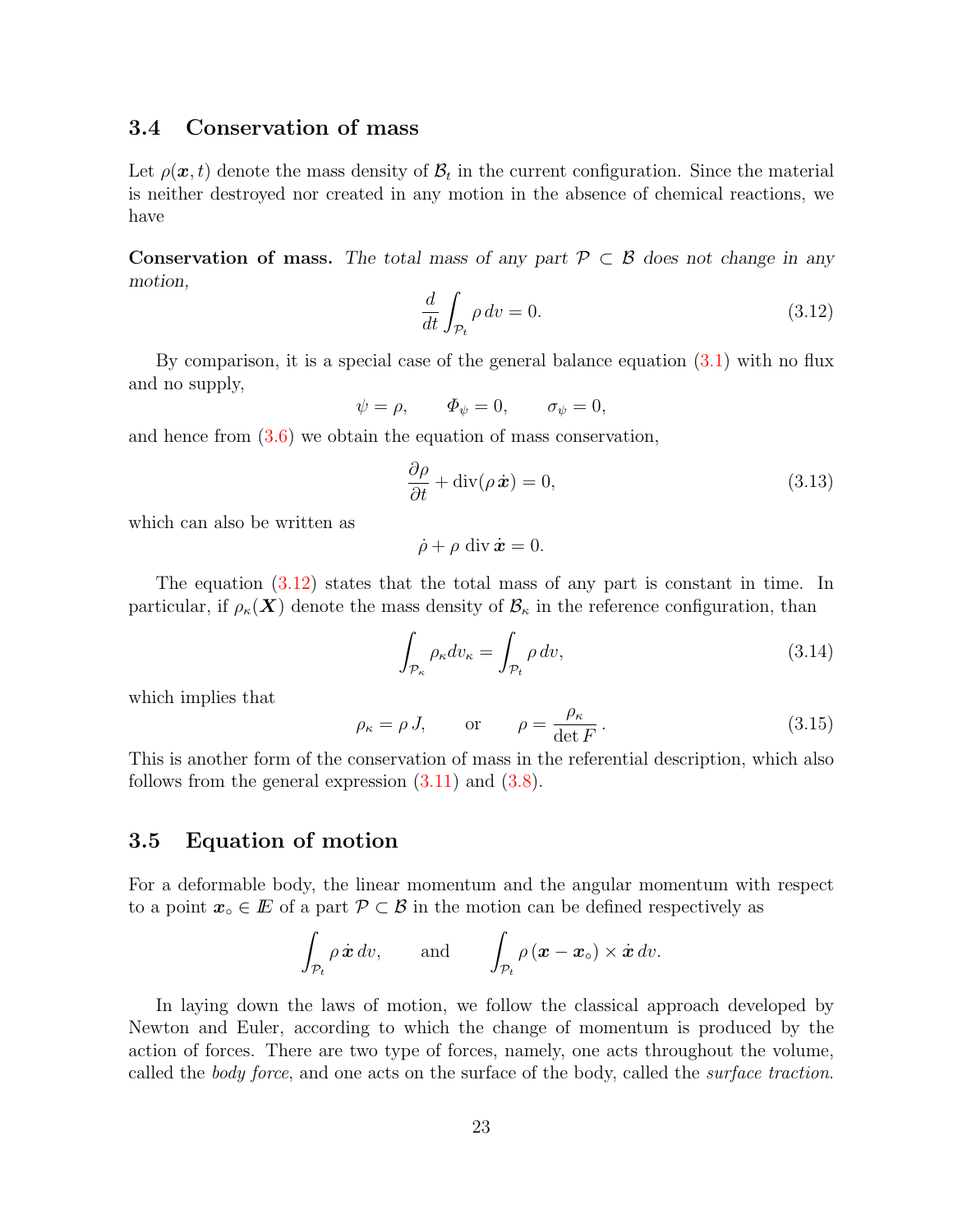Euler's laws of motion. Relative to an inertial frame, the motion of any part  $\mathcal{P} \subset \mathcal{B}$ satisfies

$$
\frac{d}{dt} \int_{\mathcal{P}_t} \rho \dot{\mathbf{x}} \, dv = \int_{\mathcal{P}_t} \rho \, \mathbf{b} \, dv + \int_{\partial \mathcal{P}_t} \mathbf{t} \, da,
$$
\n
$$
\frac{d}{dt} \int_{\mathcal{P}_t} \rho \left( \mathbf{x} - \mathbf{x}_{\circ} \right) \times \dot{\mathbf{x}} \, dv = \int_{\mathcal{P}_t} \rho \left( \mathbf{x} - \mathbf{x}_{\circ} \right) \times \mathbf{b} \, dv + \int_{\partial \mathcal{P}_t} (\mathbf{x} - \mathbf{x}_{\circ}) \times \mathbf{t} \, da.
$$

We remark that the existence of inertial frames (an equivalent of Newton's first law) is essential to establish the Euler's laws (equivalent of Newton's second law) in the above forms. Roughly speaking, a coordinate system at rest for  $E$  is usually regarded as an inertial frame.

We call **b** the body force density (per unit mass), and **t** the surface traction (per unit surface area). Unlike the body force  $\mathbf{b} = \mathbf{b}(\mathbf{x}, t)$ , such as the gravitational force, the traction t at x depends, in general, upon the surface  $\partial \mathcal{P}_t$  on which x lies. It is obvious that there are infinite many parts  $\mathcal{P} \subset \mathcal{B}$ , such that  $\partial \mathcal{P}_t$  may also contain x. However, following Cauchy, it is assumed in classical continuum mechanics that the tractions on all like-oriented surfaces with a common tangent plane at  $x$  are the same.

**Postulate** (Cauchy). Let **n** be the unit normal to the surface  $\partial P_t$  at **x**, then

$$
\boldsymbol{t} = \boldsymbol{t}(\boldsymbol{x}, t, \boldsymbol{n}).\tag{3.16}
$$

An immediate consequence of this postulate is the well-known theorem which ensures the existence of stress tensor. The proof of the theorem can be found in most books of mechanics.

**Theorem** (Cauchy). Suppose that  $t(\cdot, n)$  is a continuous function of x, and  $\ddot{x}$ , b are bounded in  $\mathcal{B}_t$ . Then Cauchy's postulate and Euler's first law implies the existence of a second order tensor T, such that

$$
\boldsymbol{t}(\boldsymbol{x},t,\boldsymbol{n})=T(\boldsymbol{x},t)\,\boldsymbol{n}.\tag{3.17}
$$

The tensor field  $T(\mathbf{x}, t)$  in [\(3.17\)](#page-28-1) is called the *Cauchy stress tensor*. In components, the traction force [\(3.17\)](#page-28-1) can be written as

$$
t_i = T_{ij} n_j.
$$

Therefore, the stress tensor  $T_{ij}$  represents the *i*-th component of the traction force on the surface point with normal in the direction of  $j$ -th coordinate.

With [\(3.17\)](#page-28-1) Euler's first law becomes

$$
\frac{d}{dt} \int_{\mathcal{P}_t} \rho \dot{\mathbf{x}} \, dv = \int_{\mathcal{P}_t} \rho \, \mathbf{b} \, dv + \int_{\partial \mathcal{P}_t} T \mathbf{n} \, da. \tag{3.18}
$$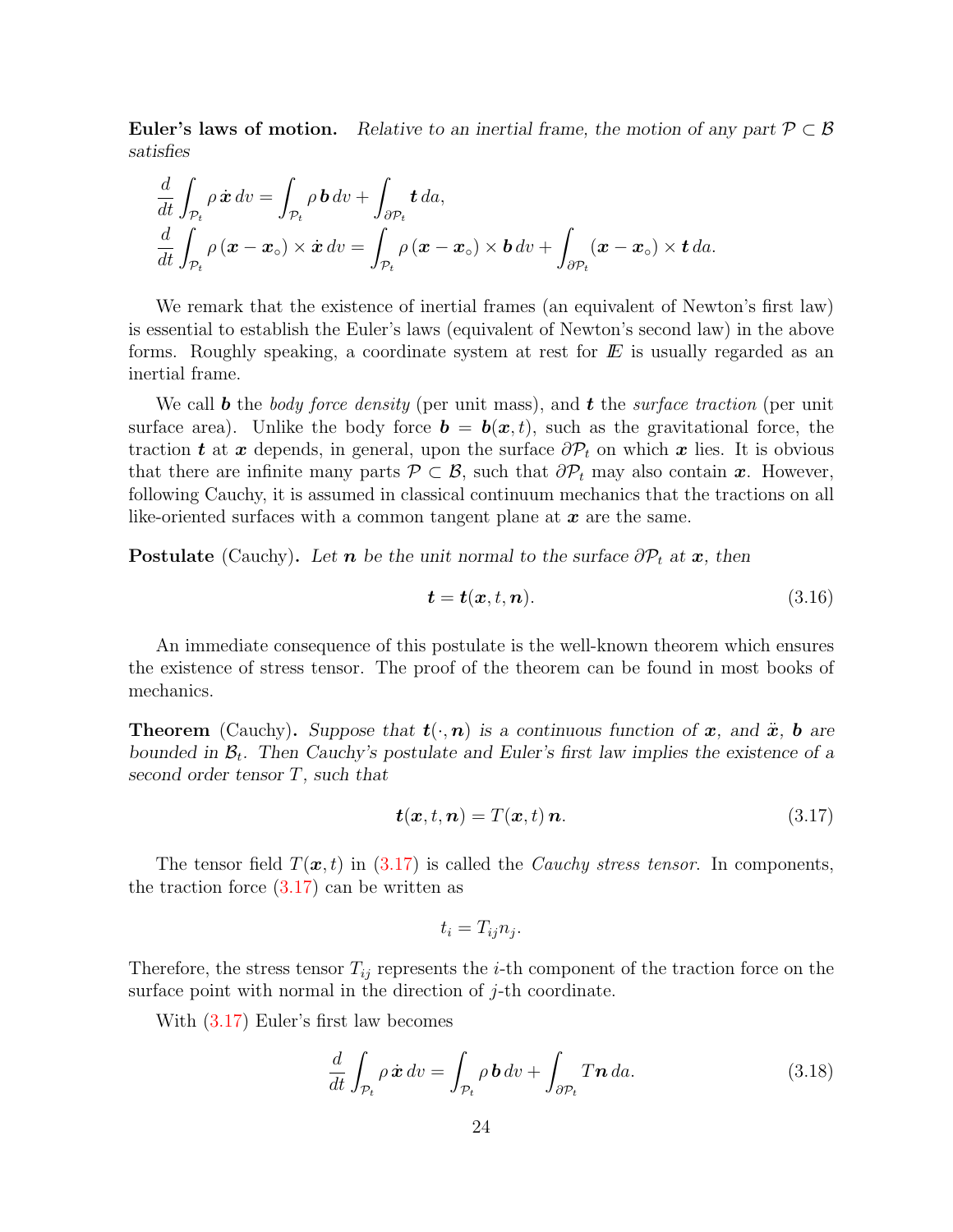Comparison with the general balance equation [\(3.1\)](#page-26-1) leads to

$$
\psi = \rho \dot{\boldsymbol{x}}, \qquad \Phi_{\psi} = T, \qquad \sigma_{\psi} = \rho \, \boldsymbol{b},
$$

in this case, and hence from  $(3.6)$  we obtain the balance equation of linear momentum,

$$
\frac{\partial}{\partial t}(\rho \dot{\boldsymbol{x}}) + \mathrm{div}(\rho \dot{\boldsymbol{x}} \otimes \dot{\boldsymbol{x}} - T) - \rho \boldsymbol{b} = 0.
$$
 (3.19)

This equation, also known as the *equation of motion*, can be rewritten in the following more familiar form by the use of  $(3.13)$ ,

$$
\rho \ddot{\mathbf{x}} - \text{div}\,T = \rho \mathbf{b}.\tag{3.20}
$$

A similar argument for Euler's second law as a special case of [\(3.1\)](#page-26-1) with

$$
\psi = (\boldsymbol{x} - \boldsymbol{x}_{\circ}) \times \rho \, \dot{\boldsymbol{x}}, \quad \varPhi_{\psi} \boldsymbol{n} = (\boldsymbol{x} - \boldsymbol{x}_{\circ}) \times T\boldsymbol{n}, \quad \sigma_{\psi} = (\boldsymbol{x} - \boldsymbol{x}_{\circ}) \times \rho \, \boldsymbol{b},
$$

leads to

$$
T = T^T,\t\t(3.21)
$$

after some simplification from  $(3.6)$  by the use of  $(3.19)$ . In other words, the symmetry of the stress tensor is a consequence of the conservation of angular momentum.

# <span id="page-30-0"></span>3.6 Conservation of energy

Besides the kinetic energy, the total energy of a deformable body consists of another part called the internal energy,

$$
\int_{\mathcal{P}_t} \left( \rho \, \varepsilon + \frac{\rho}{2} \, \dot{\boldsymbol{x}} \cdot \dot{\boldsymbol{x}} \right) dv,
$$

where  $\varepsilon(x, t)$  is called the specific *internal energy density*. The rate of change of the total energy is partly due to the mechanical power from the forces acting on the body and partly due to the energy inflow over the surface and the external energy supply.

Conservation of energy. Relative to an inertial frame, the change of energy for any part  $\mathcal{P} \subset \mathcal{B}$  is given by

$$
\frac{d}{dt} \int_{\mathcal{P}_t} (\rho \, \varepsilon + \frac{\rho}{2} \, \dot{\mathbf{x}} \cdot \dot{\mathbf{x}}) \, dv = \int_{\partial \mathcal{P}_t} (\dot{\mathbf{x}} \cdot T \mathbf{n} - \mathbf{q} \cdot \mathbf{n}) \, da + \int_{\mathcal{P}_t} (\rho \, \dot{\mathbf{x}} \cdot \mathbf{b} + \rho \, r) \, dv. \tag{3.22}
$$

We call  $q(x, t)$  the heat flux vector (or energy flux), and  $r(x, t)$  the energy supply density due to external sources, such as radiation. Comparison with the general balance equation  $(3.1)$ , we have

$$
\psi = (\rho \varepsilon + \frac{\rho}{2}\dot{\boldsymbol{x}} \cdot \dot{\boldsymbol{x}}), \qquad \Phi_{\psi} = T\dot{\boldsymbol{x}} - \boldsymbol{q}, \qquad \sigma_{\psi} = \rho(\dot{\boldsymbol{x}} \cdot \boldsymbol{b} + r),
$$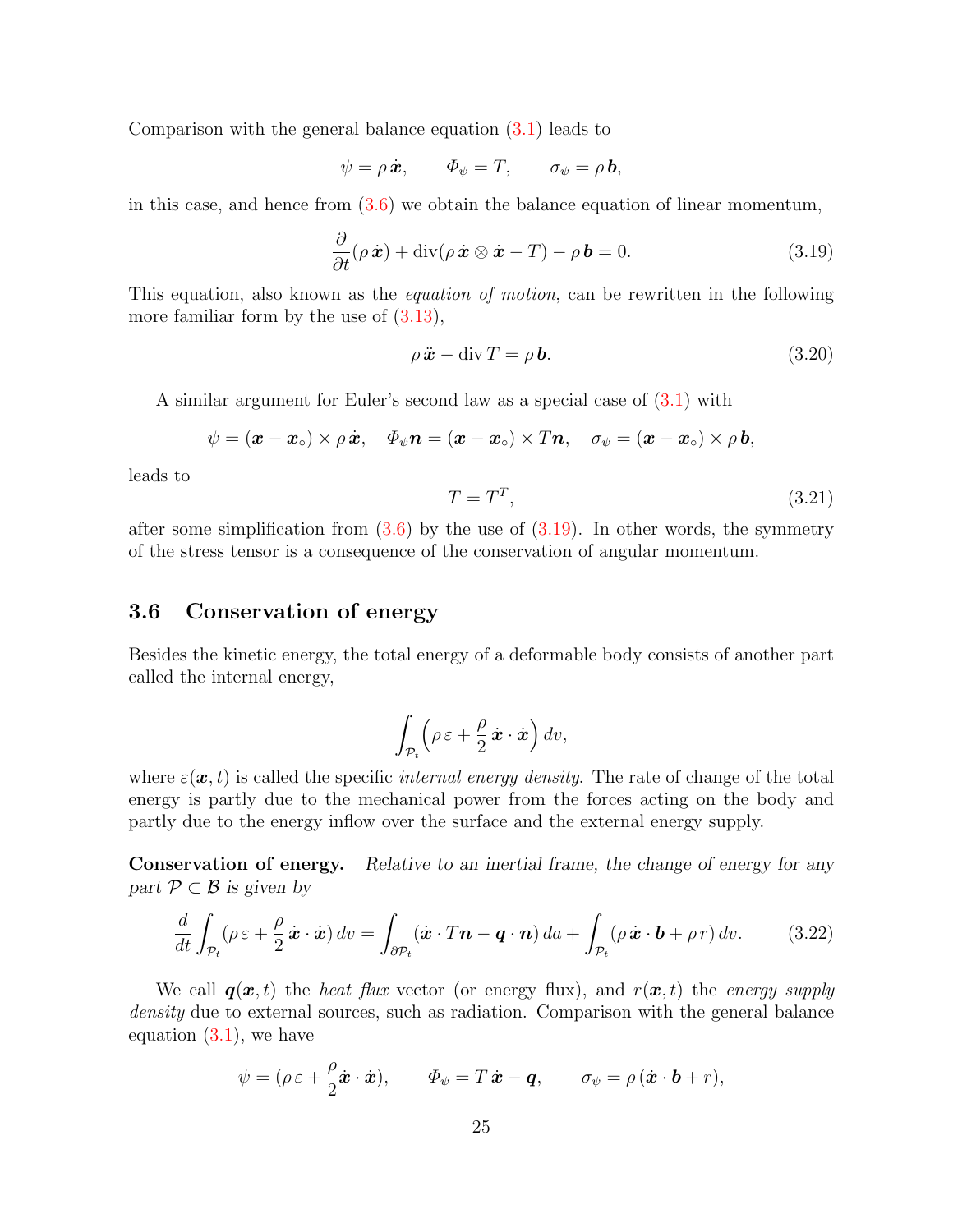and hence we have the following local balance equation of total energy,

$$
\frac{\partial}{\partial t} \left( \rho \, \varepsilon + \frac{\rho}{2} \dot{\boldsymbol{x}} \cdot \dot{\boldsymbol{x}} \right) + \mathrm{div} \left( (\rho \, \varepsilon + \frac{\rho}{2} \dot{\boldsymbol{x}} \cdot \dot{\boldsymbol{x}}) \dot{\boldsymbol{x}} + \boldsymbol{q} - T \, \dot{\boldsymbol{x}} \right) = \rho \left( r + \dot{\boldsymbol{x}} \cdot \boldsymbol{b} \right),\tag{3.23}
$$

The energy equation [\(3.23\)](#page-30-0) can be simplified by substracting the inner product of the equation of motion [\(3.20\)](#page-28-1) with the velocity  $\dot{x}$ ,

$$
\rho \dot{\varepsilon} + \text{div} \, \mathbf{q} = T \cdot \text{grad} \, \dot{\mathbf{x}} + \rho \, r. \tag{3.24}
$$

This is called the balance equation of internal energy. Note that the internal energy is not conserved and the term  $T \cdot \text{grad} \dot{x}$  is the rate of work due to deformation.

## <span id="page-31-1"></span>Summary of basic equations

By the use of material time derivative  $(2.22)$ , the field equations can be written as follows:

$$
\dot{\rho} + \rho \operatorname{div} \mathbf{v} = 0,\n\rho \dot{\mathbf{v}} - \operatorname{div} T = \rho \mathbf{b},\nT = TT.\n\rho \dot{\varepsilon} + \operatorname{div} \mathbf{q} - T \cdot \operatorname{grad} \mathbf{v} = \rho r,
$$
\n(3.25)

In components:

$$
\frac{\partial \rho}{\partial t} + v_i \frac{\partial \rho}{\partial x_i} + \rho \frac{\partial v_i}{\partial x_i} = 0, \n\rho \left( \frac{\partial v_i}{\partial t} + v_j \frac{\partial v_i}{\partial x_j} \right) - \frac{\partial T_{ij}}{\partial x_j} = \rho b_i, \nT_{ij} = T_{ji}, \n\rho \left( \frac{\partial \varepsilon}{\partial t} + v_j \frac{\partial \varepsilon}{\partial x_j} \right) + \frac{\partial q_j}{\partial x_j} - T_{ij} \frac{\partial v_i}{\partial x_j} = \rho r,
$$
\n(3.26)

where  $(x_i)$  is the Cartesian coordinate system at the present state. This is the balance equations in Eulerian description (in variables  $(x, t)$ ).

## <span id="page-31-0"></span>3.7 Basic equations in material coordinates

∂ρ

It is sometimes more convenient to rewrite the basic equations in material description relative to a reference configuration  $\kappa$ . They can easily be obtained from [\(3.11\)](#page-27-1),

$$
\rho = \frac{\rho_{\kappa}}{\det F},
$$
\n
$$
\rho_{\kappa} \ddot{\mathbf{x}} = \text{Div} T_{\kappa} + \rho_{\kappa} \mathbf{b},
$$
\n
$$
T_{\kappa} F^{T} = F T_{\kappa}^{T},
$$
\n
$$
\rho_{\kappa} \dot{\varepsilon} + \text{Div} \, \mathbf{q}_{\kappa} = T_{\kappa} \cdot \dot{F} + \rho_{\kappa} r,
$$
\n(3.27)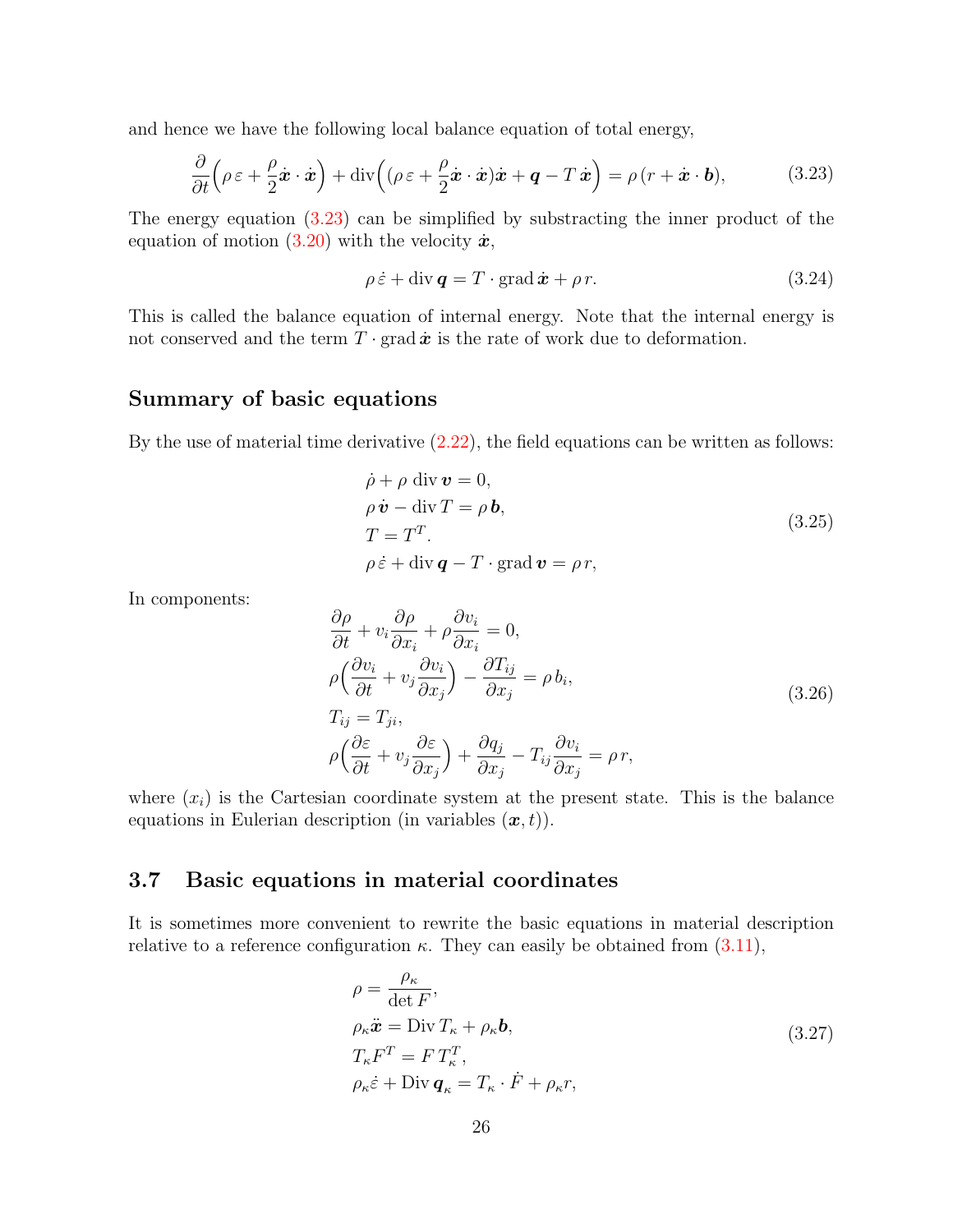where the following definitions have been introduced according to  $(3.8)$ :

$$
T_{\kappa} = JTF^{-T}, \qquad \mathbf{q}_{\kappa} = JF^{-1}\mathbf{q}.\tag{3.28}
$$

In components,

$$
(T_{\kappa})_{i\alpha} = J T_{ij} \frac{\partial X_{\alpha}}{\partial x_j}, \qquad (q_{\kappa})_{\alpha} = J q_j \frac{\partial X_{\alpha}}{\partial x_j}.
$$

 $J = \det F$  is the determinant of the Jacobian matrix  $\left[\frac{(x_1,x_2,x_3)}{(X_1,X_2,X_3)}\right]$  $(X_1,X_2,X_3)$ , where  $(x_i)$  and  $(X_\alpha)$ are the Cartesian coordinate systems at the present and the reference configurations respectively.

 $T_{\kappa}$  is called the (First) *Piola–Kirchhoff stress tensor* and  $\boldsymbol{q}_{\kappa}$  is called the *material heat flux*. Note that unlike the Cauchy stress tensor T, the Piola–Kirchhoff stress tensor  $T_{\kappa}$  is not symmetric. The definition has been introduced according to the relation  $(2.8)$ , which gives the relation,

$$
\int_{\mathcal{S}} T \mathbf{n} \, da = \int_{\mathcal{S}_{\kappa}} T_{\kappa} \mathbf{n}_{\kappa} da_{\kappa}.
$$
\n(3.29)

In other words,  $Tn$  is the surface traction per unit area in the current configuration, while  $T_{\kappa}n_{\kappa}$  is the surface traction measured per unit area in the reference configuration. Note that the magnitude of two traction forces are generally different, however they are parallel vectors.

In components, the equation of motion in material coordinate becomes

$$
\rho_{\kappa}\ddot{x}_{i} = \frac{\partial (T_{\kappa})_{i\alpha}}{\partial X_{\alpha}} + \rho_{\kappa}b_{i},
$$
\n
$$
(T_{\kappa})_{i\alpha}\frac{\partial x_{j}}{\partial X_{\alpha}} = \frac{\partial x_{i}}{\partial X_{\alpha}}(T_{\kappa})_{j\alpha}.
$$
\n(3.30)

This is the balance equations in Lagrangian description (in variables  $(\mathbf{X}, t)$ ).

#### <span id="page-32-0"></span>3.8 Boundary value problem

Let  $\Omega = \mathcal{B}_t$  be the open region occupied by a solid body at the present time t,  $\partial \Omega = \Gamma_1 \cup \Gamma_2$ be its boundary, and  $n$  be the exterior unit normal to the boundary.

The balance laws [\(3.26\)](#page-31-1) in Eulerian description,

$$
\frac{\partial \rho}{\partial t} + v_i \frac{\partial \rho}{\partial x_i} + \rho \frac{\partial v_i}{\partial x_i} = 0,
$$
  
\n
$$
\rho \left( \frac{\partial v_i}{\partial t} + v_j \frac{\partial v_i}{\partial x_j} \right) - \frac{\partial T_{ij}}{\partial x_j} = \rho b_i,
$$
  
\n
$$
T_{ij} = T_{ji},
$$

are the governing equations for the initial boundary value problem to determine the fields of density  $\rho(\mathbf{x}, t)$  and velocity  $\mathbf{v}(\mathbf{x}, t)$  with the following conditions: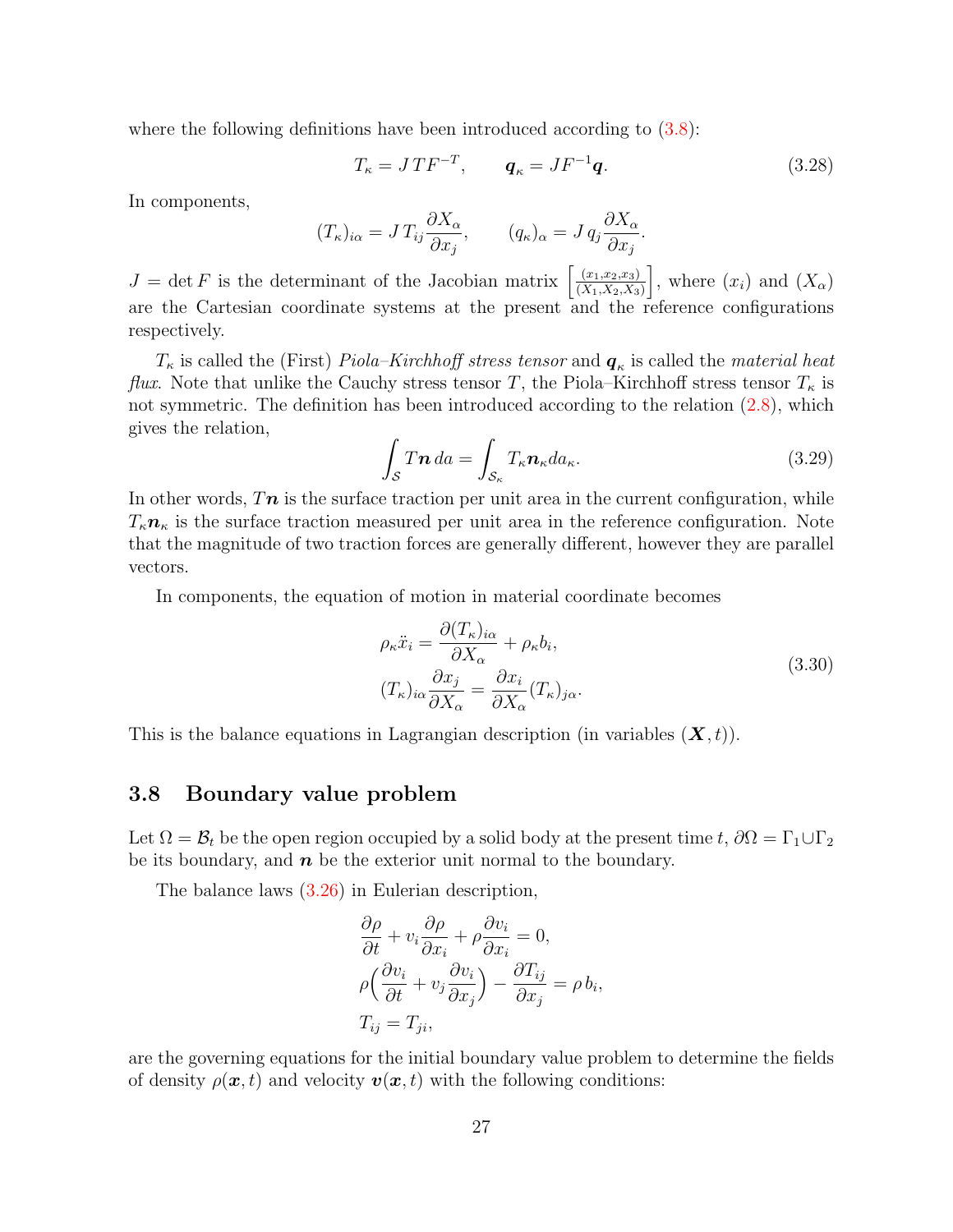Initial condition:

$$
\rho(\boldsymbol{x},0) = \rho_0(\boldsymbol{x}) \qquad \forall \, \boldsymbol{x} \in \Omega, \n\boldsymbol{v}(\boldsymbol{x},0) = \boldsymbol{v}_0(\boldsymbol{x}) \qquad \forall \, \boldsymbol{x} \in \Omega, \n\text{Boundary condition:} \n\boldsymbol{v}(\boldsymbol{x},t) = 0 \qquad \forall \, \boldsymbol{x} \in \Gamma_1, \nT(\boldsymbol{x},t)\boldsymbol{n} = \boldsymbol{f}(\boldsymbol{x},t) \quad \forall \, \boldsymbol{x} \in \Gamma_2,
$$

To solve this initial boundary value problem, we need the constitutive equation for the Cauchy stress  $T(x, t)$  as a function in terms of the fields of density  $\rho(x, t)$  and the velocity  $v(x, t)$ . Constitutive equations of this type characterize the behavior of general fluids, such as elastic fluid, Navier-Stokes fluid, and non-Newtonian fluid.

For solid bodies, it is more convenient to use the Lagrangian description of the equation of motion [\(3.30\)](#page-31-0),

$$
\rho_{\kappa} \ddot{u}_i = \frac{\partial (T_{\kappa})_{i\alpha}}{\partial X_{\alpha}} + \rho_{\kappa} b_i,
$$

for the determination of the displacement vector  $u(\mathbf{X}, t) = x(\mathbf{X}, t) - \mathbf{X}$ , with the following conditions:

Initial condition:

$$
\begin{aligned}\n\mathbf{u}(\mathbf{X},0) &= \mathbf{u}_0(\mathbf{X}) & \forall \mathbf{X} \in \Omega_\kappa, \\
\dot{\mathbf{u}}(\mathbf{X},0) &= \mathbf{u}_1(\mathbf{X}) & \forall \mathbf{X} \in \Omega_\kappa,\n\end{aligned}
$$

Boundary condition:

$$
\begin{aligned} \boldsymbol{u}(\boldsymbol{X},t) &= \boldsymbol{u}_\kappa(\boldsymbol{X},t) && \forall\, \boldsymbol{X} \in \Gamma_{\kappa_1},\\ T_\kappa(\boldsymbol{X},t)\boldsymbol{n}_\kappa &= \boldsymbol{f}_\kappa(\boldsymbol{X},t) && \forall\, \boldsymbol{X} \in \Gamma_{\kappa_2}, \end{aligned}
$$

where  $\Omega_{\kappa} = \mathcal{B}_{\kappa}$  is the open region occupied by the body at the reference configuration, and  $\partial\Omega_{\kappa} = \Gamma_{\kappa_1} \cup \Gamma_{\kappa_2}$  its boundary.

To complete the formulation of the boundary value problems, we need the constitutive equation for the stress tensor in terms of the displacement field  $u(X, t)$ . General constitutive theory of material bodies will be discussed in the following chapters.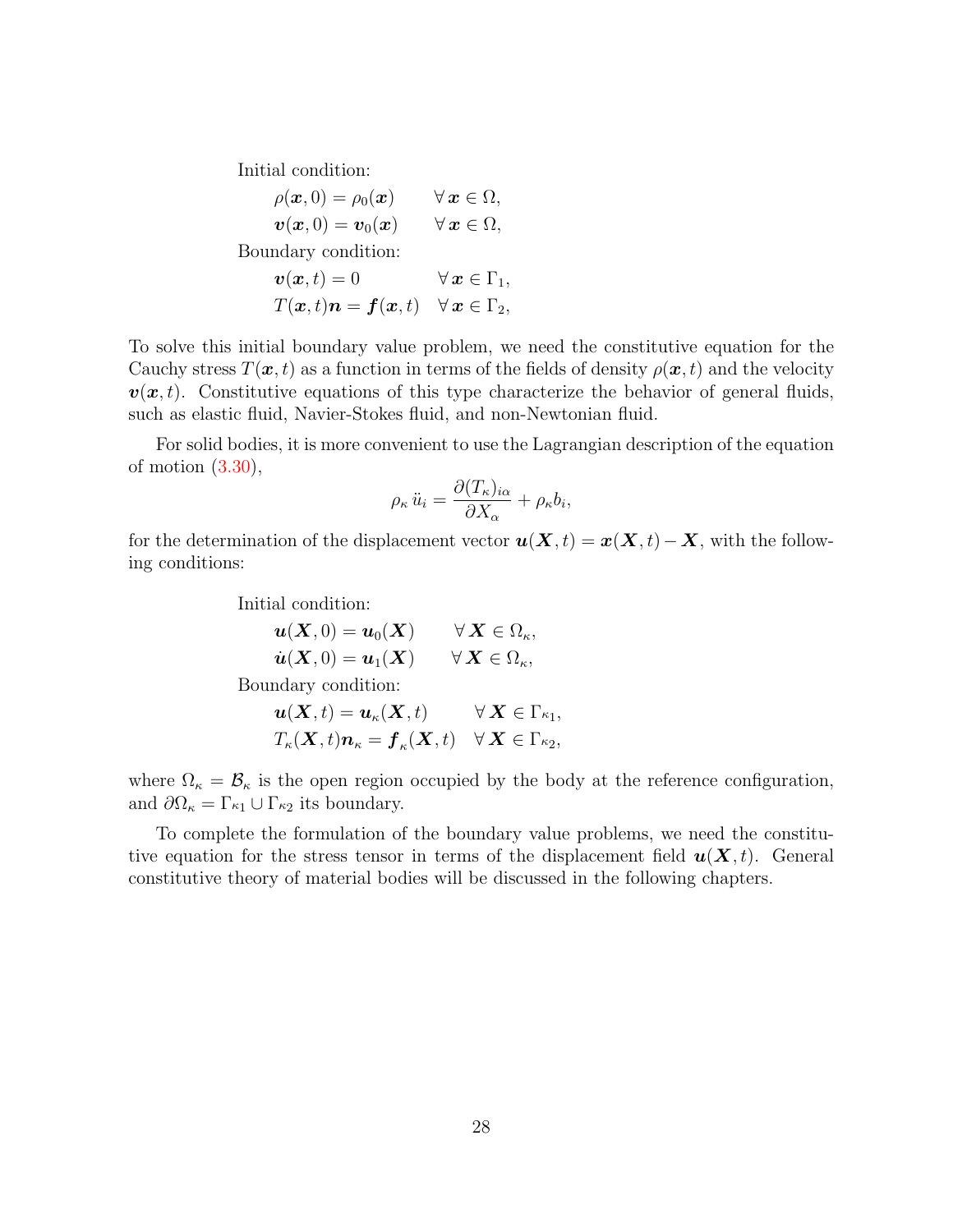# <span id="page-34-0"></span>4 Euclidean objectivity

Properties of material bodies are described mathematically by constitutive equations. Intuitively, there is a simple idea that material properties must be independent of observers, which is fundamental in the formulation of constitutive equations. In order to explain this, one has to know what an observer is, so as to define what independence of observer means.

#### <span id="page-34-1"></span>4.1 Frame of reference, observer

The event world  $W$  is a four-dimensional space-time in which physical events occur at some places and certain instants. Let  $\mathcal T$  be the collection of instants and  $\mathcal W_s$  be the placement space of simultaneous events at the instant s, then the classical space-time can be expressed as the disjoint union of placement spaces of simultaneous events at each instant,

$$
\mathcal{W}=\bigcup_{s\in\mathcal{T}}\mathcal{W}_s\,.
$$

A point  $p_s \in \mathcal{W}$  is called an event, which occurs at the instant s and the place  $p \in \mathcal{W}_s$ . At different instants s and  $\bar{s}$ , the spaces  $\mathcal{W}_s$  and  $\mathcal{W}_{\bar{s}}$  are two disjoint spaces. Thus it is impossible to determine the distance between two non-simultaneous events at  $p_s$  and  $p_{\bar{s}}$ if  $s \neq \overline{s}$ , and hence W is not a product space of space and time. However, it can be set into correspondence with a product space through a frame of reference on  $W$ .

Definition. (Frame of reference): A frame of reference is a one-to-one mapping

$$
\phi: \mathcal{W} \to \mathbb{E} \times \mathbb{R}, \quad \text{taking} \quad p_s \mapsto (\boldsymbol{x}, t),
$$

i.e., taking  $p \mapsto x$ ,  $s \mapsto t$ , where R is the space of real numbers and E is a threedimensional Euclidean space. We shall denote the map taking  $p \mapsto x$  as the map  $\phi_s: \mathcal{W}_s \to E$ .

Of course, there are infinite many frames of reference. Each one of them may be regarded as an observer, since it can be depicted as a person taking a snapshot so that the image of  $\phi_s$  is a picture (three-dimensional at least conceptually) of the placements of the events at some instant s, from which the distance between two simultaneous events can be measured. A sequence of events can also be recorded as video clips depicting the change of events in time by an observer.

Now, suppose that two observers are recording the same events with video cameras. In order to compare their video clips regarding the locations and time, they must have a mutual agreement that the clock of their cameras must be synchronized so that simultaneous events can be recognized and since during the recording two observers may move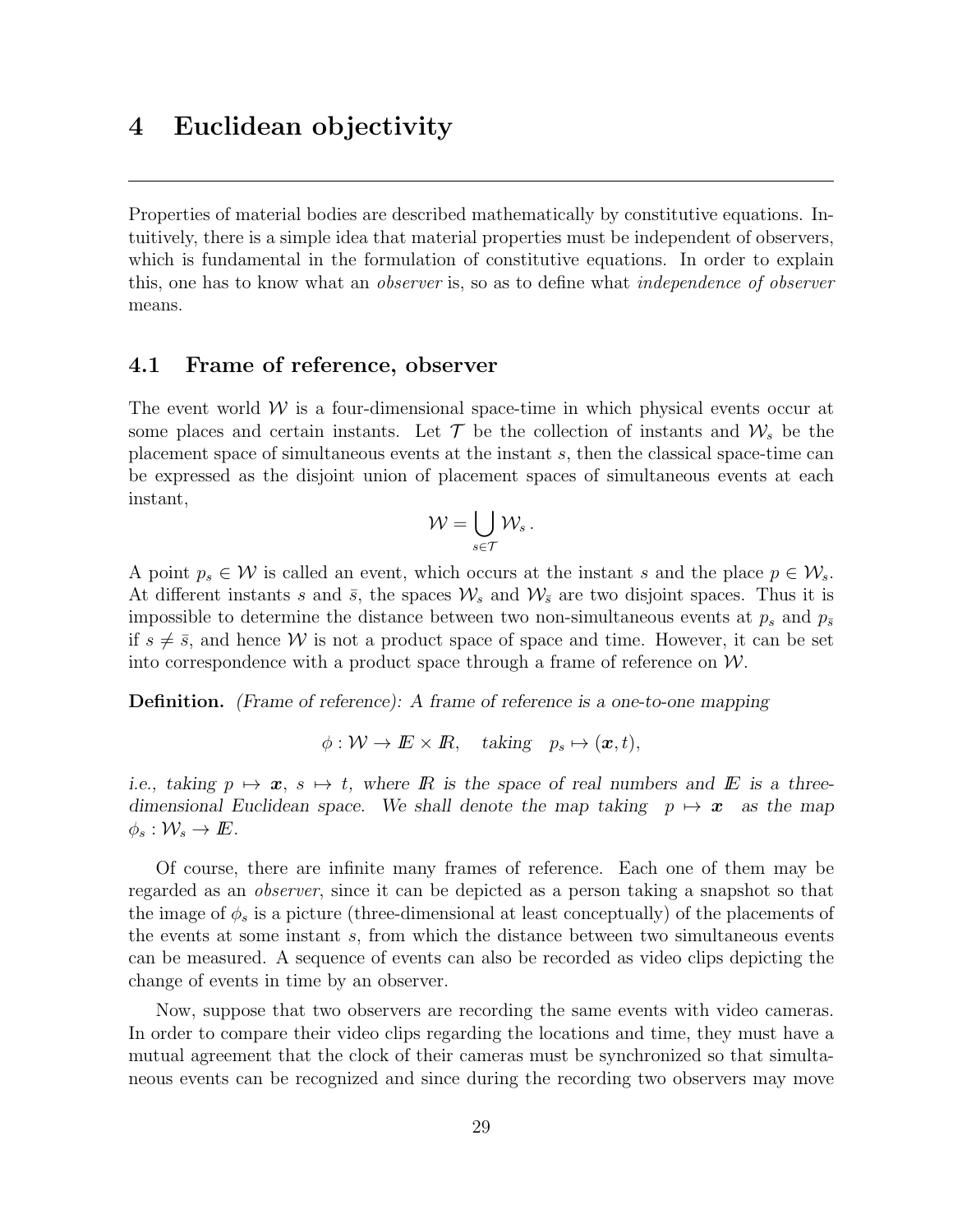independently while taking pictures with their cameras from different angles, there will be a relative motion and a relative orientation between them. We shall make such a consensus among observers explicit mathematically.



Figure 4: A change of frame

Let  $\phi$  and  $\phi^*$  be two frames of reference. They are related by the composite map  $\phi^* \circ \phi^{-1},$ 

$$
\phi^* \circ \phi^{-1} : I\!\!E \times I\!\!R \to I\!\!E \times I\!\!R, \quad \text{taking} \quad (\boldsymbol{x}, t) \mapsto (\boldsymbol{x}^*, t^*),
$$

where  $(x, t)$  and  $(x^*, t^*)$  are the position and time of the same event observed by  $\phi$ and  $\phi^*$  simultaneously. Physically, an arbitrary map would be irrelevant as long as we are interested in establishing a consensus among observers, which requires preservation of distance between simultaneous events and time interval as well as the sense of time.

**Definition.** (Euclidean change of frame): A change of frame (observer) from  $\phi$  to  $\phi^*$ taking  $(\boldsymbol{x}, t) \mapsto (\boldsymbol{x}^*, t^*)$ , is an isometry of space and time given by

$$
x^* = Q(t)(x - x_0) + c(t), \qquad t^* = t + a,
$$
\n(4.1)

for some constant time difference  $a \in \mathbb{R}$ , some relative translation  $c : \mathbb{R} \to \mathbb{E}$  with respect to the reference point  $x_0 \in E$  and some orthogonal transformation  $Q : \mathbb{R} \to \mathcal{O}(V)$ .

Such a transformation will be called a *Euclidean transformation*. In particular,  $* :=$  $\phi_t^* \circ \phi_t^{-1} : E \to E$  is given by

$$
*(x) = x^* = Q(t)(x - x_o) + c(t),
$$
\n(4.2)

which is a time-dependent rigid transformation consisting of an orthogonal transformation and a translation. We shall often call  $Q(t)$  the *orthogonal part* of the change of frame from  $\phi$  to  $\phi^*$ .

Euclidean changes of frame will often be called changes of frame for simplicity, since they are the only changes of frame among consenting observers of our concern for the purpose of discussing frame-indifference in continuum mechanics.

All consenting observers form an equivalent class, denoted by  $\mathfrak{E}$ , among the set of all observers, i.e., for any  $\phi, \phi^* \in \mathfrak{E}$ , there exists a Euclidean change of frame from  $\phi \to \phi^*$ . From now on, only classes of consenting observers will be considered. Therefore, any observer, would mean any observer in some  $\mathfrak{E}$ , and a change of frame, would mean a Euclidean change of frame.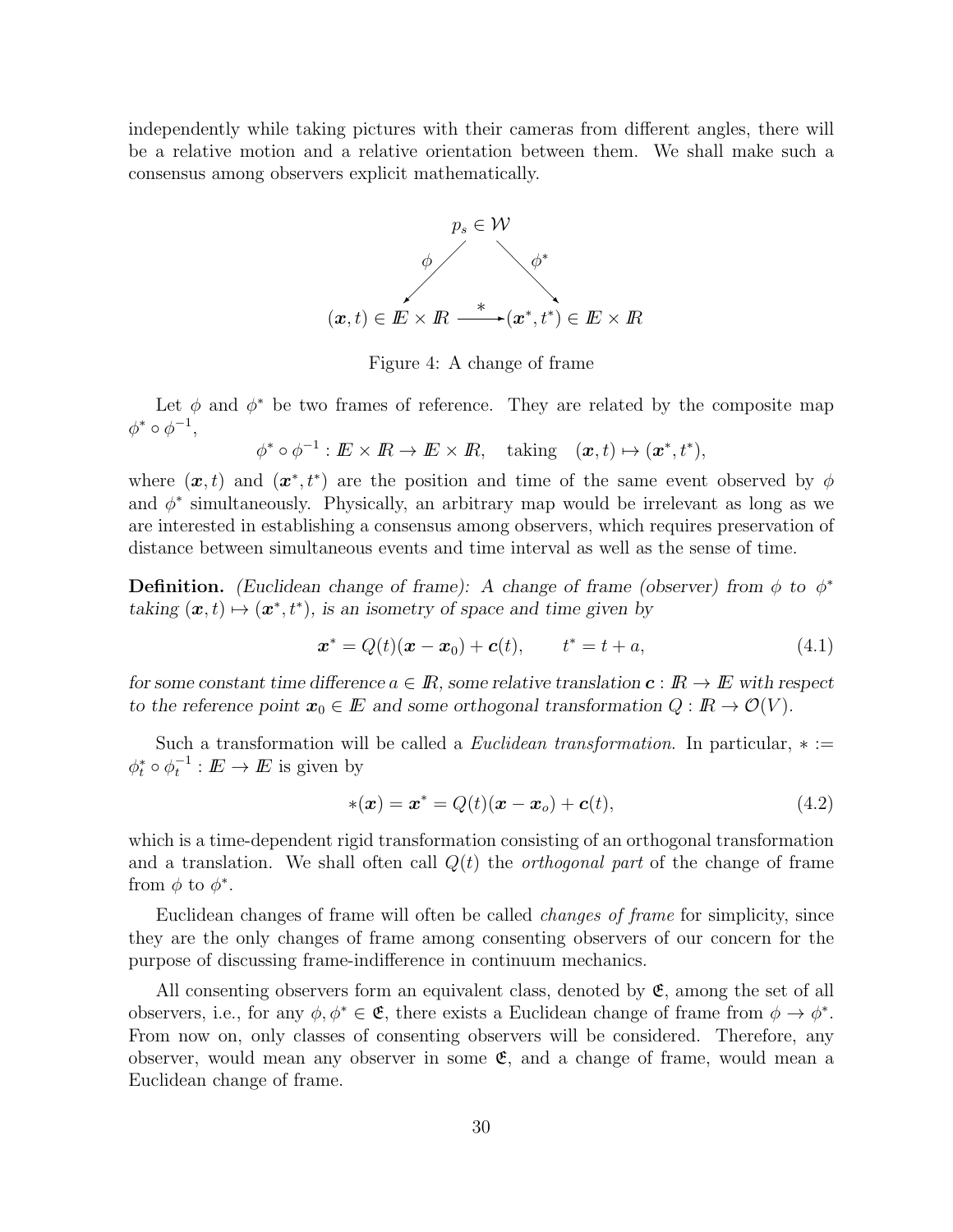### Motion and deformation of a body

In Chapter 2, concerning the deformation and the motion, we have tacitly assumed that they are observed by an observer in a frame of reference. Since the later discussions involve different observers, we need to explicitly indicate the frame of reference in the kinematic quantities. Therefore, the placement of a body  $\mathcal{B}$  in  $\mathcal{W}_t$  is a mapping

$$
\chi_t : \mathcal{B} \to \mathcal{W}_t.
$$

for an observer  $\phi$  with  $\phi_t : \mathcal{W}_t \to E$ . The motion can be viewed as a composite mapping  $X_{\phi_t} := \phi_t \circ X_t,$ 

$$
\chi_{\phi_t} : \mathcal{B} \to \mathbb{E}, \quad \mathbf{x} = \chi_{\phi_t}(p) = \phi_t(\chi_t(p)), \quad p \in \mathcal{B}.
$$

This mapping identifies the body with a region in the Euclidean space,  $\mathcal{B}_{\chi_t} := \chi_{\phi_t}(\mathcal{B}) \subset E$ (see the right part of Figure [5\)](#page-36-0). We call  $\chi_{\phi_t}$  a *configuration* of  $\beta$  at the instant t in the frame  $\phi$ , and a motion of B is a sequence of configurations of B in time,  $\chi_{\phi} = {\chi_{\phi_t}, t \in \mathbb{R}^d}$  $\mathbb{R} \mid X_{\phi_t} : \mathcal{B} \to \mathbb{E}$ . We can also express a motion as

$$
\chi_{\phi}: \mathcal{B} \times \mathbb{R} \to \mathbb{E}, \quad \mathbf{x} = \chi_{\phi}(p, t) = \chi_{\phi_t}(p), \quad p \in \mathcal{B}.
$$



<span id="page-36-0"></span>Figure 5: Motion  $X_{\phi_t}$ , reference configuration  $\kappa_{\phi}$  and deformation  $X_{\kappa_{\phi}}(\cdot, t)$ 

#### Reference configuration

We regard a body  $\beta$  as a set of material points. Although it is possible to endow the body as a manifold with a differentiable structure and topology for doing mathematics on the body, to avoid such mathematical subtleties, usually a particular configuration is chosen as reference (see the left part of Figure [5\)](#page-36-0),

$$
\kappa_{\phi}: \mathcal{B} \to E, \quad \mathbf{X} = \kappa_{\phi}(p), \quad \mathbf{B}_{\kappa} := \kappa_{\phi}(\mathbf{B}) \subset E,
$$

so that the motion at an instant  $t$  is a one-to-one mapping

$$
\chi_{\kappa_\phi}(\cdot,t):\mathcal{B}_\kappa\to\mathcal{B}_{\chi_t},\quad \pmb{x}=\chi_{\kappa_\phi}(\pmb{X},t)=\chi_{\phi_t}(\kappa_\phi^{-1}(\pmb{X})),\quad \pmb{X}\in\mathcal{B}_\kappa,
$$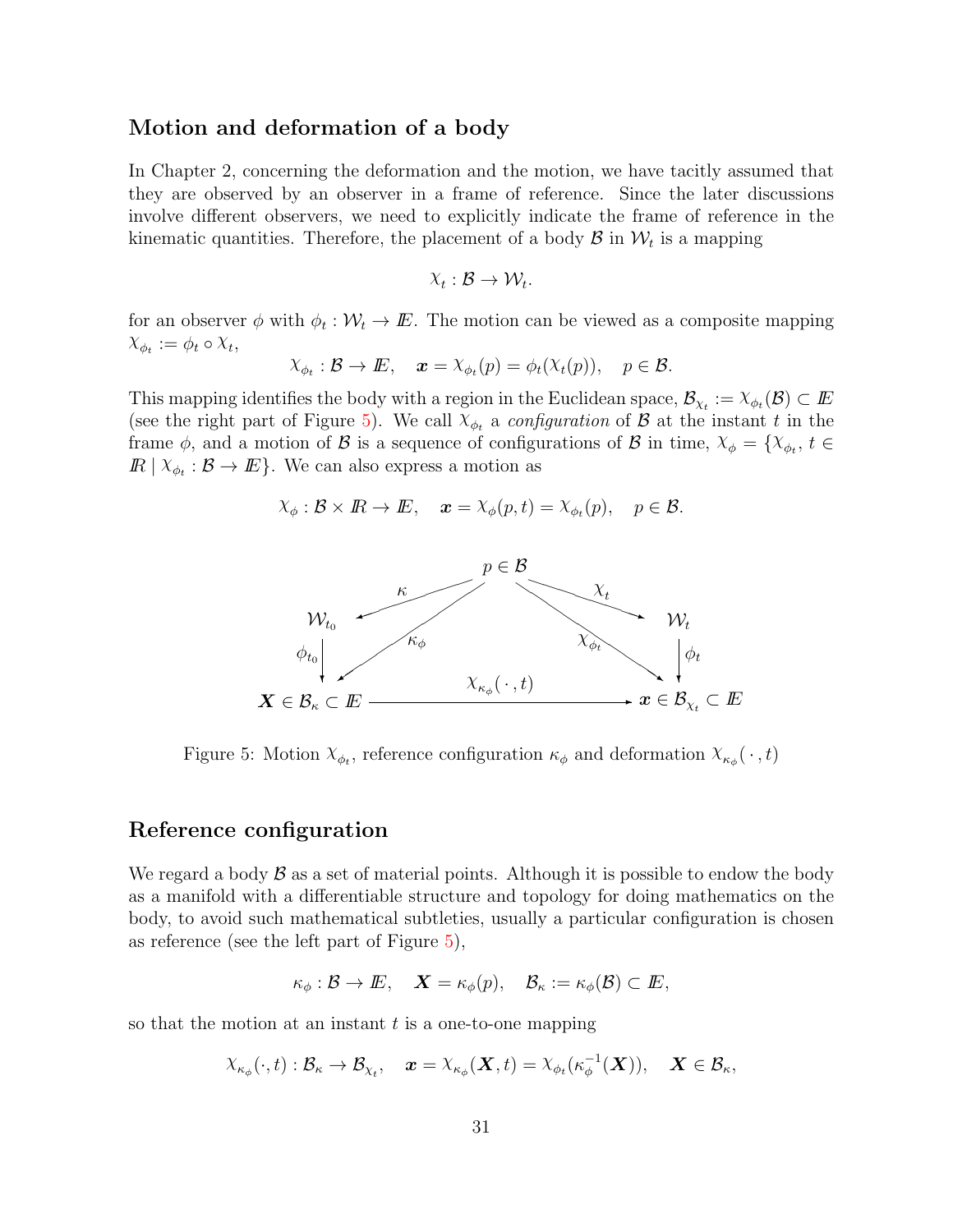defined on a domain in the Euclidean space  $E$  for which topology and differentiability are well defined. This mapping is called a *deformation* from  $\kappa$  to  $\chi_t$  in the frame  $\phi$  and a motion is then a sequence of deformations in time.

Remember that a configuration is a placement of a body relative to an observer. Therefore, for the reference configuration  $\kappa_{\phi}$ , there is some instant, say  $t_0$ , at which the reference placement  $\kappa$  of the body is chosen (see Figure [5\)](#page-36-0).

#### 4.2 Objective tensors

The change of frame  $(4.1)$  on the Euclidean space E gives rise to a linear mapping on the translation space V, in the following way: Let  $u(\phi) = x_2 - x_1 \in V$  be the difference vector of  $x_1, x_2 \in E$  in the frame  $\phi$ , and  $u(\phi^*) = x_2^* - x_1^* \in V$  be the corresponding difference vector in the frame  $\phi^*$ , then from  $(4.1)$ , it follows immediately that

$$
\mathbf{u}(\phi^*) = Q(t)\mathbf{u}(\phi),
$$

where  $Q(t) \in \mathcal{O}(V)$  is the orthogonal part of the change of frame  $\phi \to \phi^*$ .

Any vector quantity in  $V$ , which has this transformation property, is said to be objective with respect to Euclidean transformations, objective in the sense that it pertains to a quantity of its real nature rather than its values as affected by different observers. This concept of objectivity can be generalized to any tensor spaces of  $V$ . Let

$$
s: \mathfrak{E} \to \mathbb{R}, \qquad \mathbf{u}: \mathfrak{E} \to V, \qquad T: \mathfrak{E} \to V \otimes V,
$$

where  $\mathfrak{E}$  is the Euclidean class of frames of reference. They are scalar, vector and (second order) tensor *observable* quantities respectively. We call  $f(\phi)$  the value of the quantity f observed in the frame  $\phi$ .

**Definition.** Let s,  $u$ , and T be scalar-, vector-, (second order) tensor-valued functions respectively. If relative to a change of frame from  $\phi$  to  $\phi^*$ ,

$$
s(\phi^*) = s(\phi),
$$
  

$$
\mathbf{u}(\phi^*) = Q(t) \mathbf{u}(\phi),
$$
  

$$
T(\phi^*) = Q(t) \, T(\phi) \, Q(t)^T,
$$

where  $Q(t)$  is the orthogonal part of the change of frame from  $\phi$  to  $\phi^*$ , then s, **u** and T are called objective scalar, vector and tensor quantities respectively.

More precisely, they are also said to be frame-indifferent with respect to Euclidean transformations or simply Euclidean objective. For simplicity, we often write  $f = f(\phi)$ and  $f^* = f(\phi^*).$ 

One can easily deduce the transformation properties of functions defined on the position and time under a change of frame. Consider an objective scalar field  $\psi(x, t)$  =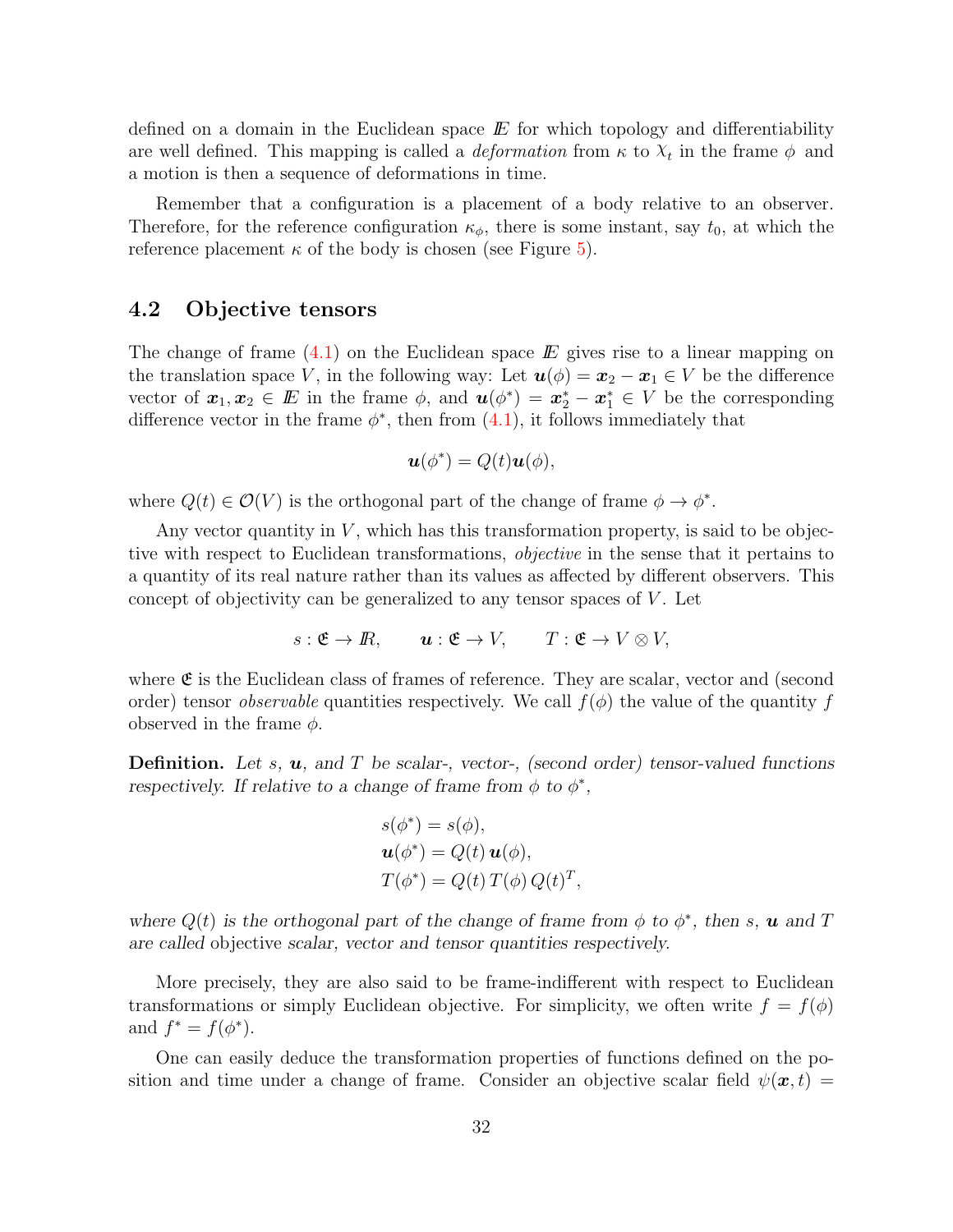$\psi^*(\boldsymbol{x}^*, t^*)$ . Taking the gradient with respect to  $\boldsymbol{x}$ , from [\(4.2\)](#page-35-0) we obtain

$$
\nabla_{\boldsymbol{x}} \psi(\boldsymbol{x},t) = Q(t)^T \nabla_{\boldsymbol{x}^*} \psi^*(\boldsymbol{x}^*,t^*) \quad \text{or} \quad (\text{grad }\psi)(\phi^*) = Q(t) (\text{grad }\psi)(\phi),
$$

which proves that  $(\text{grad }\psi)$  is an objective vector field. Similarly, we can show that if u is an objective vector field then  $(\text{grad } u)$  is an objective tensor field and  $(\text{div } u)$  is an objective scalar field. However, one can easily show that the partial derivative  $\partial \psi / \partial t$  is not an objective scalar field and neither is  $\partial u/\partial t$  an objective vector field.

# <span id="page-38-0"></span>4.3 Transformation properties of motion

Let  $\chi_{\phi}$  be a motion of the body in the frame  $\phi$ , and  $\chi_{\phi^*}$  be the corresponding motion in  $\phi^*$ ,

$$
\boldsymbol{x} = \lambda_{\phi}(p, t), \quad \boldsymbol{x}^* = \lambda_{\phi^*}(p, t^*), \quad p \in \mathcal{B}.
$$

Then from  $(4.2)$ , we have

$$
\chi_{\phi^*}(p, t^*) = Q(t)(\chi_{\phi}(p, t) - \boldsymbol{x}_o) + \boldsymbol{c}(t), \quad p \in \mathcal{B},
$$

from which, one can easily show that the velocity and the acceleration are not objective quantities,

$$
\dot{\boldsymbol{x}}^* = Q\dot{\boldsymbol{x}} + \dot{Q}(\boldsymbol{x} - \boldsymbol{x}_o) + \dot{\boldsymbol{c}},
$$
  

$$
\ddot{\boldsymbol{x}}^* = Q\ddot{\boldsymbol{x}} + 2\dot{Q}\dot{\boldsymbol{x}} + \ddot{Q}(\boldsymbol{x} - \boldsymbol{x}_0) + \ddot{\boldsymbol{c}}.
$$
 (4.3)

A change of frame [\(4.1\)](#page-35-0) with constant  $Q(t)$  and  $c(t) = c_0 + c_1t$ , for constant  $c_0$  and  $c_1$ , is called a *Galilean transformation*. Therefore, from  $(4.3)$  we conclude that the acceleration is not Euclidean objective but it is frame-indifferent with respect to Galilean transformation. Moreover, it also shows that the velocity is neither a Euclidean nor a Galilean objective vector quantity.

# <span id="page-38-1"></span>Transformation properties of deformation gradient

Let  $\kappa : \mathcal{B} \to \mathcal{W}_{t_0}$  be a reference placement of the body at some instant  $t_0$  (see Figure [6\)](#page-39-0), then

$$
\kappa_{\phi} = \phi_{t_0} \circ \kappa \quad \text{and} \quad \kappa_{\phi^*} = \phi_{t_0}^* \circ \kappa \tag{4.4}
$$

are the corresponding reference configurations of  $\mathcal{B}$  in the frames  $\phi$  and  $\phi^*$  at the same instant, and

$$
\mathbf{X} = \kappa_{\phi}(p), \quad \mathbf{X}^* = \kappa_{\phi^*}(p), \quad p \in \mathcal{B}.
$$

Let us denote by  $\gamma = \kappa_{\phi^*} \circ \kappa_{\phi}^{-1}$  $\epsilon_{\phi}^{-1}$  the change of reference configuration from  $\kappa_{\phi}$  to  $\kappa_{\phi^*}$  in the change of frame, then it follows from [\(4.4\)](#page-38-1) that  $\gamma = \phi_{t_0}^* \circ \phi_{t_0}^{-1}$  and by [\(4.2\)](#page-35-0), we have

$$
\mathbf{X}^* = \gamma(\mathbf{X}) = Q(t_0)(\mathbf{X} - \mathbf{x}_o) + \mathbf{c}(t_0).
$$
 (4.5)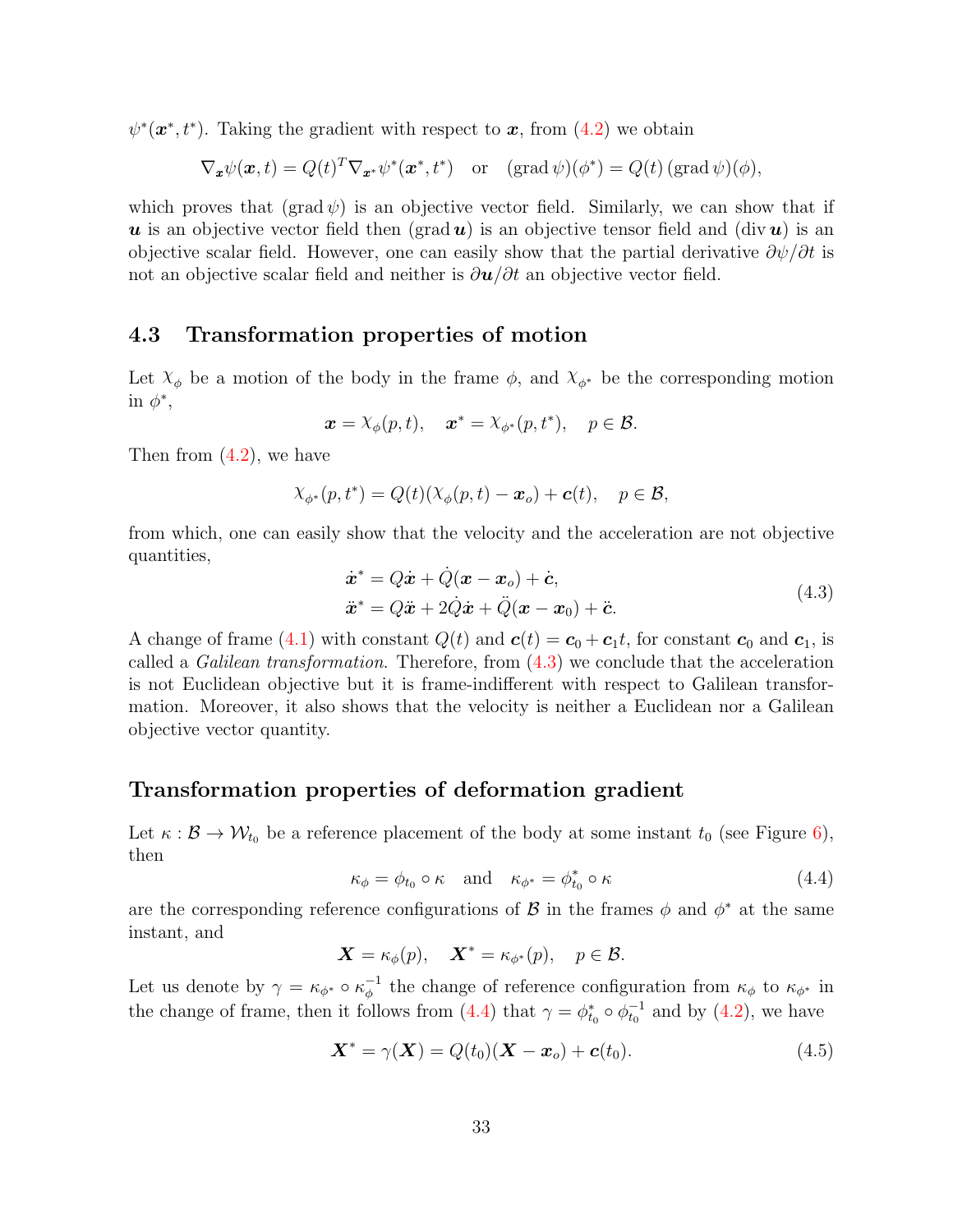

<span id="page-39-0"></span>Figure 6: Reference configurations  $\kappa_{\phi}$  and  $\kappa_{\phi^*}$  in the change of frame from  $\phi \to \phi^*$ 

On the other hand, the motion in referential description relative to the change of frame is given by  $\mathbf{x} = \chi_{\kappa}(\mathbf{X}, t)$  and  $\mathbf{x}^* = \chi_{\kappa^*}(\mathbf{X}^*, t^*)$ . Hence from [\(4.2\)](#page-35-0), we have

$$
\chi_{\kappa^*}(\mathbf{X}^*,t^*) = Q(t)(\chi_{\kappa}(\mathbf{X},t) - \mathbf{x}_o) + \mathbf{c}(t). \tag{4.6}
$$

Therefore we obtain for the deformation gradient in the frame  $\phi^*$ , i.e.,  $F^* = \nabla_{\mathbf{X}^*} \chi_{\kappa^*}$ , by taking the gradient with respect to  $\boldsymbol{X}$  and the use of the chain rule and [\(4.5\)](#page-38-1),

$$
F^*(\mathbf{X}^*, t^*)Q(t_0) = Q(t)F(\mathbf{X}, t), \text{ or simply } F^* = QFK^T,
$$
 (4.7)

where  $K = Q(t_0)$  is a constant orthogonal tensor due to the change of frame for the reference configuration.

**Remark**. The transformation property [\(4.7\)](#page-39-0) stands in contrast to  $F^* = QF$ , the widely used formula which is obtained "provided that the reference configuration is unaffected by the change of frame" as usually implicitly assumed, so that K reduces to the identity transformation.  $\Box$ 

The deformation gradient  $F$  is not a Euclidean objective tensor. However, the property [\(4.7\)](#page-39-0) also shows that it is frame-indifferent with respect to Galilean transformations, since in this case,  $K = Q$  is a constant orthogonal transformation.

From  $(4.7)$ , we can easily obtain the transformation properties of other kinematic quantities associated with the deformation gradient. In particular, let us consider the velocity gradient defined in [\(2.24\)](#page-22-0). We have

$$
L^* = \dot{F}^*(F^*)^{-1} = (Q\dot{F} + \dot{Q}F)K^T(QFK^T)^{-1} = (Q\dot{F} + \dot{Q}F)F^{-1}Q^T,
$$

which gives

$$
L^* = Q L Q^T + \dot{Q} Q^T. \tag{4.8}
$$

Moreover, with the decomposition  $L = D + W$  into symmetric and skew-symmetric parts, it becomes

$$
D^* + W^* = Q(D + W)Q^T + \dot{Q}Q^T.
$$

By separating symmetric and skew-symmetric parts, we obtain

$$
D^* = QDQ^T, \qquad W^* = QWQ^T + \dot{Q}Q^T,
$$

since  $\dot{Q}Q^{T}$  is skew-symmetric. Therefore, while the velocity gradient L and the spin tensor  $W$  are not objective, the rate of strain tensor  $D$  is an objective tensor.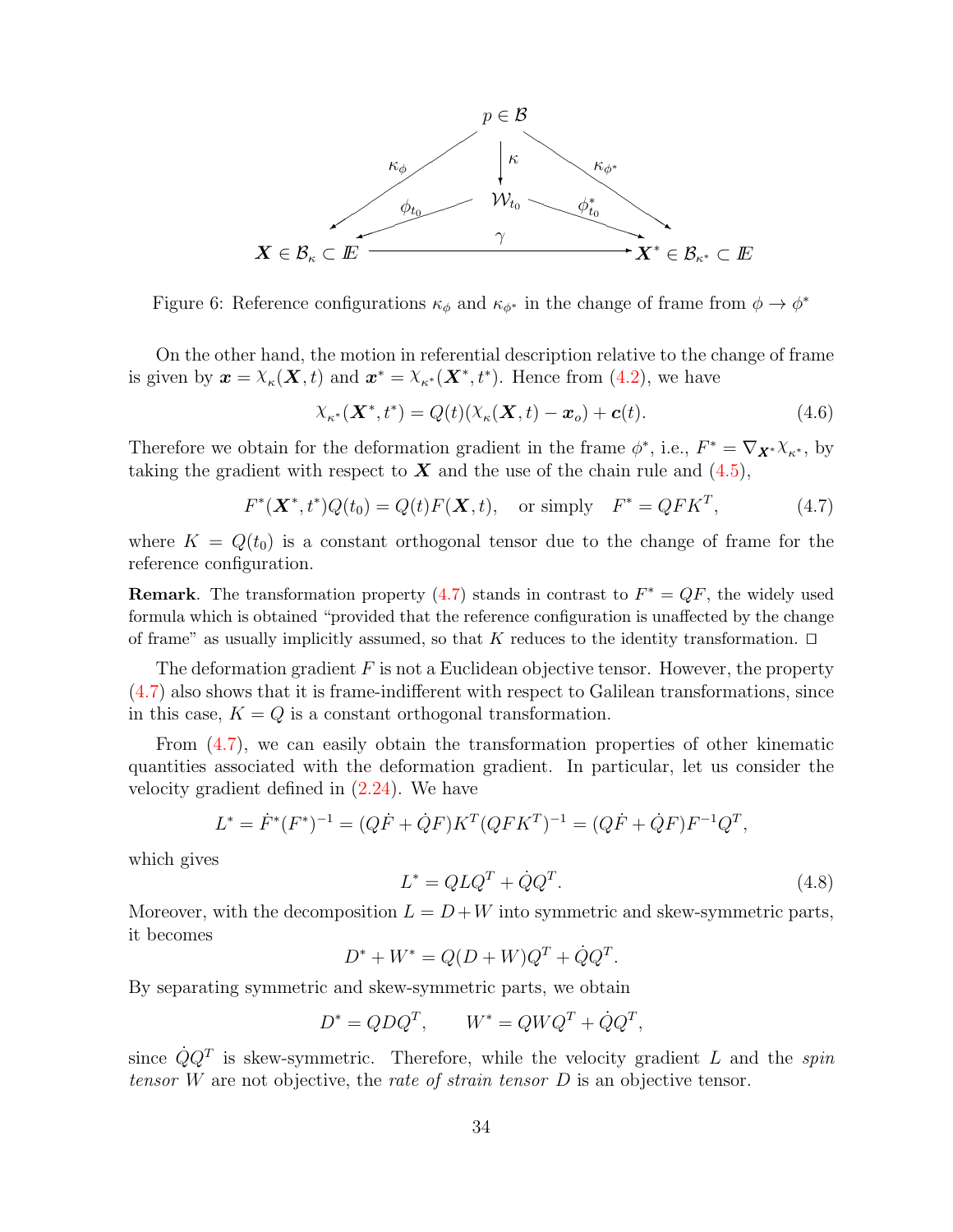### <span id="page-40-0"></span>4.4 Inertial frames

In classical mechanics, Newton's first law, often known as the law of inertia, is essentially a definition of inertial frame.

Definition. (Inertial frame): A frame of reference is called an inertial frame if, relative to it, the velocity of a body remains constant unless the body is acted upon by an external force.

We present the first law in this manner in order to emphasize that the existence of inertial frames is essential for the formulation of Newton's second law, which asserts that relative to an inertial frame, the equation of motion takes the simple form:

$$
\mathfrak{m}\ddot{x} = \mathfrak{f}.\tag{4.9}
$$

Now, we shall assume that there is an inertial frame  $\phi_0 \in \mathfrak{E}$ , for which the equation of motion of a particle is given by  $(4.9)$ , and we are interested in how the equation is transformed under a change of frame.

Unlike the acceleration, transformation properties of non-kinematic quantities cannot be deduced theoretically. Instead, for the mass and the force, it is conventionally postulated that they are Euclidean objective scalar and vector quantities respectively, so that for any change from  $\phi_0$  to  $\phi^* \in \mathfrak{E}$  given by  $(4.1)$ , we have

$$
\mathfrak{m}^* = \mathfrak{m}, \qquad \mathfrak{f}^* = Q \mathfrak{f},
$$

which together with  $(4.3)$ , by multiplying  $(4.9)$  with  $Q$ , we obtain the equation of motion in the (non-inertial) frame  $\phi^*$ ,

$$
\mathfrak{m}^* \ddot{x}^* = \mathfrak{f}^* + \mathfrak{m}^* \, \mathfrak{i}^*,\tag{4.10}
$$

where  $\mathbf{i}^*$  is called the inertial force given by

$$
\mathfrak{i}^* = \ddot{\mathbf{c}} + 2\Omega(\dot{\mathbf{x}}^* - \dot{\mathbf{c}}) + (\dot{\Omega} - \Omega^2)(\mathbf{x}^* - \mathbf{c}),
$$

where  $\Omega = \dot{Q}Q^T : \mathbb{R} \to \mathcal{L}(V)$  is called the spin tensor of the frame  $\phi^*$  relative to the inertial frame  $\phi_0$ .

Note that the inertial force vanishes if the change of frame  $\phi_0 \to \phi^*$  is a Galilean transformation, i.e.,  $\dot{Q} = 0$  and  $\ddot{c} = 0$ , and hence the equation of motion in the frame  $\phi^*$ also takes the simple form,

$$
m^*\ddot{x}^* = \mathfrak{f}^*,
$$

which implies that the frame  $\phi^*$  is also an inertial frame.

Therefore, any frame of reference obtained by a Galilean change of frame from an inertial frame is also an inertial frame and thus, all inertial frames form an equivalent class  $\mathfrak{G}$ , such that for any  $\phi, \phi^* \in \mathfrak{G}$ , the change of frame  $\phi \to \phi^*$  is a Galilean transformation. The Galilean class  $\mathfrak{G}$  is a subclass of the Euclidean class  $\mathfrak{E}$ .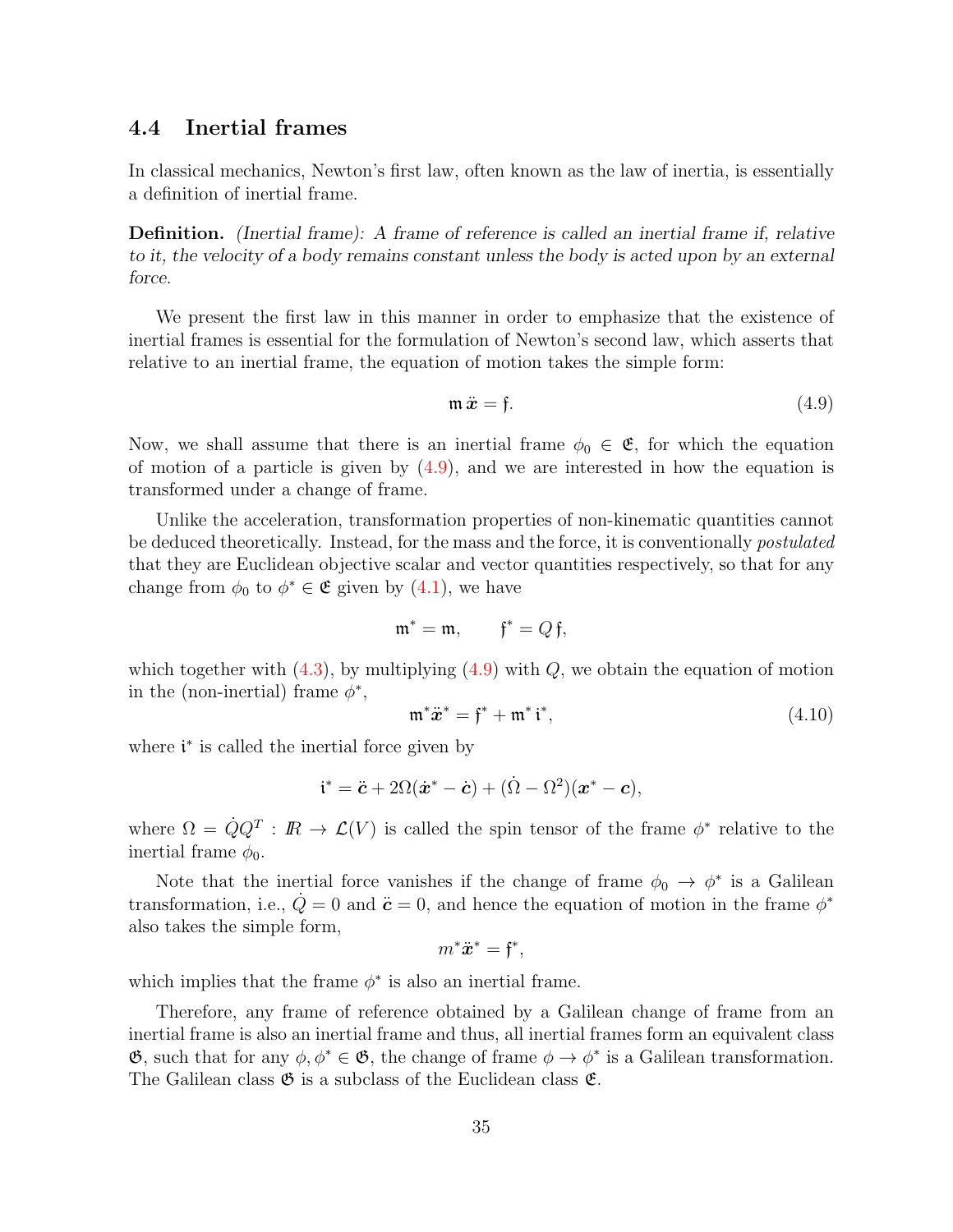Remark. Since Euclidean change of frame is an equivalence relation, it decomposes all frames of reference into disjoint equivalence classes, i.e., Euclidean classes as we previously called. However, the existence of an inertial frame which is essential in establishing dynamic laws in mechanics, leads to a special choice of Euclidean class of interest.

Let  $\mathfrak E$  be the Euclidean class which contains an inertial frame. Since different Euclidean classes are not related by any Euclidean transformation, hence, nor by any Galilean transformation, it is obvious that the Euclidean class  $\mathfrak{E}$  is the only class containing the subclass  $\mathfrak{G}$  of all inertial frames. Consequently, from now on, the only Euclidean class of interest for further discussions, is the one, denoted by  $\mathfrak{E}$ , containing Galilean class of all inertial frames.  $\Box$ 

In short, we can assert that physical laws, like the equation of motion, are in general not (Euclidean) frame-indifferent. Nevertheless, the equation of motion is Galilean frameindifferent, under the assumption that mass and force are frame-indifferent quantities. This is usually referred to as *Galilean invariance* of the equation of motion.

### <span id="page-41-0"></span>4.5 Galilean invariance of balance laws

In Section 3, the balance laws of mass, linear momentum, and energy for deformable bodies,

$$
\dot{\rho} + \rho \operatorname{div} \dot{\mathbf{x}} = 0,\n\rho \ddot{\mathbf{x}} - \operatorname{div} T = \rho \mathbf{b},\n\rho \dot{\varepsilon} + \operatorname{div} \mathbf{q} - T \cdot \operatorname{grad} \dot{\mathbf{x}} = \rho r,
$$
\n(4.11)

are tacitly formulated relative to an inertial frame. Consequently, motivated by classical mechanics, they are required to be invariant under Galilean transformation.

Since two inertial frames are related by a Galilean transformation, it means that the equations [\(4.11\)](#page-41-0) should hold in the same form in any inertial frame. In particular, the balance of linear momentum takes the forms in the inertial frames  $\phi, \phi^* \in \mathfrak{G}$ ,

$$
\rho \ddot{x} - \operatorname{div} T = \rho \mathbf{b}, \qquad \rho^* \ddot{x}^* - (\operatorname{div} T)^* = \rho^* \mathbf{b}^*.
$$

Since the acceleration  $\ddot{x}$  is Galilean objective, in order this to hold, it is usually assumed that the mass density  $\rho$ , the Cauchy stress tensor T and the body force **b** are objective scalar, tensor, and vector quantities respectively. Similarly, for the energy equation, it is also assumed that the internal energy  $\varepsilon$  and the energy supply r are objective scalars, and the heat flux  $q$  is an objective vector. These assumptions concern the non-kinematic quantities, including external supplies  $(b, r)$ , and the constitutive quantities  $(T, \mathbf{q}, \varepsilon)$ .

In fact, for Galilean invariance of the balance laws, only frame-indifference with respect to Galilean transformation for all those non-kinematic quantities would be sufficient. However, similar to classical mechanics, it is *postulated* that they are not only Galilean objective but also Euclidean objective. Therefore, with the known transformation properties of the kinematic variables, the balance laws in any arbitrary frame can be deduced.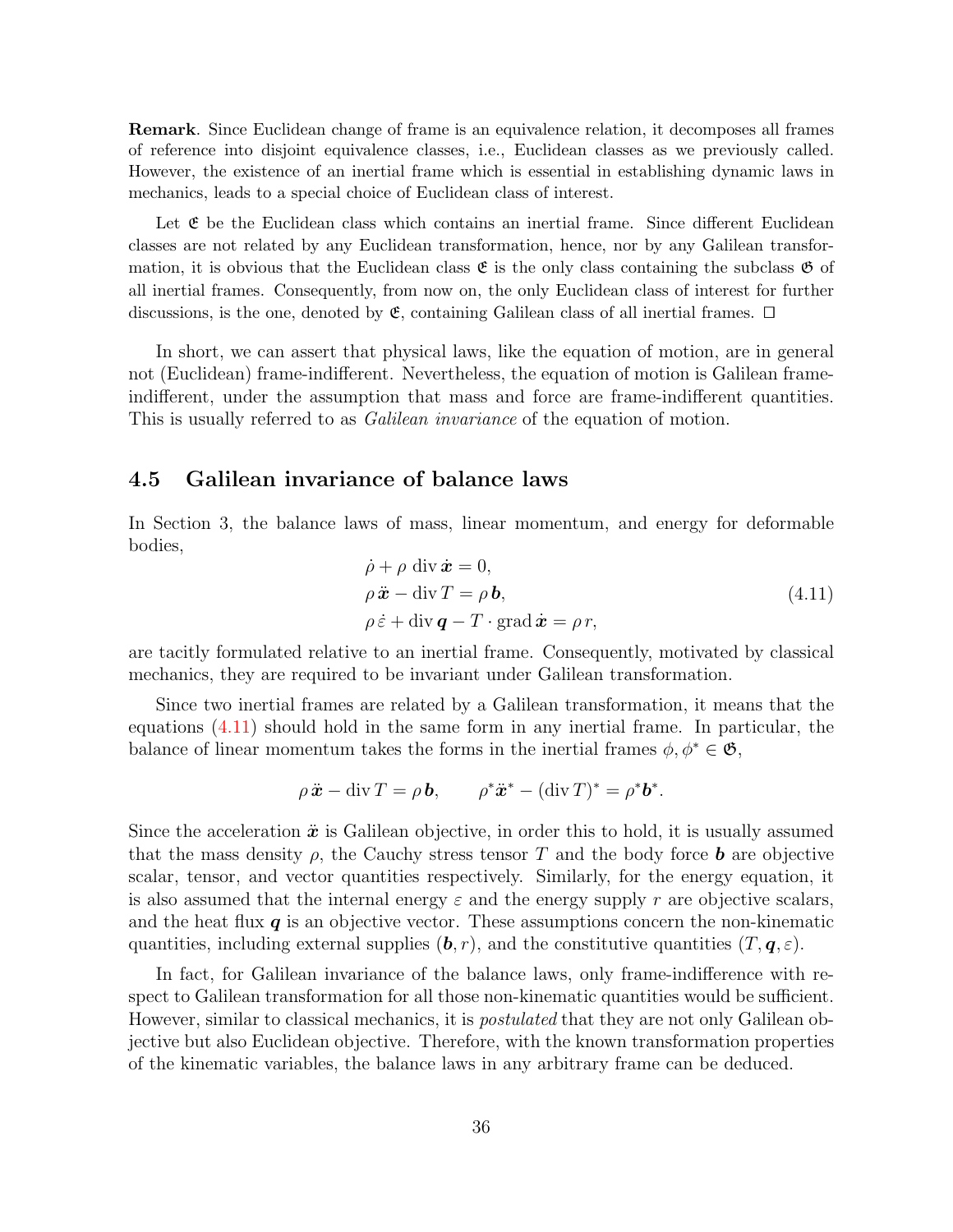To emphasize the importance of the objectivity postulate for constitutive theories, it will be referred to as Euclidean objectivity for constitutive quantities:

Euclidean objectivity. The constitutive quantities: the Cauchy stress  $T$ , the heat flux q and the internal energy density  $\varepsilon$ , are Euclidean objective (Euclidean frame-indifferent),

$$
T(\phi^*) = Q(t) T(\phi) Q(t)^T, \qquad \mathbf{q}(\phi^*) = Q(t) \mathbf{q}(\phi), \qquad \varepsilon(\phi^*) = \varepsilon(\phi), \tag{4.12}
$$

where  $Q(t) \in \mathcal{O}(V)$  is the orthogonal part of the change of frame from  $\phi$  to  $\phi^*$ .

Note that this postulate concerns only frame-indifference properties of balance laws, so that it is a universal property for any deformable bodies, and therefore, do not concern any aspects of material properties of the body.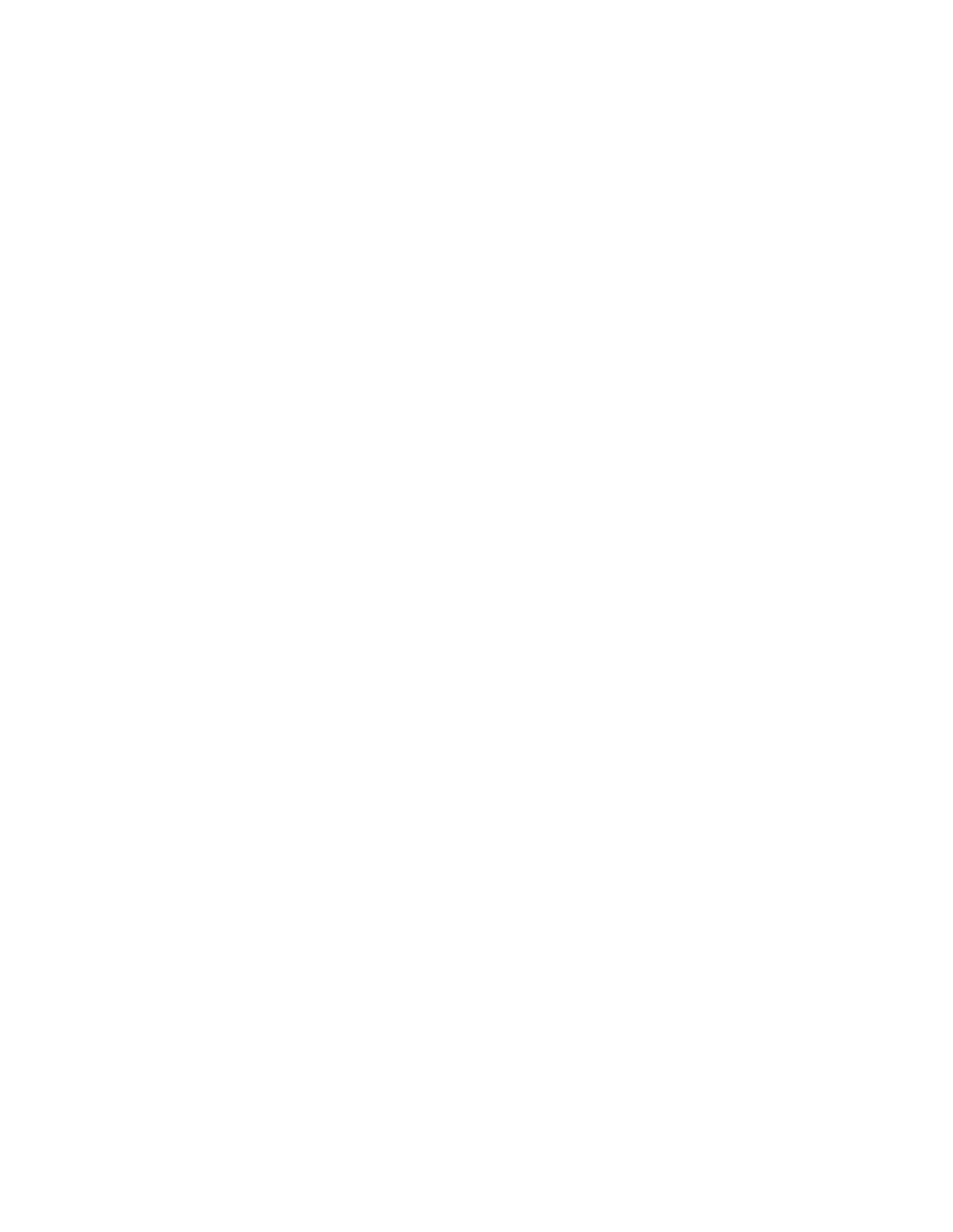# 5 Principle of material frame-indifference

Properties of material bodies are described mathematically by constitutive equations. Classical models, such as Hooke's law of elastic solids, Navier-Stokes law of viscous fluids, and Fourier law of heat conduction, are mostly proposed based on physical experiences and experimental observations. However, even these linear experimental laws did not come without some understanding of theoretical concepts of material behavior. Without it one would neither know what experiments to run nor be able to interpret their results.

For a general and rational formulation of constitutive theories, asides from physical experiences, one should rely on some basic requirements that a mathematical model should obey lest its consequences be contradictory to physical nature. The most fundamental ones are

- principle of material frame-indifference,
- material symmetry,
- second law of thermodynamics.

These requirements impose severe restrictions on material models and hence lead to great simplifications for general constitutive equations. From theoretical viewpoints, the aim of constitutive theories in continuum mechanics is to construct material models consistent with such universal requirements so as to enable us, by formulating and analyzing mathematical problems, to predict the outcomes in material behavior verifiable by experimental observations.

# <span id="page-44-0"></span>5.1 Constitutive equations in material description

Physically a state of the thermomechanical behavior of a body is characterized by a description of the fields of density  $\rho(p, t)$ , motion  $\chi(p, t)$  and temperature  $\theta(p, t)$ . The material properties of a body generally depend on the past history of its thermomechanical behavior.

Let us introduce the notion of the past history of a function. Let  $h(\bullet, t)$  be a function of time defined on a set X in some space W,  $h : \mathcal{X} \times \mathbb{R} \to \mathbb{W}$ . The history of h up to time t is defined by

$$
h^t(\bullet, s) = h(\bullet, t - s),
$$

where  $s \in [0,\infty)$  denotes the time-coordinate pointed into the past from the present time t. Clearly  $s = 0$  corresponds to the present time, therefore  $h^t(\bullet, 0) = h(\bullet, t)$ .

Let the set of history functions on a set  $\mathcal X$  in some space W be denoted by

$$
\mathfrak{H}(\mathcal{X}, \mathbb{W}) = \{ h^t : \mathcal{X} \times [0, \infty) \to \mathbb{W} \}.
$$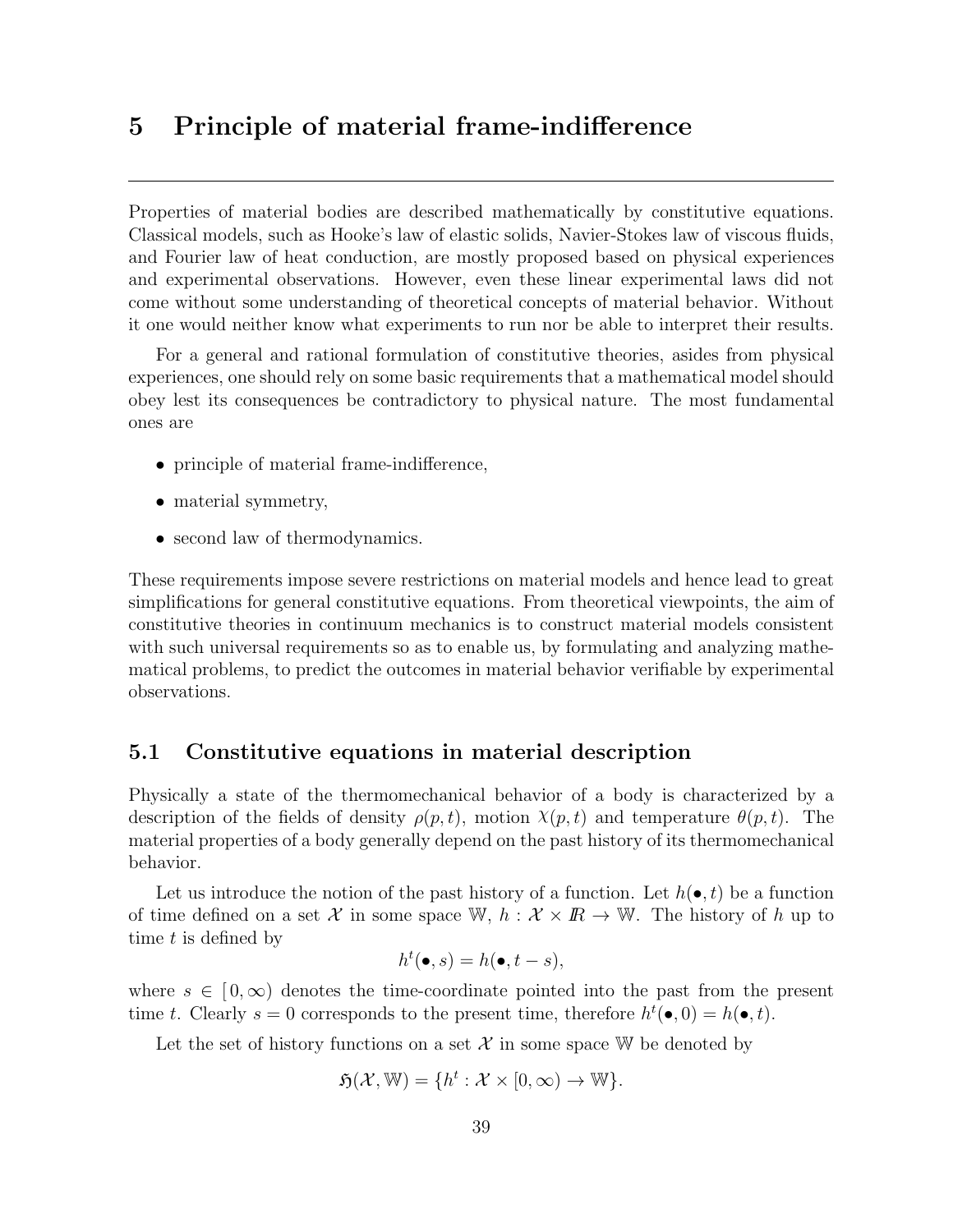Mathematical descriptions of material properties are called constitutive equations. We postulate that the history of thermomechanical behavior up to the present time determines the properties of the material body.

**Principle of determinism.** Let  $\phi$  be a frame of reference, and C be a constitutive quantity, then the constitutive equation for  $\mathcal C$  is given by a functional of the form,

$$
\mathcal{C}(\phi, p, t) = \mathcal{F}_{\phi}(\rho^t, \chi^t, \theta^t; p), \qquad p \in \mathcal{B}, \ t \in \mathbb{R}, \tag{5.1}
$$

where the first three arguments are history functions:

$$
\rho^t \in \mathfrak{H}(\mathcal{B}, \mathbb{R}), \qquad \chi^t \in \mathfrak{H}(\mathcal{B}, \mathbb{E}), \qquad \theta^t \in \mathfrak{H}(\mathcal{B}, \mathbb{R}).
$$

We call  $\mathcal{F}_{\phi}$  the constitutive function of C in the frame  $\phi$ . Such a functional allows the description of arbitrary non-local effect of an inhomogeneous body with a perfect memory of the past thermomechanical history. With the notation  $\mathcal{F}_{\phi}$ , we emphasize that the value of a constitutive function may depend on the frame of reference  $\phi$ .

For simplicity, for further discussions on constitutive equations, we shall restrict our attention to material models for mechanical theory only, and only constitutive equations for the stress tensor,  $T(\phi, p, t) \in V \otimes V$ , will be considered. It can be written as

$$
T(\phi, p, t) = \mathcal{F}_{\phi}(\mathcal{X}^t; p), \qquad \phi \in \mathfrak{E}, \quad p \in \mathcal{B}, \quad \mathcal{X}^t \in \mathfrak{H}(\mathcal{B}, \mathbb{E}). \tag{5.2}
$$

Let  $\phi^* \in \mathfrak{E}$  be another observer, then the constitutive equation,  $T(\phi^*, p, t^*) \in V \otimes V$ , can be written as

$$
T(\phi^*, p, t^*) = \mathcal{F}_{\phi^*}((\chi^t)^*; p), \qquad p \in \mathcal{B}, \quad (\chi^t)^* \in \mathfrak{H}(\mathcal{B}, \mathbb{E}), \tag{5.3}
$$

where the corresponding histories of motion are related by  $(4.2)$ ,

$$
(\chi^t)^*(\bar{p}, s) = *(\chi^t(\bar{p}, s)) = Q^t(s)(\chi^t(\bar{p}, s) - x_o) + c^t(s),
$$

for any  $s \in [0, \infty)$  and any  $\bar{p} \in \mathcal{B}$  in the change of frame  $\phi \to \phi^*$ .

# <span id="page-45-0"></span>Condition of Euclidean objectivity

We need to bear in mind that according to the assumption referred to as the Euclidean objectivity [\(4.12\)](#page-41-0), the stress is a frame-indifferent quantity under a change of observer,

$$
T(\phi^*, p, t^*) = Q(t)T(\phi, p, t))Q(t)^T.
$$

Therefore, it follows immediately that

$$
\mathcal{F}_{\phi^*}(*(\mathcal{X}^t); p) = Q(t)\mathcal{F}_{\phi}(\mathcal{X}^t; p)Q(t)^T,
$$
\n(5.4)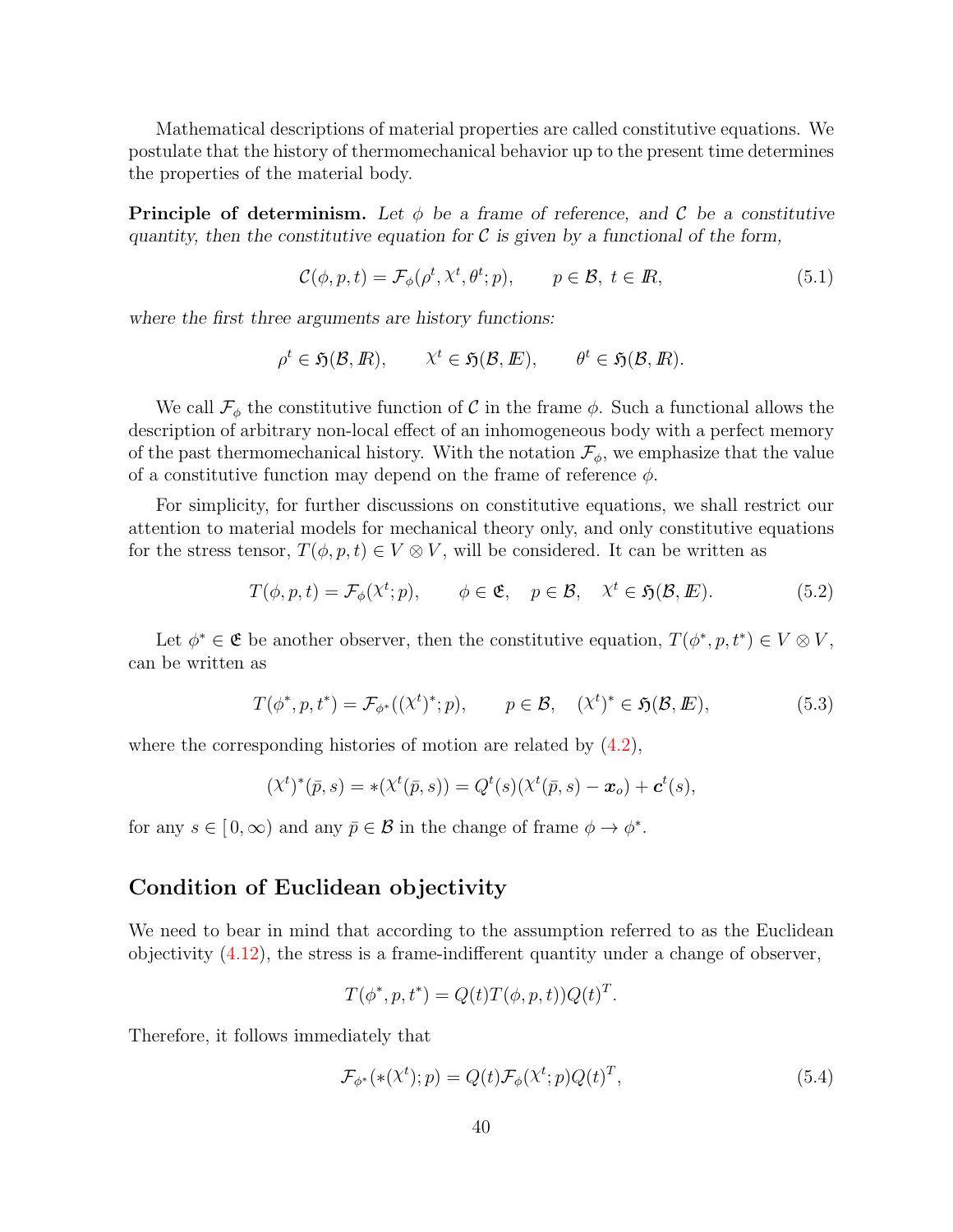where  $Q(t) \in \mathcal{O}(V)$  is the orthogonal part of the change of frame  $\phi \to \phi^*$ .

The relation  $(5.4)$  will be referred to as the *condition of Euclidean objectivity*. It is a relation between the constitutive functions relative to two different observers. In other words, different observers cannot independently propose their own constitutive equations. Instead, the condition of Euclidean objectivity [\(5.4\)](#page-45-0) determines the constitutive function  $\mathcal{F}_{\phi^*}$  once the constitutive function  $\mathcal{F}_{\phi}$  is given or vice-versa. They determine one from the other in a frame-dependent manner because they are bounded by the consensus requirement.

# <span id="page-46-0"></span>5.2 Principle of material frame-indifference

It is obvious that not any proposed constitutive equations can be used as material models. First of all, they may be frame-dependent in general. However, since the constitutive functions must characterize the intrinsic properties of the material body itself, it should be independent of observer. Consequently, there must be some restrictions imposed on the constitutive functions so that they would be indifferent to the change of frame. This is the essential idea of the principle of material frame-indifference.

Principle of material frame-indifference (in material description). The constitutive function of an objective constitutive quantity must be independent of frame, i.e., for any frames of reference  $\phi$  and  $\phi^*$ , the functionals  $\mathcal{F}_{\phi}$  and  $\mathcal{F}_{\phi^*}$ , defined by [\(5.2\)](#page-44-0) and [\(5.3\)](#page-44-0), must have the same form,

$$
\mathcal{F}_{\phi}(\bullet; p) = \mathcal{F}_{\phi^*}(\bullet; p), \quad p \in \mathcal{B}, \quad \bullet \in \mathfrak{H}(\mathcal{B}, E). \tag{5.5}
$$

where  $\bullet$  represents the same arguments in both functionals.

Thus, from the condition of Euclidean objectivity [\(5.4\)](#page-45-0) and the principle of material frame-indifference [\(5.5\)](#page-46-0), we obtain the following condition:

Condition of material objectivity. The constitutive function of the stress tensor, in material description, satisfies the condition,

$$
\mathcal{F}_{\phi}(*(\mathcal{X}^t); p) = Q(t) \mathcal{F}_{\phi}(\mathcal{X}^t; p) Q(t)^T, \quad p \in \mathcal{B}, \quad \mathcal{X}^t \in \mathfrak{H}(\mathcal{B}, \mathbb{E}), \tag{5.6}
$$

where  $Q(t) \in \mathcal{O}(V)$  is the orthogonal part of an arbitrary change of frame  $\ast$ .

Since the condition [\(5.6\)](#page-46-0) involves only the constitutive function in the frame  $\phi$ , it becomes a restriction imposed on the constitutive function  $\mathcal{F}_{\phi}$ . We call it *material* objectivity to emphasize its observer-indifference concerning material properties.

# <span id="page-46-1"></span>5.3 Constitutive equations in referential description

For mathematical analysis, it is more convenient to use referential description so that motions can be defined on the Euclidean space  $E$  instead of the set of material points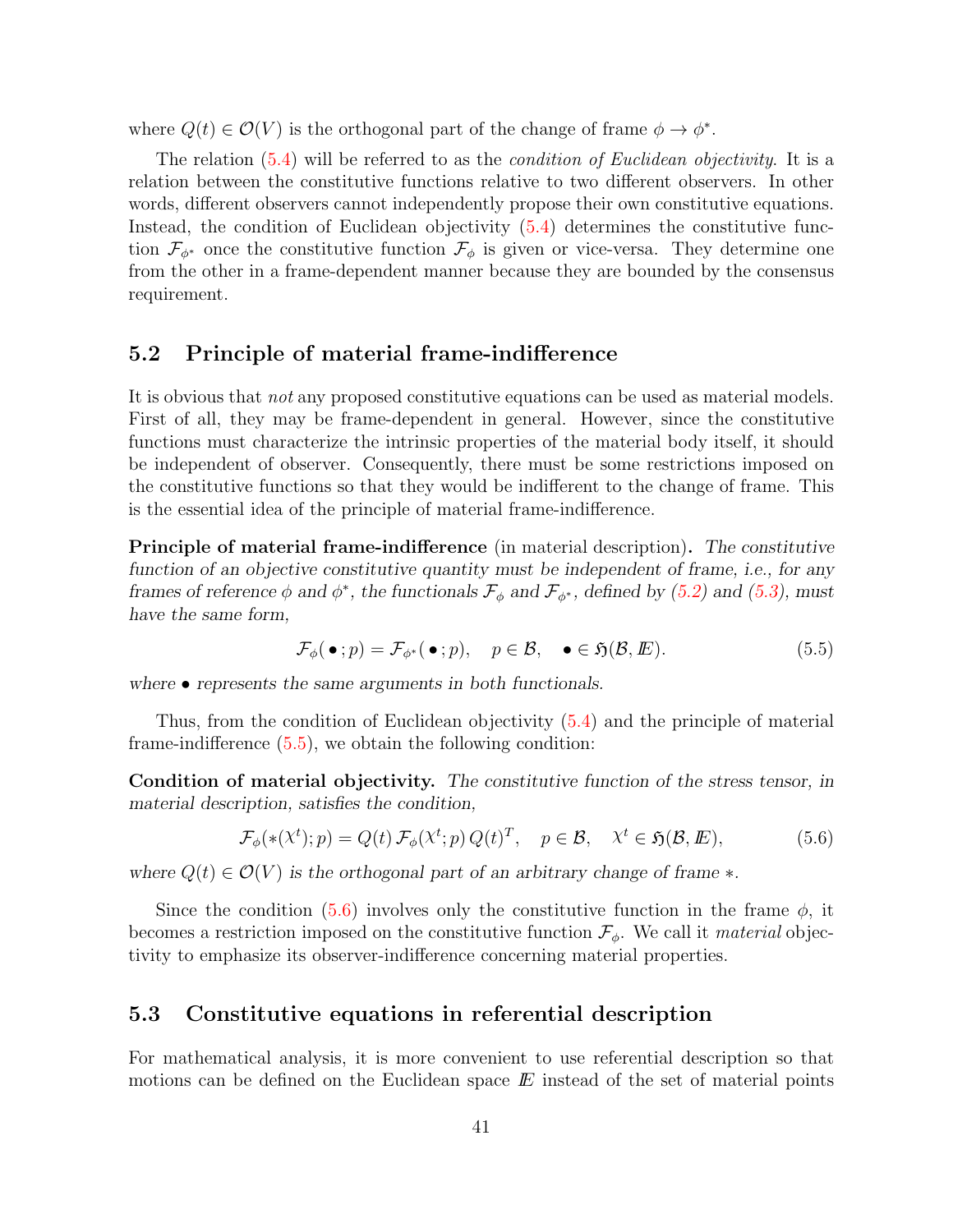in  $\beta$ . Therefore, for further discussions, we need to reinterpret the principle of material frame-indifference for constitutive equations relative to a reference configuration.



Let  $\kappa : \mathcal{B} \to \mathbb{E}$  and  $\kappa^* : \mathcal{B} \to \mathbb{E}$  be the two corresponding reference configurations of B in the frames  $\phi$  and  $\phi^*$  at the same instant  $t_0$ , and

$$
\mathbf{X} = \kappa(p) \in \mathbb{E}, \quad \mathbf{X}^* = \kappa^*(p) \in \mathbb{E}, \quad p \in \mathcal{B}.
$$

Let us denote by  $\gamma = \kappa^* \circ \kappa^{-1}$  the change of reference configuration from  $\kappa$  to  $\kappa^*$  in the change of frame, then from  $(4.5)$  we have

$$
\mathbf{X}^* = \gamma(\mathbf{X}) = K(\mathbf{X} - \mathbf{x}_o) + \mathbf{c}(t_0),\tag{5.7}
$$

where  $K = \nabla_{\mathbf{X}} \gamma = Q(t_0)$  is a constant orthogonal tensor.

The motion in referential description relative to the change of frame is given by

$$
\begin{aligned}\n\boldsymbol{x} &= \boldsymbol{\chi}(p,t) &= \boldsymbol{\chi}(\kappa^{-1}(\boldsymbol{X}),t) &= \boldsymbol{\chi}_{\kappa}(\boldsymbol{X},t), & \boldsymbol{\chi} &= \boldsymbol{\chi}_{\kappa} \circ \kappa, \\
\boldsymbol{x}^* &= \boldsymbol{\chi}^*(p,t^*) &= \boldsymbol{\chi}^*(\kappa^{*-1}(\boldsymbol{X}^*),t^*) = \boldsymbol{\chi}_{\kappa^*}(\boldsymbol{X}^*,t^*), & \boldsymbol{\chi}^* &= \boldsymbol{\chi}_{\kappa^*} \circ \kappa^*.\n\end{aligned}
$$

From [\(5.2\)](#page-44-0) and [\(5.3\)](#page-44-0), we can define the corresponding constitutive functions with respect to the reference configuration,

$$
\begin{array}{lll}\mathcal{T}_{\phi}(\chi^t;p)&=\mathcal{T}_{\phi}(\chi^t_{\kappa}\circ\kappa\,;p)&:=\mathcal{H}_{\kappa}(\chi^t_{\kappa};\boldsymbol{X}), &\chi^t_{\kappa}\in\mathfrak{H}(\mathcal{B}_{\kappa},E),\\ \mathcal{T}_{\phi^*}((\chi^t)^*;p)&=\mathcal{T}_{\phi^*}((\chi^t_{\kappa})^*\circ\kappa^*;p):=\mathcal{H}_{\kappa^*}((\chi^t_{\kappa})^*;\boldsymbol{X}^*), &(\chi^t_{\kappa})^*\in\mathfrak{H}(\mathcal{B}_{\kappa^*},E).\end{array}
$$

From the above definitions, we can obtain the relation between the constitutive functions  $\mathcal{H}_{\kappa}$  and  $\mathcal{H}_{\kappa^*}$  in the referential description,

$$
\mathcal{H}_{\kappa^*}((\chi^t)^*; \mathbf{X}^*) = \mathcal{T}_{\phi^*}((\chi^t_{\kappa})^* \circ \kappa^*; p) = \mathcal{T}_{\phi}((\chi^t_{\kappa})^* \circ \kappa^*; p)
$$
  
= 
$$
\mathcal{T}_{\phi}((\chi^t_{\kappa})^* \circ \gamma \circ \kappa; p) = \mathcal{H}_{\kappa}((\chi^t)^* \circ \gamma; \mathbf{X}),
$$

which begins with the definition and in the second passage the principle of material frame invariance [\(5.5\)](#page-46-0),  $\mathcal{T}_{\phi} = \mathcal{T}_{\phi^*}$  has been used, and then  $\kappa^*$  is replaced by  $\gamma \circ \kappa$ , and finally the definition again.

Unlike  $\mathcal{T}_{\phi} = \mathcal{T}_{\phi^*}$  with the same domain  $\mathfrak{H}(\mathcal{B}, E) \times \mathcal{B}$  in the material description, the constitutive functions  $\mathcal{H}_{\kappa}$  and  $\mathcal{H}_{\kappa^*}$  have different domains, namely,  $\mathfrak{H}(\mathcal{B}_{\kappa}, E) \times \mathcal{B}_{\kappa}$  and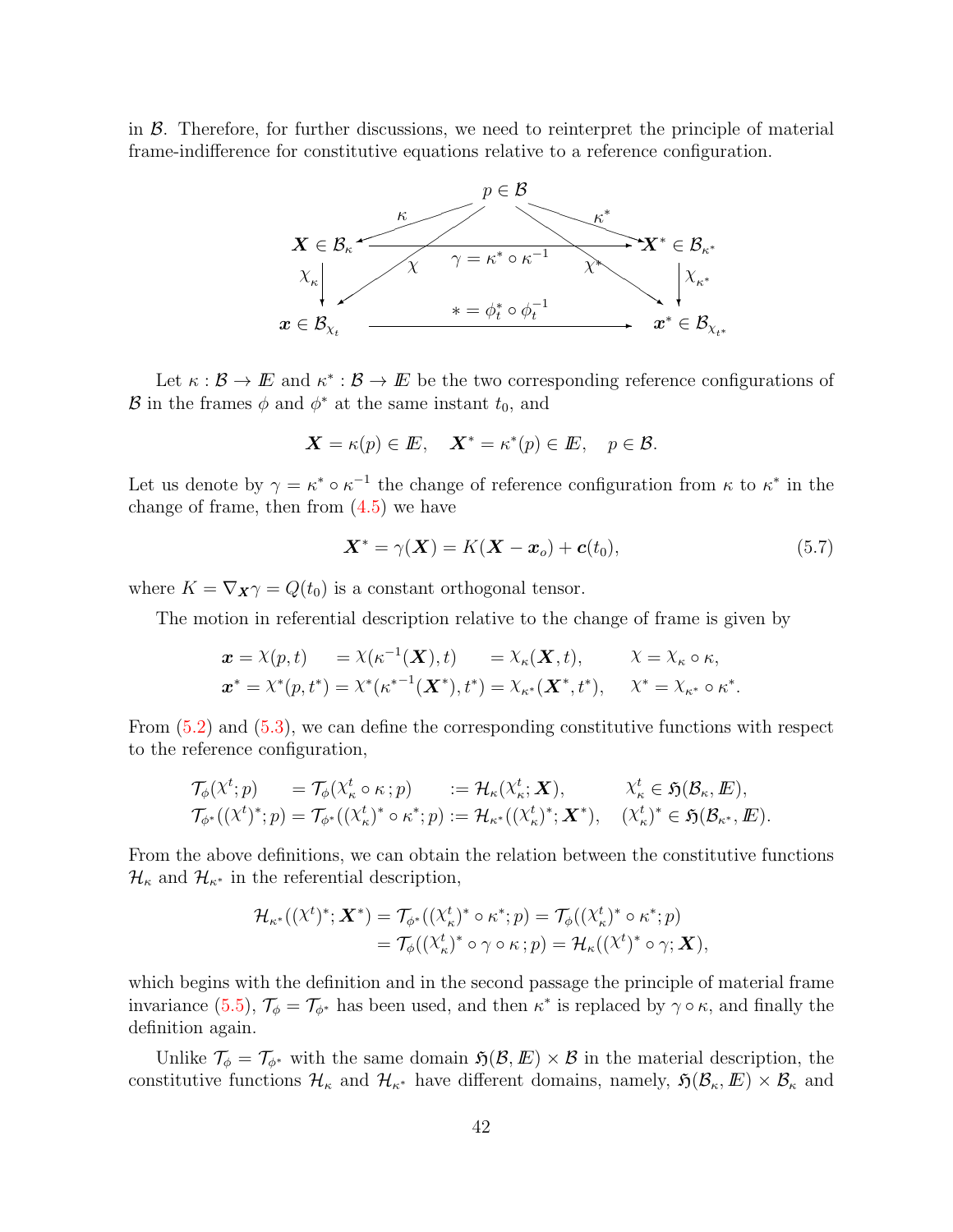$\mathfrak{H}(\mathcal{B}_{\kappa^*}, E) \times \mathcal{B}_{\kappa^*}$  in referential description. Therefore,  $\mathcal{H}_{\kappa^*} \neq \mathcal{H}_{\kappa}$ , but rather they are related by

$$
\mathcal{H}_{\kappa^*}(\bullet; \mathbf{X}^*) = \mathcal{H}_{\kappa}(\bullet \circ \gamma; \mathbf{X}), \qquad \bullet \in \mathfrak{H}(\mathcal{B}_{\kappa^*}, \mathbb{E}), \tag{5.8}
$$

where  $\gamma = \kappa^* \circ \kappa^{-1}$  is the change of reference configuration from  $\kappa$  to  $\kappa^*$  in the change of frame \* and  $\mathbf{X} = \gamma^{-1}(\mathbf{X}^*)$ . This is the reinterpretation of the principle of material frame-indifference, for which in expressing observer independence of material properties, one must also take into account the domains of constitutive functions affected by the change of frame on the reference configuration.

The Euclidean objectivity relation [\(5.4\)](#page-45-0) in referential description can be written in the form,

$$
\mathcal{H}_{\kappa^*}(*(\mathcal{X}_{\kappa}^t); \mathbf{X}^*) = Q(t) \mathcal{H}_{\kappa}(\mathcal{X}_{\kappa}^t; \mathbf{X}) Q(t)^T,
$$
\n(5.9)

where  $Q(t)$  is the orthogonal part of the change of frame  $\ast$ .

Finally, by combining  $(5.8)$  and  $(5.9)$ , we obtain the condition of material objectivity in referential description,

$$
\mathcal{H}_{\kappa}(*({\mathcal{X}}_{\kappa}^t) \circ \gamma; \mathbf{X}) = Q(t) \mathcal{H}_{\kappa}({\mathcal{X}}_{\kappa}^t; \mathbf{X}) Q(t)^T, \tag{5.10}
$$

valid for any  $\chi^t_{\kappa} \in \mathfrak{H}(\mathcal{B}_{\kappa}, \mathbb{E})$  and for any change of frame \*. In particular, it is valid for any  $Q(t) \in \mathcal{O}(V)$ . Note that from [\(4.6\)](#page-39-0)

$$
\begin{aligned} *(\mathcal{X}_{\kappa}) \circ \gamma(\boldsymbol{X},t) &= \mathcal{X}_{\kappa^*}(\gamma(\boldsymbol{X}),t^*) = \mathcal{X}_{\kappa^*}(\boldsymbol{X}^*,t^*) \\ &= Q(t)(\mathcal{X}_{\kappa}(\boldsymbol{X},t) - \boldsymbol{x}_0) + c(t), \end{aligned}
$$

the condition of material objectivity  $(5.10)$  becomes

$$
\mathcal{H}_{\kappa}(Q^{t}(X_{\kappa}^{t}-\boldsymbol{x}_{0})+c^{t};\boldsymbol{X})=Q(t)\,\mathcal{H}_{\kappa}(X_{\kappa}^{t};\boldsymbol{X})\,Q(t)^{T},\tag{5.11}
$$

for any  $Q(t) \in \mathcal{O}(V)$ ,  $\boldsymbol{x}_0$ ,  $c(t) \in E$  and for any  $\chi^t_{\kappa} \in \mathfrak{H}(\mathcal{B}_{\kappa}, E)$ .

Note that since the conditions [\(5.8\)](#page-46-1) and [\(5.9\)](#page-46-1) are valid for any change of frame  $\phi \to \phi^*$ , while the condition  $(5.11)$  concerns only the frame  $\phi$ , the star frame  $\phi^*$  can then be chosen arbitrarily. Therefore, unlike the conditions  $(5.8)$  and  $(5.9)$  concerning two frames in the change, the condition [\(5.11\)](#page-46-1) is valid for any choice of  $Q(t) \in \mathcal{O}(V)$ ,  $x_0$ ,  $c(t) \in E$ , which define an arbitrary change of frame. In other words, the condition [\(5.11\)](#page-46-1) becomes a restriction on the consitutive function  $\mathcal{H}_{\kappa}$  so that it is valid for any such choices.

#### <span id="page-48-0"></span>5.4 Simple materials

According to the principle of determinism [\(5.1\)](#page-44-0), thermomechanical histories of any part of the body can affect the response at any point of the body. In most applications, such a nonlocal property is irrelevant. Therefore it is usually assumed that only thermomechanical histories in an arbitrary small neighborhood of  $\boldsymbol{X}$  affects the material response at the point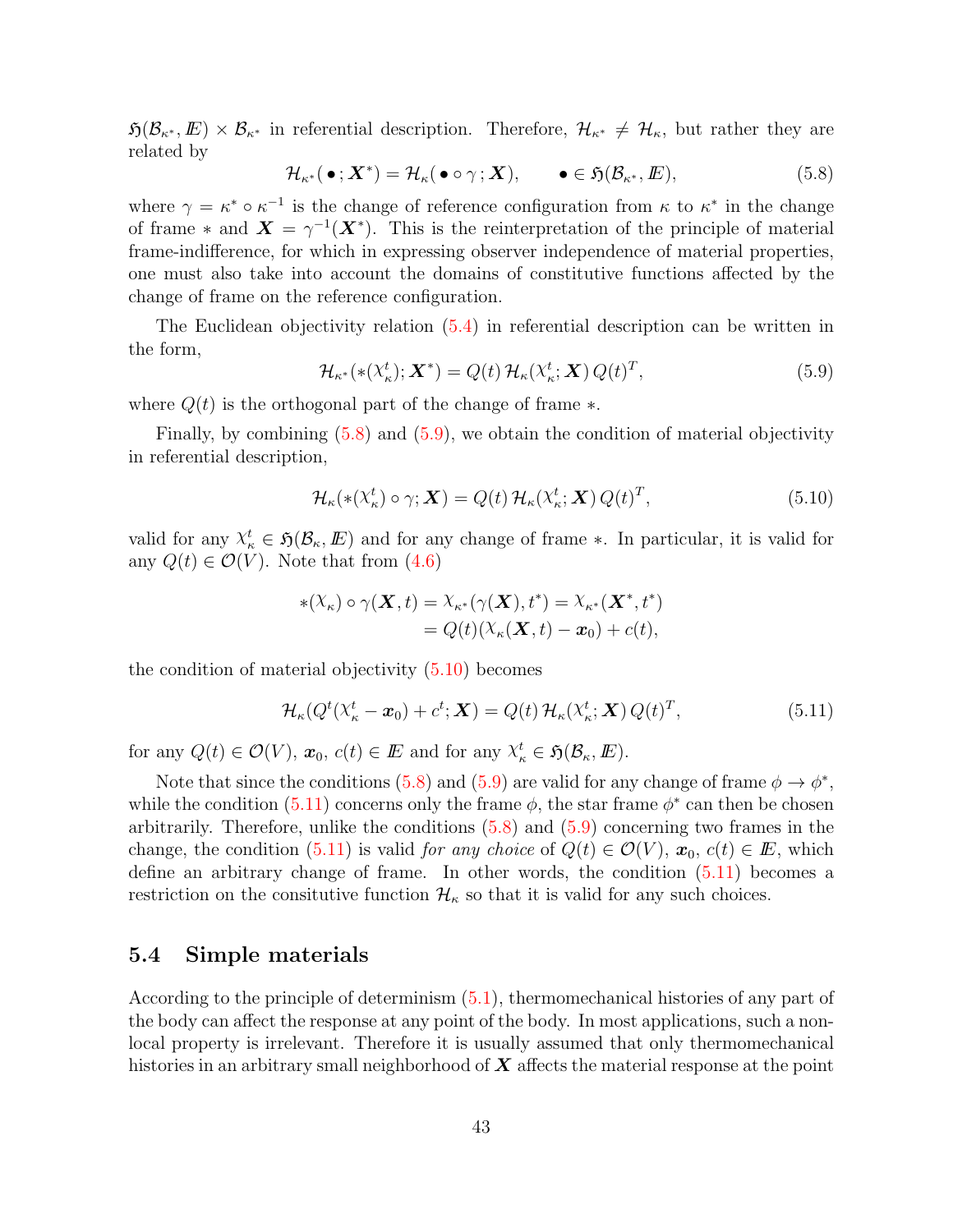X, and hence if only linear approximation by Taylor expansion in a small neighborhood of  $X$  is concerned, we have

$$
\chi_{\kappa}(\boldsymbol{Y},t) = \chi_{\kappa}(\boldsymbol{X},t) + F(\boldsymbol{X},t)(\boldsymbol{Y}-\boldsymbol{X}) + o(2),
$$

and the constitutive equation can be written as

$$
\mathcal{T}(\boldsymbol{X},t)=\mathcal{H}_{\kappa}(\mathcal{X}_{\kappa}^{t}(\boldsymbol{X}),F^{t}(\boldsymbol{X});\boldsymbol{X}),\quad \boldsymbol{X}\in\mathcal{B}_{\kappa}.
$$

An immediate consequence of the condition of material objectivity [\(5.11\)](#page-46-1) can be obtained by the following choice of change of frame such that

$$
Q(t) = I, \qquad c(t) = c_0,
$$

the condition [\(5.11\)](#page-46-1) implies that

$$
\mathcal{H}_{\kappa}(\mathbf{X}_{\kappa}^{t}+\boldsymbol{c}_{0}-\boldsymbol{x}_{0}, F^{t};\boldsymbol{X})=\mathcal{H}_{\kappa}(\mathbf{X}_{\kappa}^{t}, F^{t};\boldsymbol{X}).
$$

Since  $(c_0 - x_0) \in V$  is arbitrary, we conclude that  $\mathcal{H}_\kappa$  can not depend on the history of position  $\chi^t_{\kappa}(\boldsymbol{X},s)$ .

Therefore the constitutive equation can be written as

$$
\mathcal{T}(\mathbf{X},t) = \mathcal{H}_{\kappa}(F^t(\mathbf{X}); \mathbf{X}), \quad \mathbf{X} \in \mathcal{B}_{\kappa}, \quad F^t \in \mathfrak{H}(\{\mathbf{X}\}, \mathcal{L}(V)). \tag{5.12}
$$

where  $F^t = \nabla_{\mathbf{X}} \chi^t_{\kappa}$  is the deformation gradient and the domain of the history is a single point  $\{X\}$ . In other words, the constitutive function depends only on local values at the position  $X$ .

A material with constitutive equation  $(5.12)$  is called a *simple material* (due to Noll). The class of simple materials is general enough to include most of the materials of practical interests, such as: elastic solids, viscoelastic solids, as well as elastic fluids, Navier-Stokes fluids and non-Newtonian fluids.

For simple materials, by the use of  $(5.7)$ , the consequence of the principle of material frame indifference [\(5.8\)](#page-46-1) takes the form,

$$
\mathcal{H}_{\kappa^*}((F^t)^*; \mathbf{X}^*) = \mathcal{H}_{\kappa}((F^t)^*K; \mathbf{X}),
$$

and the Euclidean objectivity condition [\(5.9\)](#page-46-1) becomes

$$
\mathcal{H}_{\kappa^*}((F^t)^*; \mathbf{X}^*) = Q(t) \mathcal{H}_{\kappa}(F^t; \mathbf{X}) Q(t)^T.
$$

Combining the above two conditions and knowing the relation, by the use of [\(4.7\)](#page-39-0),

$$
(Ft)*K = (QtFtKT)K = QtFt,
$$

we obtain the following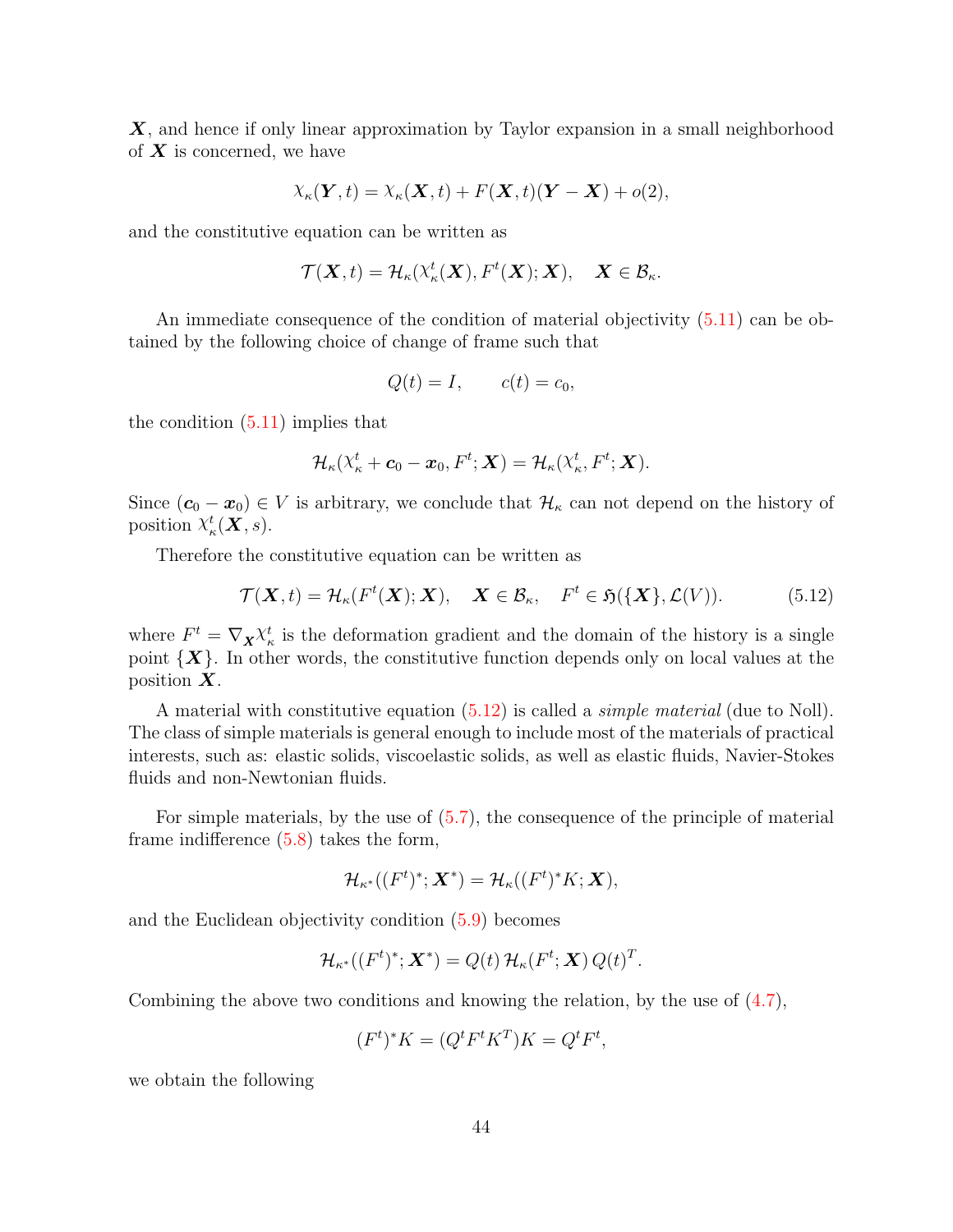Condition of material objectivity. Constitutive equation of a simple material must satisfy

$$
\mathcal{H}_{\kappa}(Q^{t}F^{t};\mathbf{X})=Q(t)\,\mathcal{H}_{\kappa}(F^{t};\mathbf{X})\,Q(t)^{T},\tag{5.13}
$$

for any orthogonal transformation  $Q(t) \in \mathcal{O}(V)$  and any local history of deformation gradient  $F^t \in \mathfrak{H}(\{X\}, \mathcal{L}(V))$ .

Obviously we can also deduce the above condition from [\(5.11\)](#page-46-1) directly for a simple material.

Remarks. The condition [\(5.13\)](#page-48-0) is the well-known condition of material objectivity, obtained with the assumption that "reference configuration be unaffected by the change of frame" in the fundamental treatise, The Non-Linear Field Theories of Mechanics by Truesdell and Noll (1965). This condition remains valid without such an assumption.

Note that in condition [\(5.13\)](#page-48-0), no mention of change of frame is involved, and  $Q(t)$  can be interpreted as a superimposed orthogonal transformation on the deformation. This interpretation is sometimes viewed as an alternative version of the principle of material objectivity and is called the "principle of invariance under superimposed rigid body motions".  $\Box$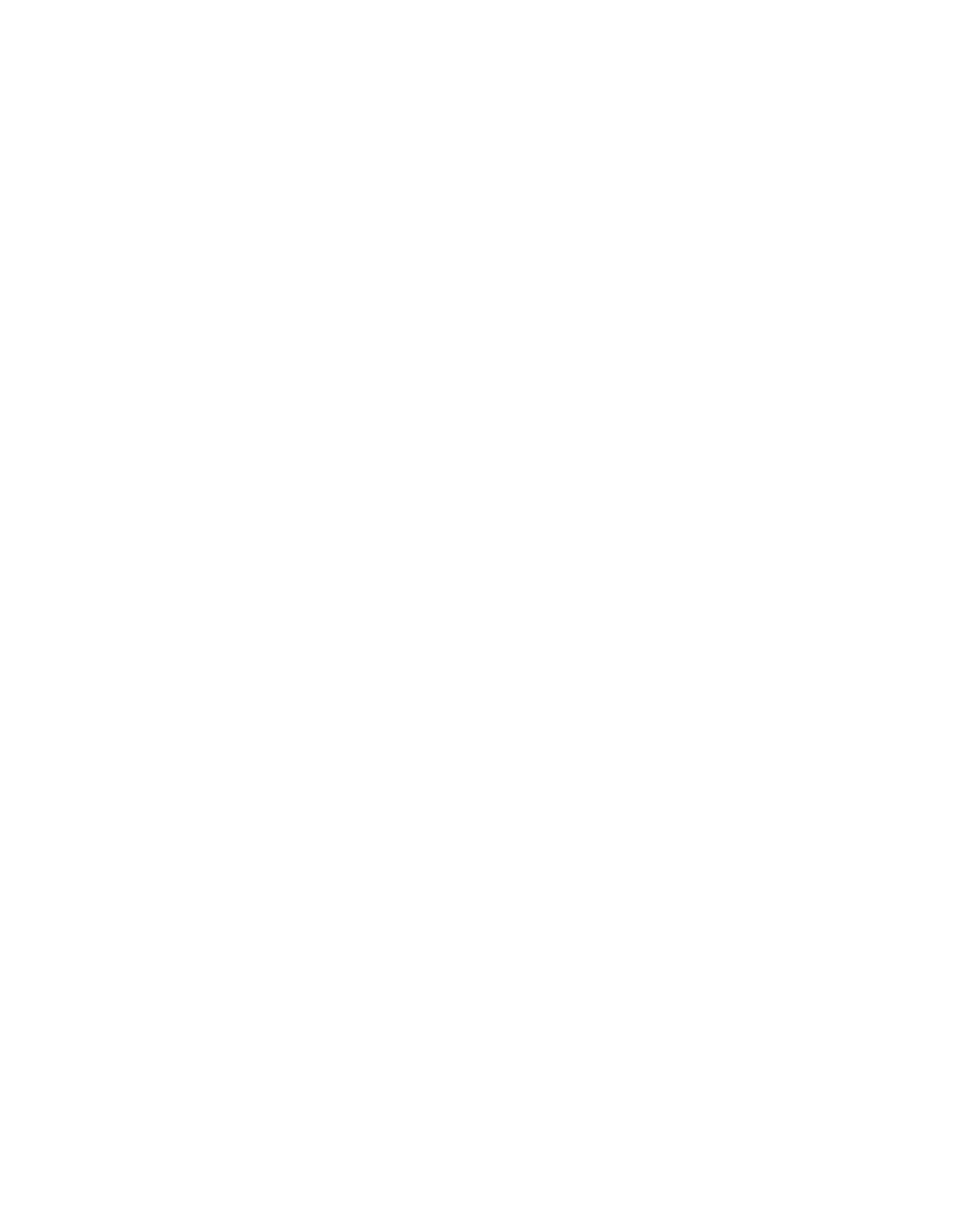# <span id="page-52-0"></span>6 Material symmetry

We shall consider homogeneous simple material bodies from now on for simplicity. A body is called *homogeneous* in the configuration  $\kappa$  if the constitutive function does not depend on the argument  $\boldsymbol{X}$  explicitly,

$$
T(\mathbf{X},t) = \mathcal{H}_{\kappa}(F^t(\mathbf{X})).
$$

As indicated, constitutive functions may depend on the reference configuration. Now suppose that  $\hat{\kappa}$  is another reference configuration, so that the motion can be written as

$$
\boldsymbol{x} = \chi_{\kappa}(\boldsymbol{X}, t) = \chi_{\hat{\kappa}}(\widehat{\boldsymbol{X}}, t)
$$
 and  $\widehat{\boldsymbol{X}} = \xi(\boldsymbol{X}).$ 

Let  $G = \nabla_{\mathbf{X}} \xi \in \mathcal{L}(V)$ , then

$$
\nabla_{\mathbf{X}} \chi_{\kappa} = (\nabla_{\widehat{\mathbf{X}}} \chi_{\widehat{\kappa}}) (\nabla_{\mathbf{X}} \xi) \quad \text{or} \quad F = \widehat{F} G.
$$

Therefore, from the function  $\mathcal{H}_{\kappa}$ , the constitutive function  $\mathcal{H}_{\hat{\kappa}}$  relative to the configuration  $\hat{\kappa}$  can be defined as

$$
\mathcal{H}_{\kappa}(F^t) = \mathcal{H}_{\kappa}(\widehat{F}^t G) := \mathcal{H}_{\hat{\kappa}}(\widehat{F}^t). \tag{6.14}
$$

The two functions  $\mathcal{H}_{\kappa}$  and  $\mathcal{H}_{\hat{\kappa}}$  are in general different. Consequently, a material body subjected to the same experiment (i.e., the same mechanical histories) at two different configurations may have different results.

# <span id="page-52-1"></span>6.1 Material symmetry group

However, a material body may posses a certain symmetry so that one can not distinguish the outcomes of the same experiments performed at two different configurations. For example, a material body with a cubic crystal structure before and after a rotation of 90° about one of its crystallographic axes is physically indistinguishable.

**Definition.** Two reference configurations  $\kappa$  and  $\hat{\kappa}$  are said to be materially indistinguishable if their corresponding constitutive functions are the same,

$$
\mathcal{H}_{\kappa}(\,\bullet\,) = \mathcal{H}_{\hat{\kappa}}(\,\bullet\,).
$$

By the second relation of  $(6.14)$ , the above condition is equivalent to

$$
\mathcal{H}_{\kappa}(F^t) = \mathcal{H}_{\kappa}(F^t G), \quad \forall \ F^t. \tag{6.15}
$$

We call a transformation  $G \in \mathcal{L}(V)$  which satisfies [\(6.15\)](#page-52-1) a material symmetry transformation with respect to  $\kappa$ .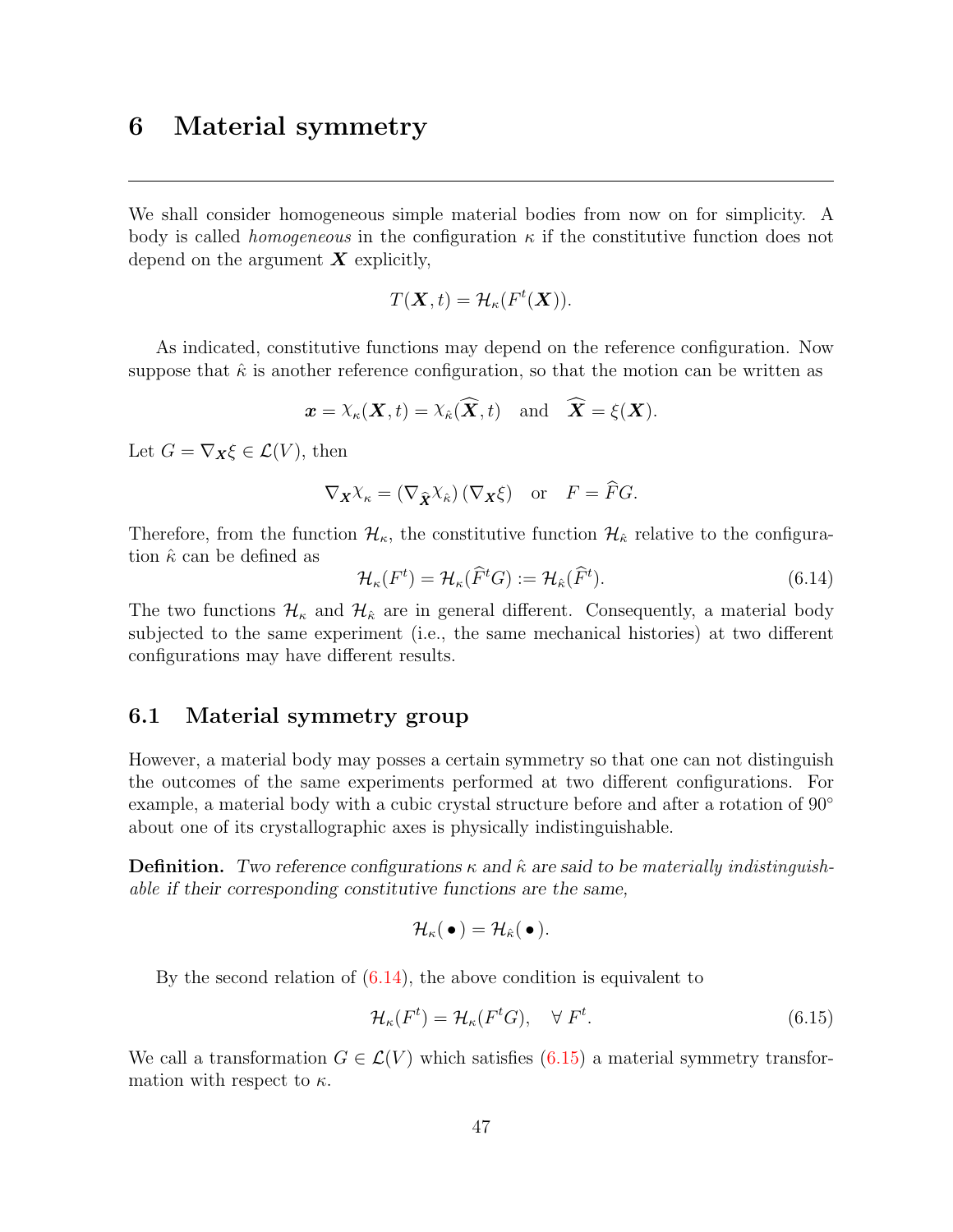We assume that a material symmetry transformation is volume-preserving, since, otherwise, if G is a material symmetry transformation, so is  $G<sup>n</sup>$  for any  $n = 1, 2, \dots$ , and since  $|\det G^n| = |\det G|^n$ , the material could suffer arbitrarily large change of volume with no change in material response – a conclusion that seems physically unacceptable. Therefore, we must require that  $G \in \mathcal{U}(V)$ , where  $\mathcal{U}(V) = \{G \in \mathcal{L}(V) : |\det G| = 1\}$  is called the unimodular group on the vector space V .

It is easy to verify that the set of all material symmetry transformations

$$
\mathcal{G}_{\kappa} = \{ G \in \mathcal{U}(V) : \mathcal{H}_{\kappa}(F^{t}) = \mathcal{H}_{\kappa}(F^{t}G), \ \forall F^{t} \}
$$

is a subgroup of the unimodular group. We call  $G_{\kappa}$  the material symmetry group of the material body in the reference configuration  $\kappa$ .

Condition of material symmetry. Constitutive function of a simple material must satisfy

$$
\mathcal{H}_{\kappa}(F^t G) = \mathcal{H}_{\kappa}(F^t), \quad \forall \ G \in \mathcal{G}_{\kappa}, \quad \forall \ F^t.
$$
\n(6.16)

Like the condition of material objectivity  $(5.13)$ , the condition of material symmetry is also a restriction imposed on the constitutive function  $\mathcal{H}_{\kappa}$ .

### 6.2 Classification of material bodies

Physical concepts of real materials such as solids and fluids, can be characterized by their symmetry properties. One of such concepts can be interpreted as saying that a solid has a preferred configuration such that any non-rigid deformation from it alters its material response, while for a fluid any deformation that preserves the density should not affect the material response. The following definitions are based on this concept.

**Definition.** A simple material body is called a solid body if the symmetry group  $\mathcal{G}_{\kappa}$  is a subgroup of the orthogonal group,  $\mathcal{G}_{\kappa} \subseteq \mathcal{O}(V)$ .

**Definition.** A simple material is called a fluid if the symmetry group is the unimodular group,  $\mathcal{G}_{\kappa} = \mathcal{U}(V)$ .

A simple material which is neither a fluid nor a solid will be called a *fluid crystal*. Another concept concerning material symmetry is the material response due to change of orientation.

**Definition.** A simple material body is called isotropic if there exists a configuration  $\kappa$ , such that the symmetry group contains the orthogonal group,  $\mathcal{G}_{\kappa} \supseteq \mathcal{O}(V)$ .

Physically, we can interpret the above definition as saying that any rotation does not alter material response of an isotropic material. The following theorem characterizes isotropic materials (for the proof, see Noll (1965)).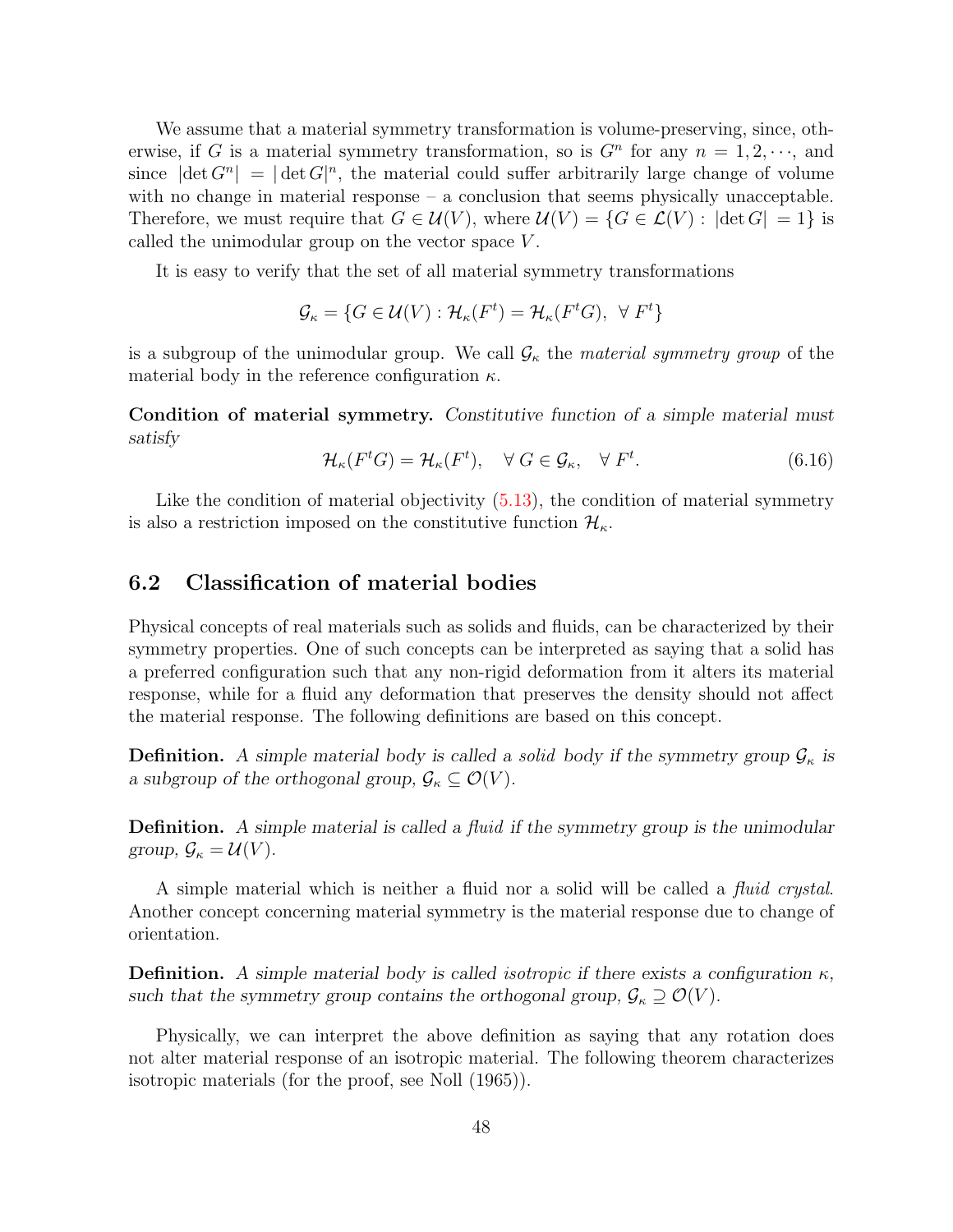**Theorem.** The orthogonal group is maximal in the unimodular group, *i.e.*, if  $\mathcal G$  is a group such that

$$
\mathcal{O}(V) \subseteq \mathcal{G} \subseteq \mathcal{U}(V),
$$

then either  $\mathcal{G} = \mathcal{O}(V)$  or  $\mathcal{G} = \mathcal{U}(V)$ .

Therefore, an isotropic material is either a fluid,  $\mathcal{G}_{\kappa} = \mathcal{U}(V)$  for any  $\kappa$ , or an isotropic solid at some configuration  $\kappa$ ,  $\mathcal{G}_{\kappa} = \mathcal{O}(V)$ . Any other materials are *anisotropic*. Transversely isotropic solids, crystalline solids and fluid crystals are all anisotropic materials. A solid is isotropic at some configuration may not be isotropic at other configurations.

### <span id="page-54-0"></span>6.3 Summary on constitutive models of simple materials

So far, we have derived the conditions of material objectivity and material symmetry for the stress tensor only for simplicity. For other vector or scalar constitutive quantities, similar results can be easily obtained. We shall summarize the results for simple materials as follows:

Let  $\mathcal G$  be the symmetry group of the material and the constitutive equations for the stress T, the heat flux vector q, and the internal energy density  $\varepsilon$  be given by

$$
T = \mathcal{T}(F^t, \theta^t, \mathbf{g}^t), \quad \mathbf{q} = \mathbf{q}(F^t, \theta^t, \mathbf{g}^t), \quad \varepsilon = \varepsilon(F^t, \theta^t, \mathbf{g}^t),
$$

where  $q = \text{grad } \theta$  is the spatial gradient of the temperature.

• Condition of material objectivity

$$
\mathcal{T}(Q^t F^t, \theta^t, Q^t \mathbf{g}^t) = Q(t) \mathcal{T}(F^t, \theta^t, \mathbf{g}^t) Q(t)^T,\n\mathbf{q}(Q^t F^t, \theta^t, Q^t \mathbf{g}^t) = Q(t) \mathbf{q}(F^t, \theta^t, \mathbf{g}^t),\n\varepsilon(Q^t F^t, \theta^t, Q^t \mathbf{g}^t) = \varepsilon(F^t, \theta^t, \mathbf{g}^t),
$$
\n(6.17)

for any  $Q^t \in \mathcal{O}(V)$  and any thermomechanical histories  $(F^t, \theta^t, \mathbf{g}^t)$ .

• Condition of material symmetry

$$
\mathcal{T}(F^tG, \theta^t, \mathbf{g}^t) = \mathcal{T}(F^t, \theta^t, \mathbf{g}^t),
$$
  
\n
$$
\mathbf{q}(F^tG, \theta^t, \mathbf{g}^t) = \mathbf{q}(F^t, \theta^t, \mathbf{g}^t),
$$
  
\n
$$
\varepsilon(F^tG, \theta^t, \mathbf{g}^t) = \varepsilon(F^t, \theta^t, \mathbf{g}^t),
$$
\n(6.18)

for any  $G \in \mathcal{G}$  and any thermomechanical histories  $(F^t, \theta^t, \mathbf{g}^t)$ .

These conditions are the most fundamental restrictions imposed on any constitutive functions. Since the constitutive functions of simple materials with memory are in general functionals, i.e., functions of history functions, the analysis of the above conditions requires much more mathematical hardware and is beyond the context of this chapter.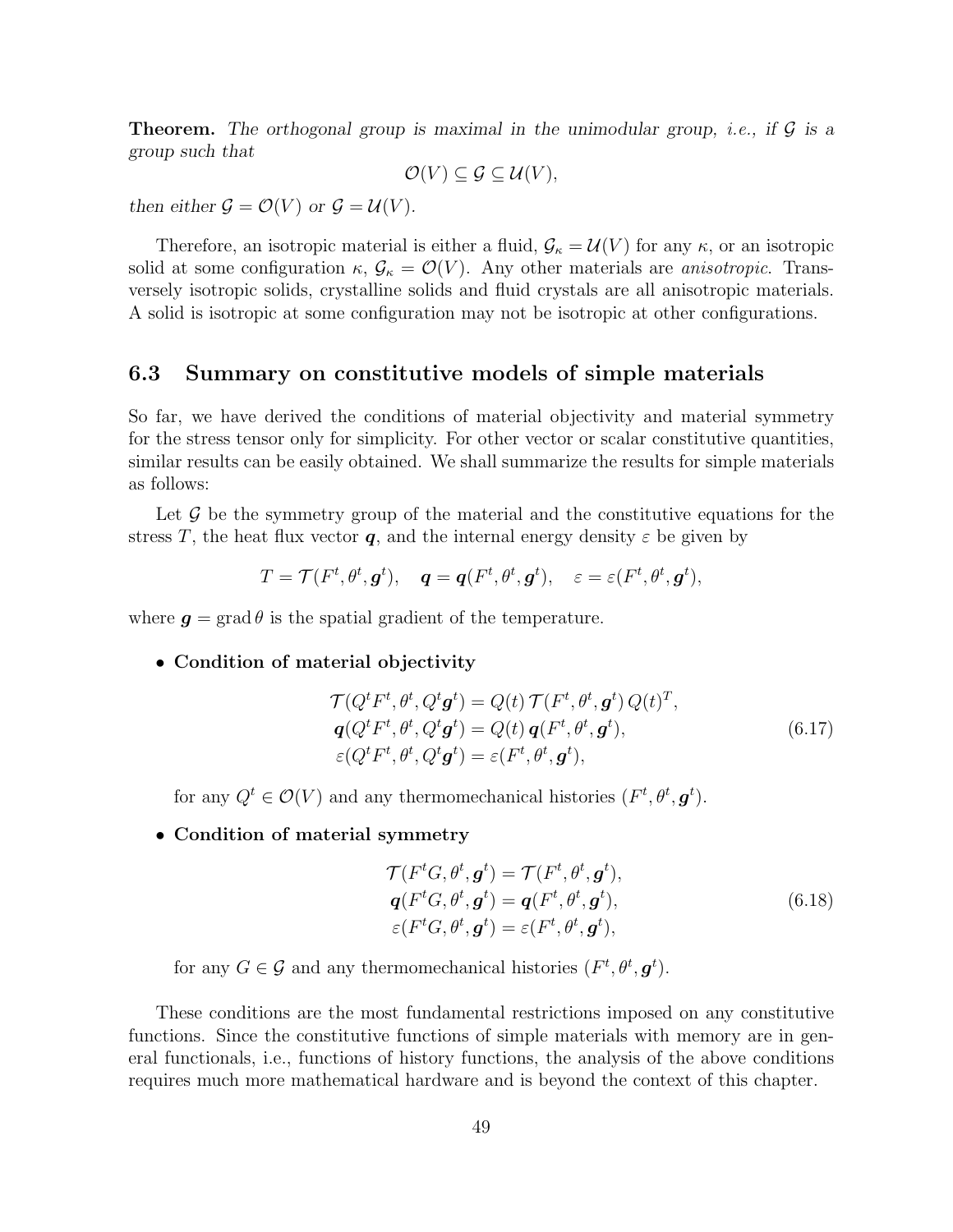Therefore, in order to analyze these conditions, we shall restrict ourselves to much simpler material models, namely, simple materials without long range memory. In this case, a history function, say  $h^t(s) = h(t-s)$  for small s, can be expressed in the Taylor series approximation,

$$
h^{t}(s) = h(t) - \dot{h}(t) s + \frac{1}{2} \ddot{h}(t) s^{2} + \cdots
$$

Therefore, the dependence on the history function can be approximated by the dependence on the values of the function and its derivatives up to a certain order at the present time. With this approximation, constitutive functions become ordinary functions instead of functionals. Constitutive theories of such material models can then be analyzed with linear algebra and differential calculus, no theory of functional analysis will be needed.

We shall consider some simple material models:

- Elastic materials  $\mathcal{C} = \mathcal{C}(F)$ .
- Thermoelastic materials  $\mathcal{C} = \mathcal{C}(F, \theta, \mathbf{q}).$
- Viscoelastic materials  $\mathcal{C} = \mathcal{C}(F, F).$
- Thermo-viscoelastic materials  $C = \mathcal{C}(F, \dot{F}, \theta, \mathbf{q}).$

In the following chapters, we shall analyze the restrictions imposed on the constitutive functions,  $\mathcal{C} = \{\mathcal{T}, \mathbf{q}, \varepsilon\}$ , by the conditions of material objectivity and material symmetry on these models for solids and fluids.

### 6.4 Remark on incompressibility

A motion is called incompressible if it is volume-preserving, which can be characterized by the condition,  $|\det F| = 1$ . We call a body an incompressible material body if it is capable of undergoing only incompressible motions.

In the discussions of constitutive equations so far, it is assumed that a material body is capable of undergoing any motions. Obviously, for incompressible bodies, some constitutive assumptions must be modified. Indeed, in order to maintain the constant volume in the motion some internal stress is needed to counter the tendency of volume change due to applied forces on the body. This is called the reaction stress which maintains constant volume and hence it should not do any real works in the motion.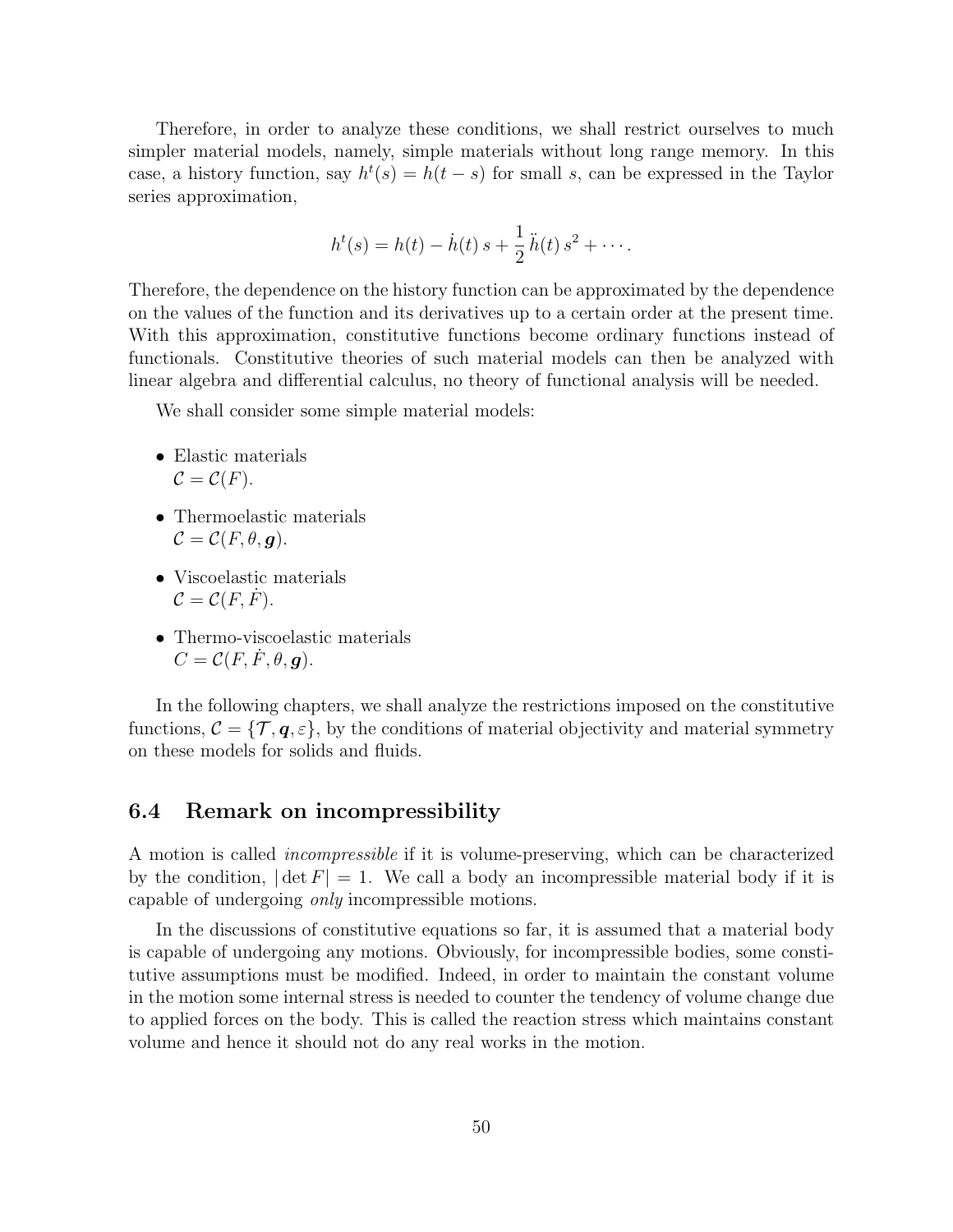Since the rate of work in the motion (see the third term of the equation [\(3.24\)](#page-30-0)) due to the reaction stress N can be expressed as  $(N \cdot \text{grad} \dot{x})$ , we shall require that

$$
N\cdot\operatorname{grad}\dot{\boldsymbol{x}}=0.
$$

Taking the material time derivative of the equation det  $F = \pm 1$  and by the use of grad  $\dot{x} =$  $\dot{F}F^{-1}$  from [\(2.24\)](#page-22-0), we obtain

$$
\frac{d}{dt}(\det F) = (\det F)F^{-T}\cdot \dot{F} = (\det F)I \cdot \dot{F}F^{-1} = 0 \text{ or } I \cdot \text{grad } \dot{x} = 0.
$$

By comparison, we conclude that the reaction stress  $N$  must be proportional to the identity tensor, so we can write,

$$
N = -pI.
$$

Therefore for an incompressible body, the stress tensor can be expressed as sum of the reaction pressure and the extra stress,

$$
T = -p I + \widetilde{\mathcal{T}}(F^t, \theta^t, \mathbf{g}^t), \quad |\det F^t| = 1.
$$

The *principle of determinism* for an incompressible material body now requires that only the extra stress be given by a constitutive function of thermomechanical histories of the body. Consequently, the constitutive function of the extra stress  $\mathcal{T}$ , instead of the (total) stress, is subject to the conditions of material objectivity and material symmetry as discussed in the previous chapters.

The reaction pressure  $p$  is a function depending on the applied forces on the body and can not be determined entirely by the thermomechanical histories of the body. It is often referred to as indeterminate pressure.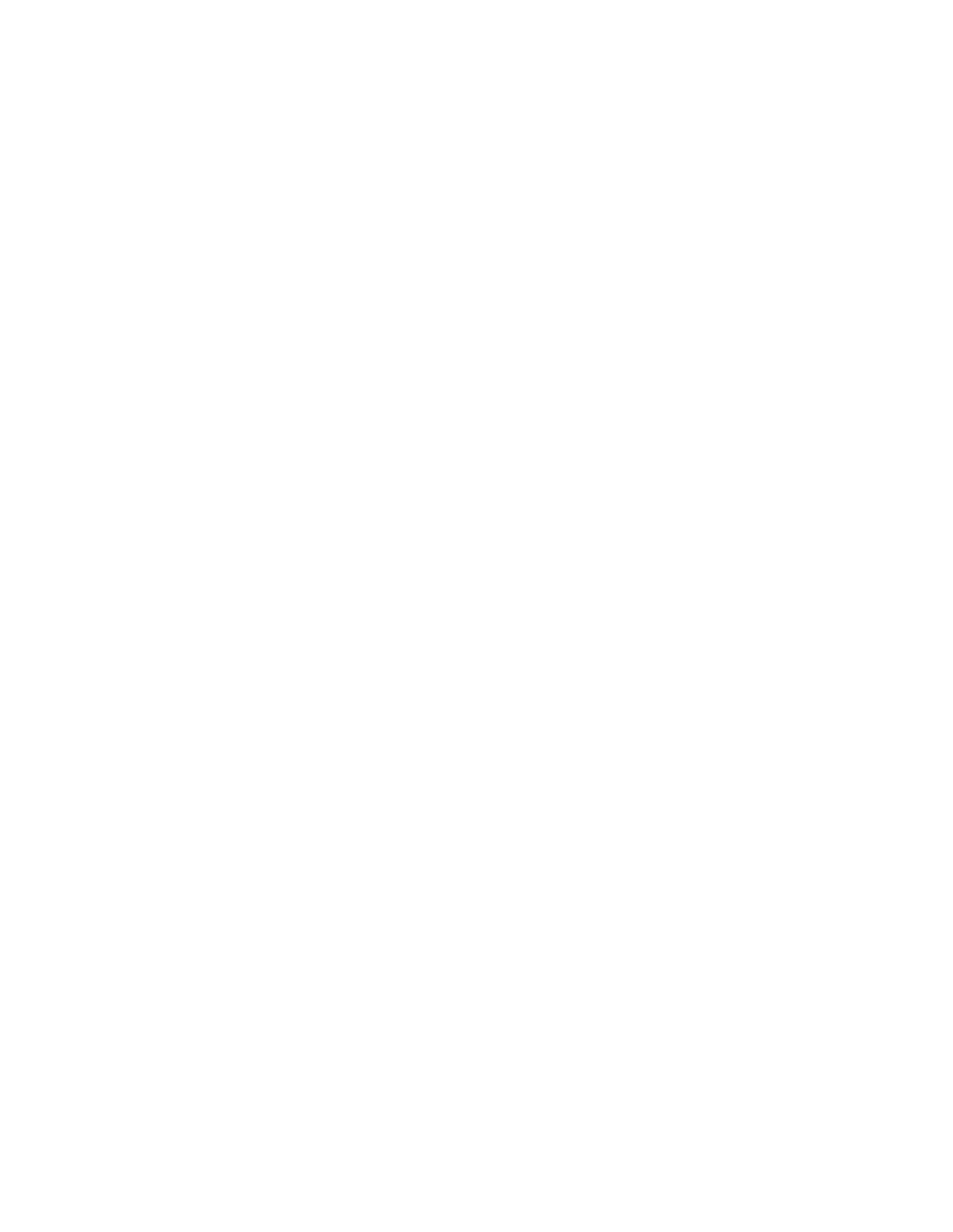# 7 Elastic solids

Elasticity is a quality of a material body of being able to recover its original state independent of any history of deformation. In other words, the elastic behaviors depend solely on the present state of deformation. Therefore, the mathematical model for the class of elastic materials can be characterized by the constitutive equation for the Cauchy stress tensor as a function of the deformation gradient,  $T = \mathcal{T}(F)$ .

# <span id="page-58-0"></span>7.1 Isotropic elastic solid

For an isotropic elastic solid, the condition of material symmetry [\(6.16\)](#page-52-1),

$$
\mathcal{T}(F) = \mathcal{T}(FG) \quad \forall F, \ \forall G \in \mathcal{G} = \mathcal{O}(V).
$$

By the use of polar decomposition  $F = VR$ , and by taking  $G = R^T$  which is orthogonal, it follows that

$$
\mathcal{T}(F) = \mathcal{T}(V) := \widetilde{\mathcal{T}}(B), \quad B = V^2 = FF^T.
$$

It implies that the constitutive function  $\mathcal{T}(F)$  must reduce to a function of the left stretch tensor V or the left Cauchy-Green tensor B only. It is independent of the rotation part R of the deformation – an expected result for being isotropic, i.e., the same in all directions.

Moreover, the condition of material objectivity [\(5.13\)](#page-48-0), requires the function  $\widetilde{\mathcal{T}}(B)$  to satisfy

$$
\mathcal{T}(QF) = Q\mathcal{T}(F)Q^T \quad \forall F, \ \forall Q \in \mathcal{O}(V).
$$

Therefore, we have

$$
Q\widetilde{\mathcal{T}}(B)Q^T = \widetilde{\mathcal{T}}((QF)(QF)^T), \quad \forall Q \in \mathcal{O}(V),
$$

or

$$
Q\widetilde{\mathcal{T}}(B)Q^T = \widetilde{\mathcal{T}}(QBQ^T), \quad \forall Q \in \mathcal{O}(V). \tag{7.1}
$$

Conversely, one can easily show that if  $\mathcal{T}(F) = \mathcal{T}(FF^T)$  and if it satisfies the relation [\(7.1\)](#page-58-0), then both the conditions of material objectivity and material symmetry are satisfied.

A tensor-valued function satisfies the relation [\(7.1\)](#page-58-0) is called an isotropic tensor function.

### <span id="page-58-1"></span>7.2 Representations of isotropic functions

**Definition.** Let  $S : \mathcal{L}(V) \to \mathcal{L}(V)$ . We say that S is a tensor-valued isotropic functions, if for any  $A \in \mathcal{L}(V)$ , it satisfies the following condition:

$$
S(QAQ^T) = Q S(A) Q^T,
$$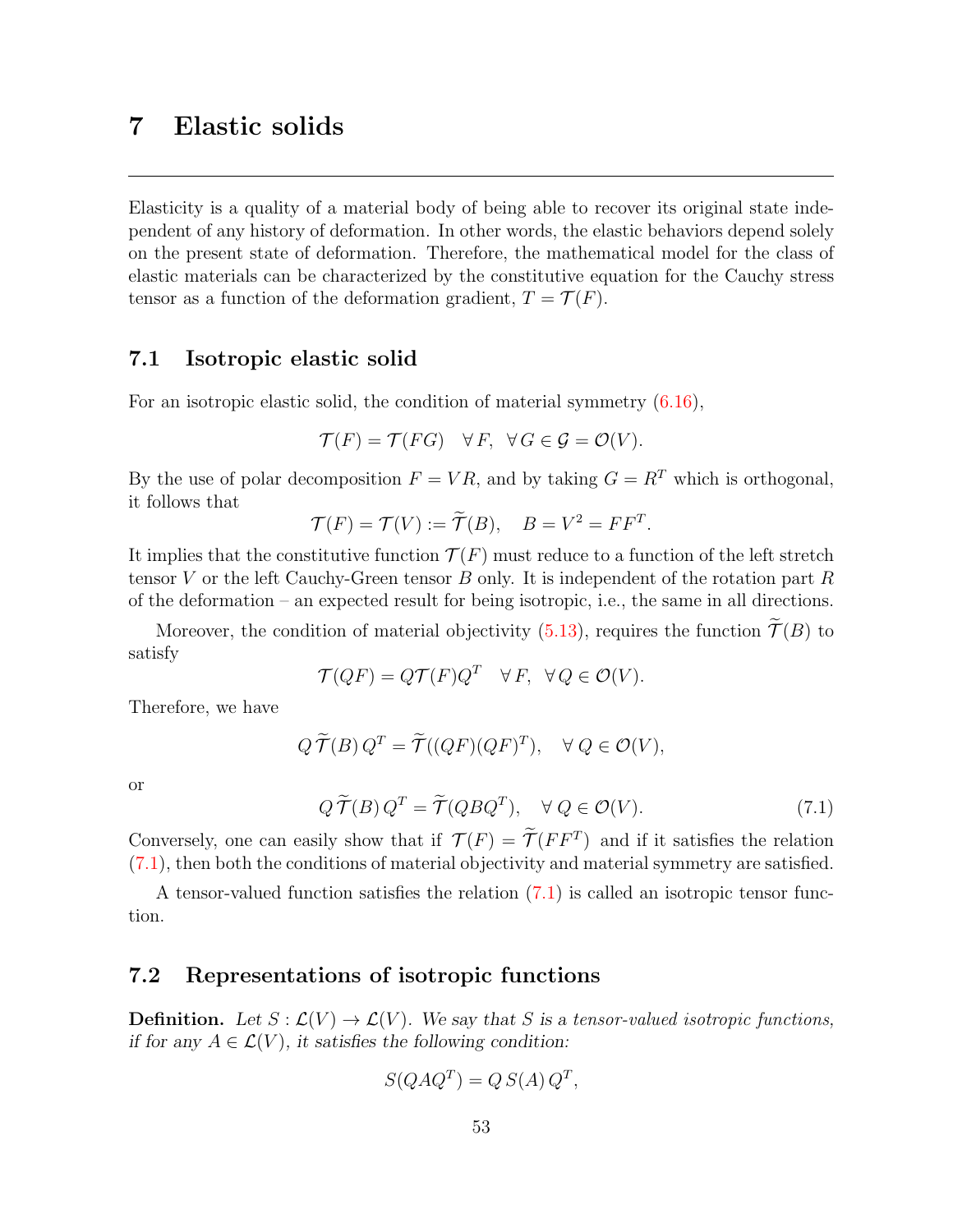for any orthogonal transformation  $Q \in \mathcal{O}(V)$ .

Before giving the representation theorem for an isotropic function, let us recall a theorem in linear algebra,

**Theorem** (Cayley-Hamilton). A linear transformation  $A \in \mathcal{L}(V)$  satisfies its characteristic equation,

$$
A^{3} - I_{A}A^{2} + I_{A}A - I_{A}I = 0,
$$
\n(7.2)

where  $\{I_A, \mathbb{I}_A, \mathbb{I}_A\}$  are called the principal invariants of A. They are the coefficients of the characteristic polynomial of A, i.e.,

$$
\det(\lambda I - A) = \lambda^3 - I_A \lambda^2 + I_A \lambda - I I_A.
$$

Since eigenvalues of A are the roots of the characteristic equation,  $\det(\lambda I - A) = 0$ , if A is symmetric and  $\{a_1, a_2, a_3\}$  are three eigenvalues of A, then it follows that

$$
I_A = a_1 + a_2 + a_3
$$
,  $I_I = a_1 a_2 + a_2 a_3 + a_3 a_1$ ,  $I_I = a_1 a_2 a_3$ .

It is obvious that  $I_A = \text{tr } A$  and  $\mathbb{I} \mathbb{I}_A = \text{det } A$  are the trace and the determinant of the tensor A respectively. Moreover,  $I_A$ ,  $I_A$  and  $I_A$  are respectively a first order, a second order and a third order quantities of  $|A|$ .

Let the set of all symmetric linear transformation be denoted by  $Sym(V)$ .

**Theorem.** Let  $S : Sym(V) \to Sym(V)$ , then it is an isotropic function if and only if it can be represented by

$$
S(A) = s_0 I + s_1 A + s_2 A^2,
$$
\n(7.3)

where  $s_0$ ,  $s_1$  and  $s_2$  are arbitrary scalar functions of  $(I_A, \mathbb{I}_A, \mathbb{I}_A)$ .

**Corollary.** If  $S(A)$  is an isotropic and linear function of A, then

$$
S(A) = \lambda (\text{tr }A)I + \mu A,\tag{7.4}
$$

where  $\lambda$  and  $\mu$  are independent of A.

This theorem was first proved by Rivlin & Ericksen (1955). Representations for isotropic functions of any number of vector and tensor variables have been extensively studied and the results are usually tabulated in the literature. We shall give here without proof another theorem for isotropic functions of one vector and one symmetric tensor variables.

**Theorem.** Let  $\mathcal{D} = V \times Sym(V)$ , and  $\phi : \mathcal{D} \to \mathbb{R}$ ,  $\mathbf{h} : \mathcal{D} \to V$ , and  $S : \mathcal{D} \to Sym(V)$ . Then they are isotropic if and only if they can be represented by

$$
\begin{aligned}\n\phi &= \varphi(\mathbf{I}_A, \mathbf{I}_A, \mathbf{I}_A, \mathbf{v} \cdot \mathbf{v}, \mathbf{v} \cdot A\mathbf{v}, \mathbf{v} \cdot A^2\mathbf{v}), \\
\mathbf{h} &= h_0 \mathbf{v} + h_1 A \mathbf{v} + h_2 A^2 \mathbf{v}, \\
S &= s_0 I + s_1 A + s_2 A^2 + s_3 \mathbf{v} \otimes \mathbf{v} + s_4 (A \mathbf{v} \otimes \mathbf{v} + \mathbf{v} \otimes A \mathbf{v}) + s_5 A \mathbf{v} \otimes A \mathbf{v},\n\end{aligned} \tag{7.5}
$$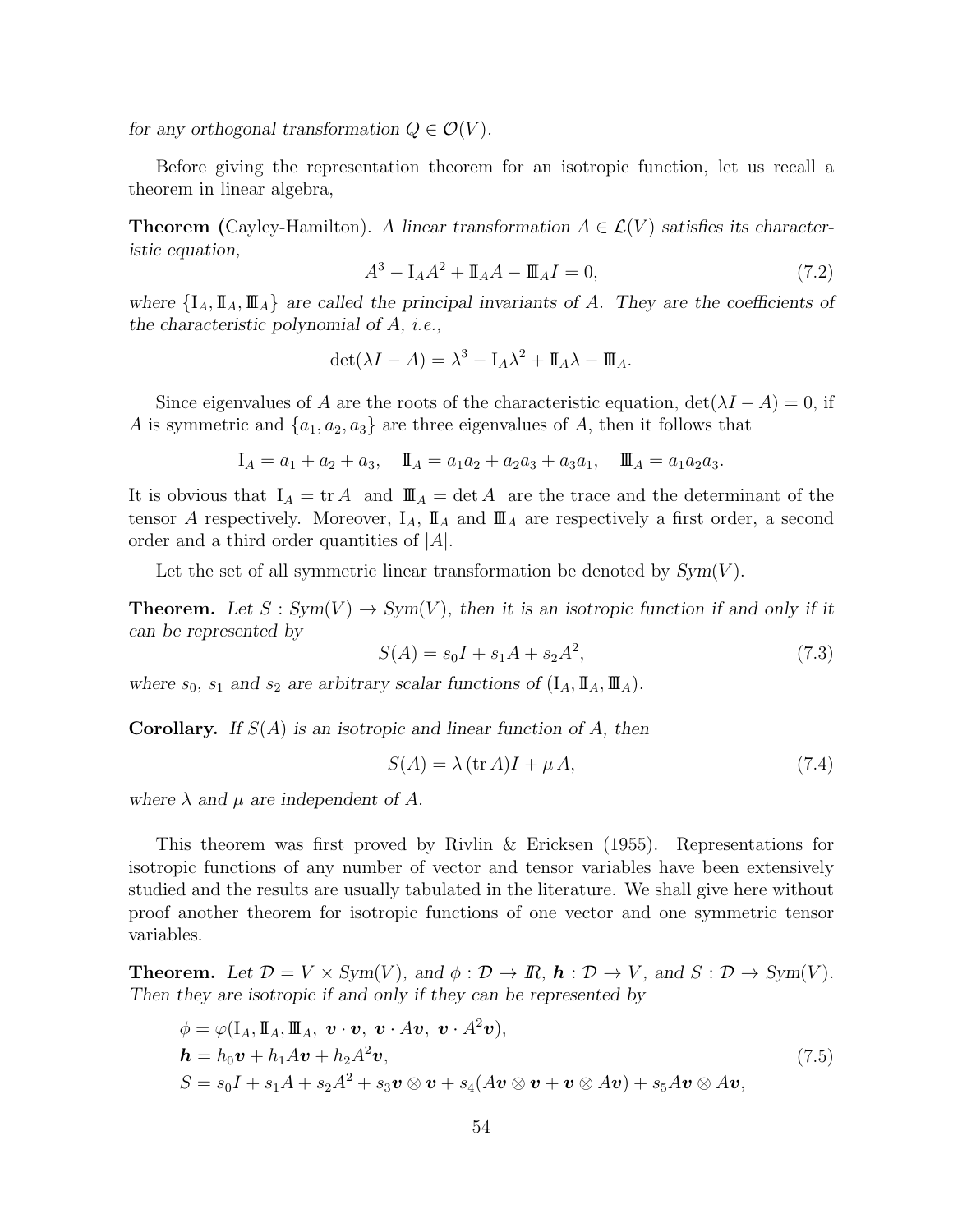where the coefficients  $h_0$  through  $h_2$  and  $s_0$  through  $s_5$  are arbitrary functions of the variables indicated in the scalar function  $\varphi$ .

Therefore, from the relation [\(7.1\)](#page-58-0) and the representation theorem, we have

Theorem. The most general constitutive equation for an Isotropic elastic solid is given by

$$
T = t_0 I + t_1 B + t_2 B^2,
$$

where  $t_0, t_1, t_2$  are functions of the principal invariants  $(I_B, \mathbb{I}_B, \mathbb{I}_B)$ .

#### 7.3 Incompressible isotropic elastic solids

Incompressible elastic bodies can be similarly formulated. It is known that the reaction stress for incompressibility is an indeterminate pressure and therefore, the constitutive equation for the stress tensor is given by

$$
T = -p I + t_1 B + t_2 B^2, \quad \det B = \mathbb{I} \mathbb{I}_B = 1,
$$

where  $t_1$  and  $t_2$  are functions of  $(I_B, \mathbb{I}_B)$  and p is the indeterminate pressure. By the use of Cayley-Hamilton theorem,  $B^2 = I_B B - I_B I + B^{-1}$ , it can also be expressed by

$$
T = -p I + s_1 B + s_2 B^{-1}, \quad \det B = 1,
$$

where the parameters  $s_1$  and  $s_2$  are functions of  $(I_B, \mathbb{I}_B)$ . Two special cases are of practical interest for finite elasticity, namely, the simple models for which the parameters  $s_1$  and  $s_2$  are constants.

- Neo-Hookean material:  $T = -p I + s_1 B$ .
- Mooney-Rivlin material:  $T = -pI + s_1B + s_2B^{-1}$ .

Thermodynamic stability analysis<sup>[1](#page-60-0)</sup> requires that

$$
s_1 > 0, \quad s_2 < s_1.
$$

These incompressible material models are often adopted for rubber-like materials. It provides a reasonable theory of natural rubber at finite strains.

<span id="page-60-0"></span><sup>&</sup>lt;sup>1</sup> Liu, I-Shih, A note on the Mooney-Rivlin material model, Continuum Mechanics and Thermodynamics, 24, 583-590 (2012)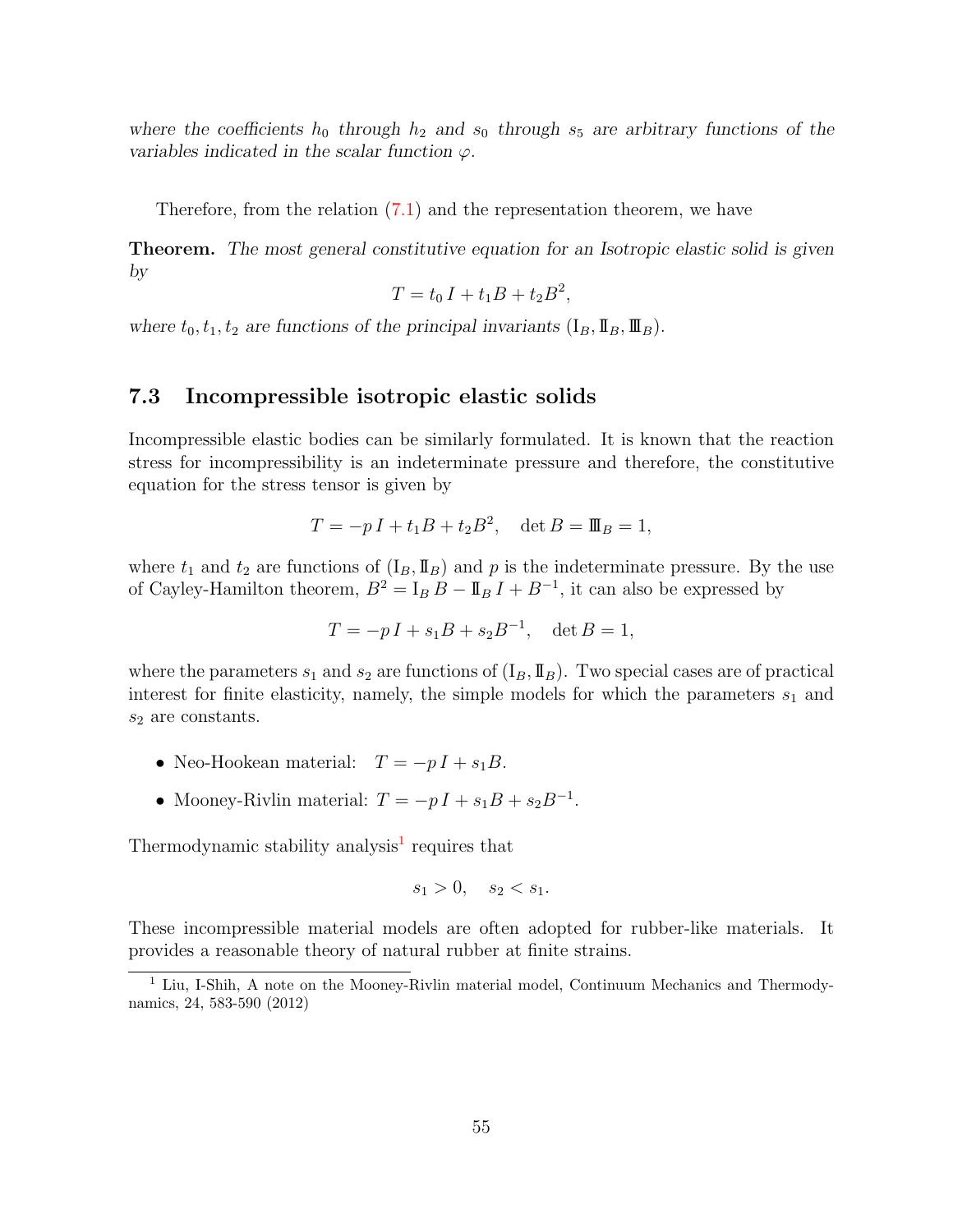# <span id="page-61-0"></span>7.4 Elastic solid materials

For elastic solids in general, the constitutive function must satisfy the conditions of material objectivity,

$$
\mathcal{T}(QF) = Q\,\mathcal{T}(F)\,Q^T, \quad \forall\ F, \quad \forall\ Q \in \mathcal{O}(V),\tag{7.6}
$$

and the condition of material symmetry,

$$
\mathcal{T}(FG) = \mathcal{T}(F), \quad \forall \ F, \ \forall \ G \in \mathcal{G}, \tag{7.7}
$$

where  $\mathcal{G} \subset \mathcal{O}(V)$  is the symmetry group of the solid material body.

By the use of polar decomposition  $F = RU$ , and since the condition of material objectivity [\(7.6\)](#page-61-0) is valid for any orthogonal tensor Q, by taking  $Q = R<sup>T</sup>$ , it follows that

$$
\mathcal{T}(F) = Q^T \mathcal{T}(QF) Q = R \mathcal{T}(R^T RU) R^T, \text{ or } \mathcal{T}(F) = R \mathcal{T}(U) R^T.
$$
 (7.8)

Therefore, the constitutive function  $\mathcal{T}(F)$  satisfies the condition of material objectivity  $(7.6)$  if and only if it can be represented in the form  $(7.8)$ . The representation  $(7.8)$  requires that the dependence on F must reduce to a specific form of dependence on the stretch part U and the rotation part R. It can not depend on the deformation gradient  $F$  in an arbitrary manner.

The representation [\(7.8\)](#page-61-0) for the Cauchy stress tensor takes a simpler form in terms of the second Piola-Kirchhoff stress tensor defined as

$$
S = |\det F| F^{-1} T F^{-T}.
$$

It follows that

$$
S = |\det(RU)| (RU)^{-1} (R\mathcal{T}(U) R^{T}) (RU)^{-T} = (\det U) U^{-1} \mathcal{T}(U) U^{-T},
$$

where  $|\det R| = 1$  has been used since  $R \in \mathcal{O}(V)$ .

Therefore, the material objectivity condition implies that the second Piola-Kirchhoff stress tensor for elastic materials must reduce to a function of the right stretch tensor U or equivalently of the right Cauchy-Green strain tensor  $C = U^2$  only,

$$
S = \mathcal{S}(C), \quad C = F^T F.
$$

This representation is more convenient in practical calculations in terms of the deformation gradient, because no calculation of U from polar decomposition is necessary.

Moreover, from this representation and the condition of material symmetry [\(7.7\)](#page-61-0), we have

$$
\mathcal{S}(G^T C G) = G^{-1} \mathcal{S}(C) G^{-T}, \quad \forall G \in \mathcal{G} \subset \mathcal{O}(V),
$$

for any elastic material with symmetry group  $\mathcal{G}$ .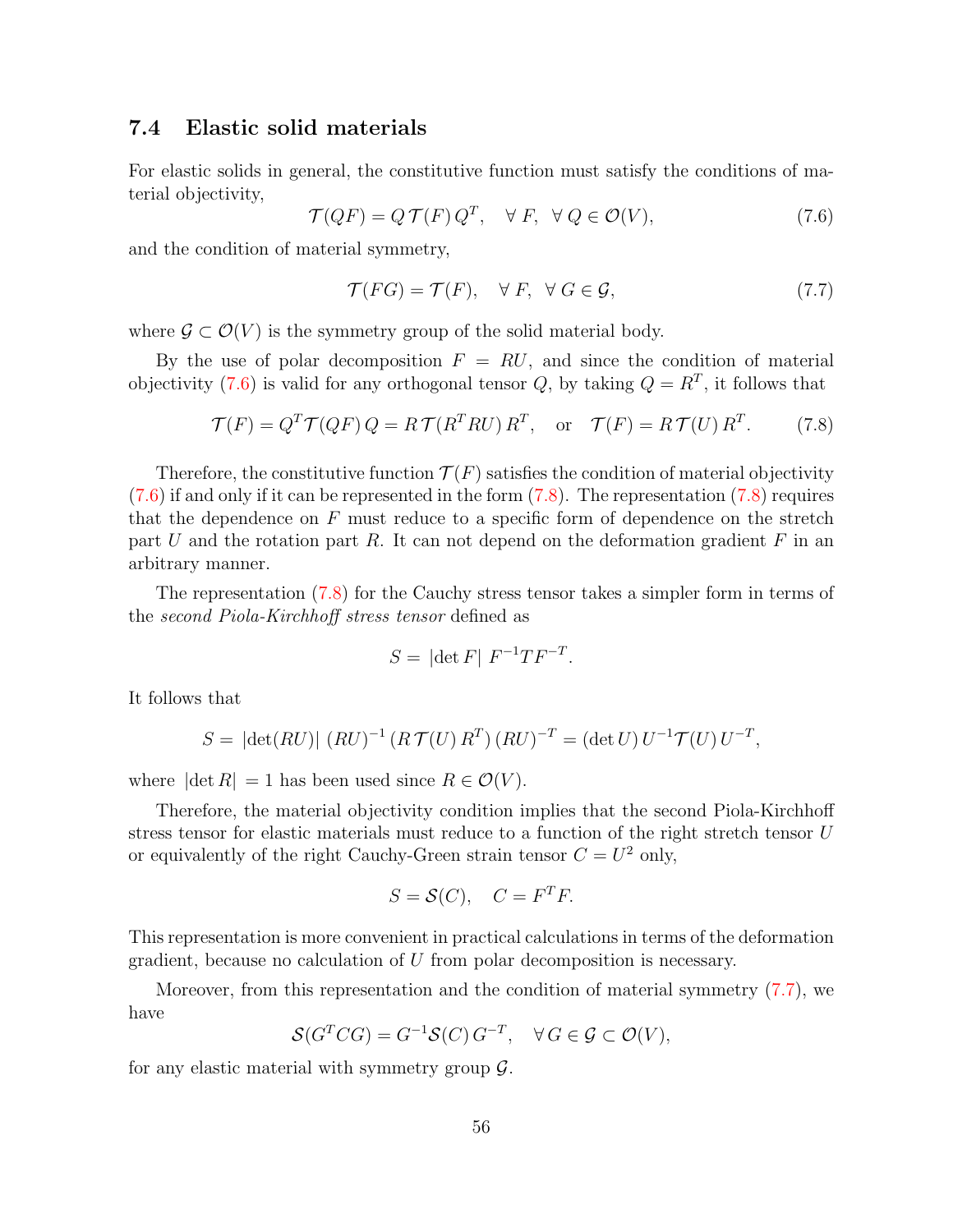Elastic solid. The second Piola-Kirchhoff stress tensor of an elastic solid with symmetry group  $\mathcal{G} \subseteq \mathcal{O}(V)$  is given by

$$
S = \mathcal{S}(C), \quad \forall \ C = F^T F,\tag{7.9}
$$

for some function  $S: Sym(V) \to Sym(V)$  satisfying the following condition:

$$
\mathcal{S}(Q C Q^T) = Q \mathcal{S}(C) Q^T, \quad \forall Q \in \mathcal{G}, \ \forall C.
$$
 (7.10)

A function satisfying the relation  $(7.10)$  is called invariant relative to the group  $\mathcal{G}$ . Explicit representations for constitutive functions of elastic solids invariant relative to transversely isotropic groups and some symmetry groups of crystalline solids can be found in the literature.

# <span id="page-62-0"></span>7.5 Hooke's law

In the classical theory of linear elasticity, only small deformations are considered. We introduce the displacement vector from the reference configuration and its gradient,

$$
\mathbf{u} = \lambda_{\kappa}(\mathbf{X}) - \mathbf{X}, \quad H = \nabla_{\mathbf{X}} \mathbf{u}, \quad \mathbf{X} \in \mathcal{B}_{\kappa}.
$$

We have  $H = F - I$ . For small deformations, the displacement gradient H is assumed to be a small quantity of order  $o(1)$ . The Cauchy-Green tensor C can then be approximated by

$$
C = FTF = (I + H)T(I + H) = I + H + HT + HTH = I + 2E + o(2),
$$

where the infinitesimal strain tensor  $E$  is defined as the symmetric part of the displacement gradient,

$$
E = \frac{1}{2}(H + H^T).
$$

The function S of the equation  $(7.9)$  can now be approximated by

$$
\mathcal{S}(C) = \mathcal{S}(I) + \mathbf{L}[E] + o(2), \quad \mathbf{L}[E] := \frac{d}{dt} \mathcal{S}(I + 2Et) \Big|_{t=0}.
$$

Here we have defined a fourth order tensor  $\bm{L}$  as a linear transformation of  $Sym(V)$  into itself. If we further assume that the reference configuration is a natural state, i.e., zero stress at the undeformed state,  $\mathcal{T}(I) = 0$ , then so is  $\mathcal{S}(I) = 0$ . Since  $\mathbf{L}[E]$  is of order  $o(1)$ and  $F = I + o(1)$ , by neglecting the second order terms in [\(7.9\)](#page-61-0) we obtain

$$
T = L[E],\tag{7.11}
$$

This linear stress-strain relation is known as the Hooke's law and  $\bm{L}$  is called the elasticity tensor. Since both the stress and the strain tensors are symmetric, by definition, the elasticity tensor has the following symmetry properties in terms of Cartesian components:

$$
T_{ij} = \sum_{k,l=1}^{3} L_{ijkl} E_{kl}, \quad L_{ijkl} = L_{jikl} = L_{ijlk}.
$$
 (7.12)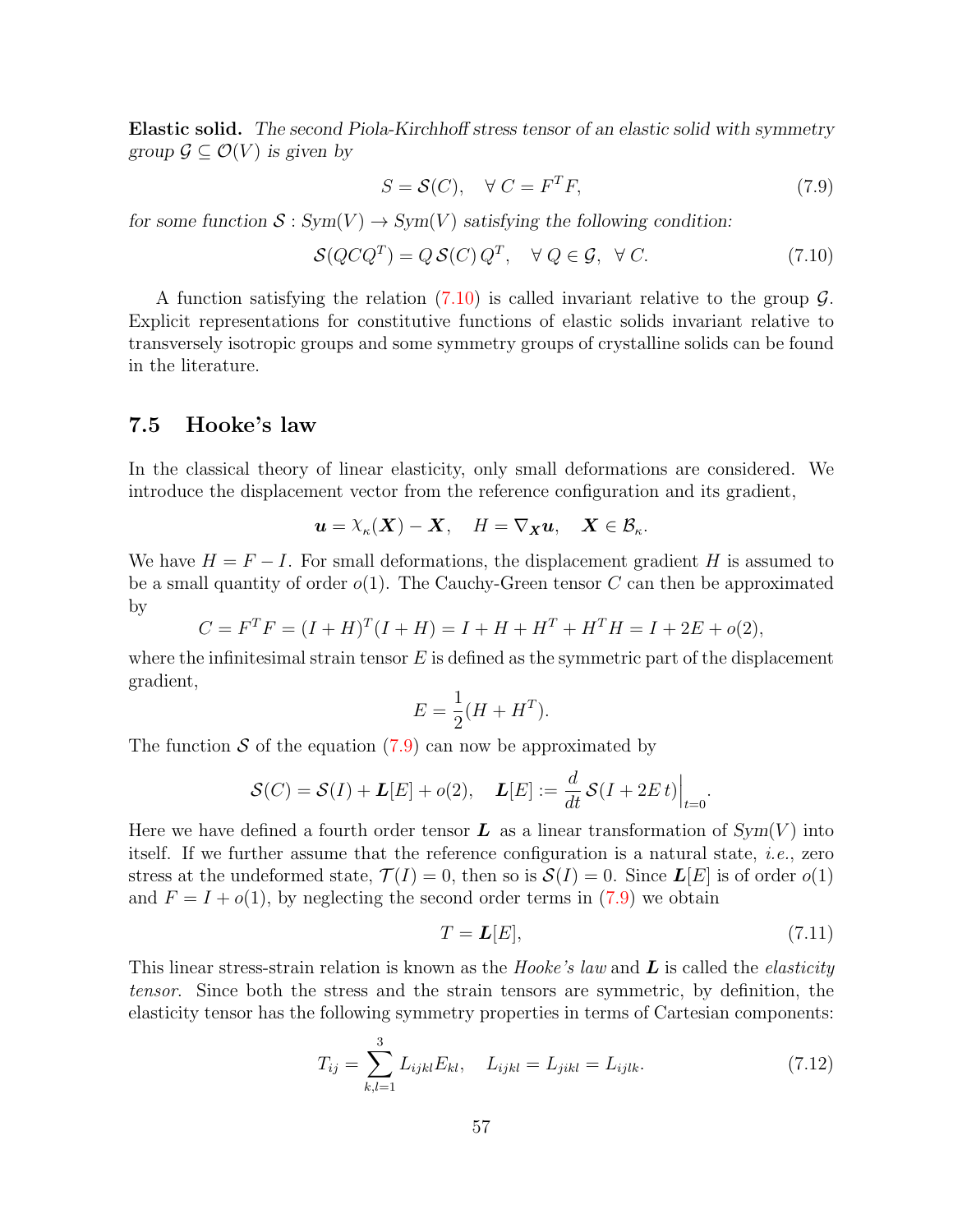Moreover, the conditions of material objectivity [\(7.6\)](#page-61-0) and material symmetry [\(7.7\)](#page-61-0) imply that

$$
\mathcal{T}(QFQ^T) = Q\,\mathcal{T}(F)\,Q^T, \quad \forall\ Q \in \mathcal{G} \subseteq \mathcal{O}(V).
$$

Since  $\mathcal{T}(F) = L[E(F)]$  and  $E(F) = \frac{1}{2}(H + H^T) = \frac{1}{2}(F + F^T) - I$ , it follows immediately that

$$
L[QEQT] = Q L[E] QT, \quad \forall Q \in \mathcal{G} \subseteq \mathcal{O}(V).
$$

In other words, the elasticity tensor  $\mathbf{L}$  :  $Sym(V) \rightarrow Sym(V)$  is linear and invariant relative to the symmetry group  $\mathcal{G} \subset \mathcal{O}(V)$  for anisotropic linear elastic solids in general. In particular, for  $\mathcal{G} = \mathcal{O}(V)$ , by the use of the linear representation [\(7.4\)](#page-58-1), the Hooke's law for isotropic linear elastic solid body becomes

$$
T = \lambda (\operatorname{tr} E)I + \mu E,
$$

where the material parameters  $\lambda$  and  $\mu$  are called Lamé elastic coefficients.

Remark. We should point out that the linear law [\(7.11\)](#page-62-0) does not satisfy the condition of material objectivity [\(7.6\)](#page-61-0) for arbitrary orthogonal tensor Q. Therefore, the theory of linear elasticity is meaningless for large deformations.

Indeed, if we choose  $F = 1$ , which is a natural state by assumption, then the condition [\(7.6\)](#page-61-0) implies that

$$
T(Q) = QT(1)Q^T = 0,
$$

for any orthogonal tensor Q. On the other hand, since

$$
T(F) = L[E(F)],
$$
  $E(F) = \frac{1}{2}(H + H^T) = \frac{1}{2}(F + F^T) - 1,$ 

if we choose  $Q$  as a rotation about  $z$ -axis,

$$
Q = \begin{bmatrix} \cos \theta & -\sin \theta & 0 \\ \sin \theta & \cos \theta & 0 \\ 0 & 0 & 1 \end{bmatrix},
$$

we have

$$
E(Q) = \begin{bmatrix} \cos \theta - 1 & 0 & 0 \\ 0 & \cos \theta - 1 & 0 \\ 0 & 0 & 0 \end{bmatrix},
$$

and for  $\theta \neq 0$ 

$$
T(Q) = L[E(Q)] \neq 0.
$$

Hence, the condition of material objectivity is not satisfied in general. Nevertheless, one can see that it is approximately satisfied when both the displacement and the rotation are small (in this case,  $\cos \theta \approx 1$ ).  $\Box$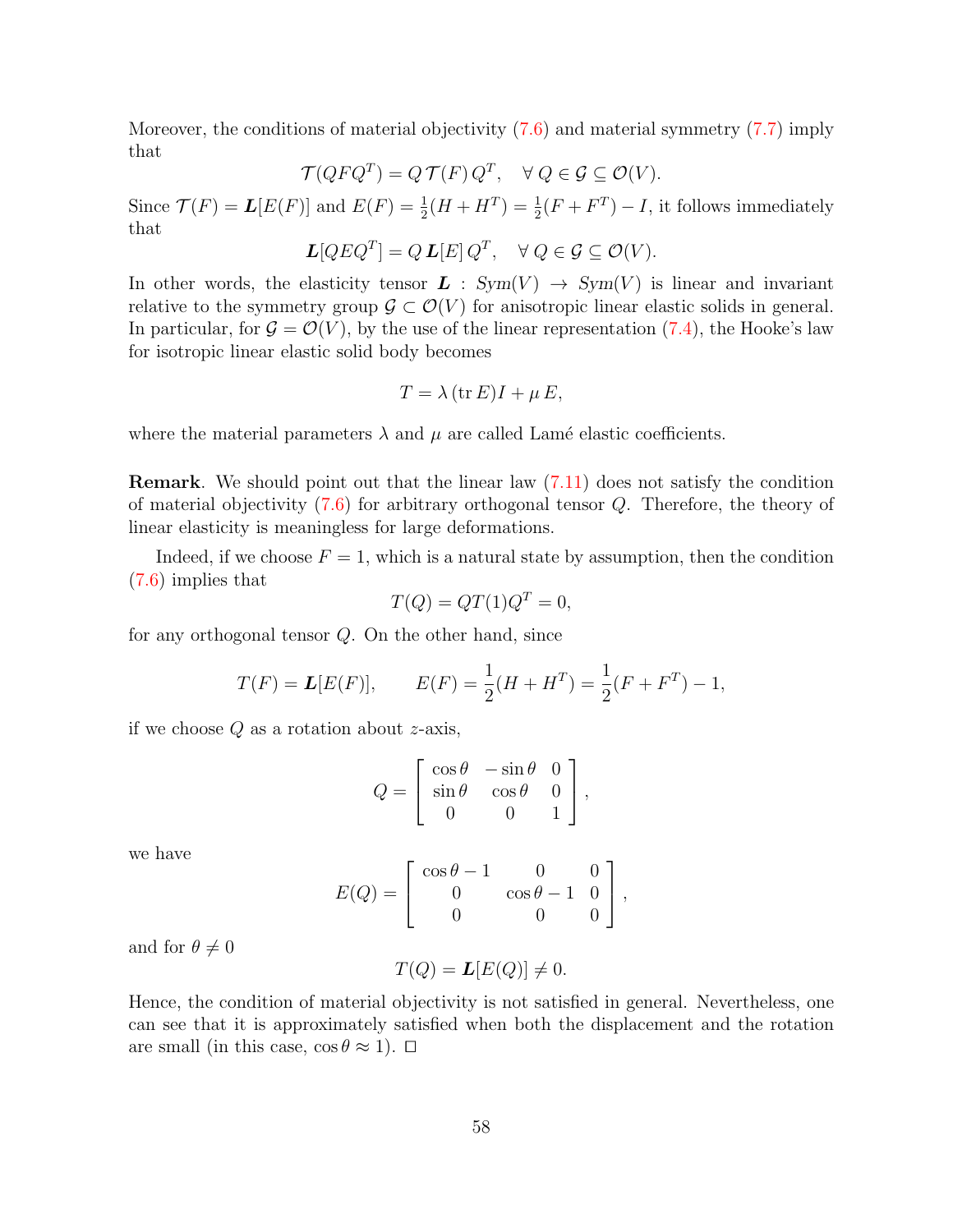# <span id="page-64-0"></span>8 Viscoelastic materials

From physical experiences, viscosity is a phenomenon associated with the rate of deformation – the greater the deformation rate, the greater the resistance to motion. Therefore, we shall consider a simple model for viscous materials given by the constitutive equation for the Cauchy stress,  $T = \mathcal{T}(F, F)$ .

From  $(6.17)$ , the constitutive function  $\mathcal T$  must satisfy the condition of material objectivity,

$$
\mathcal{T}(QF,(QF)) = Q\,\mathcal{T}(F,\dot{F})\,Q^T, \quad \forall\ Q \in \mathcal{O}(V), \ \forall\ F,
$$
\n
$$
(8.13)
$$

and from [\(6.18\)](#page-54-0), the condition of material symmetry,

$$
\mathcal{T}(FG, FG) = \mathcal{T}(F, \dot{F}), \quad \forall \ G \in \mathcal{G}, \ \forall \ F.
$$
\n
$$
(8.14)
$$

#### <span id="page-64-1"></span>8.1 Isotropic viscoelastic solids

For isotropic solids, the symmetry group is the orthogonal group  $\mathcal{G} = \mathcal{Q}(V)$ . To obtain the restrictions imposed on the constitutive function  $\mathcal T$ , consider the polar decomposition  $F = VR$  and take  $G = R^T \in \mathcal{G}$  in the condition [\(8.14\)](#page-64-0),

$$
\mathcal{T}(F,\dot{F}) = \mathcal{T}(F R^T, \dot{F} R^T) = \mathcal{T}(V R R^T, \dot{F} F^{-1} F R^T) = \mathcal{T}(V, LV),
$$

where we have used the relation  $L = \dot{F} F^{-1}$  for velocity gradient. In other words, the dependence on  $(F, \dot{F})$  reduces to the dependence on  $(V, L)$ , or equivalently on  $(B, L)$ where  $B = FF^T$  is the left Cauchy–Green strain tensor. Therefore, we can write

$$
\mathcal{T}(F,\dot{F})=\widehat{\mathcal{T}}(B,L).
$$

On the other hand, the function  $\hat{\mathcal{T}}$  must satisfy the condition of material objectivity [\(8.13\)](#page-64-0) which becomes

$$
\widehat{\mathcal{T}}((QF)(QF)^{T}, (QF)(QF)^{-1}) = Q \widehat{\mathcal{T}}(B, L) Q^{T}.
$$

Simplifying the left-hand side and decomposing  $L = D + W$  into symmetric and skewsymmetric parts, we obtain

$$
\widehat{\mathcal{T}}(QBQ^T, QDQ^T + QWQ^T + \dot{Q}Q^T) = Q\,\widehat{\mathcal{T}}(B, L)\,Q^T. \tag{8.15}
$$

This relation must hold for any orthogonal tensor Q. In particular, we can choose the othogonal tensor (check it!),  $Q^t(s) = \exp((t-s)W)$ , where W is the skew-symmetric part of the velocity gradient, so that  $Q(t) = I$  and  $Q(t) = -W$  and the above relation reduces to

$$
\widehat{\mathcal{T}}(B,L)=\widehat{\mathcal{T}}(B,D),
$$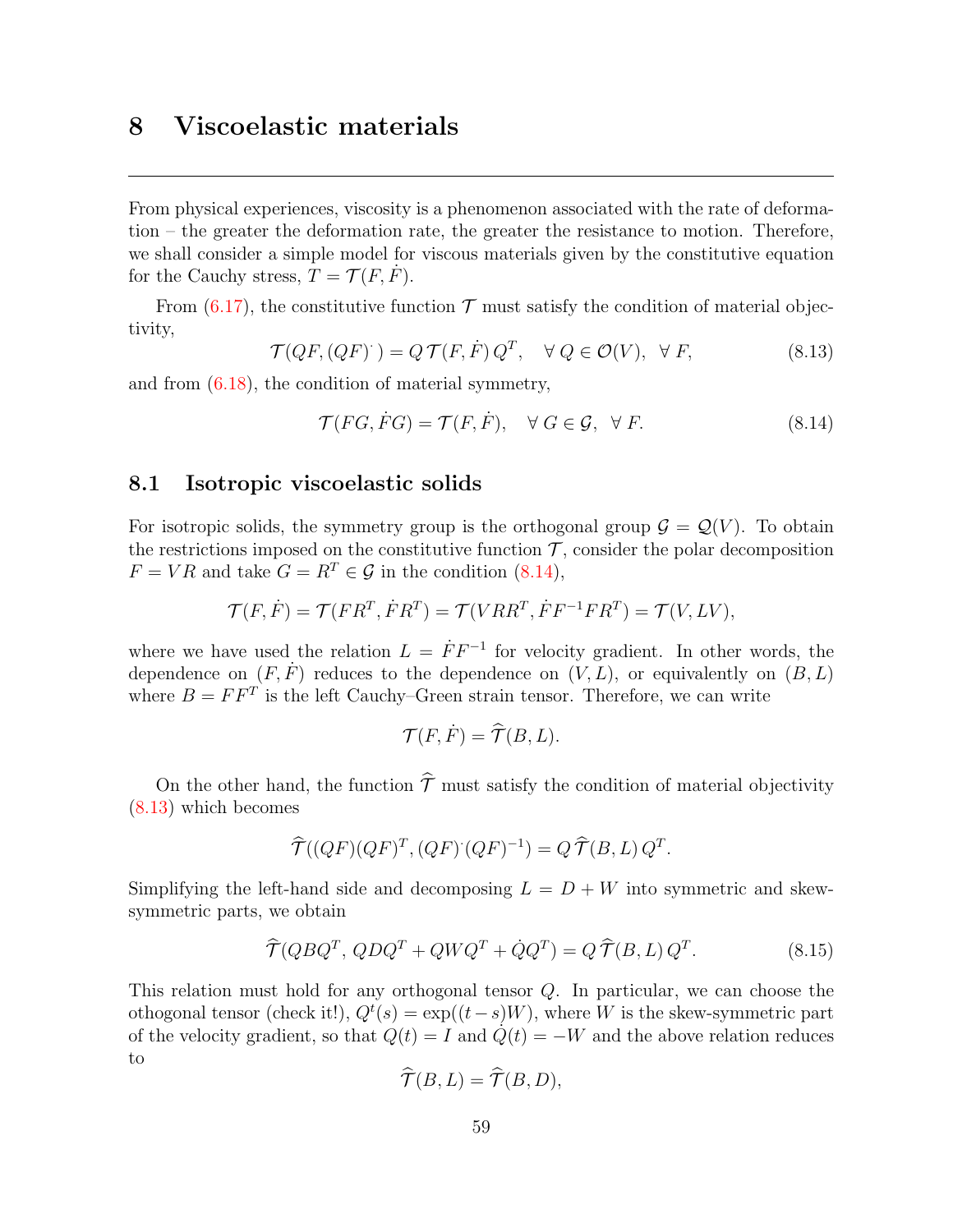where  $D$  is the symmetric part of  $L$ . Hence, the constitutive function can not depend on the skew-symmetric part  $W$  of the velocity gradient. This, in turns, implies from the above relation [\(8.15\)](#page-64-1) that  $\hat{\mathcal{T}}(B, D)$  is an isotropic tensor function,

$$
\widehat{\mathcal{T}}(QBQ^T, QDQ^T) = Q \widehat{\mathcal{T}}(B, D) Q^T, \quad \forall Q \in \mathcal{O}(V).
$$

This isotropic function depends on two symmetric tensor variables. The general rep-resentation for such a function can be expressed in the following form<sup>[2](#page-65-0)</sup>:

$$
T = t_1 I + t_2 B + t_3 B^2 + t_4 D + t_5 D^2
$$
  
+  $t_6 (BD + DB) + t_7 (B^2 D + DB^2) + t_8 (BD^2 + D^2 B)$ , (8.16)  
 $t_i = t_i (I_B, \mathbb{I}_B, \mathbb{I}_B, \mathbb{I}_D, \mathbb{I}_D, \mathbb{I}_D, \text{tr}(BD), \text{tr}(B^2 D), \text{tr}(BD^2), \text{tr}(B^2 D^2)).$ 

For some practical problems of small deformation rate, one can consider a representation which contains up to linear terms in D. It can be written as

$$
T = s_0 I + s_1 B + s_2 B^{-1} + \mu_1 D + \mu_2 (BD + DB) + \mu_3 (B^{-1}D + DB^{-1}),
$$
  
\n
$$
s_i = a_i + b_i \text{ tr } D + c_i \text{ tr}(BD) + d_i \text{ tr}(B^{-1}D),
$$
  
\n
$$
\mu_i = \mu_i (I_B, \mathbb{I}_B, \mathbb{II}_B),
$$

and the coefficients  $a_i, b_i, c_i$ , and  $d_i$ , are also functions of  $(I_B, \mathbb{I}_B, \mathbb{I}_B)$ . In these expressions, obtained from [\(8.16\)](#page-64-1), we have replaced  $B^2$  with  $B^{-1}$  as we did in Mooney–Rivlin materials.

### <span id="page-65-1"></span>8.2 Viscoelastic solids

For viscoelastic solids in general, the constitutive function,  $T = \mathcal{T}(F, \dot{F})$ , must satisfy the conditions of material objectivity,

$$
\mathcal{T}(QF,(QF)) = Q\,\mathcal{T}(F,\dot{F})\,Q^T,\quad F,\ \forall\ Q\in\mathcal{O}(V),\tag{8.17}
$$

and the condition of material symmetry,

$$
\mathcal{T}(FG, FG) = \mathcal{T}(F, \dot{F}), \quad \forall \ G \in \mathcal{G}, \tag{8.18}
$$

where  $\mathcal{G} \subset \mathcal{O}(V)$  is the symmetry group of the solid material body.

By the use of polar decomposition  $F = RU$ , and since the condition of material objectivity [\(8.17\)](#page-65-1) is valid for any orthogonal tensor Q, by taking  $Q = R<sup>T</sup>$ , it follows that

$$
QF = RT(RU) = U, \qquad (QF) = (RT(RU)) = U,
$$

and hence,

$$
\mathcal{T}(F,\dot{F}) = R \mathcal{T}(U,\dot{U}) R^T.
$$
\n(8.19)

<span id="page-65-0"></span>2 I-Shih Liu, Continuum Mechanics, Springer 2002, (Chapter 4).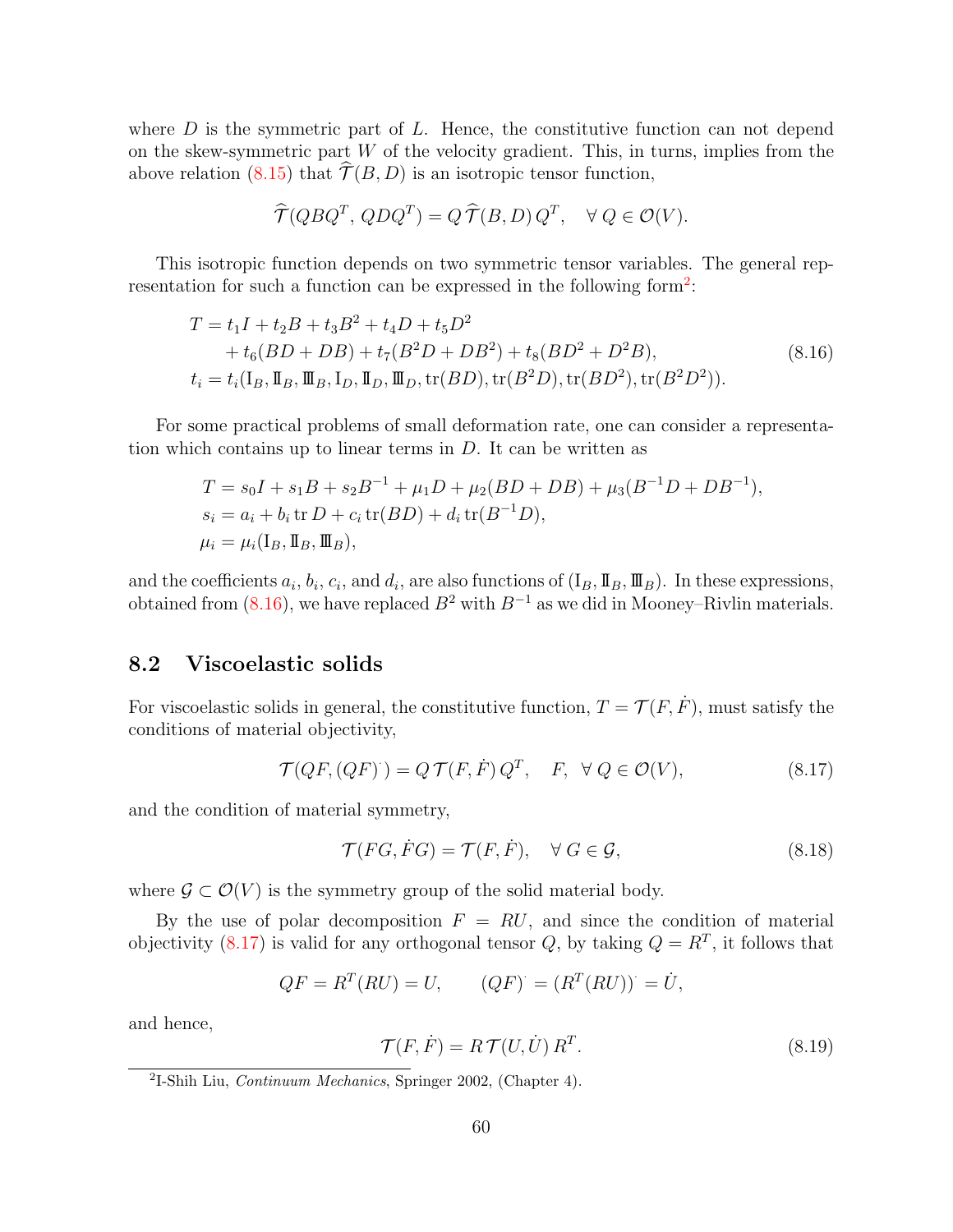Therefore, for any viscoelastic solid, the constitutive equation for the Cauchy stress tensor must reduces to the above representation  $(8.19)$ .

As before, it follows that the second Piola-Kirchhoff stress tensor must reduces to

$$
S(F, \dot{F}) = \mathcal{S}(C, \dot{C}), \quad C = F^T F = U^2.
$$

Moreover, from this representation and the condition of material symmetry [\(8.18\)](#page-65-1), we have

$$
\mathcal{S}(G^T C G, G^T C G) = G^{-1} \mathcal{S}(C, \dot{C}) G^{-T}, \quad \forall G \in \mathcal{G} \subset \mathcal{O}(V).
$$

Viscoelastic solid. The second Piola-Kirchhoff stress tensor of a viscoelastic solid with symmetry group  $\mathcal{G} \subseteq \mathcal{O}(V)$  is given by

$$
S = \mathcal{S}(C, \dot{C}), \qquad C = F^T F,\tag{8.20}
$$

for some function  $S: Sym(V) \to Sym(V)$  satisfying the following condition:

$$
\mathcal{S}(Q C Q^T, Q \dot{C} Q) = Q \mathcal{S}(C, \dot{C}) Q^T, \quad \forall Q \in \mathcal{G}, \quad \forall C,
$$
\n(8.21)

that is, it is invariant relative to the group  $\mathcal{G}$ .

Remark: Since the general representation of viscoelastic solid is given by [\(8.19\)](#page-65-1),

$$
T(F, \dot{F}) = R \mathcal{T}(U, \dot{U}) R^T.
$$
\n(8.22)

in particular, this must hold for isotropic viscoelastic solid which has been proved that it must reduce to

$$
T(F, \dot{F}) = \hat{\mathcal{T}}(B, D). \tag{8.23}
$$

Therefore,  $(8.23)$  must be a special case of  $(8.22)$ .

To see this, note that  $F = VR = RU$ , so that

$$
B = V^2 = R U^2 R^T,
$$

and, with  $L = \dot{F} F^{-1}$  and  $D = \frac{1}{2}$  $\frac{1}{2}(L + L^{T}),$ 

$$
\dot{C} = (F^T F) = F^T (\dot{F} F^{-1} + F^{-T} \dot{F}^T) F = 2F^T DF,
$$

which, with  $F = RU$  and  $C = U^2$ , implies that

$$
D = \frac{1}{2} F^{-T} \dot{C} F^{-1} = R U^{-1} (U \dot{U}) U^{-1} R^T = R (\dot{U} U^{-1}) R^T.
$$

Therefore,

$$
\widehat{\mathcal{T}}(B,D) = \widehat{\mathcal{T}}(RU^2R^T, R(\dot{U}U^{-1})R^T),
$$

and since the function  $\hat{\mathcal{T}}$  is isotropic and R is orthogonal, it follows that

$$
\widehat{\mathcal{T}}(B,D) = R \,\widehat{\mathcal{T}}(U^2, (\dot{U}U^{-1}))R^T,
$$

which is a particular case of  $(8.22)$ .  $\Box$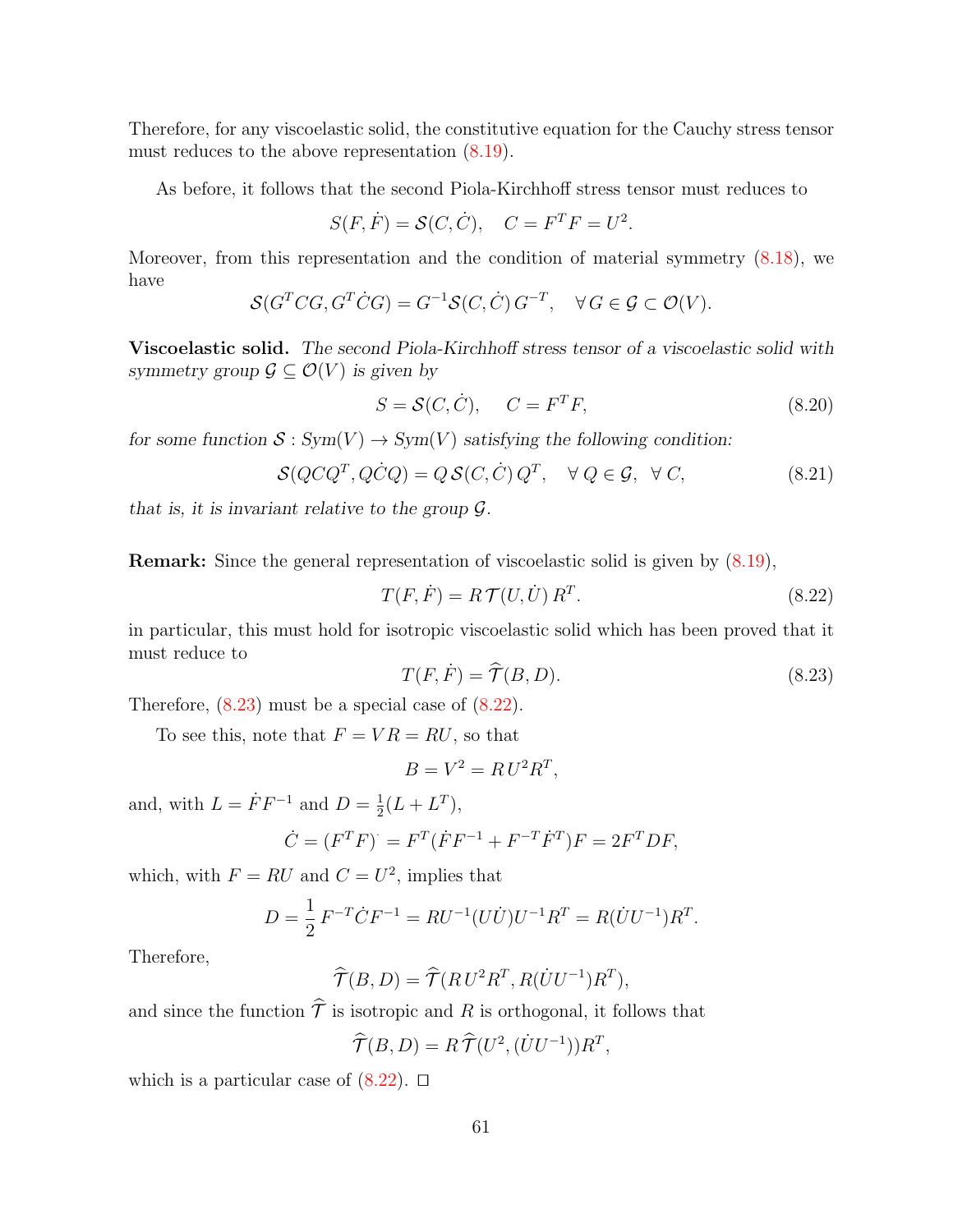### <span id="page-67-0"></span>8.3 Viscous fluids

For fluids, the symmetry group is the unimodular group  $\mathcal{G} = \mathcal{U}(V)$ . To obtain the restrictions of these conditions imposed on the constitutive function  $\mathcal{T}$ , we shall take  $G = |\det F|^{1/3} F^{-1}$ , obviously  $|\det G| = 1$  so that G belongs to the symmetry group, and by  $(8.14)$ , it follows that

$$
\mathcal{T}(F,\dot{F}) = \mathcal{T}(|\det F|^{1/3} FF^{-1}, |\det F|^{1/3} \dot{F}F^{-1})
$$
  
=  $\mathcal{T}(|\det F|^{1/3} I, |\det F|^{1/3} L) := \hat{\mathcal{T}}(|\det F|, L).$ 

Therefore, for fluids, the material symmetry requires that the dependence of  $\mathcal T$  on  $(F, \dot F)$ be reduced to the dependence on the determinant of F and the velocity gradient  $L = \dot{F} F^{-1}$ as defined by the constitutive function  $\hat{\mathcal{T}}(|\det F|, L)$ .

Furthermore, the function  $\hat{\tau}$  must satisfy the condition of material objectivity [\(8.13\)](#page-64-0) which becomes

$$
\widehat{\mathcal{T}}(\left|\det(QF)\right|, (QF) (QF)^{-1}) = Q \widehat{\mathcal{T}}(\left|\det F\right|, L) Q^{T}.
$$

By a similar argument from isotropic viscoelastic solids, we arrive the conclusion that the constitutive function can not depend on the skew-symmetric part  $W$  of the velocity gradient, and that  $\hat{\mathcal{T}}(\det F |, D)$  is an isotropic tensor function,

$$
\widehat{\mathcal{T}}(\left|\det F\right|, QDQ^T) = Q \widehat{\mathcal{T}}(\left|\det F\right|, D) Q^T, \quad \forall Q \in \mathcal{O}(V).
$$

Moreover, from the conservation of mass, we have  $|\det F| = \rho_{\kappa}/\rho$ , where the mass density  $\rho_{\kappa}$  in the reference configuration is constant. Consequently, by replacing the dependence on  $|\det F|$  with the mass density  $\rho$ , and by the use of the representation theorem for isotropic functions [\(7.3\)](#page-58-1), we obtain the constitutive equation,

$$
T = \widetilde{\mathcal{T}}(\rho, D) = d_0 I + d_1 D + d_2 D^2,
$$
\n(8.24)

where the material parameters  $d_0, d_1, d_2$  are functions of mass density and three principal invariants of the rate of strain tensor,  $(\rho, I_D, \mathbb{I}_D, \mathbb{I}_D)$ .

This is the most general constitutive equation for the viscous fluid of the simple model  $\mathcal{T}(F, F)$ . It was first derived by Reiner (1945) and by Rivlin (1947) and it is usually known as Reiner-Rivlin fluid. However, we should point out that this is by no means the most general constitutive equation for simple viscous fluids. Indeed, one may consider other viscous fluid models which depend also on deformation rates of higher order, for example, a simple fluid of grade-two  $\mathcal{T}(F, \dot{F}, \ddot{F})$ . In this note, we shall restrict our attention to simple models only.

# <span id="page-67-1"></span>8.4 Navier-Stokes fluids

The most well-known viscous fluid models is the Navier-Stokes fluids. It is a mathematically simpler model of the general one [\(8.24\)](#page-67-0) in which only linear dependence on the rate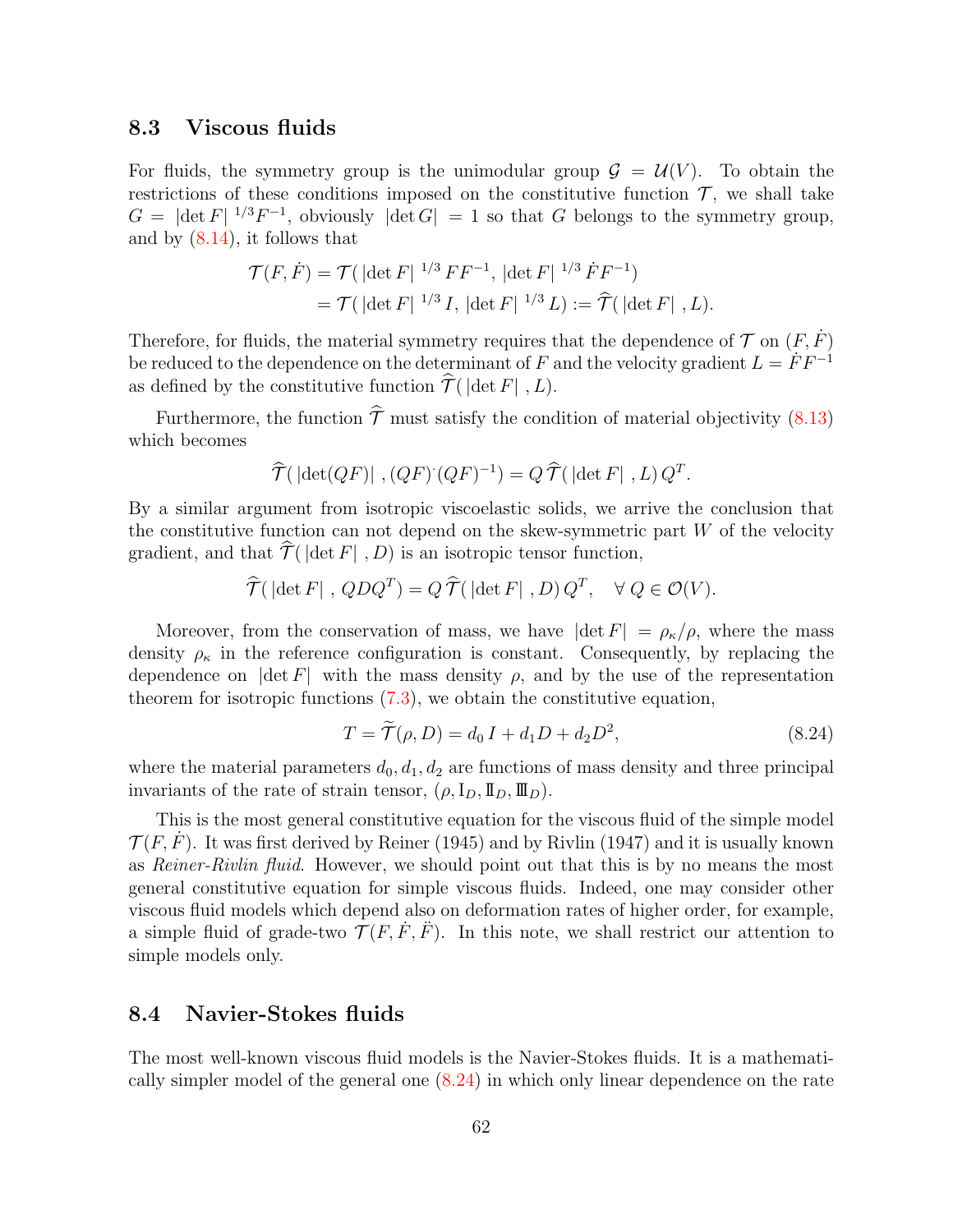of strain is relevant and hence by the linear representation [\(7.4\)](#page-58-1), the constitutive equation for Navier-Stokes fluids is given by

$$
T = -p(\rho) I + \lambda(\rho)(\text{tr } D) I + 2\mu(\rho) D. \tag{8.25}
$$

The coefficients  $\lambda$  and  $\mu$  are called the coefficients of viscosity, while  $\mu$  and  $(\lambda + \frac{2}{3})$  $\frac{2}{3}\mu$ ) are also known as the *shear* and the *bulk viscosities* respectively. The pressure  $p$  and the viscosities  $\lambda$  and  $\mu$  are functions of  $\rho$ .

A Navier-Stokes fluid is also known as a Newtonian fluid in fluid mechanics. It is usually assumed that

$$
\mu \ge 0, \quad 3\lambda + 2\,\mu \ge 0.
$$

The non-negativeness of the shear and bulk viscosities can be proved from thermodynamic considerations.

It should be pointed out that unlike the Hooke's law in linear elasticity which is an approximate model for small deformations only, the Navier-Stokes fluids defines a class of material models which satisfies both the conditions of material objectivity and material symmetry. It need not be regarded as the linear approximation of a Reiner-Rivlin fluid. Thus it is conceivable that there are some fluids which obey the constitutive equation [\(8.25\)](#page-67-1) for arbitrary rate of deformation. Indeed, water and air are usually treated as Navier-Stokes fluids in most practical applications with very satisfactory results even under rapid flow conditions

# 8.5 Viscous heat-conducting fluids

We now consider a simple fluid with heat conduction and viscosity given by the following constitutive equation for  $\mathcal{C} = \{ \mathcal{T}, \mathbf{q}, \varepsilon \},\$ 

$$
\mathcal{C}=\mathcal{C}(F,\dot{F},\theta,\boldsymbol{g}).
$$

With the same arguments as before, from the conditions of material objectivity and material symmetry, the constitutive variables  $(F, \dot{F}, \theta, \mathbf{g})$  must reduce to  $(\rho, D, \theta, \mathbf{g})$  and the constitutive functions are isotropic functions,

$$
\mathcal{T}(\rho, QDQ^T, \theta, Q \mathbf{g}) = Q \mathcal{T}(\rho, D, \theta, \mathbf{g}) Q^T,
$$
  
\n
$$
\mathbf{q}(\rho, QDQ^T, \theta, Q \mathbf{g}) = Q \mathbf{q}(\rho, D, \theta, \mathbf{g}), \qquad \forall Q \in \mathcal{O}(V), \quad \forall (\rho, D, \theta, \mathbf{g}).
$$
  
\n
$$
\varepsilon(\rho, QDQ^T, \theta, Q \mathbf{g}) = \varepsilon(\rho, D, \theta, \mathbf{g}),
$$

Therefore, from the representation [\(7.5\)](#page-58-1), one can immediately write down the most general constitutive equations of a viscous heat-conducting fluid for the stress, the heat flux, and the internal energy,

$$
T = \alpha_0 I + \alpha_1 D + \alpha_2 D^2 + \alpha_3 g \otimes g + \alpha_4 (Dg \otimes g + g \otimes Dg) + \alpha_5 Dg \otimes Dg,
$$
  
\n
$$
q = \beta_1 g + \beta_2 Dg + \beta_3 D^2g,
$$
  
\n
$$
\varepsilon = \varepsilon(\rho, \theta, I_D, \mathbb{I}_D, \mathbb{I}_D, g \cdot g, g \cdot Dg, g \cdot D^2g),
$$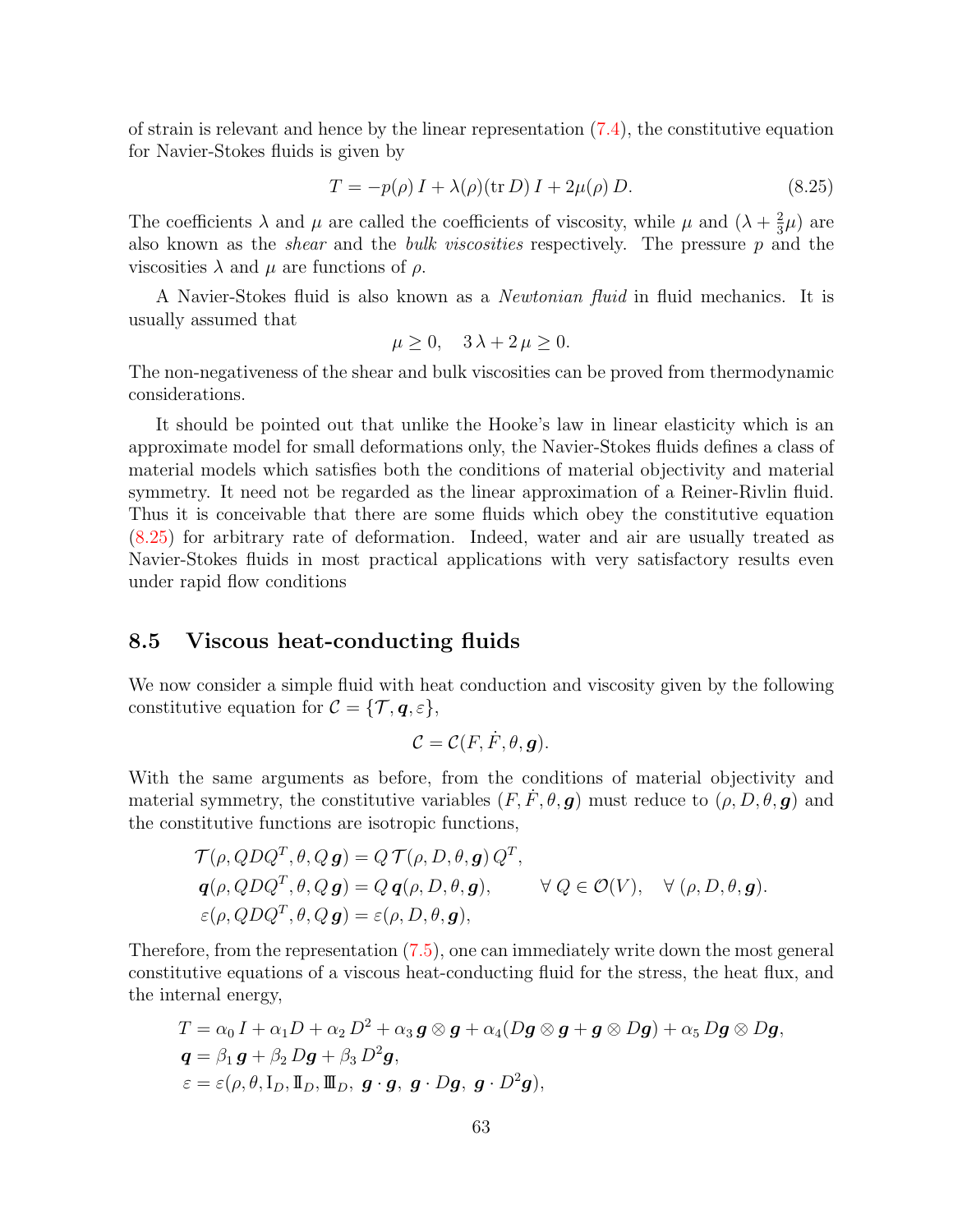where the coefficient  $\alpha_i$  and  $\beta_j$  as well as  $\varepsilon$  are scalar functions of eight variables indicated in the arguments of  $\varepsilon$ .

The special case, when only up to linear terms in both the strain rate D and the temperature gradient g are relevant, gives the most widely-used model for viscosity and heat conduction.

#### Navier-Stokes-Fourier fluids

$$
T = -p(\rho, \theta) I + \lambda(\rho, \theta) \text{ (tr } D) I + 2\mu(\rho, \theta) D,
$$
  

$$
\mathbf{q} = -\kappa(\rho, \theta) \mathbf{g},
$$
  

$$
\varepsilon = \varepsilon(\rho, \theta) + \varepsilon_1(\rho, \theta) \text{ tr } D.
$$

These are the classical *Navier-Stokes* theory and the *Fourier law* of heat conduction. The material parameters  $\lambda$ ,  $\mu$  are the viscosity coefficients and  $\kappa$  is called the thermal conductivity. From thermodynamic considerations, it is possible to prove that the thermal conductivity is non-negative, and the internal energy is independent of the strain rate, so that  $\varepsilon = \varepsilon(\rho, \theta)$ .

For incompressible fluids, the mass density  $\rho$  is a constant field and the equation of mass balance in [\(4.11\)](#page-41-0) implies that div  $\dot{x} = 0$ , or tr  $D = 0$ . Therefore, we have

#### Incompressible Navier-Stokes fluids

$$
T = -p I + 2\mu(\theta) D, \text{ tr } D = 0,
$$
  

$$
\mathbf{q} = -\kappa(\theta) \mathbf{g},
$$
  

$$
\varepsilon = \varepsilon(\theta),
$$

where the pressure is no longer a constitutive parameter but rather must be determined from the condition div  $\dot{x} = 0$  and suitable boundary conditions.

Another important special case is the simplest model in Continuum Mechanics, given by constitutive equations depending on the density and the temperature only. Hence, it is also a special case of elastic materials.

#### Elastic fluids

$$
T = -p(\rho, \theta) I, \quad \mathbf{q} = 0, \quad \varepsilon = \varepsilon(\rho, \theta).
$$

This defines an inviscid compressible fluid without heat conduction, also known as Euler fluid or ideal fluid in Fluid Mechanics. Similarly, in the case of incompressible Euler fluids, the mass density  $\rho$  is a constant field and the indeterminate pressure  $p$  depends on boundary conditions and the condition div  $\dot{x} = 0$ .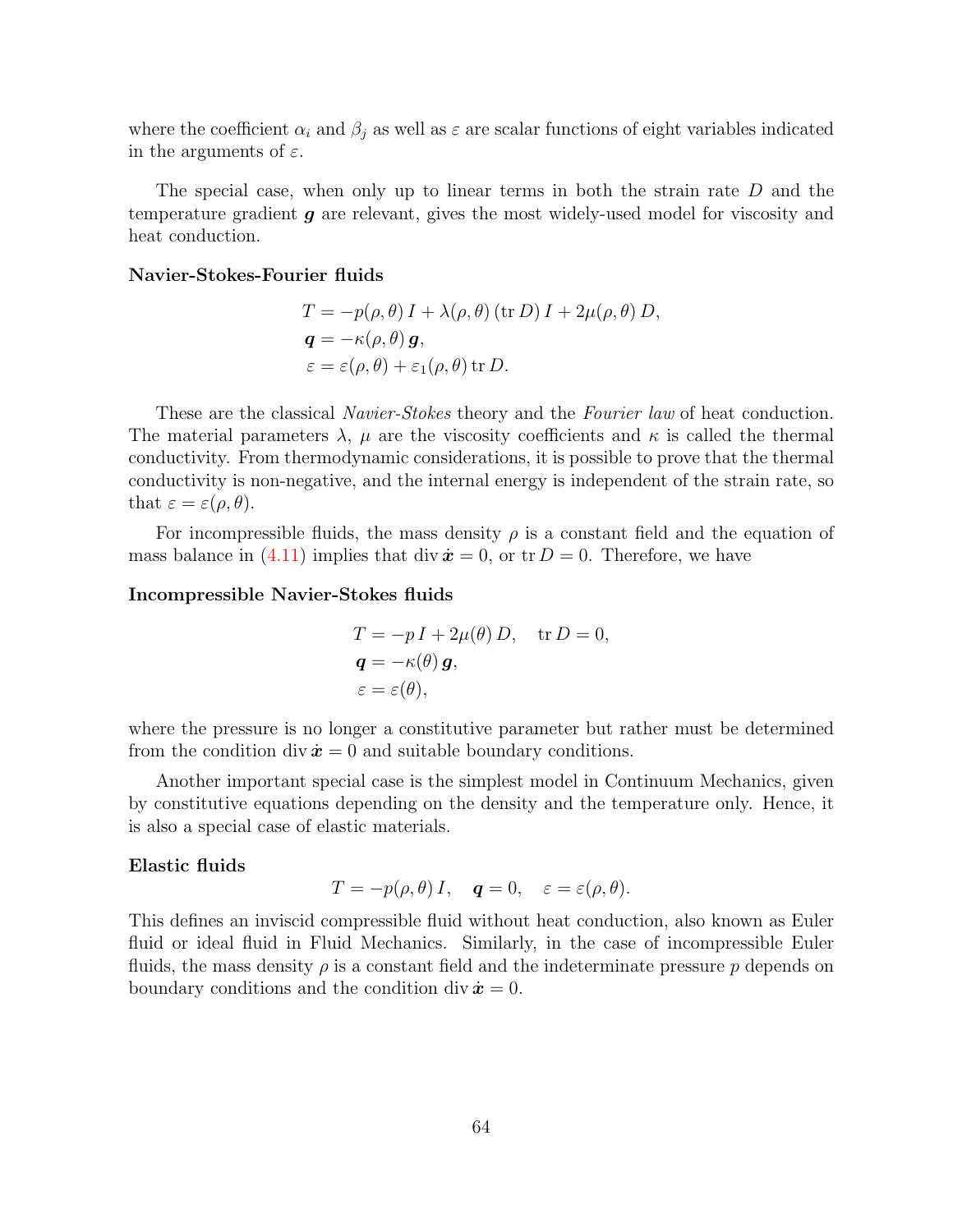# <span id="page-70-0"></span>9 Second law of thermodynamics

We shall give a brief consideration of thermodynamic restrictions imposed on constitutive equations. We have already mentioned the first law of thermodynamics, i.e., the energy balance. Now we are going to consider the second law for which the essential quantity is the *entropy*,

$$
\int_{\mathcal{P}_t} \rho \, \eta \, dv,\tag{9.1}
$$

where  $\eta(x, t)$  is called the specific *entropy density*. Unlike the total energy, the rate of change of total entropy of a body can not be given completely in the form of a balance equation [\(3.1\)](#page-26-0). There are internal entropy productions in "non-equilibrium" processes.

**Entropy production.** For any part  $\mathcal{P} \subset \mathcal{B}$ , the entropy production  $\sigma(\mathcal{P}, t)$  is given by

$$
\sigma(\mathcal{P},t) = \frac{d}{dt} \int_{\mathcal{P}_t} \rho \, \eta \, dv + \int_{\partial \mathcal{P}_t} \boldsymbol{\Phi} \cdot \boldsymbol{n} \, da - \int_{\mathcal{P}_t} \rho \, s \, dv.
$$

We call  $\Phi(x, t)$  the entropy flux and s the external entropy supply density. Although entropy is not a quantity associated with some easily measurable physical quantities, its existence is usually inferred from some more fundamental hypotheses concerning thermal behaviors of material bodies, usually known as the second law of thermodynamics. We choose to accept the existence of entropy and state the consequence of such hypotheses directly by saying that the entropy production is a non-negative quantity.

Second law of thermodynamics. The following entropy inequality must hold for any part  $\mathcal{P} \subset \mathcal{B}$ :

$$
\frac{d}{dt} \int_{\mathcal{P}_t} \rho \, \eta \, dv + \int_{\partial \mathcal{P}_t} \boldsymbol{\Phi} \cdot \boldsymbol{n} \, da - \int_{\mathcal{P}_t} \rho \, s \, dv \ge 0. \tag{9.2}
$$

Comparing with the general balance equation  $(3.1)$  by setting

 $\psi = \rho \eta, \qquad \Phi_{\psi} = \mathbf{\Phi}, \qquad \sigma_{\psi} = \rho s,$ 

we have the following local form of the entropy inequality,

$$
\rho \dot{\eta} + \text{div} \,\mathbf{\Phi} - \rho s \ge 0. \tag{9.3}
$$

Another quantity essential in thermodynamics introduced previously is the temperature. Intuitively it is a measurable quantity by contact thermometers. In fact, this property is based on the assumption that on the interface between two bodies, the temperature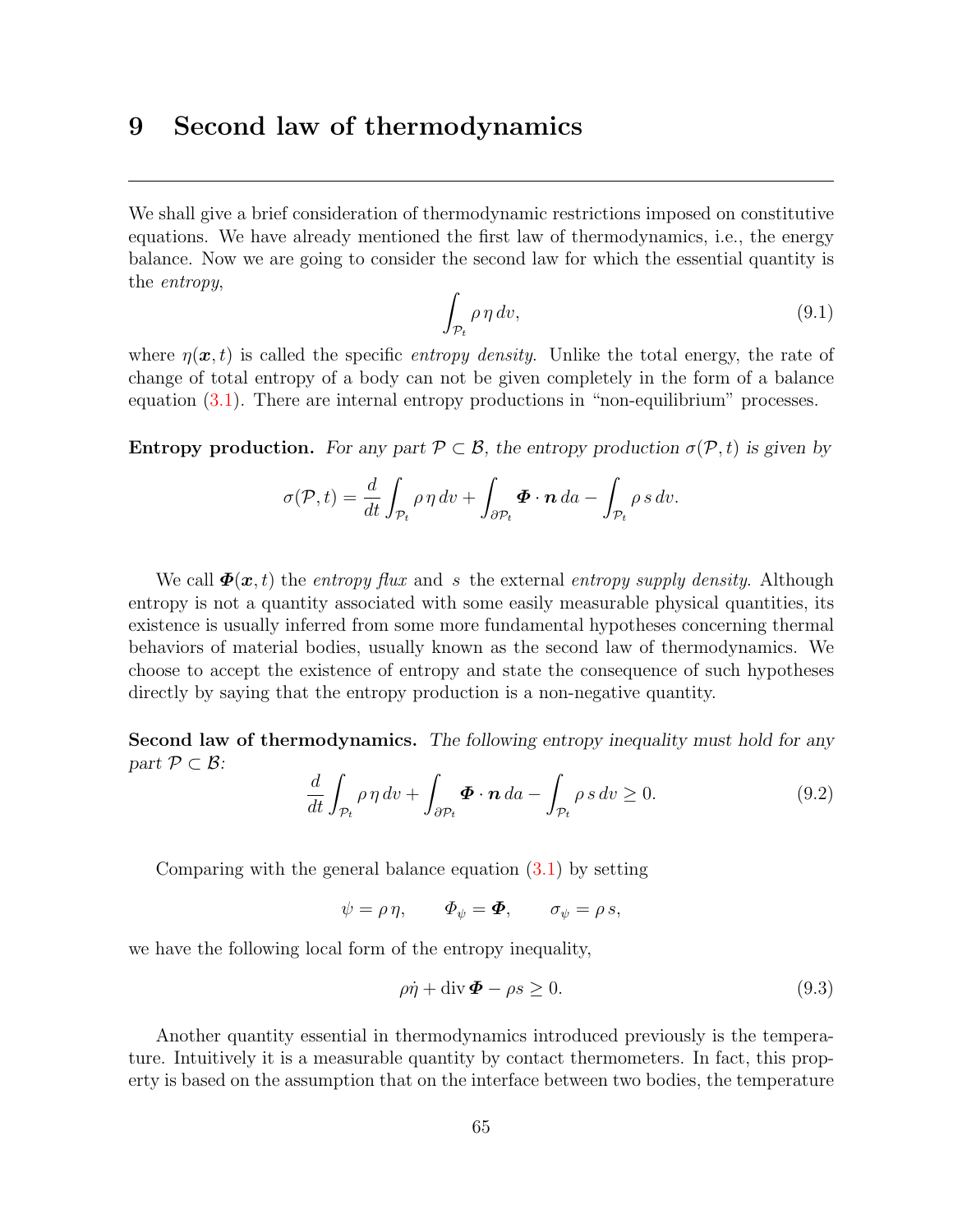is continuous. We shall call such a wall an ideal wall. The continuity of temperature across an ideal wall is often referred as the zeroth law of thermodynamics.

In addition to the continuity of temperature, we shall also postulate the absence of energy and entropy productions at an ideal wall so that the normal components of energy flux and entropy flux are continuous across the wall. This may be regarded as a supplement to the laws of thermodynamics. That is, for a wall between bodies I and II,

$$
\boldsymbol{q}_{\mathrm{I}} \cdot n = \boldsymbol{q}_{\mathrm{II}} \cdot n, \qquad \boldsymbol{\Phi}_{\mathrm{I}} \cdot n = \boldsymbol{\Phi}_{\mathrm{II}} \cdot n, \qquad \text{if} \qquad \theta_{\mathrm{I}} = \theta_{\mathrm{II}}. \tag{9.4}
$$

# <span id="page-71-0"></span>9.1 Entropy principle

One of the principal objectives of continuum mechanics is to determine or predict the behavior of a body once the external causes are specified. Mathematically, this amounts to solve initial boundary value problems governed by the balance laws of mass, linear momentum and energy,

$$
\dot{\rho} + \rho \operatorname{div} \dot{\mathbf{x}} = 0,\n\rho \ddot{\mathbf{x}} - \operatorname{div} T = \rho \mathbf{b},\n\rho \dot{\varepsilon} + \operatorname{div} \mathbf{q} - T \cdot \operatorname{grad} \dot{\mathbf{x}} = \rho r,
$$
\n(9.5)

when the external supplies  $\boldsymbol{b}$  and  $\boldsymbol{r}$  are given.

The governing field equations are obtained, for the determination of the fields of the density  $\rho(\mathbf{X}, t)$ , the motion  $\chi(\mathbf{X}, t)$ , and the temperature  $\theta(\mathbf{X}, t)$ , after introducing the constitutive relations for T,  $\varepsilon$ , and  $q$ , into the balance laws [\(9.5\)](#page-71-0). Any solution  $\{\rho(\mathbf{X},t), \chi(\mathbf{X},t), \theta(\mathbf{X},t)\}\$  of the field equations is called a thermodynamic process.

On the other hand, the behavior of a body must also obey the second law of thermodynamics, i.e., a thermodynamic process must also satisfy the entropy inequality [\(9.3\)](#page-70-0). Following the idea set forth by Coleman and Noll, the second law of thermodynamics plays an essential role in constitutive theories of continuum mechanics.

Entropy principle. It is required that constitutive relations be such that the entropy inequality is satisfied identically for any thermodynamic process.

From this point of view, like the principle of material objectivity and material symmetry, the entropy principle also imposes restrictions on constitutive functions. To find such restrictions is one of the major task in modern continuum thermodynamics. We shall illustrate the procedures of exploiting the entropy principle in this section.

We shall first make some general remarks. Motivated by the results of classical thermostatics, it is often assumed that the entropy flux and the entropy supply are proportional to the heat flux and the heat supply respectively. Moreover, both proportional constants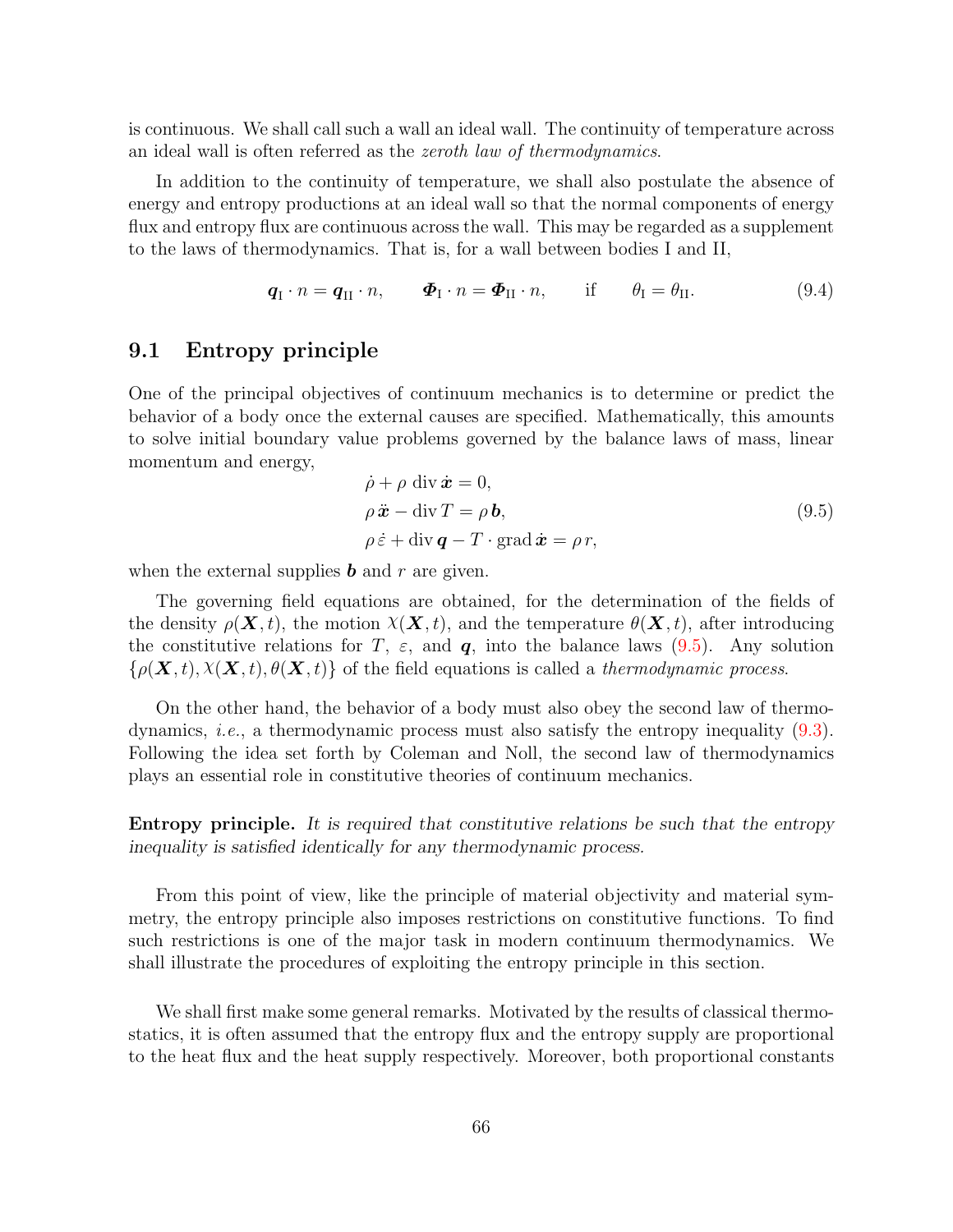are assumed to be the reciprocal of the *absolute temperature*  $\theta$ ,

$$
\Phi = \frac{1}{\theta} \, \mathbf{q}, \qquad s = \frac{1}{\theta} \, r. \tag{9.6}
$$

The resulting entropy inequality is called the Clausius-Duhem inequality,

$$
\rho \dot{\eta} + \text{div} \frac{\mathbf{q}}{\theta} - \rho \frac{r}{\theta} \ge 0. \tag{9.7}
$$

Exploitation of entropy principle based on the Clausius-Duhem inequality has been widely adopted in the development of modern continuum thermodynamics following the simple Coleman-Noll procedure.

However, the main assumptions  $(9.6)$  while seem to be plausible in all classical theories of continuum mechanics, are not particularly well motivated for materials in general. In fact, the relation [\(9.6\)](#page-71-0) is known to be inconsistent with the results from the kinetic theory of ideal gases and is also found to be inappropriate to account for thermodynamics of diffusion.

Müller, on the other hand, proposed that if the body is free of external supplies (i.e.,  $\mathbf{b} = 0, r = 0$ ) the entropy supply must also vanish  $(s = 0)$ , which is certainly much weaker than the assumption [\(9.6\)](#page-71-0). Since constitutive functions do not depend on the external supplies, in exploring thermodynamic restrictions, it suffices to consider only supply-free bodies.

Exploitation of the entropy principle based on the entropy inequality in its general form  $(9.3)$  has been proposed by Müller and the method of Lagrange multipliers proposed by Liu greatly facilitates its procedure (sometimes referred to as Müller-Liu procedure).

### <span id="page-72-0"></span>9.2 Thermodynamics of heat-conducting elastic fluids

We shall now exploit the entropy principle based on the general entropy inequality for a simple case of heat-conducting elastic fluids following Müller-Liu procedure.

The constitutive relations for heat-conducting elastic fluids are given by

$$
T = T(\rho, \theta, \mathbf{g}),
$$
  
\n
$$
\mathbf{q} = \mathbf{q}(\rho, \theta, \mathbf{g}),
$$
  
\n
$$
\varepsilon = \varepsilon(\rho, \theta, \mathbf{g}),
$$
  
\n
$$
\mathbf{\Phi} = \mathbf{\Phi}(\rho, \theta, \mathbf{g}),
$$
  
\n
$$
\mathbf{\Phi} = \mathbf{\Phi}(\rho, \theta, \mathbf{g}),
$$
  
\n(9.8)

where  $\theta$  will be regarded as an empirical temperature, and  $\mathbf{q} = \nabla \theta$  is its spatial gradient.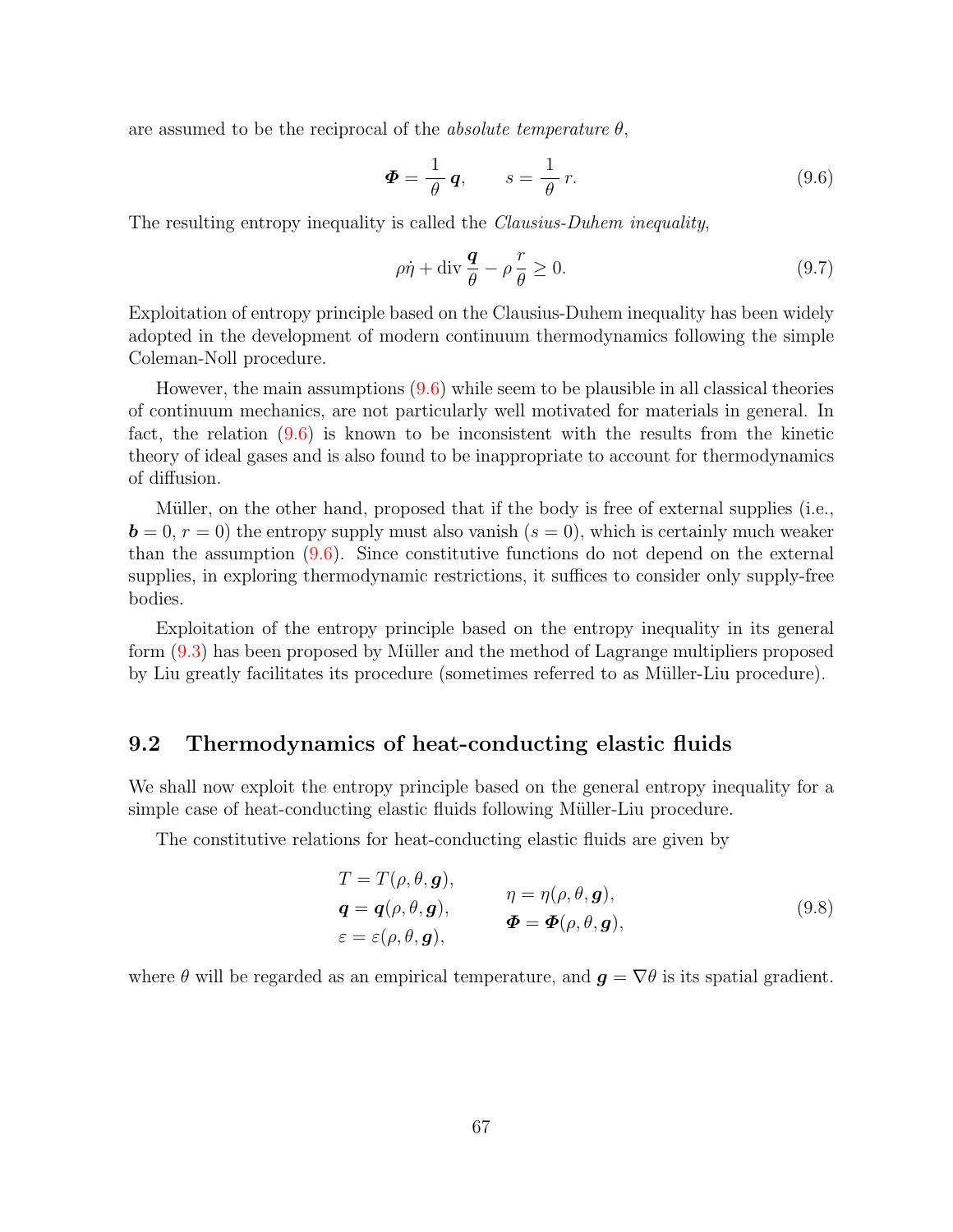## <span id="page-73-0"></span>9.3 Exploitation of entropy principle

For a supply-free body, we have the following balance laws,

$$
\dot{\rho} + \rho \operatorname{div} \dot{\mathbf{x}} = 0,
$$
  
\n
$$
\rho \ddot{\mathbf{x}} - \operatorname{div} T = 0,
$$
  
\n
$$
\rho \dot{\varepsilon} + \operatorname{div} \mathbf{q} - T \cdot \operatorname{grad} \dot{\mathbf{x}} = 0,
$$

and the entropy inequality,

 $\rho \dot{\eta} + \text{div} \, \boldsymbol{\Phi} \geq 0.$ 

The entropy principle requires that the above inequality must hold for any thermodynamic process  $\{\rho, \chi, \theta\}$ . This requirement can be stated in a different way, namely, the fields that satisfy the entropy inequality are constrained by the requirement that they must be solutions of the field equations. Following Liu, we can take care of this requirement by the use of Lagrange multipliers much like that in the classical problems of finding the extremum with constraints.

Method of Lagrange multipliers. There exist Lagrange multipliers  $\Lambda^{\rho}$ ,  $\Lambda^{\nu}$ , and  $\Lambda^{\varepsilon}$ such that the inequality

$$
\rho \dot{\eta} + \text{div } \Phi - A^{\rho} (\dot{\rho} + \rho \text{ div } \dot{x}) - A^{\nu} (\rho \ddot{x} - \text{div } T) - A^{\varepsilon} (\rho \dot{\varepsilon} + \text{div } \mathbf{q} - T \cdot \text{grad } \dot{x}) \ge 0 \quad (9.9)
$$

must hold for any fields  $\{\rho(\bm{x},t), \lambda(\bm{x},t), \theta(\bm{x},t)\}\$ . Moreover, the Lagrange multipliers are functions of  $(\rho, \theta, \mathbf{g})$ .

Note that after introducing the constitutive relations  $(9.8)$  into  $(9.9)$ , the inequality assumed the following form:

$$
\sum_{b=1}^{26} S_b(X_a) \cdot Y_b + \sigma(X_a) \ge 0, \qquad a = 1, \cdots, 5,
$$
\n(9.10)

where  $X_a = (\rho, \theta, \mathbf{g})$  and  $Y_b = (\dot{\rho}, \dot{\theta}, \dot{\mathbf{g}}, \nabla \rho, \nabla(\nabla \theta), \nabla \dot{\mathbf{x}}, \ddot{\mathbf{x}})$ . Here, we have used the notation,  $\nabla g = \nabla(\nabla \theta)$ , to emphasize the symmetry of the second gradient.

Since the inequality [\(9.9\)](#page-73-0) must hold for any functions  $\rho(\mathbf{x}, t)$ ,  $\chi(\mathbf{x}, t)$ , and  $\theta(\mathbf{x}, t)$ , for arbitrary values of  $X_a$  and  $Y_b$ , one can define such functions in the neighbourhood of a given point and instant, say  $(x_0, t_0)$  which take those given values at  $(x_0, t_0)$  (e.g., by truncated Taylor series). In other words, the inequality [\(9.10\)](#page-73-0) must hold for any given values of  $X_a$  and  $Y_b$ .

Note that the inequality [\(9.10\)](#page-73-0) is linear in  $Y_b$ , and the values of  $Y_b$  can be given independently of the values of  $S_b$  and  $\sigma$ . This implies that  $S_b$  (respecting the part involved with the symmetry of the second gradient  $\nabla(\nabla\theta)$  must vanish, otherwise, it is possible to choose some values of  $Y_b$  such that the inequality is violated.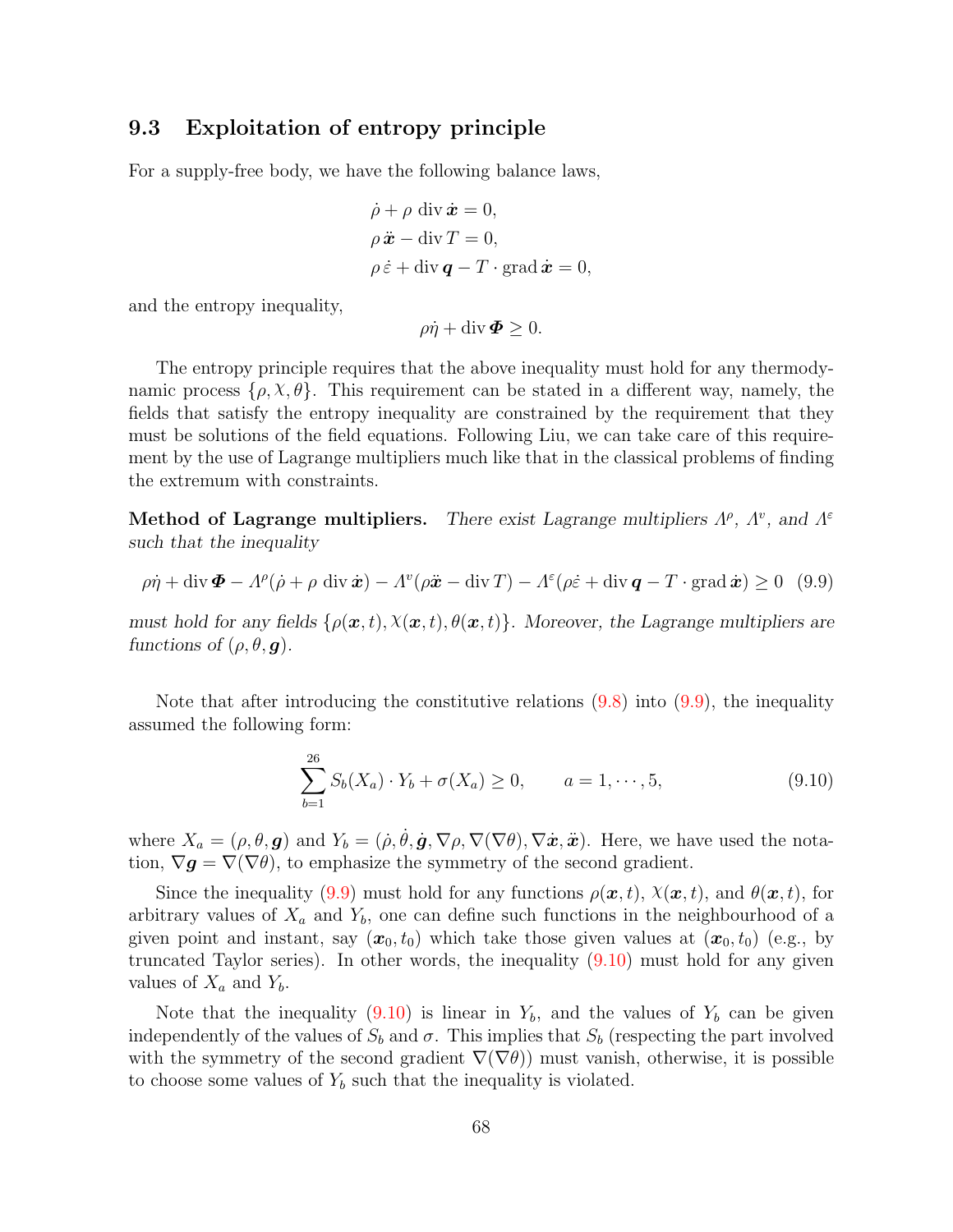First of all, from [\(9.9\)](#page-73-0), vanishing of coefficients of  $\ddot{x}$  and and  $\nabla \dot{x}$  leads to

$$
A^v = 0,\t\t(9.11)
$$

and

$$
A^{\varepsilon}T - A^{\rho}\rho I = 0,
$$

which implies that the stress tensor is a pressure only,

$$
T = -pI,\t\t(9.12)
$$

where

$$
\Lambda^{\rho} = -\frac{p}{\rho} \Lambda^{\varepsilon}.
$$
\n(9.13)

With the above results, the inequality  $(9.9)$  becomes

$$
\rho(\dot{\eta} - A^{\varepsilon} \dot{\varepsilon} + A^{\varepsilon} \frac{p}{\rho^2} \dot{\rho}) + (\text{div } \Phi - A^{\varepsilon} \text{Div } \mathbf{q}) \ge 0. \tag{9.14}
$$

and the rest of vanishing coefficients in  $Y_b$  can now be listed below:

$$
\frac{\partial \eta}{\partial \rho} - A^{\varepsilon} \frac{\partial \varepsilon}{\partial \rho} + A^{\varepsilon} \frac{p}{\rho^2} = 0,
$$
  
\n
$$
\frac{\partial \eta}{\partial \theta} - A^{\varepsilon} \frac{\partial \varepsilon}{\partial \theta} = 0,
$$
  
\n
$$
\frac{\partial \eta}{\partial \mathbf{g}} - A^{\varepsilon} \frac{\partial \varepsilon}{\partial \mathbf{g}} = 0,
$$
\n(9.15)

and

$$
\frac{\partial \Phi}{\partial \rho} - A^{\varepsilon} \frac{\partial q}{\partial \rho} = 0,
$$
\n
$$
\left(\frac{\partial \Phi}{\partial g} - A^{\varepsilon} \frac{\partial q}{\partial g}\right)_{\text{sym}} = 0.
$$
\n(9.16)

Finally, the inequality [\(9.9\)](#page-73-0) reduces to the remaining one which is the entropy production density  $\sigma(\rho, \theta, g)$  given by

$$
\sigma = \left(\frac{\partial \Phi}{\partial \theta} - A^{\varepsilon} \frac{\partial q}{\partial \theta}\right) \cdot \boldsymbol{g} \ge 0. \tag{9.17}
$$

The relations  $(9.12)$ ,  $(9.15)$ ,  $(9.16)$ ,  $(9.17)$  summarize the consequence of the requirement of the entropy principle. These relations contains one essential quantity, the Lagrange multiplier  $\Lambda^{\varepsilon}$ , whose physical significance must be further investigated.

#### <span id="page-74-0"></span>The Lagrange multiplier

The characteristic property of the Lagrange multiplier  $\Lambda^{\varepsilon}$  lies in the relation between the entropy flux and the energy flux. For a heat-conducting elastic fluid, its constitutive functions [\(9.8\)](#page-72-0) must be isotropic functions. For energy and entropy fluxes, we have

$$
\bm{q}=-\kappa(\rho,\theta,I_g)\bm{g},\qquad \bm{\varPhi}=-\phi(\rho,\theta,I_g)\bm{g},
$$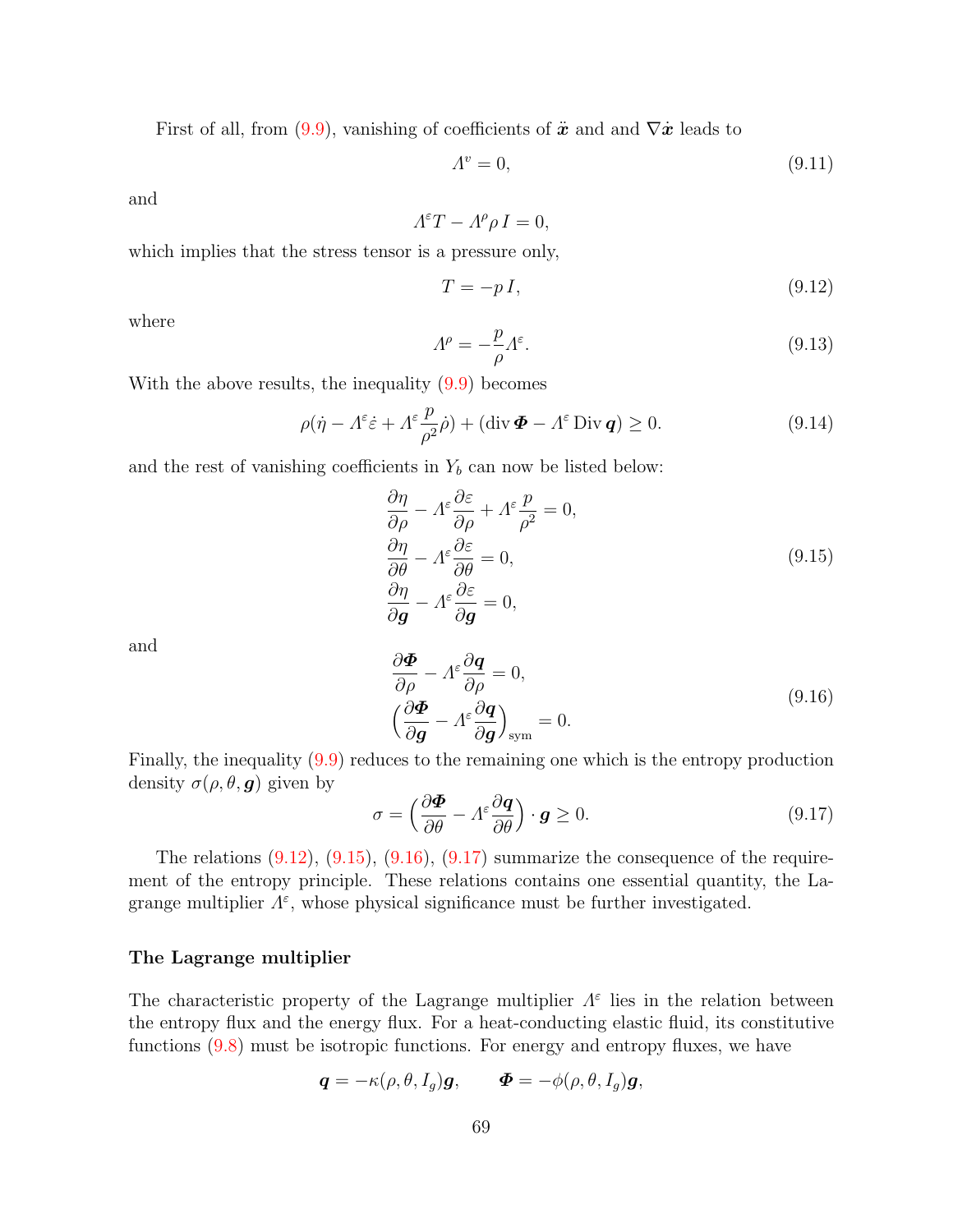where  $\kappa$  and  $\phi$  are scalar functions and  $I_g = \mathbf{g} \cdot \mathbf{g}$ .

It follows from the relation  $(9.16)_2$  that

$$
(\phi - \Lambda^{\varepsilon} \kappa)I - \left(\frac{\partial \phi}{\partial I_g} - \Lambda^{\varepsilon} \frac{\partial \kappa}{\partial I_g}\right) \mathbf{g} \otimes \mathbf{g} = 0.
$$

This is a tensor equation, and since I and  $g \otimes g$  are independent tensor elements, their coefficients must vanish,

$$
\phi = \Lambda^{\varepsilon} \kappa, \qquad \frac{\partial \phi}{\partial I_g} - \Lambda^{\varepsilon} \frac{\partial \kappa}{\partial I_g} = 0,
$$
  

$$
\Phi = \Lambda^{\varepsilon} q.
$$
 (9.18)

which implies that

Taking the gradient of [\(9.18\)](#page-74-0) with respect to **g** and using again the relation  $(9.16)_2$ , we obtain

$$
\frac{\partial \Lambda^{\varepsilon}}{\partial \boldsymbol{g}} \cdot \boldsymbol{q} = \text{tr}\Big(\frac{\partial \boldsymbol{\Phi}}{\partial \boldsymbol{g}} - \Lambda^{\varepsilon} \frac{\partial \boldsymbol{q}}{\partial \boldsymbol{g}}\Big) = 0,
$$

from which it implies that  $\Lambda^{\varepsilon}$  must be independent of  $g$ , since  $q$  does not vanish in general. Similarly, by taking the gradient with respect to  $\rho$  and using the relation  $(9.16)_1$ , it follows immediately that  $\Lambda^{\varepsilon}$  must be independent of  $\rho$ . Therefore, we may write

$$
\Lambda^{\varepsilon} = \Lambda(\theta). \tag{9.19}
$$

Moreover, the entropy production density [\(9.17\)](#page-73-0) becomes

$$
\sigma = -\left(\frac{\partial \Lambda}{\partial \theta}\right)(\boldsymbol{g} \cdot \kappa \, \boldsymbol{g}) \ge 0. \tag{9.20}
$$

Since the entropy production does not vanish identically in heat conducting bodies, we require that  $\partial \Lambda / \partial \theta \neq 0$ . Consequently,  $\Lambda(\theta)$  depends monotonically on  $\theta$  and hence  $\Lambda(\theta)$ can also be taken as a temperature measure referred to as the coldness.

#### Universal coldness

Recall the continuity of normal components of energy and entropy fluxes at an ideal wall where the temperature is continuous. Taking two different fluid bodies in contact of the same class considered here, say, I and II, from  $(9.18)$  and the conditions  $(9.4)$  we have

$$
\boldsymbol{q}_{\mathrm{I}}\cdot n = \boldsymbol{q}_{\mathrm{II}}\cdot n, \qquad \varLambda_{\mathrm{I}}\,\boldsymbol{q}_{\mathrm{I}}\cdot n = \boldsymbol{\varLambda}_{\mathrm{II}}\,\boldsymbol{q}_{\mathrm{II}}\cdot n,
$$

which implies that

$$
\Lambda_{\mathrm{I}}(\theta) = \Lambda_{\mathrm{II}}(\theta).
$$

In other words, the coldness is the same function of the empirical temperature  $\theta$  for any fluid of the class under consideration, therefore, it is referred to as the *universal colness* by Müller.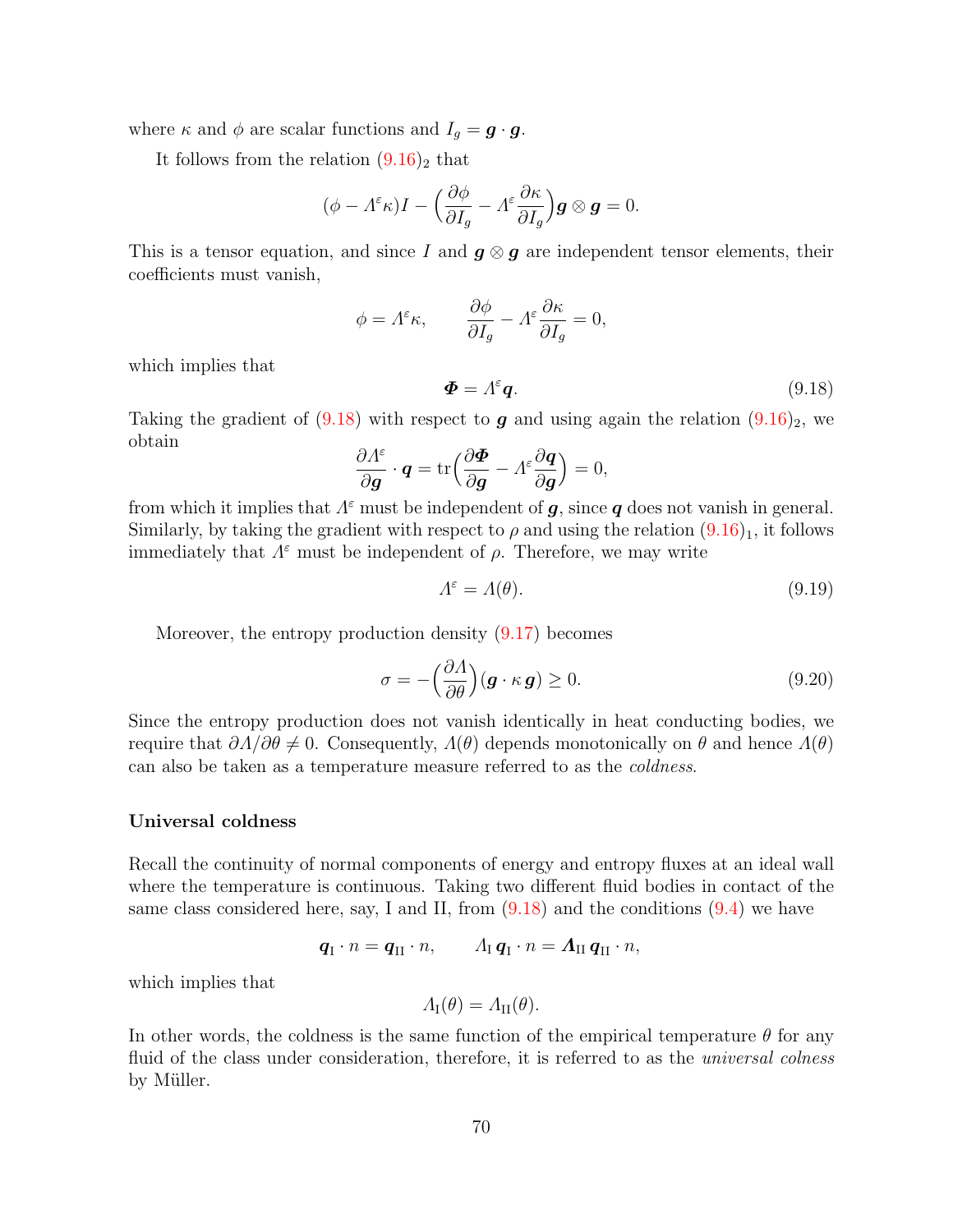#### <span id="page-76-0"></span>Absolute temperature

The universal property enables us to determine the coldness function if we can chose it for only one fluid of the kind, say, the ideal gases for simplicity, for which the constitutive relations for the pressure and the internal energy are given by

$$
p = R\rho\theta, \qquad \varepsilon = c(\theta - \theta_0) + \varepsilon_0,
$$

where R is the gas constant, c is the specific heat, and  $\varepsilon_0$  is the reference value at the reference temperature  $\theta_0$ . In these well-known results, we have chosen the empirical temperature as the absolute temperature.

To begin with, we consider the integrability condition for the entropy, by calculating the second derivatives with respect to  $\rho$  and  $\theta$  from  $(9.15)_{1,2}$  to give

$$
\frac{d\Lambda}{d\theta} \left( \frac{\partial \varepsilon}{\partial \rho} - \frac{p}{\rho^2} \right) = \Lambda \frac{1}{\rho^2} \frac{\partial p}{\partial \theta}.
$$

For ideal gases, it reduces to

$$
\frac{1}{\Lambda} \frac{d\Lambda}{d\theta} = -\frac{1}{p} \frac{dp}{d\theta} = -\frac{1}{\theta},
$$

which integrates to

$$
\ln A = -\ln \theta + k.
$$

By conveniently taking constant  $k$  to be zero, we arrive at

$$
\Lambda(\theta) = \frac{1}{\theta}.\tag{9.21}
$$

In other words, we conclude that the Lagrange multiplier  $\Lambda^{\varepsilon}$  can be identified with the reciprocal of the absolute temperature for heat-conducting elastic fluids in general.

Another integrability condition, by the second derivative of the entropy with respect to  $\theta$  and  $\boldsymbol{g}$  from [\(9.15\)](#page-73-0) implies the independence of the internal energy and hence also the entropy on  $q$ ,

$$
\varepsilon = \varepsilon(\rho, \theta), \qquad \eta = \eta(\rho, \theta),
$$

and the relations [\(9.15\)](#page-73-0) can be written as

$$
d\eta = \frac{1}{\theta} \left( d\varepsilon - \frac{p}{\rho^2} d\rho \right).
$$
 (9.22)

This is known as the Gibb's relation. By introducing the free energy function

$$
\psi = \varepsilon - \theta \eta,
$$

it becomes

$$
d\psi = -\eta \, d\theta + \frac{p}{\rho^2} \, d\rho,
$$

from which we obtain

$$
\eta = -\frac{\partial \psi}{\partial \theta}, \qquad p = \rho^2 \frac{\partial \psi}{\partial \rho}.
$$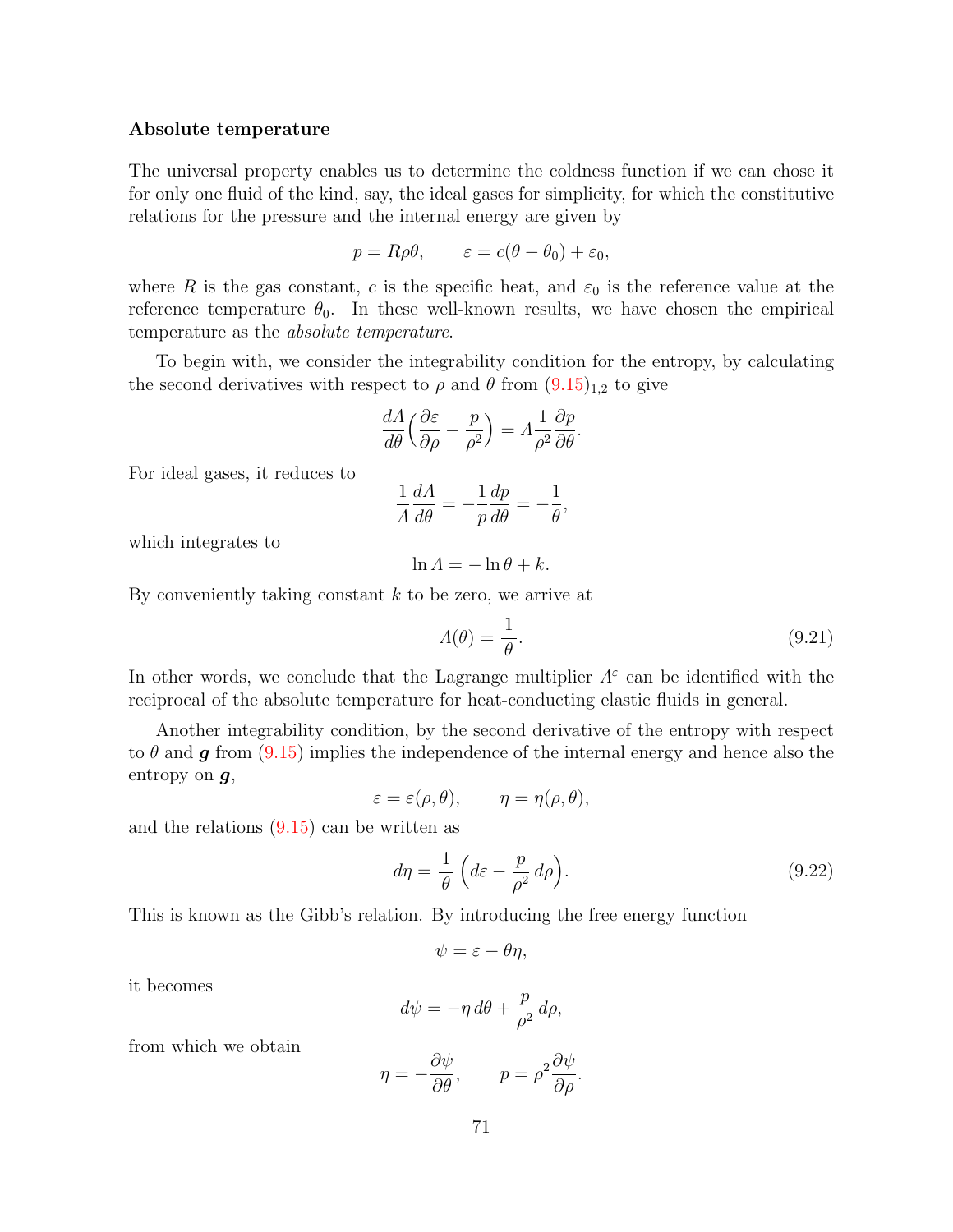#### <span id="page-77-0"></span>Summary of thermodynamic restrictions

Proposition. For heat-conducting elastic fluids, general constitutive relations [\(9.8\)](#page-72-0) reduce to  $\Omega_{\nu}$ 

$$
T = -p I, \t p = \rho^2 \frac{\partial \psi}{\partial \rho},
$$
  
\n
$$
\varepsilon = \psi - \theta \frac{\partial \psi}{\partial \theta},
$$
  
\n
$$
\eta = -\frac{\partial \psi}{\partial \theta},
$$
  
\n
$$
\mathbf{q} = -\kappa \mathbf{g},
$$
  
\n
$$
\Phi = \frac{1}{\theta} \mathbf{q},
$$
  
\n(9.23)

where  $\theta$  is the abslute temperature. These relations depend only on two scalar functions, the free energy density

$$
\psi = \psi(\rho, \theta)
$$

and the heat conductivity coefficient

$$
\kappa = \kappa(\rho, \theta, \boldsymbol{g} \cdot \boldsymbol{g}) \ge 0,
$$

which is non-negative, as an immediate consequence of the remaining inequality  $(9.20)$ .

From this example, the exploitation of the entropy principle yields, great restrictions on the constitutive functions from  $(9.8)$  to  $(9.23)$  depending only on two scalar functions, as well as the identification of the absolute temperature, from Müller-Liu procedure. Similar results have been investigated for many other classes of material bodies by either Müller-Liu or Coleman-Noll procedure. Since Coleman-Noll procedure involves more specific assumptions the formulation following it may not be the same as the one following M¨uller-Liu precedure. However, it turns out that in most classical theories, such as isotropic elastic solids and viscoelastic fluids, they do lead to the same results. In the advance of continuum thermodynamics, the exploitation of entropy principle has been the essential task to achieve the principal objective in the formulation of any constitutive theory.

## <span id="page-77-1"></span>9.4 Thermodynamic stability

Another important concept associated with the entropy inequality is the thermodynamic stability of a material body.

Stable equilibrium state. We say that an equilibrium state is stable if any small disturbance away from it will eventually disappear and thus the original state will be restored.

To establish a stability criterion for a material system, one may try to find a decreasing function of time  $A(t)$  from the balance laws and the entropy inequality in integral forms.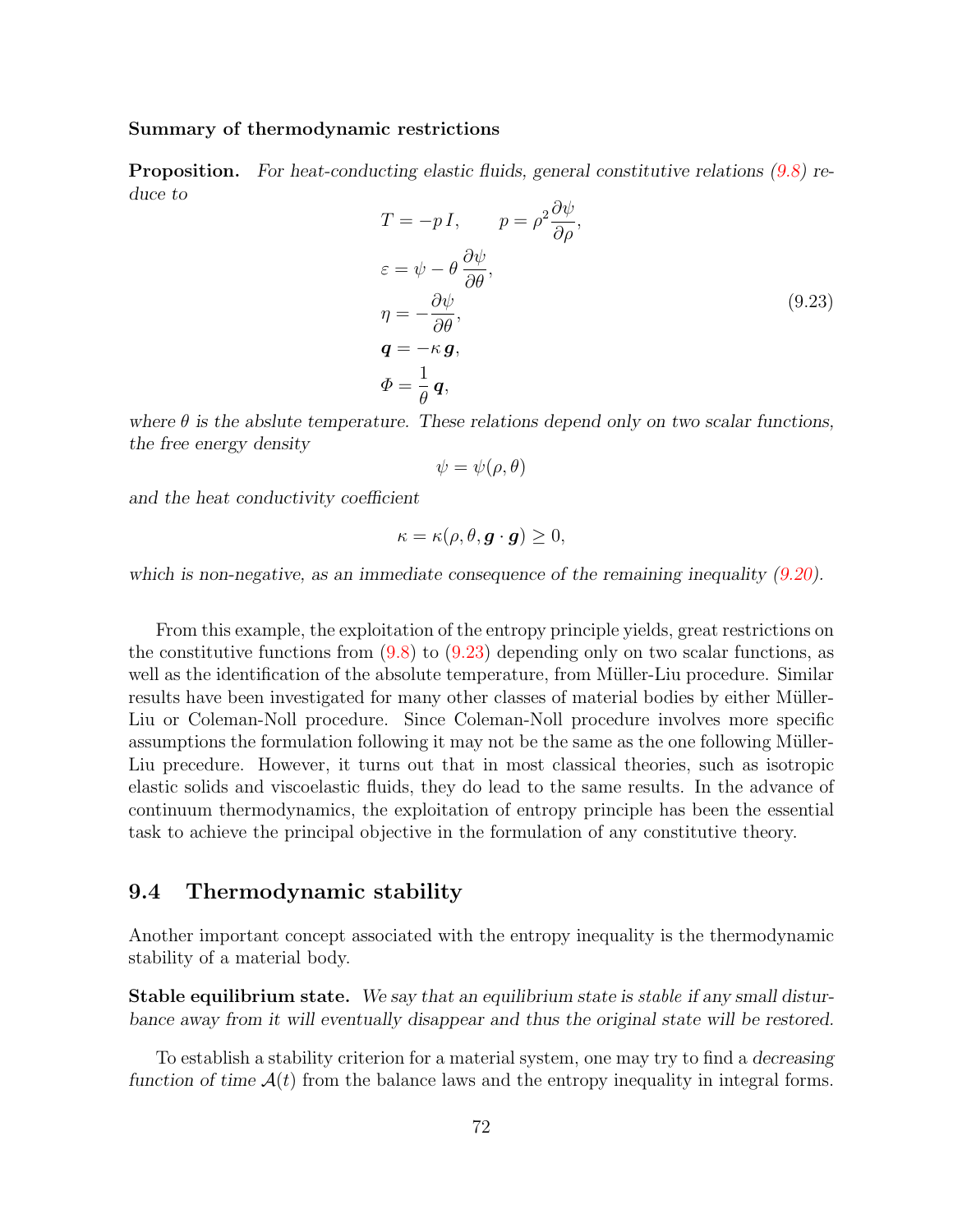Such a function is called an *availability function* of the system, since it is the quantity available to the system for its expense in the course toward equilibrium. Such a function is usually known as a Liapounov function in the stability theory of dynamic systems.

To illustrate the basic ideas let us consider a supply-free body occupying a region  $\mathcal V$ with a fixed adiabatic boundary,

$$
\boldsymbol{v}=\boldsymbol{0},\quad \boldsymbol{q}\cdot\boldsymbol{n}=0,\quad \boldsymbol{\Phi}\cdot\boldsymbol{n}=0\qquad\text{on }\partial\mathcal{V},
$$

and hence the entropy inequality [\(9.2\)](#page-70-0) and the energy balance [\(3.22\)](#page-30-0) become

$$
\frac{d}{dt} \int_{\mathcal{V}} \rho \eta \, dv \ge 0, \qquad \frac{d}{dt} \int_{\mathcal{V}} \rho(\varepsilon + \frac{1}{2} \boldsymbol{v} \cdot \boldsymbol{v}) \, dv = 0. \tag{9.24}
$$

In other words, the total entropy must increase in time while the total energy remains constant for a body with fixed adiabatic boundary. Statements of this kind are usually called a *stability criteria*. In the present example, from  $(9.24)$  one may define the availability function  $\mathcal A$  of the system as

$$
\mathcal{A}(t) = -\int_{\mathcal{V}} \rho \eta \, dv, \qquad \frac{d\mathcal{A}}{dt} \le 0.
$$

Suppose that the region  $\mathcal V$  is occupied by an elastic fluid in an equilibrium state at rest with constant mass density  $\rho_0$  and internal energy density  $\varepsilon_0$ . Now let us consider a small disturbance of internal energy only, from the equilibrium state at the initial time,

$$
\varepsilon(\boldsymbol{x},0)=\hat{\varepsilon}(\boldsymbol{x}),
$$

for a small quantity  $|\hat{\varepsilon} - \varepsilon_0|$ . If we assume that the original state is stable then the perturbed state will eventually return to the original state at later time. Therefore since the total entropy must increase we conclude that

$$
\int_{\mathcal{V}} \rho_0 \eta_0 \, dv \ge \int_{\mathcal{V}} \rho_0 \hat{\eta} \, dv,\tag{9.25}
$$

where  $\eta_0 = \eta(\varepsilon_0, \rho_0)$  and  $\hat{\eta} = \eta(\hat{\varepsilon}, \rho_0)$  are the final equilibrium entropy and the perturbed initial entropy. Expanding  $\hat{\eta}$  in Taylor series around the equilibrium state, we obtain from  $(9.25),$  $(9.25),$ 

$$
\int_{\mathcal{V}} \left\{ \frac{\partial \eta}{\partial \varepsilon} \Big|_0 \rho_0(\hat{\varepsilon} - \varepsilon_0) + \frac{1}{2} \frac{\partial^2 \eta}{\partial \varepsilon^2} \Big|_0 \rho_0(\hat{\varepsilon} - \varepsilon_0)^2 \right\} dv + o(3) \le 0.
$$

Since the total energy remains constant, we have

$$
\int_{\mathcal{V}} (\rho_0 \hat{\varepsilon} - \rho_0 \varepsilon_0) dv = 0,
$$

and hence

$$
\int\limits_{\mathcal{V}}\frac{1}{2}\frac{\partial^2\eta}{\partial\varepsilon^2}\Big|_0\rho_0(\hat{\varepsilon}-\varepsilon_0)^2\,dv=\frac{\partial^2\eta}{\partial\varepsilon^2}\Big|_0\int\limits_{\mathcal{V}}\frac{1}{2}\,\rho_0(\hat{\varepsilon}-\varepsilon_0)^2\,dv\leq 0.
$$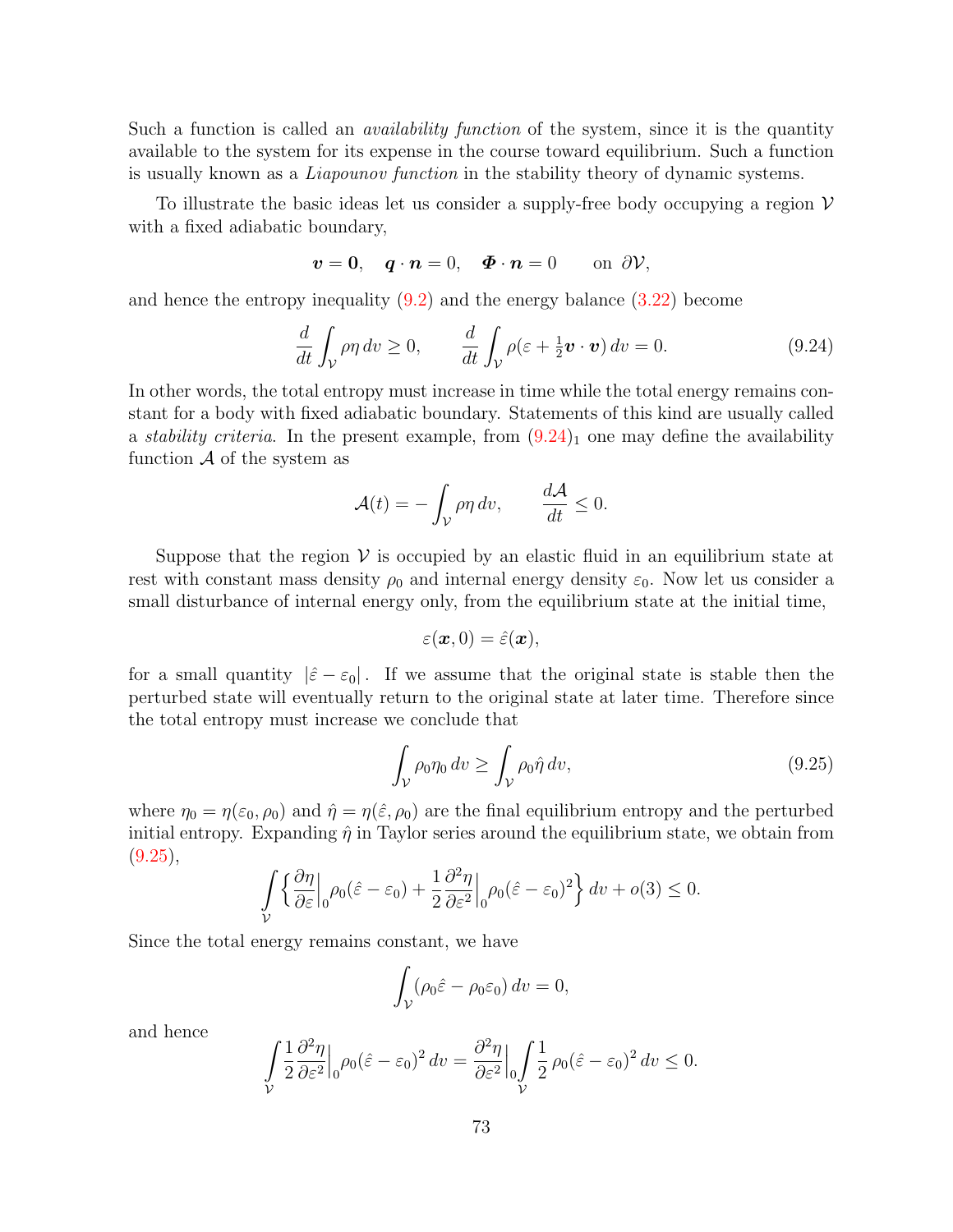Since the integral is positive, it implies that

$$
\frac{\partial^2 \eta}{\partial \varepsilon^2} \le 0. \tag{9.26}
$$

at any equilibrium state  $(\varepsilon_0, \rho_0)$ .

In order to give more suggestive meaning to the above condition for stability, note that from the Gibbs relation  $(9.22)$ , we have

$$
\left.\frac{\partial \eta}{\partial \varepsilon}\right|_{\rho} = \frac{1}{\theta},
$$

for the entropy as a function of  $(\rho, \varepsilon)$ . Hence

$$
\frac{\partial^2 \eta}{\partial \varepsilon^2}\Big|_\rho = -\frac{1}{\theta^2}\frac{\partial \varepsilon}{\partial \theta}\Big|_\rho^{-1}.
$$

Therefore, in terms of the variables  $(\rho, \theta)$ , the stability condition [\(9.26\)](#page-77-1) reduces to

$$
\frac{\partial \varepsilon}{\partial \theta} > 0,\tag{9.27}
$$

since we have already assumed that  $\varepsilon(\rho, \theta)$  is invertible with respect to  $\theta$ .

In other words, the positiveness of the specific heat  $c_v = \partial \varepsilon / \partial \theta$  is a consequence of thermodynamic stability.

As a second example, we consider a supply-free body with a fixed isothermal boundary,

$$
\boldsymbol{v}=\mathbf{0},\quad \theta=\theta_o\quad\text{on}\ \partial\mathcal{V},
$$

and assume that the relation  $\Phi = q/\theta$  holds. Then the energy balance [\(3.22\)](#page-30-0) and the entropy inequality [\(9.2\)](#page-70-0) lead to

$$
\frac{d}{dt} \int_{\mathcal{V}} \rho(\varepsilon + \frac{1}{2} \boldsymbol{v} \cdot \boldsymbol{v}) dv + \int_{\partial \mathcal{V}} \boldsymbol{q} \cdot \boldsymbol{n} da = 0,
$$
  

$$
\frac{d}{dt} \int_{\mathcal{V}} \rho \eta dv + \frac{1}{\theta_o} \int_{\partial \mathcal{V}} \boldsymbol{q} \cdot \boldsymbol{n} da \ge 0.
$$

Elimination of the terms containing surface integrals from above, gives

$$
\frac{d\mathcal{A}}{dt} \leq 0, \quad \mathcal{A}(t) = \int_{\mathcal{V}} \rho(\varepsilon - \theta_o \eta + \frac{1}{2} \boldsymbol{v} \cdot \boldsymbol{v}) \, dv. \tag{9.28}
$$

In this manner we have found a decreasing function of time, the availability  $A(t)$ , which characterizes the stability for this system. Note that

$$
\int_{\mathcal{V}} \rho(\varepsilon - \theta_o \eta) \, dv
$$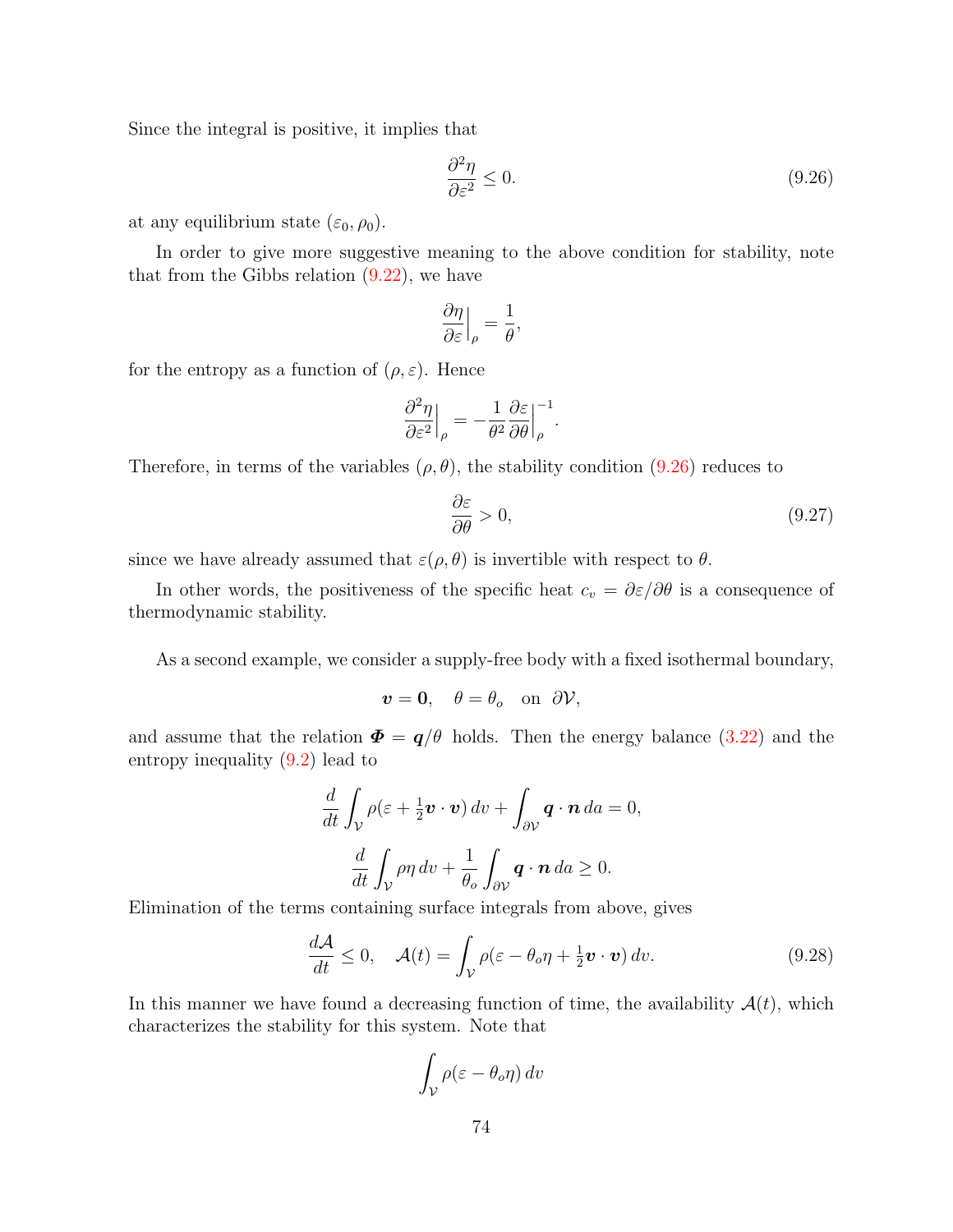is the total free energy if  $\theta = \theta_0$  throughout the body. Therefore, it follows that for a body with constant uniform temperature in a fixed region the availability  $A$  reduces to the sum of the free energy and the kinetic energy.

Now, suppose that the region  $V$  is occupied by an elastic fluid in an equilibrium state at rest with constant mass density  $\rho_0$  and temperature  $\theta_0$ , and let us consider a small disturbance of mass density at the initial time,

$$
\rho(\boldsymbol{x},0)=\hat{\rho}(\boldsymbol{x}),
$$

for a small quantity  $|\hat{\rho} - \rho_0|$ . If we assume that the original state is stable then the perturbed state will eventually return to the original state at later time. Therefore since the free energy must decrease we conclude that

$$
\int_{\mathcal{V}} \rho_0 \psi_0 \, dv \le \int_{\mathcal{V}} \hat{\rho} \hat{\psi} \, dv,
$$

where  $\psi_0 = \psi(\rho_0, \theta_0)$  and  $\hat{\psi} = \psi(\hat{\rho}, \theta_0)$  are the final equilibrium free energy and the perturbed initial free energy. Taking Taylor series expansion around the equilibrium state, we obtain

$$
\int_{V} \left\{ \frac{\partial \psi}{\partial \rho} \Big|_{0} \hat{\rho}(\hat{\rho} - \rho_{0}) + \frac{1}{2} \frac{\partial^{2} \psi}{\partial \rho^{2}} \Big|_{0} \hat{\rho}(\hat{\rho} - \rho_{0})^{2} \right\} dv + o(3) \ge 0.
$$
\n(9.29)

Since total mass remains constant, we have

$$
\int_{\mathcal{V}} (\hat{\rho} - \rho_o) dv = 0,
$$

and hence

$$
\int_{\mathcal{V}} \hat{\rho}(\hat{\rho} - \rho_o) dv = \int_{\mathcal{V}} (\hat{\rho} - \rho_o)^2 dv = \int_{\mathcal{V}} \frac{\hat{\rho}}{\rho_o} (\hat{\rho} - \rho_o)^2 dv + o(3).
$$

Therefore, up to the second order terms, [\(9.29\)](#page-77-1) becomes

$$
\int_{\mathcal{V}} \left\{ \frac{1}{\rho_0} \frac{\partial \psi}{\partial \rho} \Big|_{0} + \frac{1}{2} \frac{\partial^2 \psi}{\partial \rho^2} \Big|_{0} \right\} \hat{\rho} (\hat{\rho} - \rho_0)^2 dv \ge 0,
$$

which as before, implies that

$$
\frac{\partial \psi}{\partial \rho} + \frac{\rho}{2} \frac{\partial^2 \psi}{\partial \rho^2} \ge 0.
$$

By the use of the relation  $(9.23)_2$ ,

$$
p = \rho^2 \, \frac{\partial \psi}{\partial \rho},
$$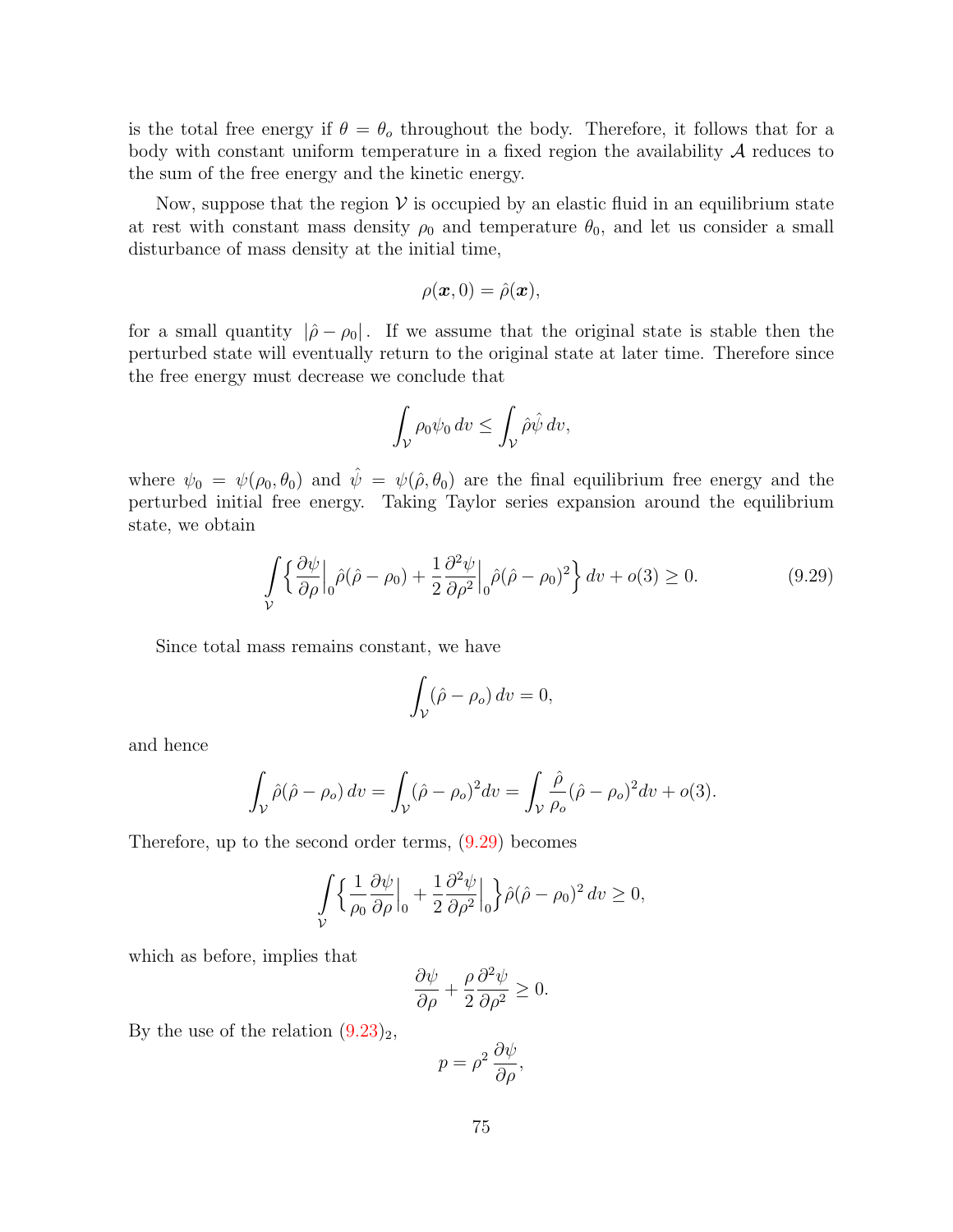it implies

$$
\frac{\partial p}{\partial \rho} \ge 0.
$$

Therefore, the non-negativeness of the *isothermal compressibility* is also a consequence of thermodynamic stability.

As a conclusion, we can Summarize the above two criteria for the stability of equilibrium states as follow:

#### Criteria of thermodynamic stability.

- 1) For a body with fixed adiabatic boundary and constant energy, the entropy tends to a maximum in equilibrium.
- 2) For a body with fixed boundary and constant uniform temperature, the sum of the free energy and the kinetic energy tends to a minimum in equilibrium.

We have seen in this section that thermodynamic stability criteria, like the entropy principle, impose further restrictions on properties of the constitutive functions, namely, specific heat and compressibility must be positive. On the other hand, such criteria, besides being used in analyzing stability of solutions, they are the basic principles for the formulation of equilibrium solutions in terms of minimization (or maximization) problems.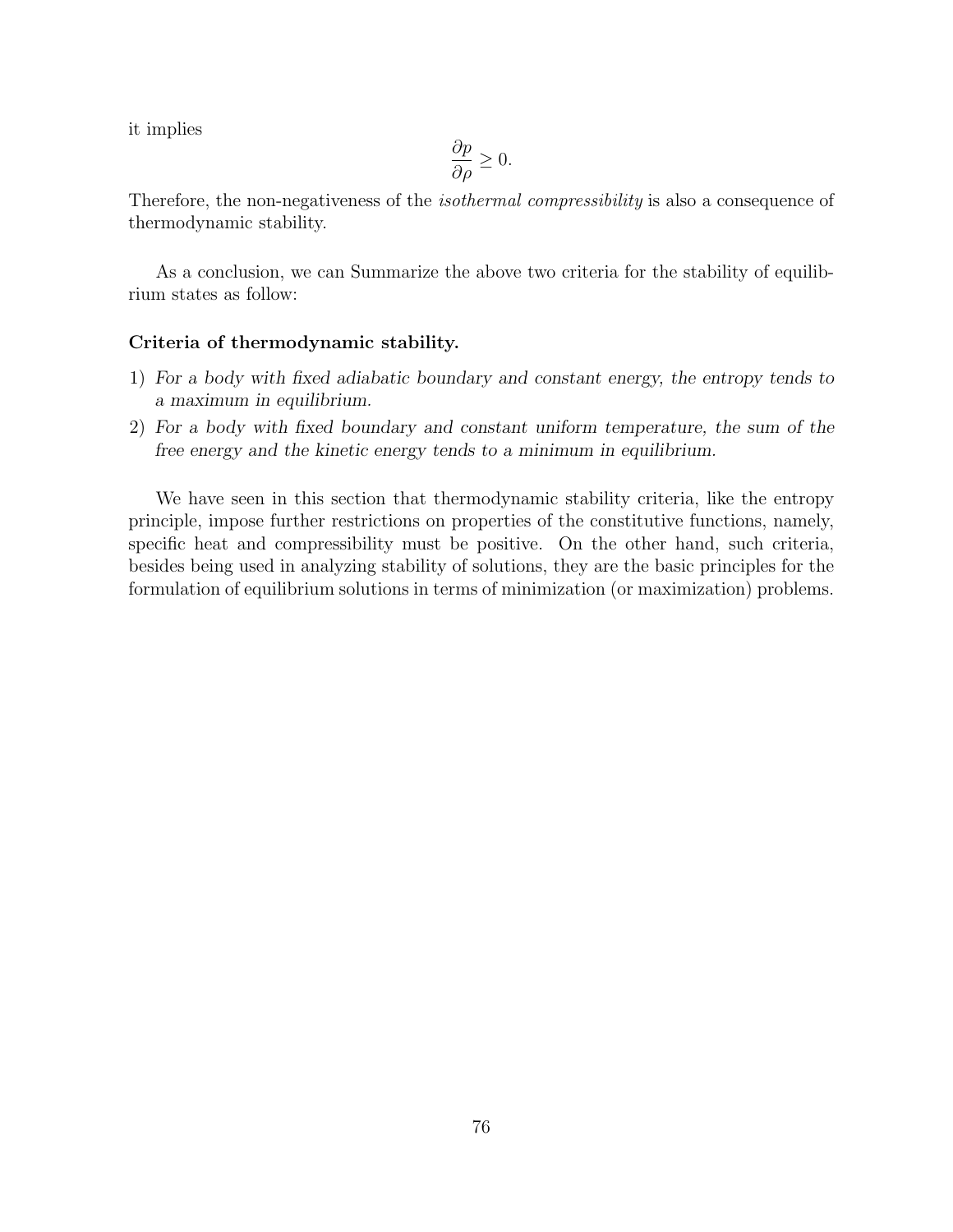# <span id="page-82-0"></span>10 Some problems in finite elasticity

We shall make an interesting remark on isotropic elastic bodies. From the representations

$$
T = s_0 I + s_1 B + s_2 B^{-1}
$$
\n(10.1)

for compressible bodies, where the material parameters  $s_0, s_1, s_2$  are scalar functions of  $(I_B, II_B, III_B)$ , and

$$
T = -pI + s_1B + s_2B^{-1}
$$
\n(10.2)

for incompressible bodies, where  $s_1, s_2$  are functions for  $(I_B, \mathbb{I}_B)$  and p is the indeterminate pressure, it is obvious that the stress tensor and the left Cauchy–Green tensor commute,

$$
TB = BT.\tag{10.3}
$$

In particular, for a deformation such that the physical components  $B_{(13)} = B_{(23)} = 0$ , so that  $T_{(13)}$  and  $T_{(23)}$  also vanish, the only non-trivial relation of [\(10.3\)](#page-82-0) is the expression for the  $\langle 12 \rangle$ -component, which reads

$$
\frac{T_{\langle 11\rangle} - T_{\langle 22\rangle}}{T_{\langle 12\rangle}} = \frac{B_{\langle 11\rangle} - B_{\langle 22\rangle}}{B_{\langle 12\rangle}}.
$$
\n(10.4)

The relations [\(10.3\)](#page-82-0) and [\(10.4\)](#page-82-0) between stress and deformation do not depend on any particular constitutive function, and thus they are called universal relations of isotropic elastic materials, compressible or incompressible. Relations of this kind are very important for experimental verification of material models, since they reflect a direct consequence from the material symmetry without having to know the constitutive function itself. In other words, if the deformation of a material model does not satisfy the relation [\(10.3\)](#page-82-0) in its experimental observation it cannot be a material model for an isotropic elastic body.

#### <span id="page-82-1"></span>10.1 Universal solutions in elasticity

For elastic solid bodies, the equation of motion is given by

$$
\operatorname{div} T(F) + \rho \mathbf{b} = \rho \ddot{\mathbf{x}}, \qquad \rho = \frac{\rho_{\kappa}}{|\det F|}, \qquad (10.5)
$$

or, in terms of referential description,

$$
\text{Div}\, T_{\kappa}(F) + \rho_{\kappa} \mathbf{b} = \rho_{\kappa} \ddot{\mathbf{x}},\tag{10.6}
$$

where  $T_{\kappa} = J T F^{-T}$  is the Piola–Kirchhoff stress tensor and  $\rho_{\kappa}$  is the mass density in the reference configuration  $\kappa$ . The external body force **b** is usually given in a specific problem.

An initial boundary value problem in elastic bodies is a problem of finding solutions,  $x = \chi(X, t)$ , of [\(10.5\)](#page-82-1), or [\(10.6\)](#page-82-1), with given initial conditions for the position  $\chi(X, t_0)$ and the velocity  $\dot{x}(X,t_0)$ , as well as certain boundary conditions. The following three types of boundary conditions are often considered.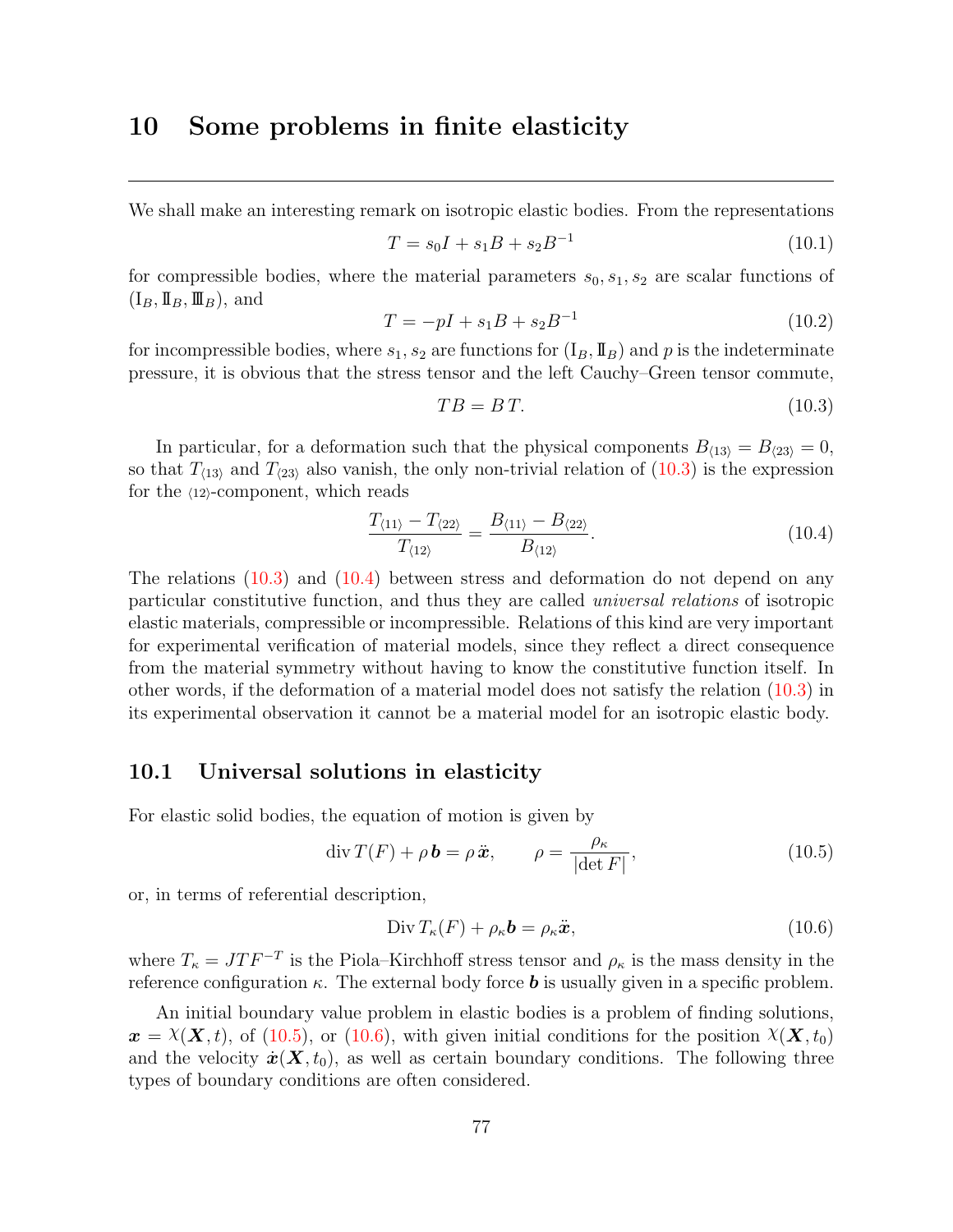<span id="page-83-0"></span>1) Traction boundary condition: The forces acting on the boundary are prescribed,

$$
T_{\kappa}(\boldsymbol{X})\boldsymbol{n}_{\kappa}(\boldsymbol{X}) = \boldsymbol{f}_{\kappa}(\boldsymbol{X}), \qquad \boldsymbol{X} \in \partial \mathcal{B}_{\kappa}, \tag{10.7}
$$

where  $f_{\kappa}$  denotes external surface forces exerted on the boundary and  $n_{\kappa}$  denotes the outward unit normal in the reference configuration.

2) Place boundary condition: The position of the boundary is prescribed,

$$
\chi(\mathbf{X}) = \mathbf{x}_0(\mathbf{X}), \qquad \mathbf{X} \in \partial \mathcal{B}_{\kappa}, \tag{10.8}
$$

where  $x_0(X)$  is a given function.

<span id="page-83-1"></span>3) Mixed boundary condition: The traction is prescribed on a part of the boundary, while on the other part of the boundary the position is prescribed.

Boundary value problems for incompressible elastic bodies can be similarly formulated. From [\(10.2\)](#page-82-0) the constitutive equation for the stress tensor can be written as

$$
T = -p1 + \mathcal{T}(F), \qquad \det F = 1,
$$

and the equation of motion [\(10.5\)](#page-82-1) becomes

$$
-\operatorname{grad} p + \operatorname{div} \mathcal{T}(F) + \rho \mathbf{b} = \rho \dot{\mathbf{x}},\tag{10.9}
$$

or, in referential description,

$$
-\operatorname{Grad} p + \operatorname{Div} \mathcal{T}_{\kappa}(F) + \rho_{\kappa} \mathbf{b} = \rho_{\kappa} \ddot{\mathbf{x}},\tag{10.10}
$$

where  $p$  is the undeterminate hydrostatic pressure.

We shall consider some solutions, called *controllable* deformations. Such a solution is specified by a certain deformation function satisfying the equation of motion such that the body can be maintained in equilibrium by applying suitable surface traction on the boundary alone. In other words, a controllable deformation is a solution of the equilibrium equation,

$$
\operatorname{div} T(F) + \rho \mathbf{b} = 0,\tag{10.11}
$$

for compressible elastic bodies, or

$$
-\operatorname{grad} p + \operatorname{div} \mathcal{T}(F) + \rho \mathbf{b} = 0, \qquad (10.12)
$$

for incompressible elastic bodies. No additional boundary conditions are prescribed, instead, the boundary tractions are to be determined from [\(10.7\)](#page-83-0). In the case of incompressible bodies, the pressure field must be suitably chosen so as to satisfy the equilibrium equation.

In general, a controllable deformation for a certain elastic material may not be controllable for a different elastic material, since the equilibrium equation depends on the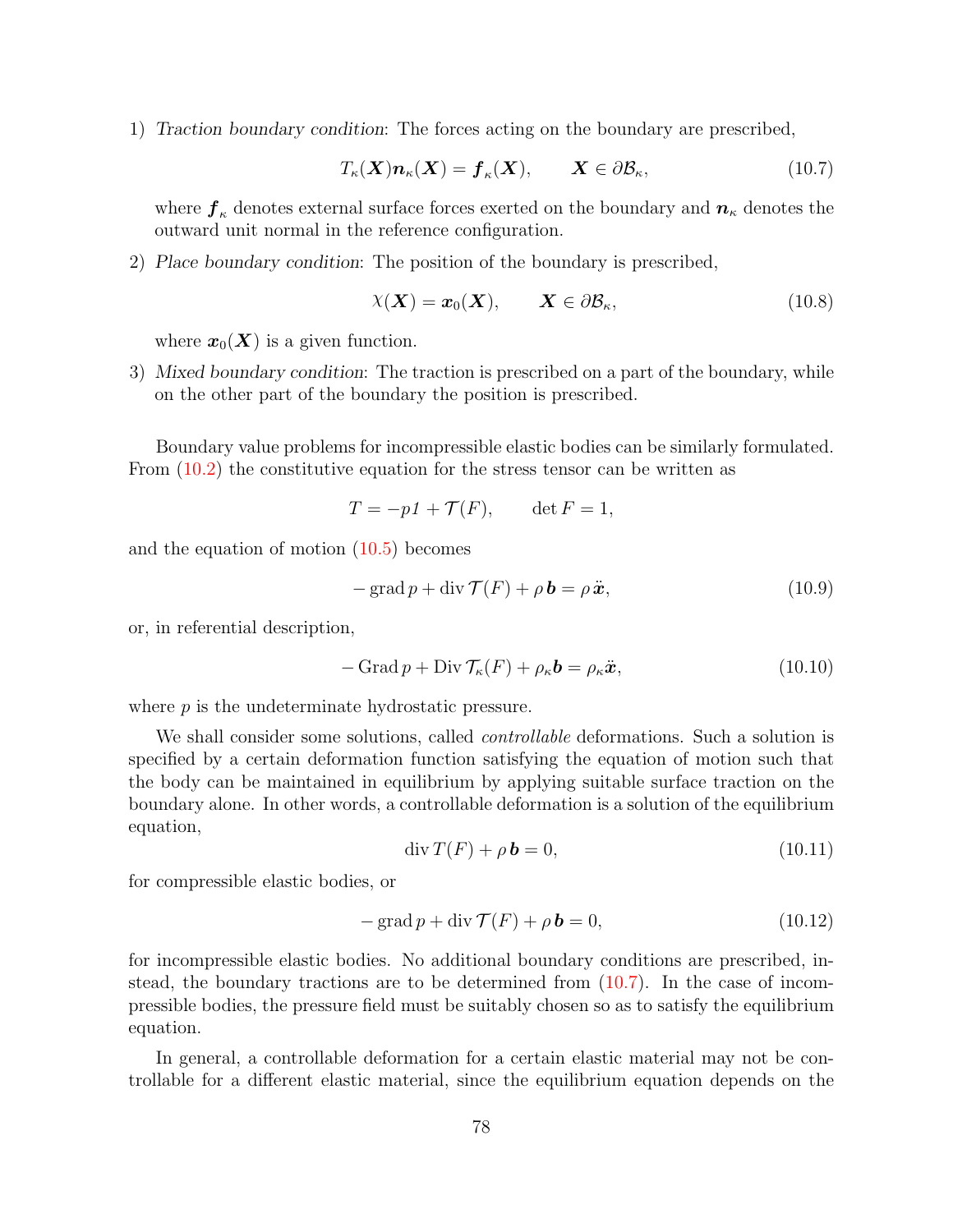constitutive equation. If a deformation function is controllable for a certain type of elastic materials, it will be called a *universal solution* of such materials. It has been shown by Ericksen that homogeneous deformations are the only class of universal solutions for compressible isotropic elastic bodies. However, being allowed to choose a suitable pressure field in order to satisfy the equilibrium equation gives an additional freedom for possible solutions in the case of incompressible bodies. And indeed, there are several other well-known classes of universal solutions for incompressible isotropic elastic bodies. The search for universal solutions is known as "Ericksen's problem" in the literature. We shall consider some of these solutions in the succeeding sections.

## <span id="page-84-0"></span>10.2 Simple Shear

We consider an isotropic elastic body subject to a deformation of simple shear given by

$$
x = X + \kappa Y, \quad y = Y, \quad z = Z,
$$

where the amount of shear  $\kappa$  is a constant, we have the left Cauchy–Green tensor

$$
[B_{\langle ij \rangle}] = \begin{bmatrix} 1 + \kappa^2 & \kappa & 0 \\ \kappa & 1 & 0 \\ 0 & 0 & 1 \end{bmatrix},
$$
 (10.13)

and its inverse

$$
[B_{\langle ij \rangle}]^{-1} = \begin{bmatrix} 1 & -\kappa & 0 \\ -\kappa & 1 + \kappa^2 & 0 \\ 0 & 0 & 1 \end{bmatrix},
$$

so that its principal invariants are given by

$$
I_B = 3 + \kappa^2
$$
,  $I\!I_B = 3 + \kappa^2$ ,  $I\!I\!I_B = 1$ .

It is easy to verify that the simple shear deformation satisfies the equilibrium equation with no body force. The stress tensor is a constant tensor given by

$$
[T_{\langle ij\rangle}] = (s_0 + s_1 + s_2) \begin{bmatrix} 1 & 0 & 0 \\ 0 & 1 & 0 \\ 0 & 0 & 1 \end{bmatrix} + (s_1 - s_2)\kappa \begin{bmatrix} 0 & 1 & 0 \\ 1 & 0 & 0 \\ 0 & 0 & 0 \end{bmatrix}
$$
  
+  $s_1\kappa^2 \begin{bmatrix} 1 & 0 & 0 \\ 0 & 0 & 0 \\ 0 & 0 & 0 \end{bmatrix} + s_2\kappa^2 \begin{bmatrix} 0 & 0 & 0 \\ 0 & 1 & 0 \\ 0 & 0 & 0 \end{bmatrix}$ , (10.14)

where  $s_i = s_i(3 + \kappa^2, 3 + \kappa^2, 1) = s_i(\kappa^2)$ . Note that simple shear is a volume-preserving deformation and the above results are also valid for an incompressible elastic body, provided that the material parameter  $s_0$  is replaced by  $-p$ , the undeterminate pressure.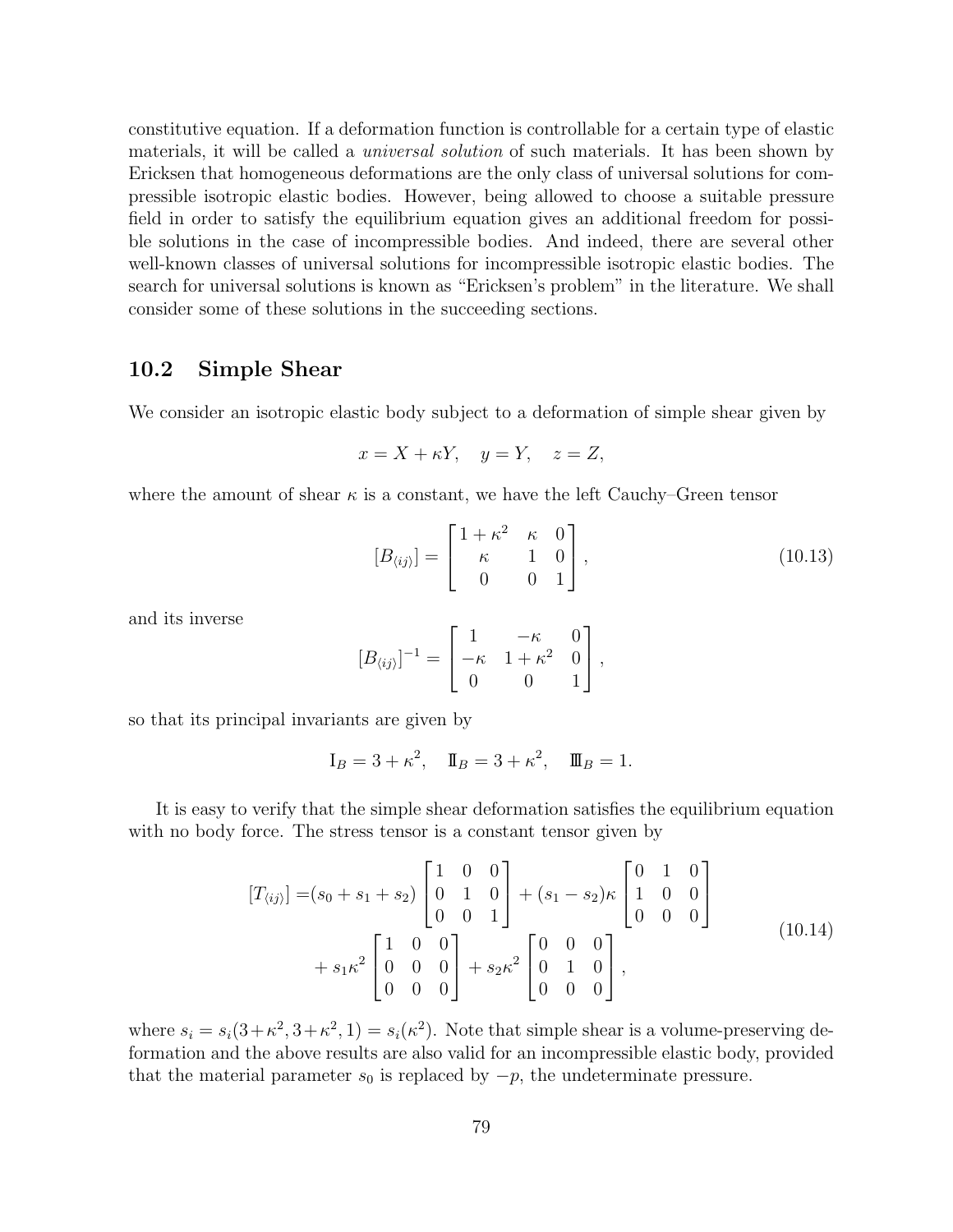The shear stress  $T_{\langle xy \rangle}$  on the surface,  $Y = Y_0$ , has the value

$$
T_{\langle xy \rangle} = \hat{\mu}\kappa, \tag{10.15}
$$

where

$$
\hat{\mu}(\kappa^2) = s_1(\kappa^2) - s_2(\kappa^2)
$$

is called the *shear modulus* of the material. For a small  $\kappa$ , then

$$
\hat{\mu}(\kappa^2) = \mu + o(\kappa^2),
$$

where  $\mu = \hat{\mu}(0)$  is the classical shear modulus. Therefore, any discrepancy from the classical result for the shear stress is at least of third-order in the amount of shear  $\kappa$ .

For simple shear, from [\(10.4\)](#page-82-0) and [\(10.13\)](#page-84-0) we have the following universal relation,

$$
T_{\langle xx \rangle} - T_{\langle yy \rangle} = \kappa T_{\langle xy \rangle},\tag{10.16}
$$

which can be checked immediately from  $(10.14)$ . If we denote the normal stress on the slanted surface of the block, corresponding to the plane in the reference state  $X = X_0$ , by N (see Fig. [7\)](#page-86-0), the universal relation  $(10.16)$  can be rewritten as

$$
N = T_{\langle yy \rangle} - \frac{\kappa}{1 + \kappa^2} T_{\langle xy \rangle}.
$$
\n(10.17)

From this expression, it is clear that in order to effect a simple shear on a rectangular block, besides shear stresses, normal stresses must also be applied on the surfaces of the block, since from the above relation the two normal stresses can not vanish simultaneously or even be equal to each other unless there is no shear at all. Moreover, the normal stress difference is a second-order effect in the amount of shear according to [\(10.15\)](#page-84-0) and [\(10.17\)](#page-84-0). Therefore, the normal stress difference is more significant than the discrepancy in the shear stress as an indication for the departure from the classical theory. The existence of a normal stress difference is usually known as the Poynting effect or simply as the normal stress effect.

# <span id="page-85-0"></span>10.3 Pure Shear

We have noticed that by applying shear stresses alone on the surface of a rectangular block, the body will tend to contract or expand if normal stresses were not supplied properly. To examine such changes quantitatively, we consider a deformation that consists of a homogeneous stretch followed by a simple shear,

$$
x = \lambda_1 X + \kappa \lambda_2 Y, \quad y = \lambda_2 Y, \quad z = \lambda_3 Z.
$$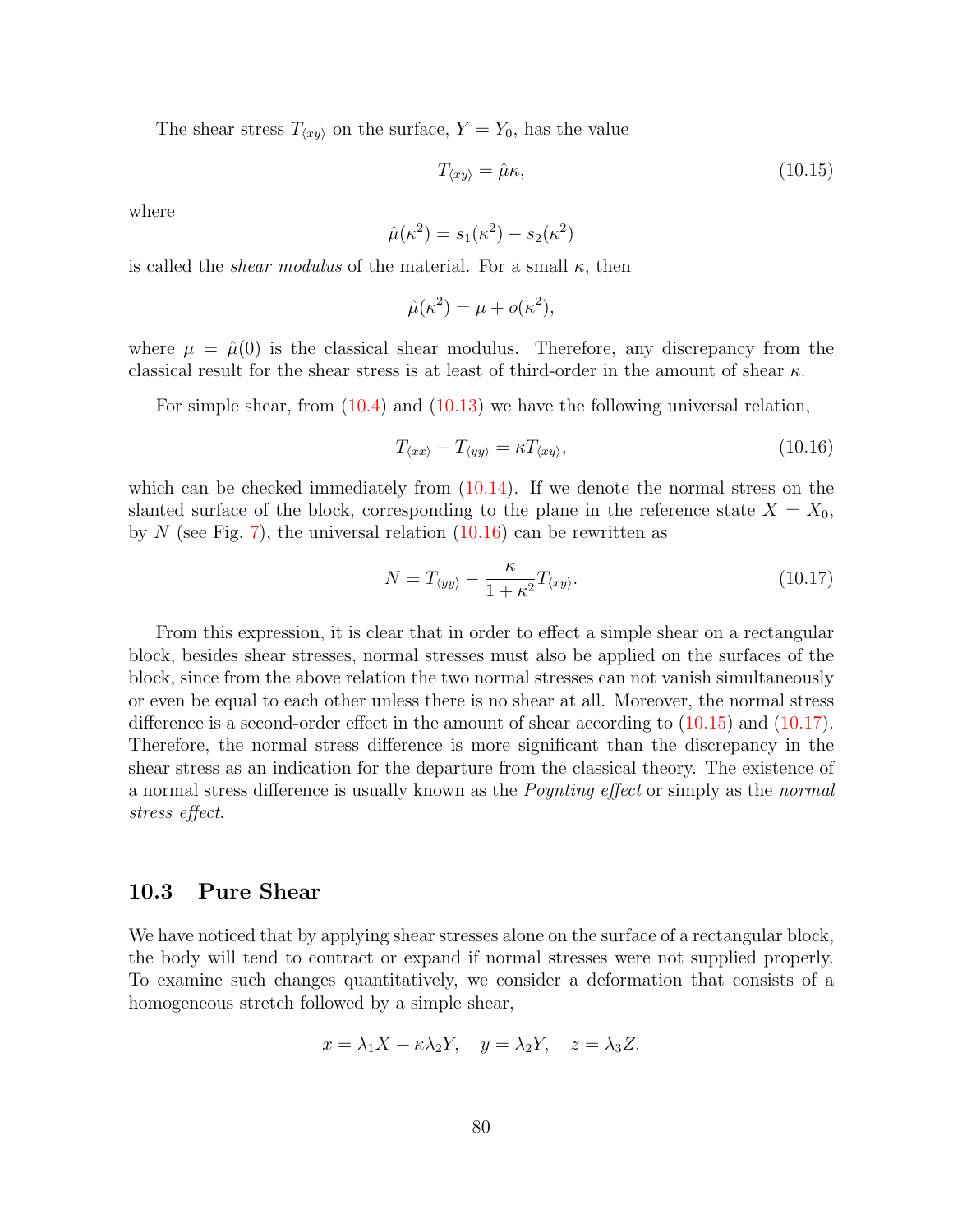

<span id="page-86-0"></span>Figure 7: Simple shear

Since this is a homogeneous deformation, it is a controllable universal solution for an elastic body. The deformation gradient relative to the Cartesian coordinate system is given by

$$
[F_{\langle i\alpha\rangle}] = \begin{bmatrix} \lambda_1 & \kappa\lambda_2 & 0 \\ 0 & \lambda_2 & 0 \\ 0 & 0 & \lambda_3 \end{bmatrix} . \tag{10.18}
$$

The left Cauchy–Green tensor is given by

$$
[B_{\langle ij\rangle}] = \begin{bmatrix} \lambda_1^2 + \kappa^2 \lambda_2^2 & \kappa \lambda_2^2 & 0 \\ \kappa \lambda_2^2 & \lambda_2^2 & 0 \\ 0 & 0 & \lambda_3^2 \end{bmatrix},
$$
(10.19)

and its inverse

$$
[(B^{-1})_{\langle ij\rangle}] = \begin{bmatrix} \frac{1}{\lambda_1^2} & -\frac{\kappa}{\lambda_1^2} & 0\\ -\frac{\kappa}{\lambda_1^2} & \frac{1}{\lambda_2^2} + \frac{\kappa^2}{\lambda_1^2} & 0\\ 0 & 0 & \frac{1}{\lambda_3^2} \end{bmatrix}.
$$

For isotropic elastic body, the stress tensor  $T_{\langle ij \rangle}$  can be calculated from [\(10.1\)](#page-82-0) for a compressible body or from [\(10.2\)](#page-82-0) for an incompressible body. In particular, the shear stress on the surface,  $Y = Y_0$ , is given by

$$
T_{\langle xy \rangle} = \kappa \left( s_1 \lambda_2^2 - s_2 \frac{1}{\lambda_1^2} \right),\tag{10.20}
$$

where  $s_i = s_i(I_B, \mathbb{I}_B, \mathbb{I}_B)$ . This holds for either compressible or incompressible  $(\mathbb{I}\mathbb{I}_B = 1)$ bodies. Moreover, from  $(10.19)$ , the universal relation  $(10.4)$  takes the following form,

$$
T_{\langle xx \rangle} - T_{\langle yy \rangle} = \frac{\lambda_1^2 - \lambda_2^2 + \kappa^2 \lambda_2^2}{\kappa \lambda_2^2} T_{\langle xy \rangle}.
$$
 (10.21)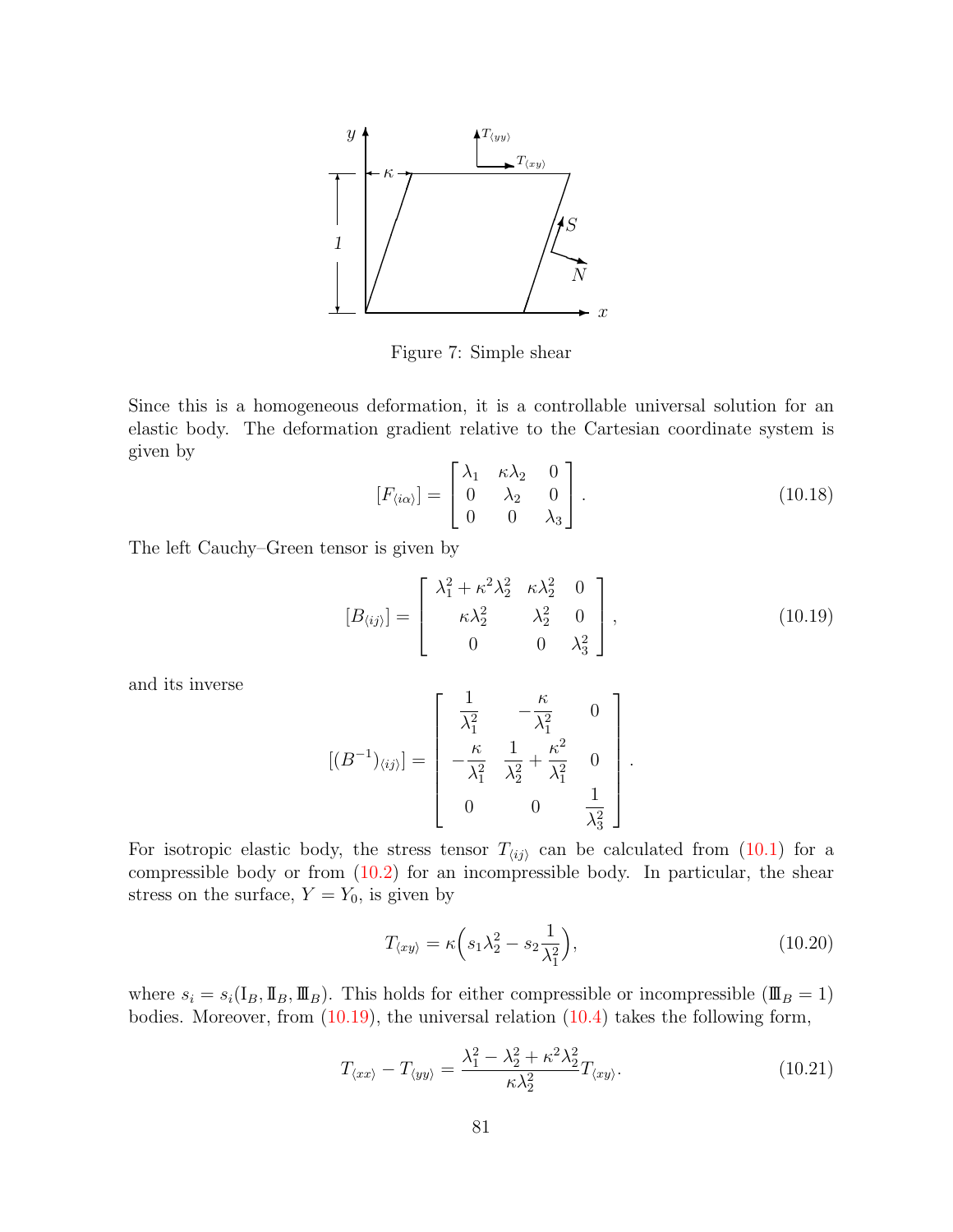Unlike the case of simple shear discussed in the previous section, for a fixed  $\kappa$ , it is now possible to determine the three constants  $\lambda_1$ ,  $\lambda_2$ , and  $\lambda_3$  in such a way that three normal stresses vanish on the surface of the block. In the case of an incompressible body, the three conditions for vanishing normal stresses can be used to determine  $\lambda_1$ ,  $\lambda_2$  and the pressure p, while the condition of incompressibility,  $\lambda_1 \lambda_2 \lambda_3 = 1$ , determines  $\lambda_3$ .



<span id="page-87-0"></span>Figure 8: Pure shear

We consider a square block, with sides of unit length. From Fig. [8,](#page-87-0) we require the block be free of normal stresses,

$$
N_1 = 0
$$
,  $N_2 = T_{\langle yy \rangle} = 0$ ,  $T_{\langle zz \rangle} = 0$ .

The normal stress  $N_1$  is given by

$$
N_1 = T_{\langle xx \rangle} - 2\kappa T_{\langle xy \rangle} + \kappa^2 T_{\langle yy \rangle},
$$

which together with vanishing of normal stress implies

$$
T_{\langle xx \rangle} - 2\kappa T_{\langle xy \rangle} = 0.
$$

The last condition combined with the relation [\(10.21\)](#page-85-0) leads to

$$
\lambda_1^2 = (1 + \kappa^2)\lambda_2^2.
$$
 (10.22)

It is interesting to point out that this relation is also a universal relation for elastic bodies and it admits a very simple geometric interpretation, namely,  $\overline{OA} = \overline{OB}$ , as shown in Fig. [8.](#page-87-0)

Furthermore, from  $(10.20)$  and  $(10.22)$ , the shear stress  $\tau$  is given by

$$
\tau = T_{\langle xy \rangle} = \kappa (s_1 \lambda_2^2 - s_2 \lambda_1^{-2}), \qquad S_1 = S_2 = \tau.
$$
 (10.23)

Besides the vanishing of normal stresses, the shear stresses on the surfaces,  $X = X_0$  and  $Y = Y_0$ , are equal. Such a state of stress is called a *pure shear*.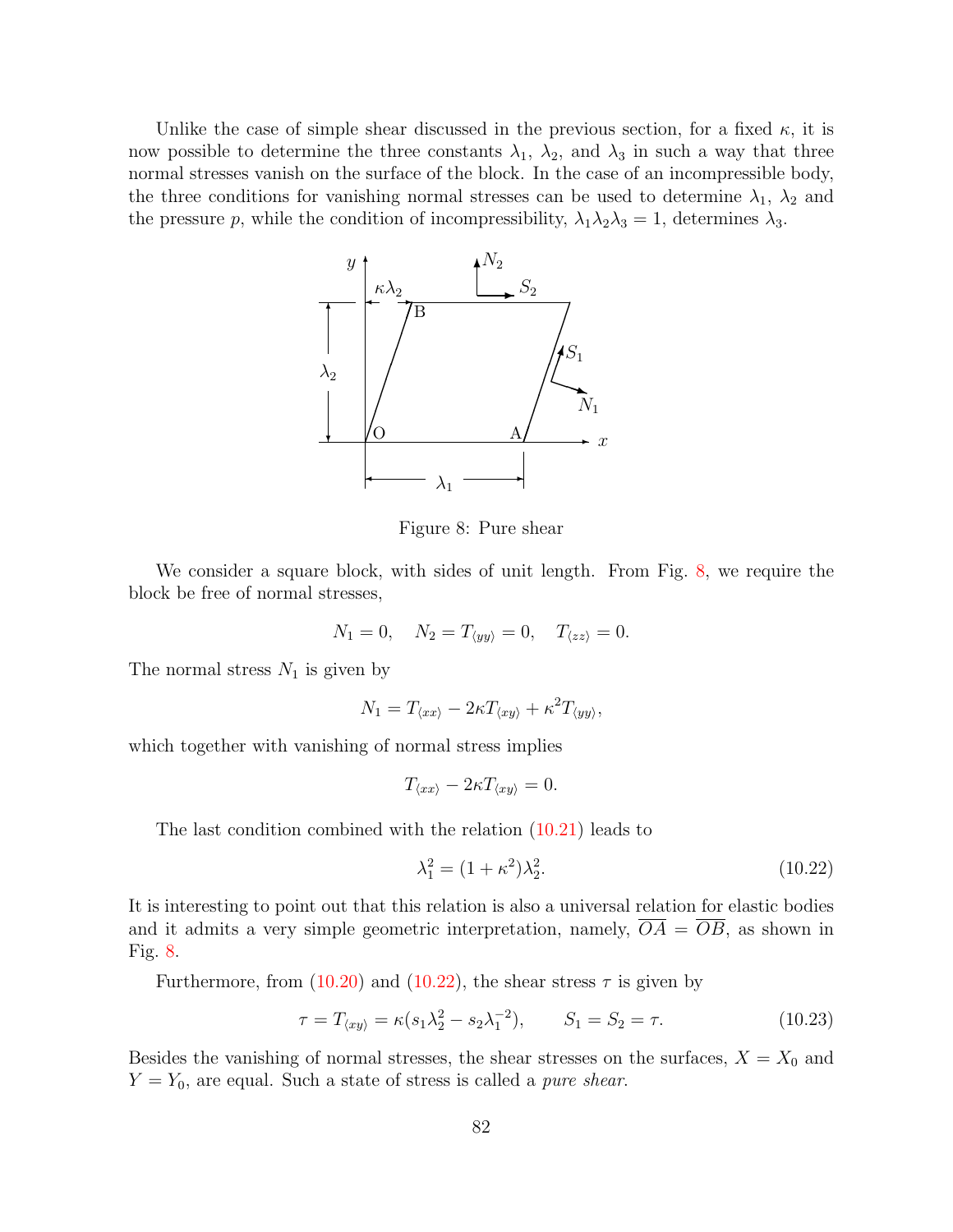Thus we have seen that to effect a state of pure shear on a square block, it is only necessary to apply equal shear stresses on the four surfaces. The amount of shear  $\kappa$ and the stretches  $\lambda_1$  and  $\lambda_2$  are adjusted in such a way that the length of the four sides remains the same. A square block becoming a rhombic block is also what one would expect intuitively in a pure shear.

To determine the stretches for the amount of shear  $\tau$ , explicit constitutive expressions would be needed. As an example, we shall consider the Mooney–Rivlin material with constant material parameters  $s_1$  and  $s_2$ . In the case of two-dimensional deformation, so that the thickness in  $x_3$ -direction remains unchanged, i.e.,

$$
\lambda_3 = 1
$$
, and  $\lambda_1 \lambda_2 = 1$ ,

by incompressibility. It follows from  $(10.22)$  and  $(10.23)$  that

$$
\lambda_1 = (1 - \tau^2 (s_1 - s_2)^{-2})^{-1/4}.
$$
\n(10.24)

Note that according to the requirement,  $s_1 > s_2$ , the value of  $\lambda_1$  is greater than 1 so that the side of the rhombus (losango) is greater than the side of original square.

### <span id="page-88-0"></span>10.4 bending of a rectangular block

We shall consider the case of bending a rectangular block into a circular section for an incompressible isotropic elastic material.

This problem can be described by the following volume-preserving deformation:

$$
r = \sqrt{2aX + b}
$$
,  $\theta = cY$ ,  $z = dZ$ , for  $acd = 1$ ,

where  $(X, Y, Z)$  are the Cartesian coordinates for the initial configuration and  $(r, \theta, z)$  are the cylindrical coordinates for the deformed configuration of the body.

For this deformation, the deformation gradient is given by

$$
[F^i_{\alpha}] = \begin{bmatrix} \frac{\partial r}{\partial X} & \frac{\partial r}{\partial Y} & \frac{\partial r}{\partial Z} \\ \frac{\partial \theta}{\partial X} & \frac{\partial \theta}{\partial Y} & \frac{\partial \theta}{\partial Z} \\ \frac{\partial z}{\partial X} & \frac{\partial z}{\partial Y} & \frac{\partial z}{\partial Z} \end{bmatrix} = \begin{bmatrix} ar^{-1} & 0 & 0 \\ 0 & c & 0 \\ 0 & 0 & d \end{bmatrix}.
$$

In terms of physical components, we have

$$
[F_{\langle i\alpha\rangle}] = \begin{bmatrix} ar^{-1} & 0 & 0 \\ 0 & cr & 0 \\ 0 & 0 & d \end{bmatrix}, \qquad [B_{\langle i j\rangle}] = \begin{bmatrix} a^2r^{-2} & 0 & 0 \\ 0 & c^2r^2 & 0 \\ 0 & 0 & d^2 \end{bmatrix}.
$$
 (10.25)

Obviously, det  $F = \det B = 1$  in physical components, as required by incompressibility.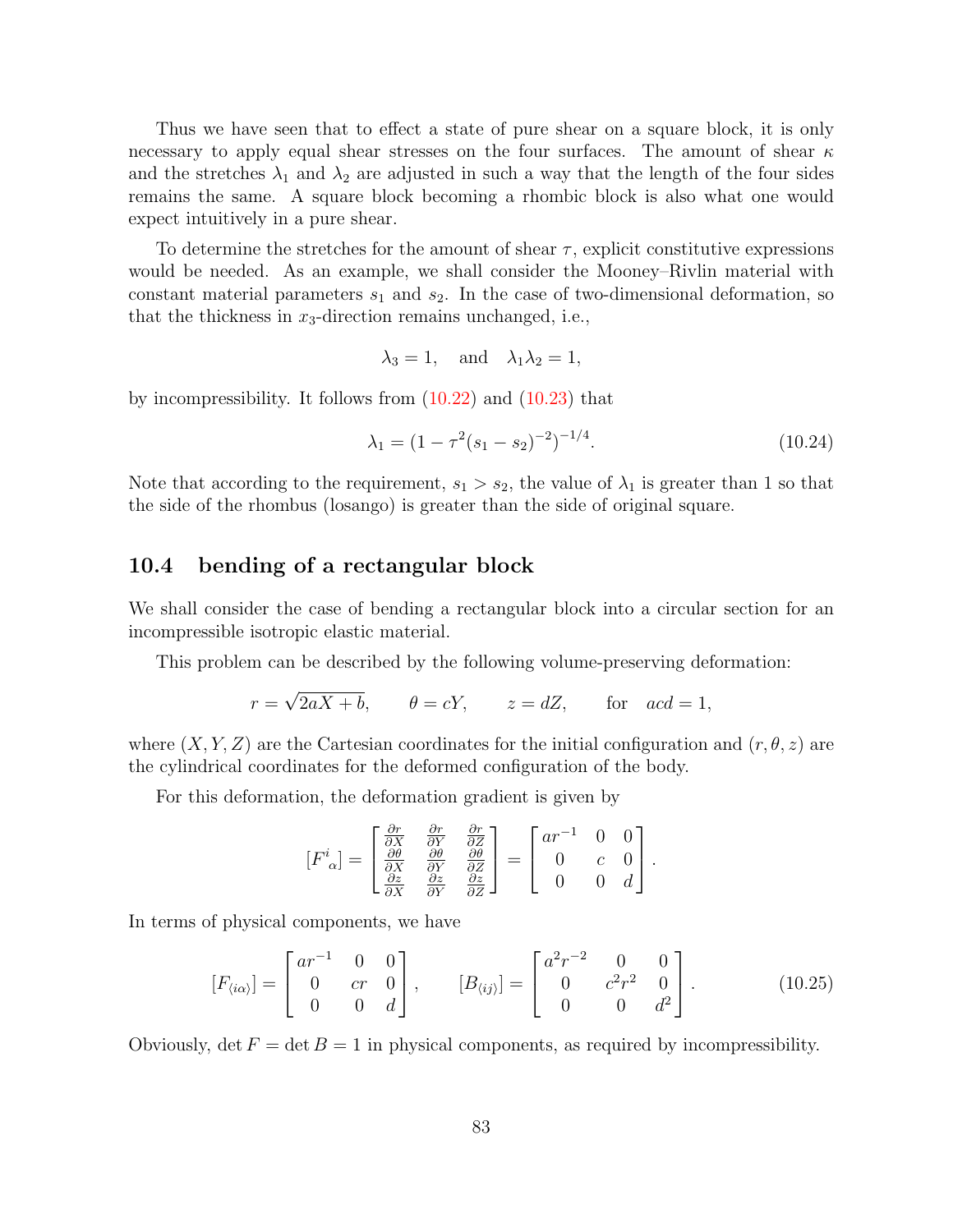This deformation belongs to a class of universal solutions for incompressible isotropic elastic bodies given by the constitutive equations [\(10.2\)](#page-82-0). In other words, this deformation satisfies the equation of equilibrium [\(10.9\)](#page-83-1) with no body force **b** and  $\ddot{\mathbf{x}} = 0$ ,

$$
\operatorname{grad} p - \operatorname{div}(s_1 B + s_2 B^{-1}) = 0. \tag{10.26}
$$

Since the Cauchy–Green tensor  $B$  is a function of  $r$  only, the equilibrium equation in the deformed cylindrical coordinate can be written as (see Sec. [10.6\)](#page-92-0)

$$
\frac{\partial T_{\langle rr \rangle}}{\partial r} + \frac{1}{r} (T_{\langle rr \rangle} - T_{\langle \theta \theta \rangle}) = 0,
$$
  

$$
\frac{\partial p}{\partial \theta} = 0, \qquad \frac{\partial p}{\partial z} = 0,
$$

which imply that the pressure  $p = p(r)$ , and

$$
T_{\langle rr \rangle} = -\int \frac{1}{r} (T_{\langle rr \rangle} - T_{\langle \theta \theta \rangle}) dr. \tag{10.27}
$$



<span id="page-89-0"></span>Figure 9: Bending into a circular section

In order to integrate this equation explicitly, we shall consider Mooney–Rivlin material model with constant  $s_1, s_2$ , and for simplicity, taking  $d = 1$  so that the deformation

$$
r = \sqrt{\frac{2}{c}X + \frac{1}{c^2}}, \qquad \theta = cY, \qquad z = Z,
$$
 (10.28)

is essentially two-dimensional without change of thickness, as shown in Fig [9.](#page-89-0) In this case,  $(10.26)$ becomes

$$
T_{\langle rr \rangle} = -(s_1 - s_2) \int \frac{1}{r} \left( \frac{1}{c^2 r^2} - c^2 r^2 \right) dr.
$$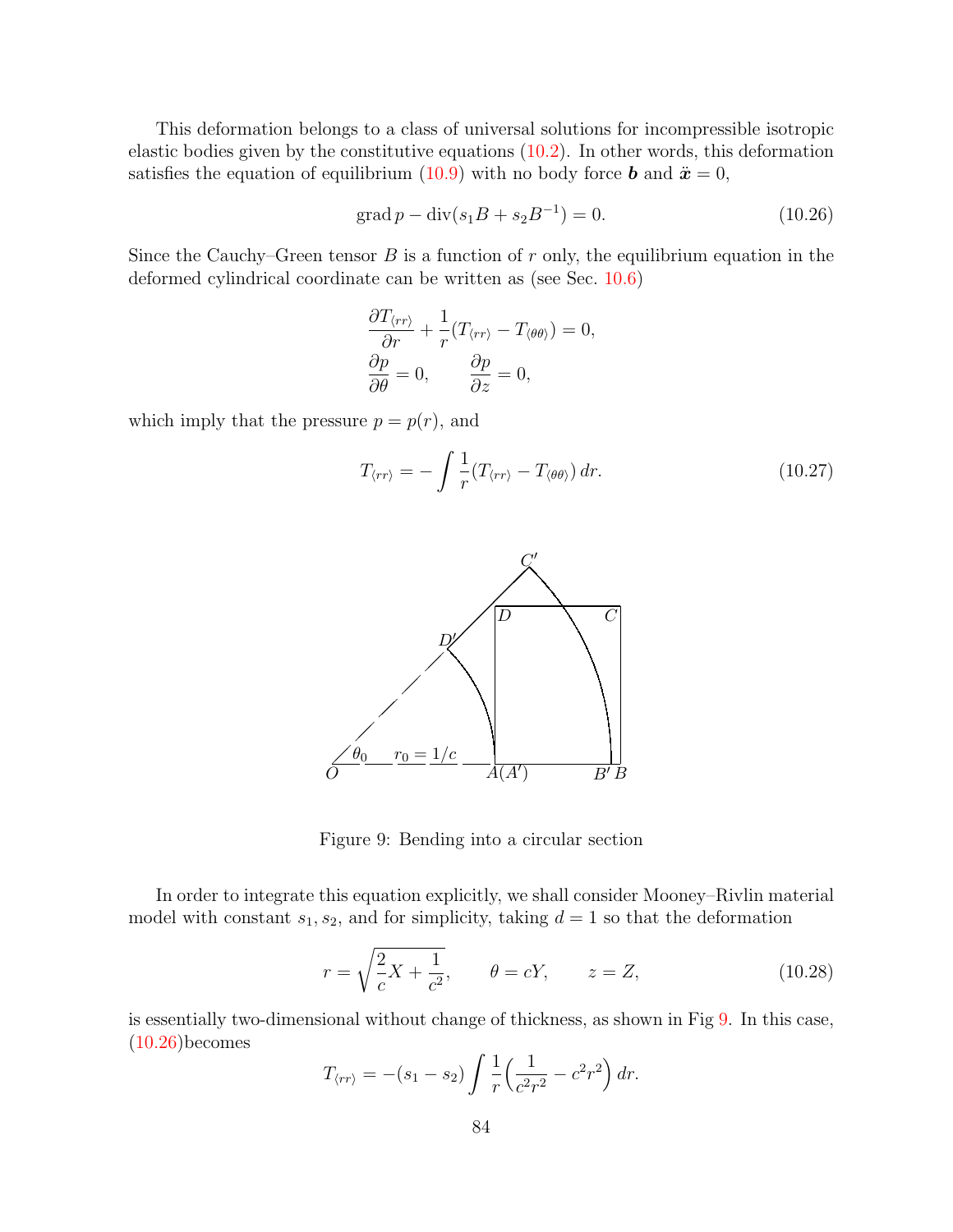Upon integration, we obtain

$$
T_{\langle rr \rangle} = \frac{1}{2}(s_1 - s_2) \left( \frac{1}{c^2 r^2} + c^2 r^2 \right) + K,
$$

where  $K$  is an integration constant.

Note that from [\(10.28\)](#page-89-0), we have

$$
c^2r^2 = 1 + 2cX.
$$

If we impose a boundary condition that the inner surface of the circular block  $(X = 0)$  is stress free, i.e.,

$$
T_{\langle rr \rangle}|_{X=0} = (s_1 - s_2) + K = 0,\tag{10.29}
$$

which implies  $K = s_2 - s_1$ .

Finally, from  $(10.2)$ , we obtain the exact solutions for the stresses and the pressure:

$$
T_{\langle rr \rangle} = \frac{1}{2}(s_1 - s_2) \left(c^2 r^2 + \frac{1}{c^2 r^2} - 2\right),
$$
  
\n
$$
T_{\langle \theta \theta \rangle} = \frac{1}{2}(s_1 - s_2) \left(3 c^2 r^2 - \frac{1}{c^2 r^2} - 2\right),
$$
  
\n
$$
p = \frac{1}{2} s_1 \left(\frac{1}{c^2 r^2} - c^2 r^2 + 2\right) + \frac{1}{2} s_2 \left(3 c^2 r^2 + \frac{1}{c^2 r^2} - 2\right).
$$

In order to effect the deformation from a rectangular block into a circular block, besides the condition [\(10.29\)](#page-89-0), other proper boundary conditions must be applied.

# <span id="page-90-0"></span>10.5 Deformation of a cylindrical annulus

For inflation, torsion, and extension, the deformation functions, from reference coordinate  $(R, \Theta, Z)$  to deformed coordinate  $(r, \theta, z)$  in cylindrical coordinates, given by

$$
r = \sqrt{A + BR^2}, \quad \theta = C\Theta + DZ, \quad z = E\Theta + FZ,
$$

with the condition  $B(CF - DE) = 1$  for incompressibility, is a family of universal solutions for any incompressible elastic bodies.

For the case with no torsion and no extension, we take  $B = C = F = 1$  and  $D = E = 0$ , and the deformation functions become

$$
r = \sqrt{R^2 + A}, \quad \theta = \Theta, \quad z = Z.
$$
 (10.30)

In this case, we have the deformation gradient

$$
[F^i_{\ \alpha}] = \begin{bmatrix} R r^{-1} & 0 & 0 \\ 0 & 1 & 0 \\ 0 & 0 & 1 \end{bmatrix}.
$$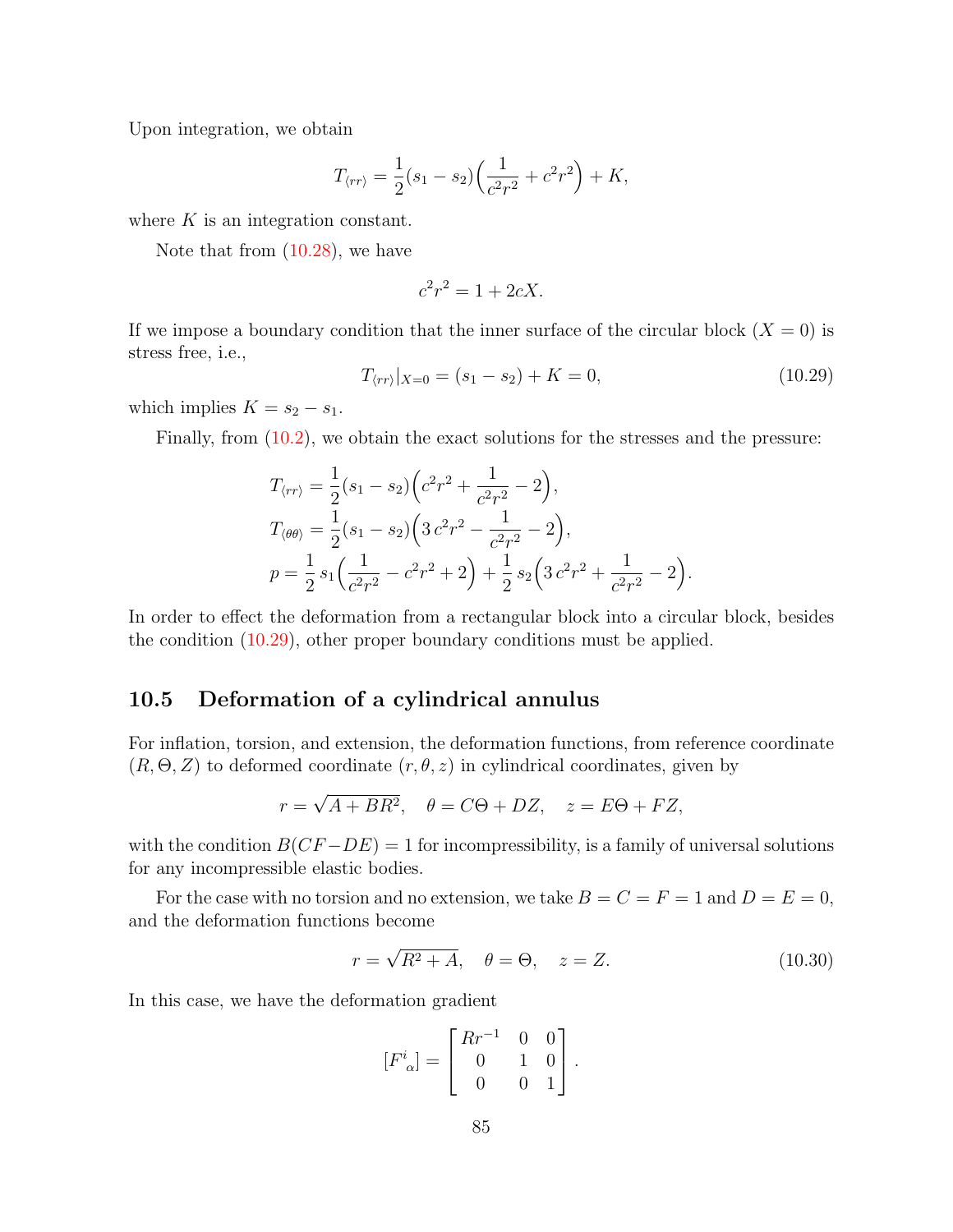In the physical components, it becomes

$$
[F_{\langle i\alpha\rangle}] = \begin{bmatrix} Rr^{-1} & 0 & 0 \\ 0 & rR^{-1} & 0 \\ 0 & 0 & 1 \end{bmatrix},
$$

and  $B = FF^T$  is given by

$$
[B_{\langle ij\rangle}] = \begin{bmatrix} \frac{R^2}{r^2} & 0 & 0 \\ 0 & \frac{r^2}{R^2} & 0 \\ 0 & 0 & 1 \end{bmatrix} = \begin{bmatrix} \frac{r^2 - A}{r^2} & 0 & 0 \\ 0 & \frac{r^2}{r^2 - A} & 0 \\ 0 & 0 & 1 \end{bmatrix}.
$$
 (10.31)

The equilibrium equation,  $-\text{div } T = 0$ , in cylindrical coordinates for this case can be written as

$$
\frac{\partial T_{\langle rr \rangle}}{\partial r} + \frac{1}{r} (T_{\langle rr \rangle} - T_{\langle \theta \theta \rangle}) = 0, \n\frac{\partial p}{\partial \theta} = 0, \qquad \frac{\partial p}{\partial z} = 0.
$$
\n(10.32)

Therefore the solutions for the stress  $T$  and the pressure  $p$  are functions of  $r$  only.

For incompressible isotropic elastic materials,  $T = -pI + s_1B + s_2B^{-1}$ , where  $s_1$  and  $s_2$  are functions of  $(I_B, I_B)$ , from the above equation, we have

$$
T_{\langle rr \rangle} = -\int \frac{1}{r} (T_{\langle rr \rangle} - T_{\langle \theta \theta \rangle}) dr
$$
  
=  $-\int \frac{1}{r} \Big( s_1 \Big( \frac{r^2 - A}{r^2} - \frac{r^2}{r^2 - A} \Big) + s_2 \Big( \frac{r^2}{r^2 - A} - \frac{r^2 - A}{r^2} \Big) \Big) dr.$ 

For Mooney–Rivlin material for which  $s_1$  and  $s_2$  are material constants, we can integrate the above equation and obtain

$$
T_{\langle rr \rangle}(r) = \frac{1}{2}(s_1 - s_2) \left( \ln \frac{r^2 - A}{r^2} - \frac{A}{r^2} \right) + K,\tag{10.33}
$$

where  $K$  is the integration constant.

On the other hand, since

$$
T_{\langle rr \rangle} = -p + s_1 \frac{r^2 - A}{r^2} + s_2 \frac{r^2}{r^2 - A},
$$

from  $(10.33)$ , we obtain

$$
p(r) = s_1 \frac{r^2 - A}{r^2} + s_2 \frac{r^2}{r^2 - A} - \frac{1}{2} (s_1 - s_2) \left( \ln \frac{r^2 - A}{r^2} - \frac{A}{r^2} \right) - K. \tag{10.34}
$$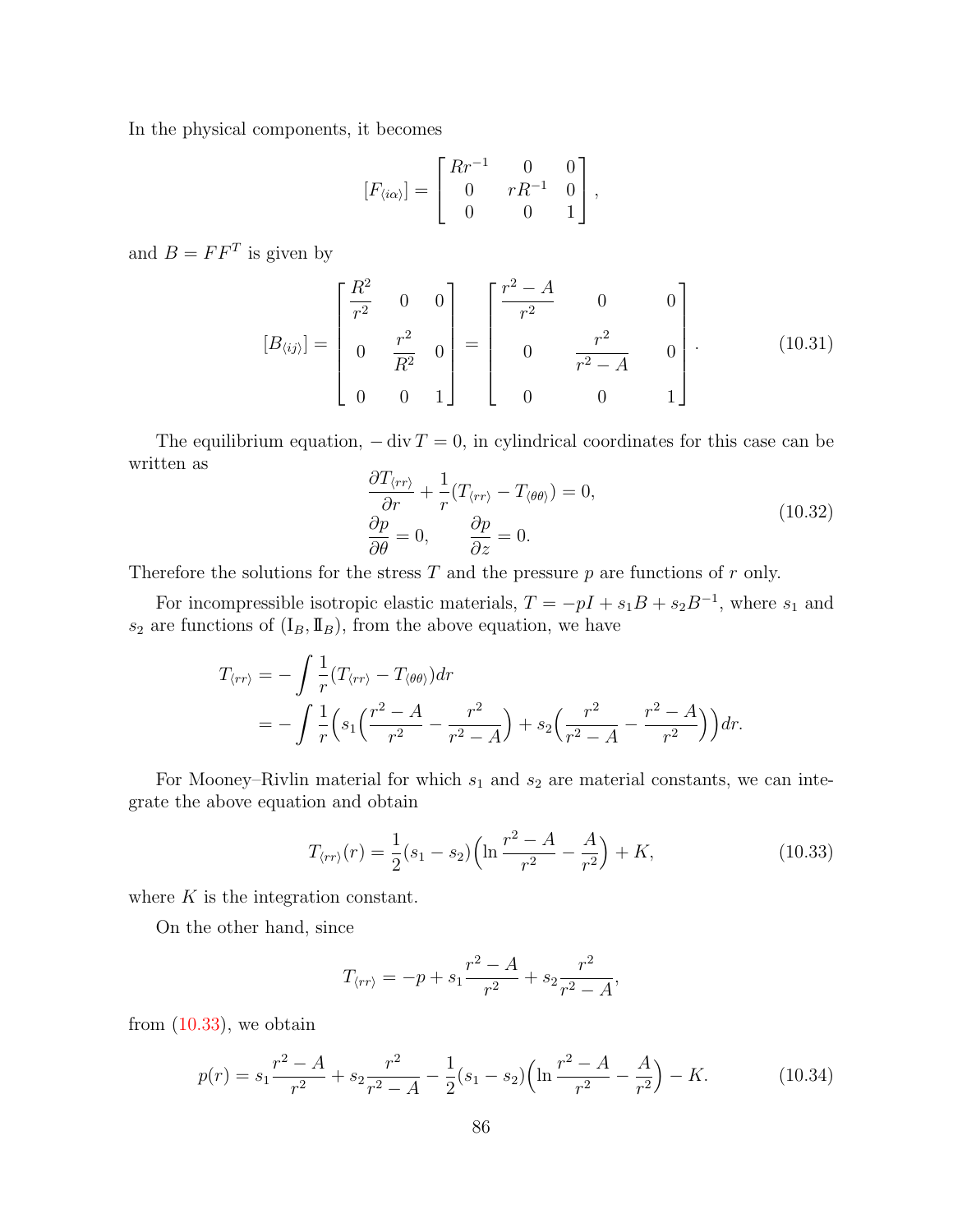Similarly, from

$$
T_{\langle \theta \theta \rangle} = -p + s_1 \frac{r^2}{r^2 - A} + s_2 \frac{r^2 - A}{r^2},
$$

we obtain

$$
T_{\langle\theta\theta\rangle}(r) = \frac{1}{2}(s_1 - s_2) \left( \ln \frac{r^2 - A}{r^2} + \frac{2r^2}{r^2 - A} - \frac{2r^2 - A}{r^2} \right) + K. \tag{10.35}
$$

# Summary of the problem

We consider the deformation function,

$$
r = \sqrt{R^2 + A}, \quad \theta = \Theta, \quad z = Z,
$$

for reference region  $R_0 \le R \le R_1$  and deformed region  $r_0 \le r \le r_1$ .

Equilibrium solution for the stress  $T = -pI + s_1B + s_2B^{-1}$  of Mooney–Rivlin material is given by

$$
T_{\langle rr \rangle}(R) = \frac{1}{2}(s_1 - s_2) \left( \ln \frac{R^2}{R^2 + A} - \frac{A}{R^2 + A} \right) + K,
$$
  
\n
$$
T_{\langle \theta \theta \rangle}(R) = \frac{1}{2}(s_1 - s_2) \left( \ln \frac{R^2}{R^2 + A} + \frac{2(R^2 + A)}{R^2} - \frac{2R^2 + A}{R^2 + A} \right) + K,
$$
  
\n
$$
p(R) = s_1 \frac{R^2}{R^2 + A} + s_2 \frac{R^2 + A}{R^2} - \frac{1}{2}(s_1 - s_2) \left( \ln \frac{R^2}{R^2 + A} - \frac{A}{R^2 + A} \right) + K.
$$

The solution contains two free parameters, namely,  $A$  and  $K$ , to be determined from boundary conditions. One can prescribe the boundary conditions at the inner and outer surfaces of the cylinder, for example,

$$
p_0 = -T_{\langle rr \rangle}(R_0), \qquad p_1 = -T_{\langle rr \rangle}(R_1).
$$

which lead to a system of two equations for the two constants  $A$  and  $K$ :

$$
\frac{1}{2}(s_1 - s_2) \left( \ln \frac{R_0^2}{R_0^2 + A} - \frac{A}{R_0^2 + A} \right) + K = -p_0,
$$
  

$$
\frac{1}{2}(s_1 - s_2) \left( \ln \frac{R_1^2}{R_1^2 + A} - \frac{A}{R_1^2 + A} \right) + K = -p_1.
$$

The system is difficult to solve analytically, but numerically, it can easily be solved.

# <span id="page-92-0"></span>10.6 Appendix: Divergence of a tensor field

The divergence in physical components of a symmetric tensor field T: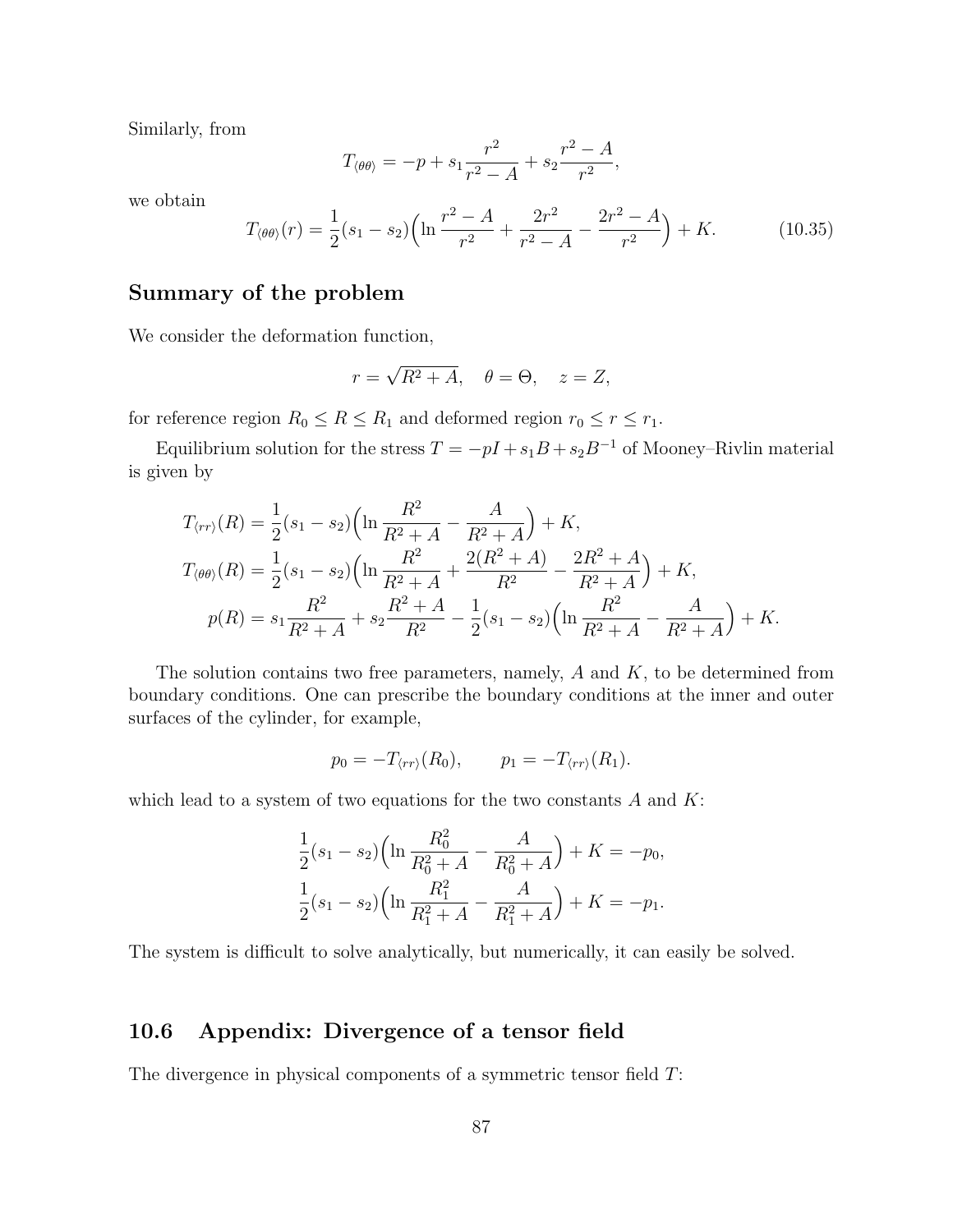a) Cartesian coordinate system  $\left(x,y,z\right)$  :

$$
(\text{div } T)_{\langle x \rangle} = \frac{\partial T_{\langle xx \rangle}}{\partial x} + \frac{\partial T_{\langle xy \rangle}}{\partial y} + \frac{\partial T_{\langle xz \rangle}}{\partial z},
$$

$$
(\text{div } T)_{\langle y \rangle} = \frac{\partial T_{\langle xy \rangle}}{\partial x} + \frac{\partial T_{\langle yy \rangle}}{\partial y} + \frac{\partial T_{\langle yz \rangle}}{\partial z},
$$

$$
(\text{div } T)_{\langle z \rangle} = \frac{\partial T_{\langle xz \rangle}}{\partial x} + \frac{\partial T_{\langle yz \rangle}}{\partial y} + \frac{\partial T_{\langle zz \rangle}}{\partial z}.
$$

b) Cylindrical coordinate system  $(r, \theta, z)$ :

$$
(\text{div } T)_{\langle r \rangle} = \frac{\partial T_{\langle rr \rangle}}{\partial r} + \frac{1}{r} \frac{\partial T_{\langle r\theta \rangle}}{\partial \theta} + \frac{\partial T_{\langle rz \rangle}}{\partial z} + \frac{T_{\langle rr \rangle} - T_{\langle \theta\theta \rangle}}{r},
$$

$$
(\text{div } T)_{\langle \theta \rangle} = \frac{\partial T_{\langle r\theta \rangle}}{\partial r} + \frac{1}{r} \frac{\partial T_{\langle \theta\theta \rangle}}{\partial \theta} + \frac{\partial T_{\langle \theta z \rangle}}{\partial z} + \frac{2}{r} T_{\langle r\theta \rangle},
$$

$$
(\text{div } T)_{\langle z \rangle} = \frac{\partial T_{\langle rz \rangle}}{\partial r} + \frac{1}{r} \frac{\partial T_{\langle \theta z \rangle}}{\partial \theta} + \frac{\partial T_{\langle zz \rangle}}{\partial z} + \frac{1}{r} T_{\langle rz \rangle}.
$$

c) Spherical coordinate system  $(r, \theta, \phi)$ :

$$
(\operatorname{div} T)_{\langle r\rangle} = \frac{\partial T_{\langle r r\rangle}}{\partial r} + \frac{1}{r} \frac{\partial T_{\langle r \theta \rangle}}{\partial \theta} + \frac{1}{r \sin \theta} \frac{\partial T_{\langle r \phi \rangle}}{\partial \phi} + \frac{1}{r} \Big( 2 T_{\langle r r\rangle} - T_{\langle \theta \theta \rangle} - T_{\langle \phi \phi \rangle} + \cot \theta T_{\langle r \theta \rangle} \Big),
$$
  
\n
$$
(\operatorname{div} T)_{\langle \theta \rangle} = \frac{\partial T_{\langle r \theta \rangle}}{\partial r} + \frac{1}{r} \frac{\partial T_{\langle \theta \theta \rangle}}{\partial \theta} + \frac{1}{r \sin \theta} \frac{\partial T_{\langle \theta \phi \rangle}}{\partial \phi} + \frac{1}{r} \Big( 3 T_{\langle r \theta \rangle} + \cot \theta (T_{\langle \theta \theta \rangle} - T_{\langle \phi \phi \rangle}) \Big),
$$
  
\n
$$
(\operatorname{div} T)_{\langle \phi \rangle} = \frac{\partial T_{\langle r \phi \rangle}}{\partial r} + \frac{1}{r} \frac{\partial T_{\langle \theta \phi \rangle}}{\partial \theta} + \frac{1}{r \sin \theta} \frac{\partial T_{\langle \phi \phi \rangle}}{\partial \phi} + \frac{1}{r} \Big( 3 T_{\langle r \phi \rangle} + 2 \cot \theta T_{\langle \theta \phi \rangle} \Big).
$$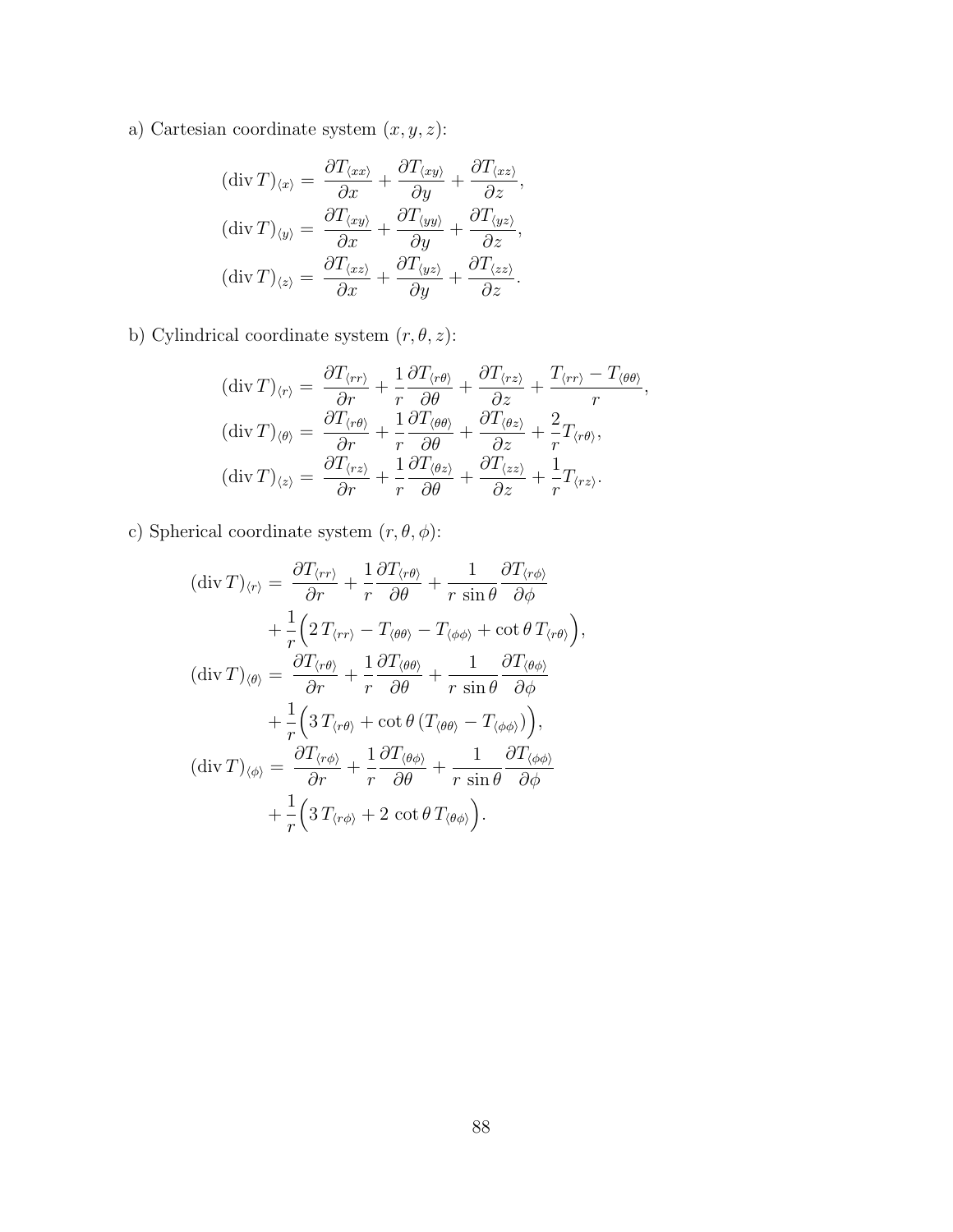# 11 Wave propagation in elastic bodies

We shall consider small amplitude waves, which are motions of small deformation in a material body. It can be treated in a relatively simple classical approach of harmonic wave propagation. The material body on which the wave propagates is generally deformed so that the body is effectively anisotropic. To study small amplitude waves on a deformed body, we shall first formulate a theory of small deformation on a deformed body.

## 11.1 Small deformations on a deformed body

To account for propagation of small amplitude waves into a prestressed body, we shall formulate a theory of small deformation on a finitely deformed body. Although this is a well-known problem in finite elasticity<sup>[3](#page-94-0)</sup>, our approach will not be formulated in Eulerian description nor in Lagrangian description as usual, rather, the problem can be elegantly formulated in relative description (see Chapter 2), relative to the pre-deformed state of the body as the reference configuration.

#### <span id="page-94-1"></span>The relative description

Let  $\kappa_0$  be a reference configuration of the body  $\mathcal{B}$ , and  $\kappa_t$  be its deformed configuration at the present time t, Let

$$
\boldsymbol{x} = \chi(X, t), \qquad X \in \kappa_0(\mathcal{B}),
$$

and

$$
F(X,t) = \nabla_X(\chi(X,t)),
$$

be the deformation and the deformation gradient from  $\kappa_0$  to  $\kappa_t$ .

Now, at some time  $\tau$ , consider the deformed configuration  $\kappa_{\tau}$ , and

$$
\boldsymbol{\xi} = \chi(X,\tau) := \boldsymbol{\xi}_t(\boldsymbol{x},\tau) \in \kappa_\tau(\mathcal{B}), \qquad \boldsymbol{x} = \chi(X,t) \in \kappa_t(\mathcal{B}). \tag{11.1}
$$

 $\xi_t(x, \tau)$  is called the *relative motion* with respect to the present configuration at time t, and

$$
F_t(\boldsymbol{x},\tau) = \nabla_x \boldsymbol{\xi}_t(\boldsymbol{x},\tau),
$$

is called the relative deformation gradient. We also define the relative displacement vector as

$$
\boldsymbol{u}(\boldsymbol{x},\tau) = \boldsymbol{\xi}_t(\boldsymbol{x},\tau) - \boldsymbol{x},\tag{11.2}
$$

<span id="page-94-0"></span><sup>3</sup> Green, A.E.; Rivlin R.S.; Shield, R.T.: General theory of small elastic deformations superposed on finite deformations. Pro. Roy. Soc. London, Ser. A, 211, 128-154, (1952)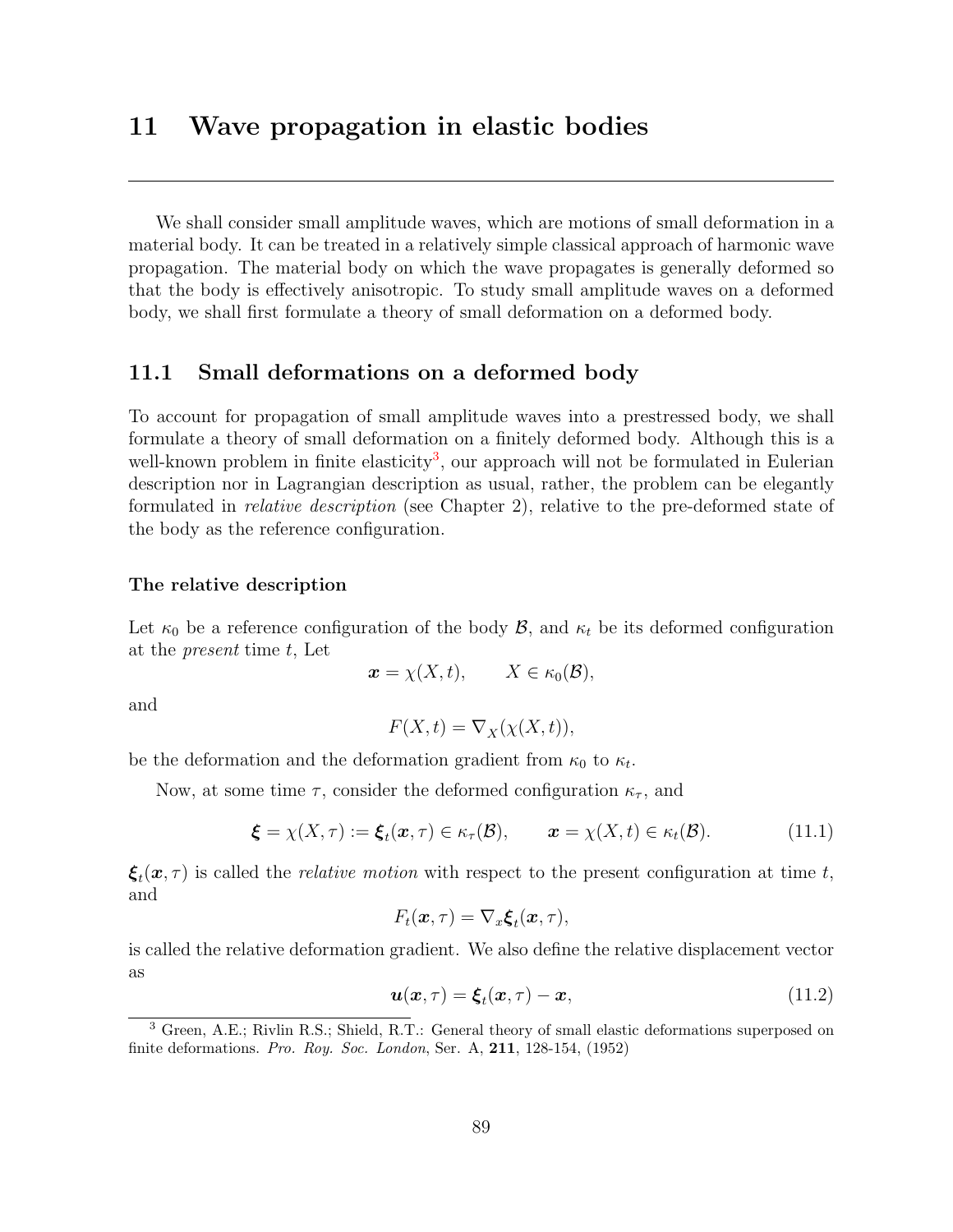and

$$
H(\boldsymbol{x},\tau) = \nabla_x \boldsymbol{u}(\boldsymbol{x},\tau) = F_t(\boldsymbol{x},\tau) - I,\tag{11.3}
$$

is the relative displacement gradient at time  $\tau$  with respect to the *present* configuration  $\kappa_t$  (emphasize, not  $\kappa_0$ ), and I stands for the identity tensor.

Note that from  $(11.1)$ ,

$$
\nabla_x \boldsymbol{\xi}_t(\boldsymbol{x}, \tau) = \nabla_X(\chi(X, \tau)) \nabla_X(\chi(X, t))^{-1} = F(X, \tau) F(X, t)^{-1},
$$

hence, by the use of  $(11.3)$  we have

$$
H(\boldsymbol{x},\tau) = F(X,\tau)F(X,t)^{-1} - I,
$$

or simply as

$$
F_t(\tau) = I + H(\tau)
$$
 and  $F(\tau) = (I + H(\tau))F(t)$ . (11.4)

In these expressions and hereafter, we shall often denote a function  $F$  as  $F(t)$  to emphasize its value at time t when its spatial variable is self-evident.

We can represent the deformation and deformation gradient schematically in the following diagram:



Furthermore, from  $(11.1)$  and  $(11.2)$  (or from the above diagram), we have

$$
\chi(X,\tau) = \chi(X,t) + \boldsymbol{u}(\chi(X,t),\tau). \tag{11.5}
$$

By taking the derivatives with respect to  $\tau$ , we obtain the velocity and the acceleration of the motion at time  $\tau$ ,

$$
\dot{\boldsymbol{x}}(X,\tau) = \frac{\partial \boldsymbol{u}(\boldsymbol{x},\tau)}{\partial \tau} = \dot{\boldsymbol{u}}(\boldsymbol{x},\tau), \quad \ddot{\boldsymbol{x}}(X,\tau) = \ddot{\boldsymbol{u}}(\boldsymbol{x},\tau). \tag{11.6}
$$

Note that since  $\mathbf{x} = \chi(X, t)$  is independent of  $\tau$ , in relative motion description, the partial derivative with respect to  $\tau$  keeping x fixed is nothing but the material time derivative.

The advantage of using relative Lagrangian formulation is that it enable us to linearize constitutive equation relative to the present state and hence with a successive method of Euler's type, we can approximate the nonlinear constitutive functions for large deformations.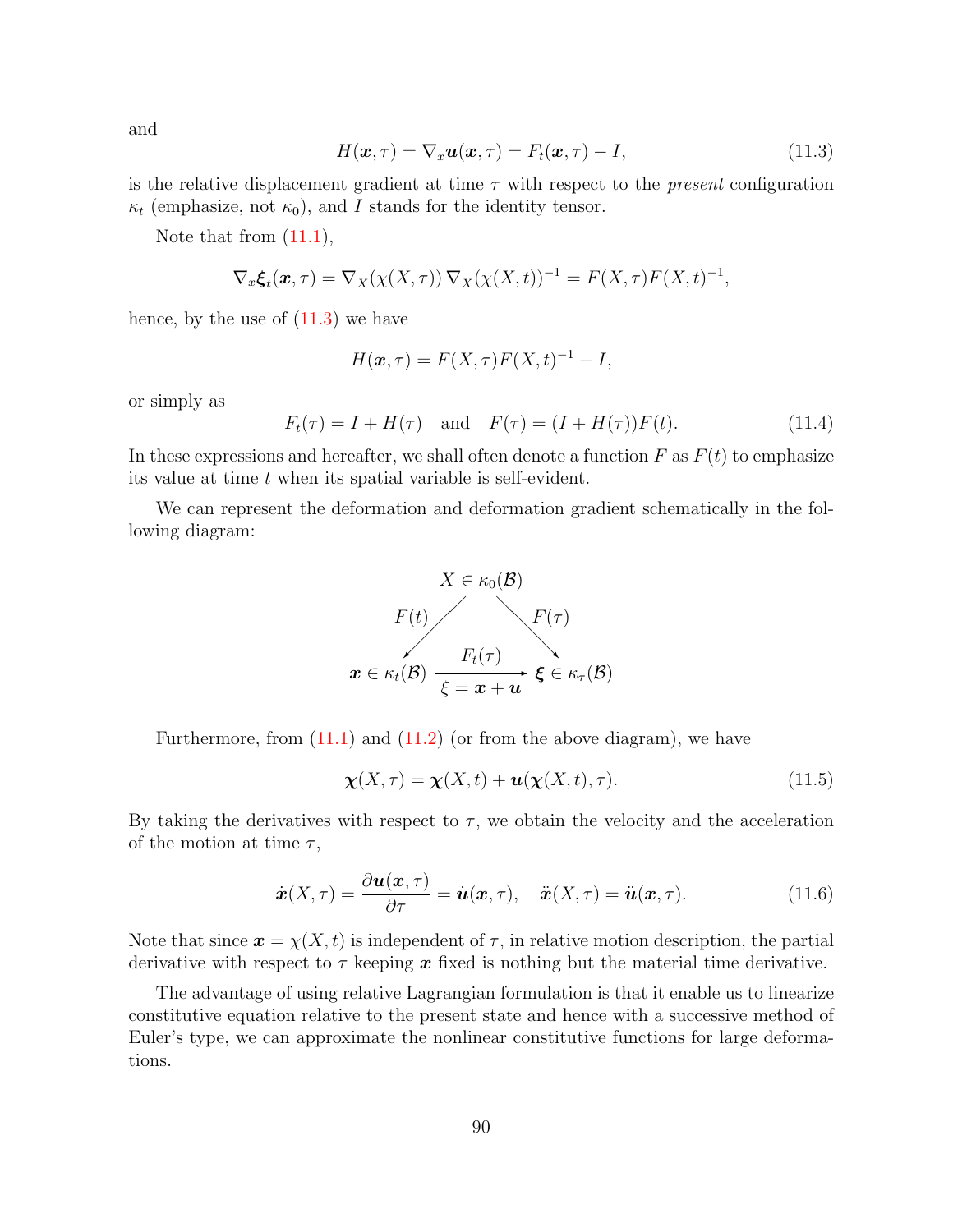#### <span id="page-96-0"></span>Linearized constitutive equations

Let  $\kappa_0$  be the preferred reference configuration of a viscoelastic body  $\mathcal{B}$ , and let the Cauchy stress  $T(X, t)$  be given by the constitutive equation in the configuration  $\kappa_0$ ,

$$
T(X,t) = \mathcal{T}(F(X,t)).
$$
\n<sup>(11.7)</sup>

For large deformations, the constitutive function  $\mathcal T$  is generally a nonlinear function of the deformation gradient F.

We shall regard the present configuration  $\kappa_t$  as an updated reference configuration, and consider a small deformation relative to the present state  $\kappa_t(\mathcal{B})$  at time  $\tau = t + \Delta t$ , for small enough time interval  $\Delta t$ . In other words, we shall assume that the relative displacement gradient H is small,  $|H| \ll 1$ , so that we can linearize the constitutive equation [\(11.7\)](#page-96-0) at time  $\tau$  relative to the updated reference configuration at time t, namely,

$$
T(\tau) = \mathcal{T}(F(\tau)) = \mathcal{T}(F(t)) + \partial_F \mathcal{T}(F(t))[F(\tau) - F(t)],
$$

or by the use of  $(11.4)$ ,

$$
T(\tau) = T(t) + \partial_F \mathcal{T}(F(t))[H(\tau)F(t)] + o(2),
$$

where  $o(2)$  represents higher order terms in the small displacement gradient  $|H|$ .

The linearized constitutive equation can now be written as

$$
T(\tau) = T(t) + L(F(t))[H(\tau)],
$$
\n(11.8)

where

$$
L(F)[H] := \partial_F \mathcal{T}(F)[HF],\tag{11.9}
$$

define the fourth order elasticity tensor  $L(F)$  relative to the present configuration  $\kappa_t$ .

The above general definition of the elasticity for any constitutive class of elastic materials  $T = \mathcal{T}(F)$ , relative to the updated present configuration, will be explicitly determined in the following sections for a particular class, namely a Mooney–Rivlin type materials.

#### <span id="page-96-1"></span>Compressible and nearly incompressible bodies

For a elastic body, the constitutive equation [\(11.7\)](#page-96-0) relative to the preferred reference configuration  $\kappa_0$  can be written as

$$
T = \mathcal{T}(F) = -p(F)I + \widetilde{\mathcal{T}}(F). \tag{11.10}
$$

However, for an incompressible body, the pressure  $p$  depends also on the boundary conditions, and because it cannot be determined from the deformation of the body alone, it is called an indeterminate pressure, which is an independent variable in addition to the displacement vector variable for boundary value problems.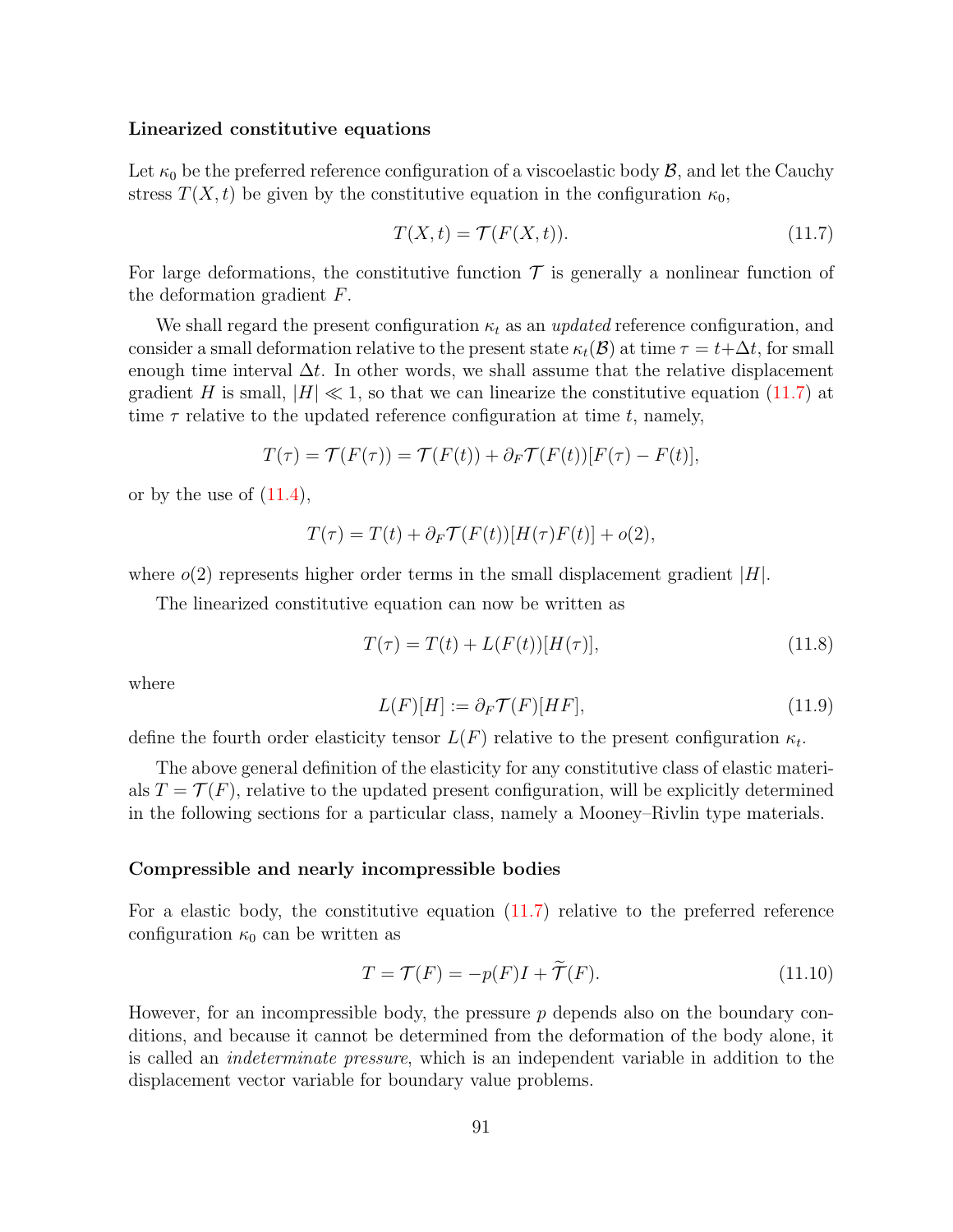For compressible bodies, we shall assume that the pressure depend on the deformation gradient only through the determinant, or by the use of the mass balance, depend only on the mass density,

$$
p = \hat{p}(\det F) = p(\rho), \qquad \rho = \frac{\rho_0}{\det F},
$$

where  $\rho_0$  is the mass density in the reference configuration  $\kappa_0$ . We have

$$
\rho(\tau) - \rho(t) = \rho_0 (\det F(\tau)^{-1} - \det F(t)^{-1}) = \rho(t) (\det (F(\tau)^{-1}F(t)) - 1)
$$
  
= 
$$
\rho(t) (\det (I + H(\tau))^{-1} - 1) = -\rho(t) \operatorname{tr} H(\tau) + o(2),
$$

in which the relation  $(11.4)$  has been used.

Therefore, it follows that

$$
p(\tau) - p(t) = \left(\frac{dp}{d\rho}\right)_t (\rho(\tau) - \rho(t)) + o(2) = -\left(\rho \frac{dp}{d\rho}\right)_t \text{ tr } H(\tau) + o(2),
$$

or

$$
p(\tau) = p(t) - \beta \text{ tr } H(\tau) + o(2), \qquad (11.11)
$$

where  $\beta := (\rho \frac{dp}{d\rho})_t$  is a material parameter evaluated at the present time t.

From  $(11.10)$  and  $(11.4)$ , let

$$
C(F(t))[H(\tau)]:= \partial_F \widetilde{\mathcal{T}}(F(t))[F(\tau)-F(t)]= \partial_F \widetilde{\mathcal{T}}(F(t))[H(\tau)F(t)],
$$

then from  $(11.9)<sub>1</sub>$ , the elasticity tensor becomes

$$
L(F)[H] = \beta(\text{tr } H)I + C(F)[H].
$$
\n(11.12)

We call a body nearly incompressible if its density is nearly insensitive to the change of pressure. Therefore, if we regard the density as a function of pressure,  $\rho = \rho(p)$ , then its derivative with respect to the pressure is nearly zero. In other words, for nearly incompressible bodies, we shall assume that  $\beta$  is a material parameter much greater than 1,

$$
\beta \gg 1. \tag{11.13}
$$

Note that for compressible or nearly incompressible body, the elasticity tensor does not contain the pressure explicitly. It is only a function of the deformation gradient and the material parameter  $\beta$  at the present time t.

#### <span id="page-97-0"></span>Mooney–Rivlin material

For Mooney–Rivlin material,

$$
T = \mathcal{T}(F) = -p(F)I + s_1B + s_2B^{-1},\tag{11.14}
$$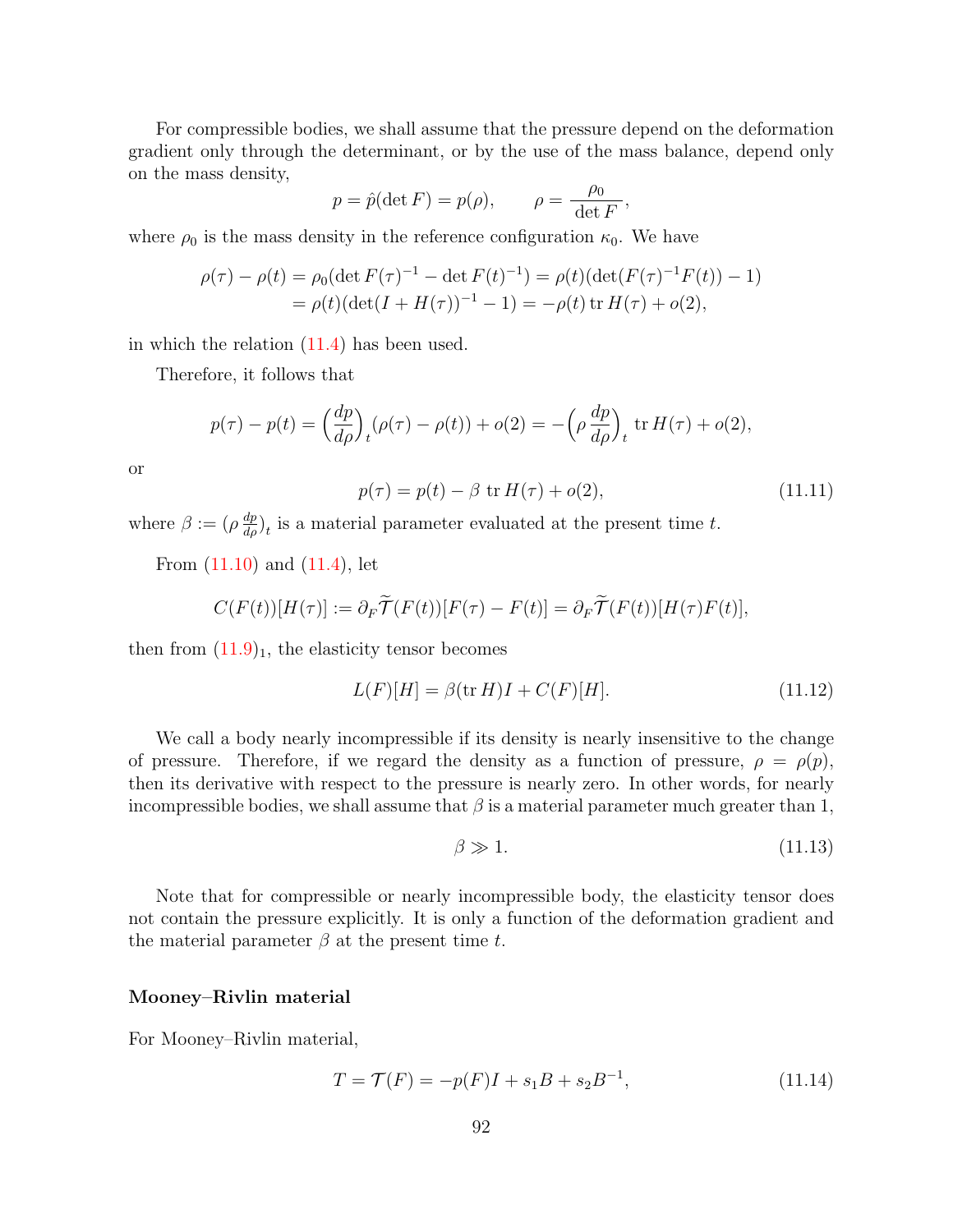The material parameters  $s_1$  and  $s_2$  are assumed to be constants. After taking the gradients of  $\mathcal{T}(F)$  with respect to F at  $(F, 0)$ , from  $(11.8)$ , we have

$$
T(\tau) = T(t) + L(F(t))[H(\tau)],
$$
\n(11.15)

where

$$
L(F)[H] = \beta(\text{tr } H)I + s_1(HB + BH^T) - s_2(B^{-1}H + H^T B^{-1}).
$$
\n(11.16)

### <span id="page-98-0"></span>11.2 The equation of motion in relative description

Let  $\kappa$  be a reference configuration of the body  $\mathcal{B}$ , then in the Lagrangian formulation, we can write the equation of motion at time  $\tau$  as

$$
\rho_{\kappa}(\boldsymbol{X})\ddot{\boldsymbol{x}}(\boldsymbol{X},\tau)-\text{Div}\, T_{\kappa}(\boldsymbol{X},\tau)=\rho_{\kappa}(\boldsymbol{X})\boldsymbol{g}(\boldsymbol{X},\tau),\qquad \boldsymbol{X}\in\kappa(\mathcal{B}),
$$

where  $T_{\kappa}(\tau)$  is the Piola–Kirchhoff stress tensor at time  $\tau$  relative to the reference configuration  $\kappa$ , and  $g(\tau)$  is the body force. The operator (Div) stands for the divergence with respect to the coordinate system  $(X)$  in  $\kappa(\mathcal{B})$ , and the overhead dot () is the material time derivative with respect to time variable  $\tau$ .

Instead of the fixed reference configuration  $\kappa$ , we can rewrite the equation relative to the configuration  $\kappa_t$  at the present time t as the reference configuration. By a simple substitution, it becomes

$$
\rho(\boldsymbol{x},t)\ddot{\boldsymbol{x}}(\boldsymbol{x},\tau)-{\rm div}\,T_t(\boldsymbol{x},\tau)=\rho(\boldsymbol{x},t)\boldsymbol{g}(\boldsymbol{x},\tau),\qquad \boldsymbol{x}\in\kappa_t(\mathcal{B}),
$$

where  $T_t(\tau) = T_{\kappa_t}(\tau)$  is the Piola–Kirchhoff stress tensor at time  $\tau$  relative to the present configuration  $\kappa_t$ . The operator (div) stands for the divergence with respect to the coordinate system  $(x)$  in the present configuration.

This is the equation of motion in the relative description. We call this a relative Lagrangian formulation in contrast to the usual (total) Lagrangian and Eulerian formulations.

The (first) Piola-Kirchhoff stress tensor at time  $\tau$  relative to the present configuration at time t,  $T_t(\tau)$ , is given by

$$
T_t(\tau) := \det F_t(\tau) T(\tau) F_t(\tau)^{-T} = \det(I + H) T(\tau) (I + H)^{-T}
$$
  
= 
$$
\det(I + H) (T(t) + L(F)[H])(I + H)^{-T}
$$
  
= 
$$
(I + \operatorname{tr} H) (T(t) + L(F)[H])(I - H^T) + o(2)
$$
  
= 
$$
T(t) + (\operatorname{tr} H) T(t) - T(t) H^T + L(F)[H] + o(2).
$$

We can write the linearized Piola-Kirchhoff stress as

$$
T_t(\tau) = T(t) + (\text{tr } H(\tau))T(t) - T(t)H(\tau)^T + L(F(t))[H(\tau)].
$$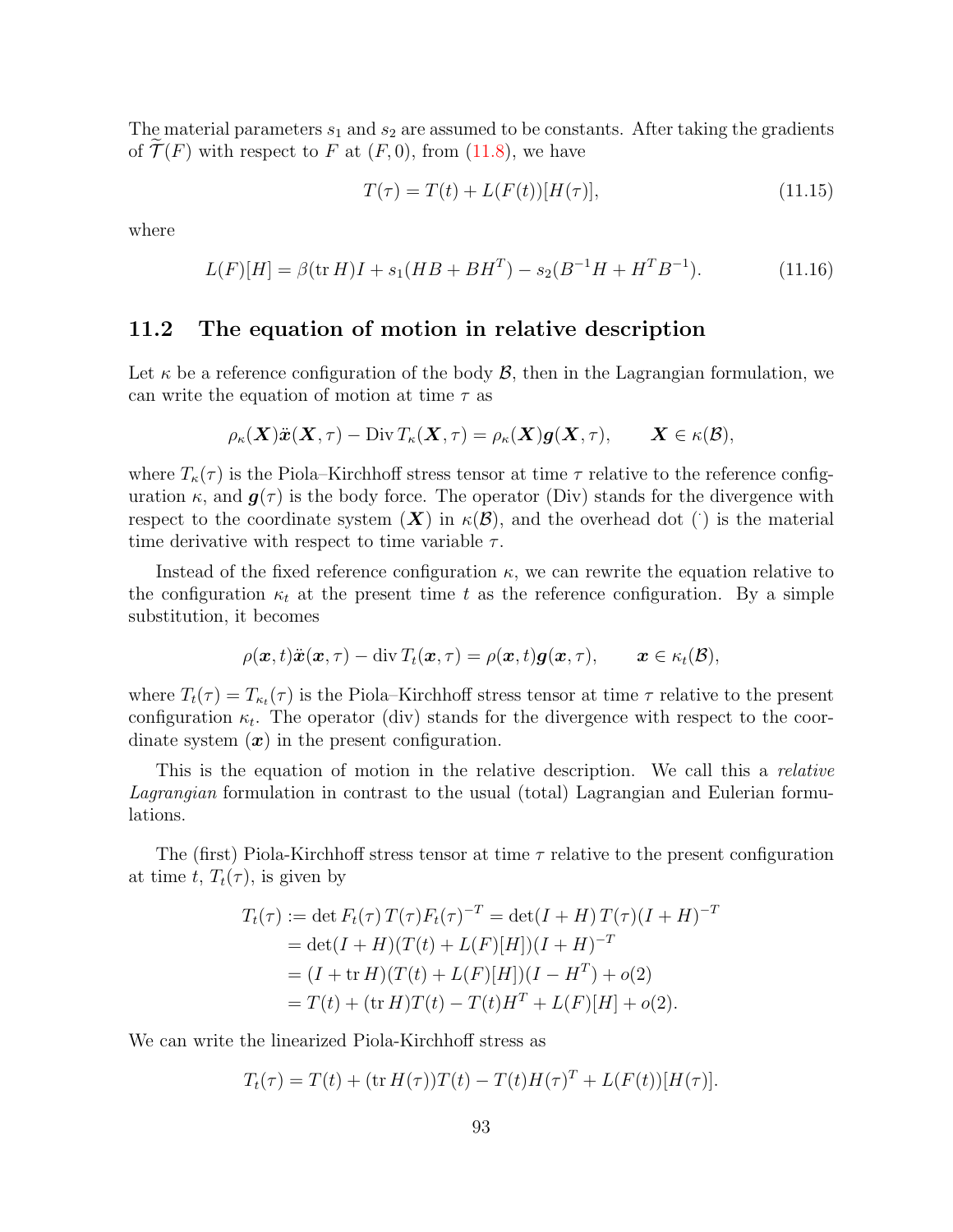Note that when  $\tau \to t$ ,  $H \to 0$ , and hence  $T_t(\tau) \to T(t)$ , therefore, the Piola-Kirchhoff stress, becomes the Cauchy stress at the present time t.

We can also write

$$
T_t(\tau) = T(t) + K(F(t), T(t))[H(\tau)],
$$
\n(11.17)

where the Piola-Kirchhoff elasticity tensor is defined as

$$
K(F,T)[H] = (\text{tr } H)T - TH^T + L(F)[H].
$$

For Mooney–Rivlin materials, from [\(11.16\)](#page-97-0), we have

$$
K(F,T)[H] = (\text{tr } H)T - TH^T + \beta(\text{tr } H)I
$$
  
+  $s_1(HB + BH^T) - s_2(B^{-1}H + H^TB^{-1}).$  (11.18)

#### <span id="page-99-0"></span>Linearized equation of motion

We shall assume that at the present time  $t$ , the deformation gradient  $F$  with respect to the preferred reference configuration  $\kappa_0$  and the Cauchy stress T are known, and that  $\tau = t + \Delta t$  with small enough  $\Delta t$ . Then from [\(11.17\)](#page-98-0), The equation of motion can be written as

$$
\rho(t)\ddot{\boldsymbol{u}}(\tau) - \operatorname{div}\Big(K(F(t),T(t))[\nabla \boldsymbol{u}(\tau)]\Big) = \rho(t)\boldsymbol{g}(\tau) + \operatorname{div} T(t),\tag{11.19}
$$

which is a linear partial differential equation for the relative displacement vector  $u(x, \tau)$ .

If we further assume that the body is in equilibrium at time  $t$ , i.e.,

$$
-\operatorname{div} T(t) = \rho(t)\mathbf{g}(t),
$$

then the equation becomes

$$
\rho(t)\ddot{\boldsymbol{u}}(\tau) - \mathrm{div}\Big(K(F(t),T(t))[\nabla \boldsymbol{u}(\tau)]\Big) = \rho(t)(\boldsymbol{g}(\tau) - \boldsymbol{g}(t)).
$$

Note that the right-hand side is the incremental body force, which vanishes if the body force is time-independent. In this case, we have

$$
\rho(t)\ddot{\boldsymbol{u}}(\tau) - \text{div}\Big(K(F(t), T(t))[\nabla \boldsymbol{u}(\tau)]\Big) = 0.
$$
\n(11.20)

This is the same partial differential equation of linear elasticity, except that the elasticity tensor is not constant, and rather, it depends on the deformed state of the reference body.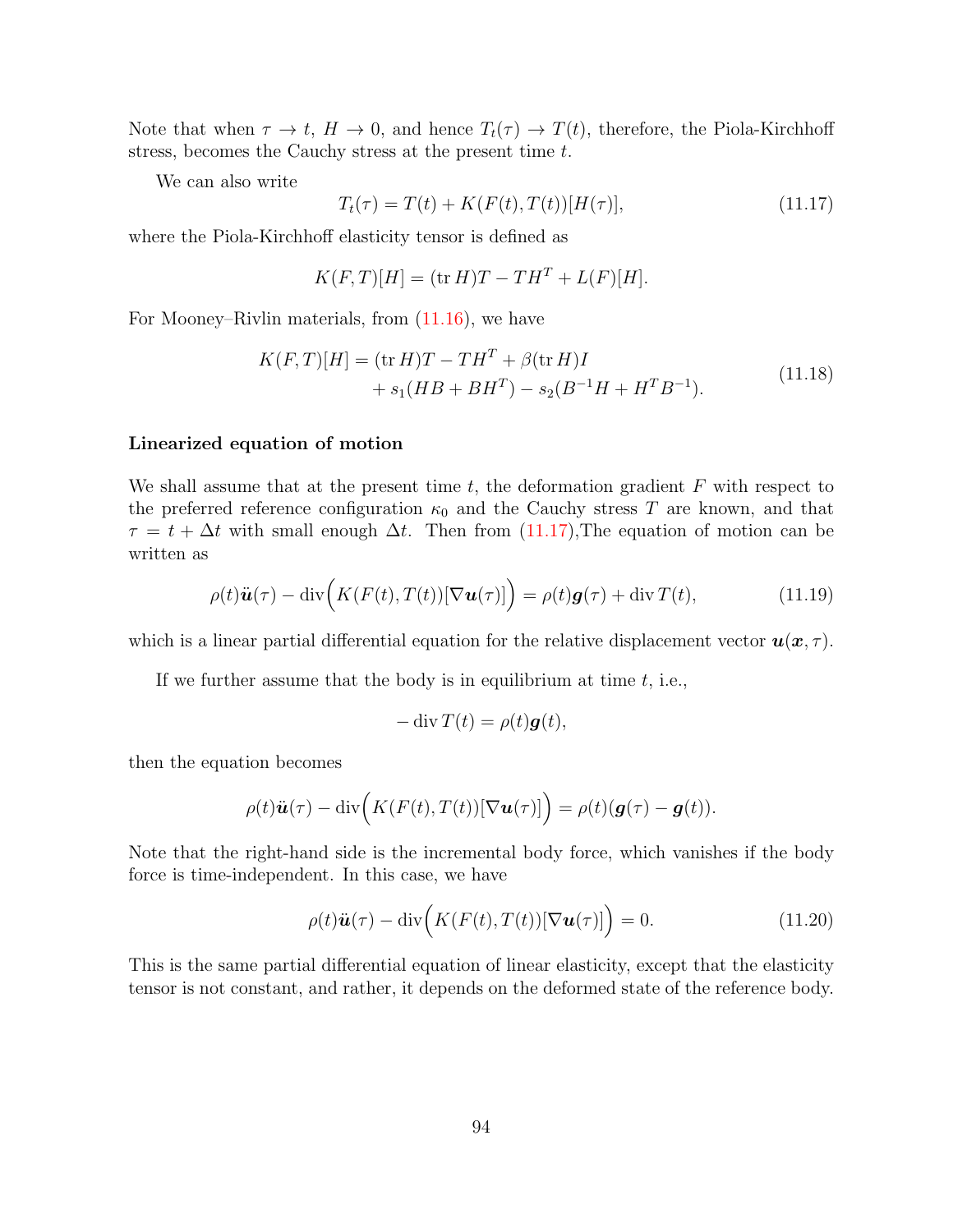Remark: On problem of large deformation

The above formulation of linearized problem in relative description can be successively applied by updating the reference state at each time step, so that the accumulation of successive small deformation can be used as an approximation for a problem of large finite deformation. This is referred to as Successive Linear Approximation and has been used for the solutions in numerical schemes in some problems in finite elasticity discussed in the previous chapter<sup>[4](#page-100-0)</sup>.

## <span id="page-100-1"></span>11.3 Plane harmonic waves in a deformed elastic body

We consider a plane harmonic wave defined as

$$
\boldsymbol{u}(\boldsymbol{x},\tau) = \hat{s} \boldsymbol{a} \, e^{k_i \boldsymbol{n} \cdot \boldsymbol{x}} \, \cos(\omega \tau - k_r \boldsymbol{n} \cdot \boldsymbol{x} + \phi),
$$

where  $\hat{s}$  is the (scalar) amplitude,  $\boldsymbol{a}$  is the unit amplitude vector,  $\omega$  is the frequency, the unit vector  $\boldsymbol{n}$  is the wave normal,  $k_i$  is called the attenuation factor,  $k_r$  is called the wave number, and  $\phi$  is a phase constant. The phase  $(\omega \tau - k_r \mathbf{n} \cdot \mathbf{x} + \phi)$  is constant on a plane perpendicular to the wave normal vector **n** and  $\omega/k_r$  is the phase speed.

It is more convenient to express a harmonic wave in the complex form  $(i = \sqrt{-1})$ ,

$$
\boldsymbol{u}(\boldsymbol{x},\tau) = \text{Re}(s\boldsymbol{a} e^{i(\omega\tau - k\boldsymbol{n}\cdot\boldsymbol{x})}),
$$

where we have defined the complex amplitude  $s$  and the complex wave number  $k$  by

$$
s = \hat{s} e^{i\phi}, \qquad k = k_r + i k_i,
$$

Note that physically, we are only interested in the real part of the expression, however, for mathematical convenience, we shall write

$$
\mathbf{u}(\mathbf{x},\tau) = s\mathbf{a} e^{\mathrm{i}(\omega\tau - k\mathbf{n}\cdot\mathbf{x})},\tag{11.21}
$$

and hence, we have the phase speed  $U$ ,

$$
U = \frac{\omega}{\text{Re}(k)}.
$$

#### <span id="page-100-2"></span>Propagation condition

We consider harmonic wave propagations in a pre-deformed elastic body. In the relative Lagrangian formulation, from [\(11.20\)](#page-99-0) we can write the equation of motion in component form,

$$
\rho \ddot{u}_i = \frac{\partial}{\partial x_j} \left( K_{ijkl} \frac{\partial u_k}{\partial x_l} \right),\tag{11.22}
$$

<span id="page-100-0"></span><sup>&</sup>lt;sup>4</sup>I-Shih Liu, Successive linear approximation for boundary value problems of nonlinear elasticity in relative-descriptional formulation, International Journal of Engineering Science, 49 (2011) 635-645.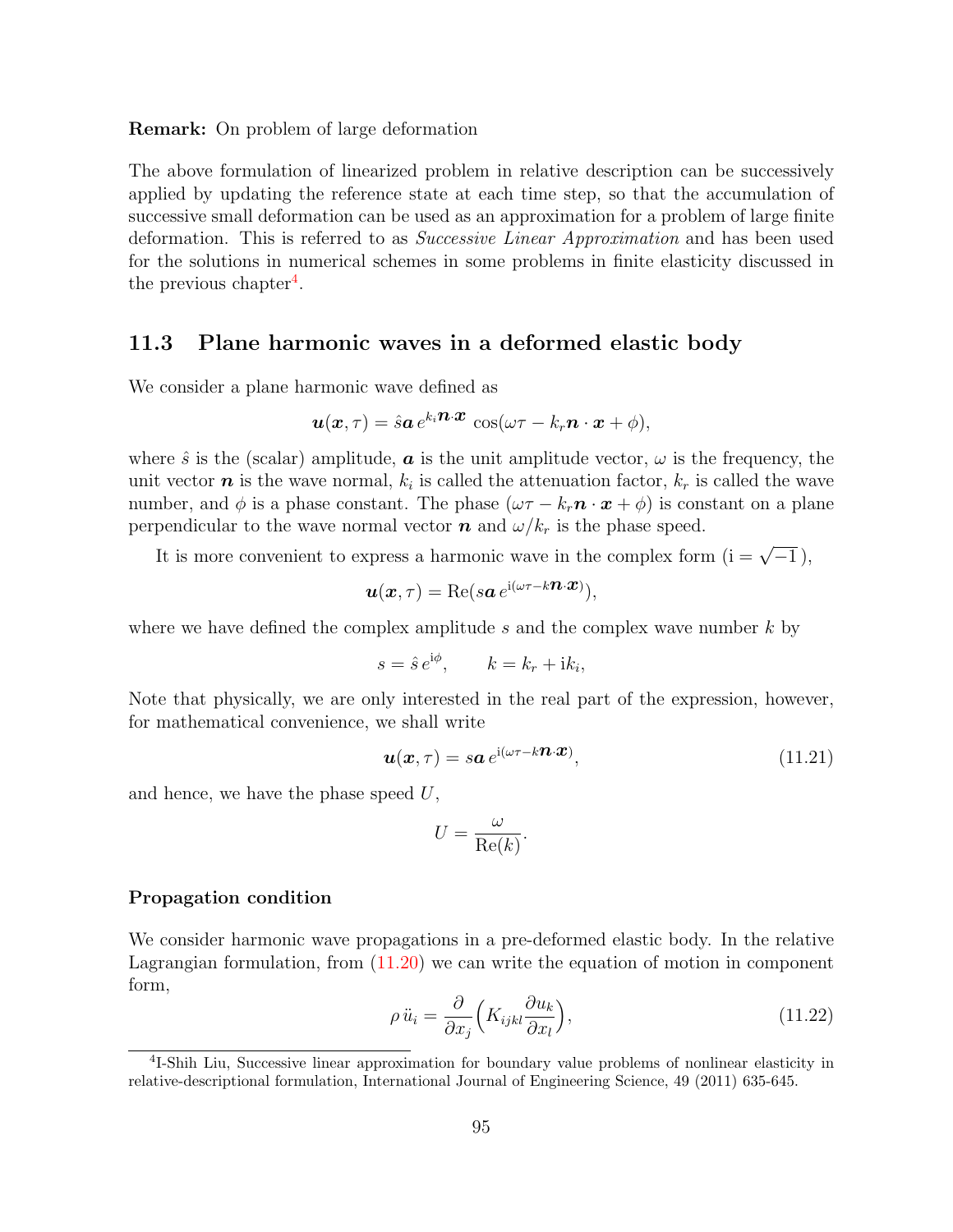where  $u(x, \tau)$  is the relative displacement vector from the reference state at  $x \in \kappa_t(\mathcal{B})$ and  $K(F(\mathbf{x}, t), T(\mathbf{x}, t))$  is the elasticity tensor defined in [\(11.17\)](#page-98-0). Of course, the values of  $(F(\mathbf{x}, t), T(\mathbf{x}, t))$  are assumed to be known at the reference time t, and furthermore, for simplicity, we shall assume that  $(F(\mathbf{x}, t), T(\mathbf{x}, t))$  are homogeneous in a small neighborhood of  $x \in \kappa_t(\mathcal{B})$  so that  $K(F,T)$  is constant at  $(x, t)$ .

For a solution of harmonic wave, from [\(11.21\)](#page-100-1), the relative displacement vector can be represented as

$$
u_i = s a_i e^{i(\omega \tau - k n_j x_j)},
$$

where we have represent the amplitude vector  $\tilde{\mathbf{u}} = s \mathbf{a}$ , for scalar amplitude s and unit amplitude vector a.

Upon substitution into [\(11.22\)](#page-100-2), it leads to

$$
\rho\left(\frac{\omega}{k}\right)^2 a_i = K_{ijkl} a_k n_l n_j = Q_{ik} a_k,
$$

where the acoustic tensor  $Q$  is defined as

$$
Q_{ik} = K_{ijkl} n_j n_l. \tag{11.23}
$$

The above relation can be written in direct notations as

$$
\rho\left(\frac{\omega}{k}\right)^2 \mathbf{a} = K[\mathbf{a} \otimes \mathbf{n}] \mathbf{n} = Q(\mathbf{n}) \mathbf{a}.
$$
 (11.24)

For a given propagation direction  $n$ , the amplitude vector  $\boldsymbol{a}$  must be a real eigenvector of  $Q(n)$  and the eigenvalue can be obtained from the relation,

$$
\rho\left(\frac{\omega}{k}\right)^2 = \boldsymbol{a} \cdot Q(\boldsymbol{n}) \, \boldsymbol{a} = \boldsymbol{a} \cdot K[\boldsymbol{a} \otimes \boldsymbol{n}] \, \boldsymbol{n}.\tag{11.25}
$$

Note that if the right-hand side of  $(11.25)$  is non-negative, then the wave number k is real and  $\omega/k$  is the phase speed, denoted by  $U_{\text{na}}$ , for the wave propagating in the direction n with amplitude in the direction **a** without attenuation (Im  $k = 0$ ). If  $a = n$ , the wave is called longitudinal, and if  $\mathbf{a} \cdot \mathbf{n} = 0$ , the wave is called transversal.

The acoustic tensor  $Q(n)$  defined by [\(11.23\)](#page-100-2) is real, but, in general, it is not symmetric. Therefore, there are no guarantee that there are three eigenvectors, and even there are, they may not be orthogonal. However, in the three-dimensional (real) vector space, there is at least one (real) eigenvalue. Indeed, the propagation direction vector  $\boldsymbol{n}$  is an eigenvector since from [\(11.24\)](#page-100-2), we have

$$
\rho\left(\frac{\omega}{k}\right)^2\mathbf{n}=K[\mathbf{n}\otimes\mathbf{n}]\,\mathbf{n},
$$

and provided that

$$
\rho\left(\frac{\omega}{k}\right)^2 = \boldsymbol{n} \cdot K[\boldsymbol{n} \otimes \boldsymbol{n}] \, \boldsymbol{n}, \qquad \rho U_{nn}^2 = K_{ijkl} \, n_i n_j n_k n_l,
$$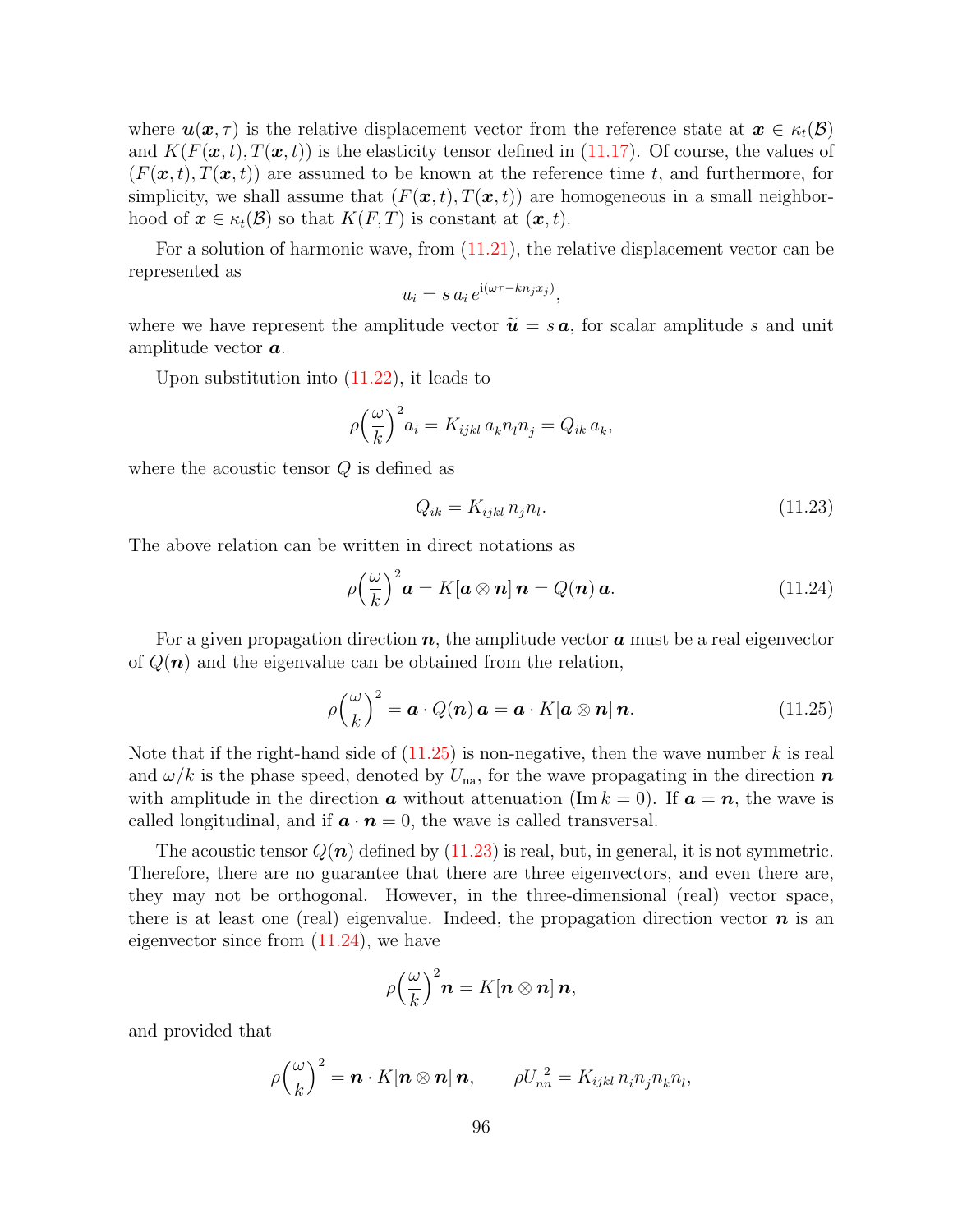is non-negative, it is a longitudinal wave with wave speed  $U_{nn}$ .

Note that to guarantee the existence of traveling waves, from [\(11.25\)](#page-100-2) one can postulate the following requirement:

$$
K_{ijkl} v_i u_j v_k u_l > 0, \qquad \text{for any} \qquad \mathbf{v} \neq 0, \quad \mathbf{u} \neq 0. \tag{11.26}
$$

This is usually called the *strong ellipticity* condition. The validity of this requirement depends on constitutive parameters of the material model as well as the reference state of deformation.

## <span id="page-102-0"></span>11.4 Mooney–Rivlin elastic materials

The propagation condition  $(11.24)$  is valid for (Piola–Kirchhoff) elasticity tensor K defined in [\(11.18\)](#page-98-0) for any elastic material  $T = \mathcal{T}(F)$ . In particular, for Mooney–Rivlin materials,

$$
T = \mathcal{T}(F) = -p(F)I + s_1B + s_2B^{-1},
$$

from  $(11.18)$ , we have

$$
K_{ijkl} = T_{ij}\delta_{kl} - T_{il}\delta_{jk} + \beta \delta_{ij}\delta_{kl} + s_1(\delta_{ik}B_{jl} + B_{il}\delta_{jk}) - s_2(B_{ik}^{-1}\delta_{jl} + \delta_{il}B_{jk}^{-1}),
$$

and from  $Q_{ik} = K_{ijkl} n_j n_l$ , we have

$$
Q_{ik} = \beta n_i n_k + s_1(\delta_{ik} B_{jl} n_j n_l + B_{il} n_l n_k) - s_2(B_{ik}^{-1} + n_i B_{kj}^{-1} n_j),
$$

or in direct notation, the acoustic tensor can be written as

$$
Q(\boldsymbol{n}) = \beta \, \boldsymbol{n} \otimes \boldsymbol{n} + s_1 \Big( (\boldsymbol{n} \cdot \boldsymbol{B} \boldsymbol{n}) \boldsymbol{I} + \boldsymbol{B} \boldsymbol{n} \otimes \boldsymbol{n} \Big) - s_2 \Big( \boldsymbol{B}^{-1} + \boldsymbol{n} \otimes \boldsymbol{B}^{-1} \boldsymbol{n} \Big). \tag{11.27}
$$

Note that from this expression, the acoustic tensor  $Q(n)$  is obviously not symmetric unless the direction  $n$  is an eigenvector of the Cauchy–Green deformation tensor  $B$ .

We can easily obtain the propagation speed from  $(11.25)$  and  $(11.27)$ , provided that the wave with amplitude  $\boldsymbol{a}$  in the direction  $\boldsymbol{n}$  exists,

$$
\rho U_{na}^{2} = \beta (\boldsymbol{a} \cdot \boldsymbol{n})^{2} + s_{1} (\boldsymbol{n} \cdot \boldsymbol{B} \boldsymbol{n} + (\boldsymbol{a} \cdot \boldsymbol{B} \boldsymbol{n}) (\boldsymbol{a} \cdot \boldsymbol{n})) - s_{2} (\boldsymbol{a} \cdot \boldsymbol{B}^{-1} \boldsymbol{a} + (\boldsymbol{n} \cdot \boldsymbol{B}^{-1} \boldsymbol{a}) (\boldsymbol{a} \cdot \boldsymbol{n}))
$$
\n(11.28)

In particular, for  $a = n$ , the longitudinal wave speed is given by

$$
\rho U_{nn}^2 = \beta + 2\Big(s_1(\boldsymbol{n} \cdot \boldsymbol{B}\boldsymbol{n}) - s_2(\boldsymbol{n} \cdot \boldsymbol{B}^{-1}\boldsymbol{n})\Big). \tag{11.29}
$$

For  $\mathbf{a} \cdot \mathbf{n} = 0$ , the transversal wave speed is given by

$$
\rho U_{\text{na}}^2 = s_1(\boldsymbol{n} \cdot \boldsymbol{B} \boldsymbol{n}) - s_2(\boldsymbol{a} \cdot \boldsymbol{B}^{-1} \boldsymbol{a}). \tag{11.30}
$$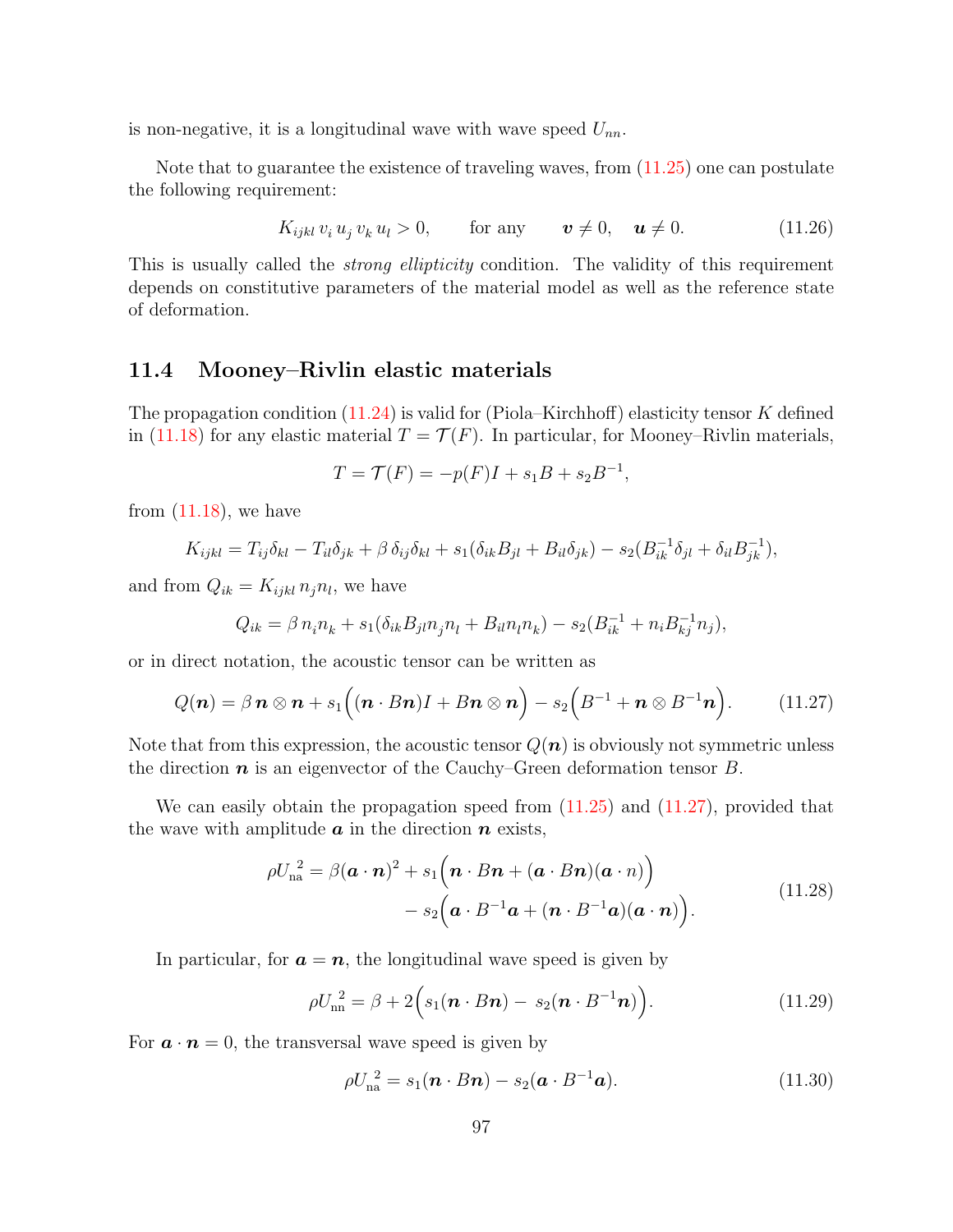In general, for an arbitrary propagation direction  $n$ , the eigenvector of the acoustic tensor  $Q(n)$ , that is, the amplitude vector **a** may not be parallel or perpendicular to **n**, therefore, it is an oblique wave with wave velocity given by [\(11.28\)](#page-102-0).

We shall consider the following special cases:

#### <span id="page-103-0"></span>1. Principal waves

That is, both the propagation direction  $n$  and the amplitude vector  $\boldsymbol{a}$  are in the principal directions of the deformation tensor  $B$ , let

$$
B=b_1\,\mathbf{e}_1\otimes\mathbf{e}_1+b_2\,\mathbf{e}_2\otimes\mathbf{e}_2+b_3\,\mathbf{e}_3\otimes\mathbf{e}_3,\qquad\mathbf{n}=\mathbf{e}_1,
$$

and

$$
\boldsymbol{a}=\boldsymbol{e}_1,\qquad \boldsymbol{a}=\boldsymbol{e}_2,\qquad \boldsymbol{a}=\boldsymbol{e}_3,
$$

respectively, we have one longitudinal and two transversal waves,

$$
U_{11} = \sqrt{\frac{1}{\rho} \left( \beta + 2(s_1 b_1 - \frac{s_2}{b_1}) \right)},
$$
  
\n
$$
U_{12} = \sqrt{\frac{1}{\rho} \left( s_1 b_1 - \frac{s_2}{b_2} \right)},
$$
  
\n
$$
U_{13} = \sqrt{\frac{1}{\rho} \left( s_1 b_1 - \frac{s_2}{b_3} \right)}.
$$
\n(11.31)

In general, there are nine principle waves, three longitudinal and six transversal, propagating into a deformed body. Therefore, when the field of the deformation is known in the body, one can determined the fields of local wave speed from [\(11.31\)](#page-103-0) in the principal directions over the body.

#### 2. Small deformation from natural state

For small deformation from the natural state,  $B = I + \cdots$ ,  $b_1 = b_2 = b_3 = 1$ , the results [\(11.31\)](#page-103-0) reduce to

$$
U_{11} \approx \sqrt{\frac{\beta + 2(s_1 - s_2)}{\rho}}, \qquad U_{12} = U_{13} \approx \sqrt{\frac{s_1 - s_2}{\rho}}.
$$

By comparison with the well-known results of linear elasticity, we can identity the Lamé constants with the material parameters of Mooney–Rivlin materials,

$$
\lambda = \beta, \qquad \mu = s_1 - s_2,\tag{11.32}
$$

in the isotropic natural state.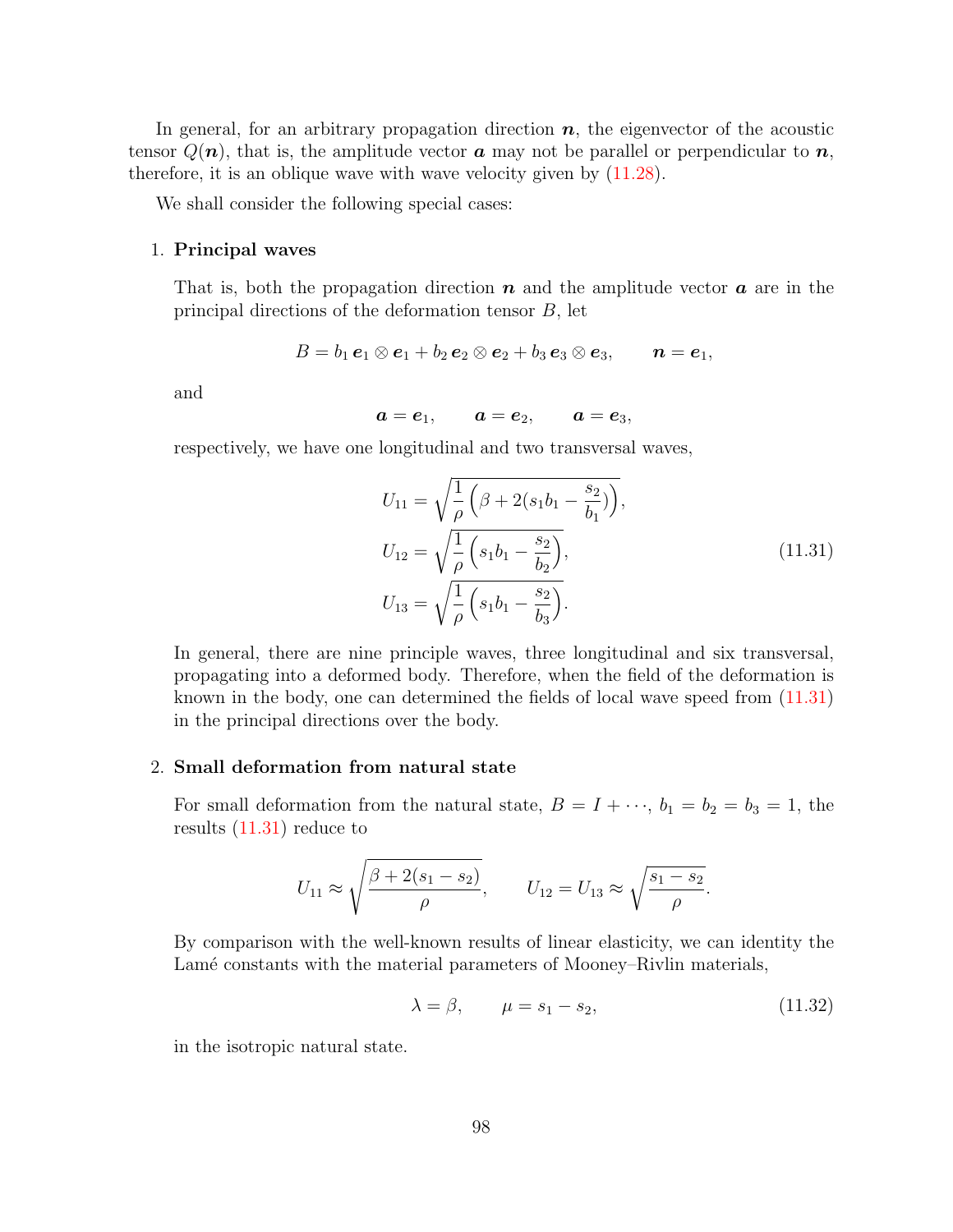### <span id="page-104-1"></span>11.5 Principal acceleation waves of finite amplitude

The results obtained in [\(11.31\)](#page-103-0) for small amplitude waves can be confirmed from that of finite amplitude acceleration waves treated by Wang & Truesdell<sup>[5](#page-104-0)</sup> for isotropic elastic bodies. Their results will be cited below.

For an isotropic elastic body,  $T = H(B)$ , both the Cauchy stress T and the strain tensor B have the same prinicipal directions  $(e_1, e_2, e_3)$ ,

$$
T = t_1e_1 \otimes e_1 + t_2e_2 \otimes e_2 + t_3e_3 \otimes e_3,
$$
  
\n
$$
B = b_1e_1 \otimes e_1 + b_2e_2 \otimes e_2 + b_3e_3 \otimes e_3.
$$

Let the propagation direction  $n = e_1$ , then there are one longitudinal and two transversal principal wave velocities given by the following formulas in terms of principle stresses and strains:

$$
s = s e_1, \t U_{11}^2 = \frac{2b_1}{\rho} \frac{\partial t_1}{\partial b_1},
$$
  
\n
$$
s = s e_2, \t U_{12}^2 = \frac{b_1}{\rho} \frac{t_1 - t_2}{b_1 - b_2},
$$
  
\n
$$
s = s e_3, \t U_{13}^2 = \frac{b_1}{\rho} \frac{t_1 - t_3}{b_1 - b_3}.
$$
\n(11.33)

Note that no explicit constitutive relation is needed in the derivation of the formulas of the principal wave speed [\(11.33\)](#page-104-1), which is valid for any isotropic elastic material model  $T = H(B).$ 

### Linear elastic materials

For infinitesimal deformation from a natural state, let  $E$  be the linear strain tensor, then we have the Cauchy–Green strain tensor

$$
B = I + 2E + o(2), \qquad E = \nabla u + \nabla u^T,
$$

where  $u = x - X$  is the displacement gradient and  $o(2)$  denotes the higher order terms in  $|\nabla u|$ . The constitutive equation for small deformation from a natural state is given by the Hook's law,

$$
T = H(B) = \lambda(\text{tr } E)I + 2\mu E
$$
  
=  $\frac{1}{2}\lambda(\text{tr } B - 3)I + \mu(B - I).$ 

In terms of principal basis,

$$
B = \begin{bmatrix} b_1 & & \\ & b_2 & \\ & & b_3 \end{bmatrix} = \begin{bmatrix} 1 + 2E_{11} + \cdots & \\ & & 1 + 2E_{22} + \cdots \\ & & & 1 + 2E_{33} + \cdots \end{bmatrix}.
$$

<span id="page-104-0"></span><sup>5</sup>Wang, C.-C., Truesdell, C.; Introduction to Rational Elasticity, Noordhof International Publishing, 1973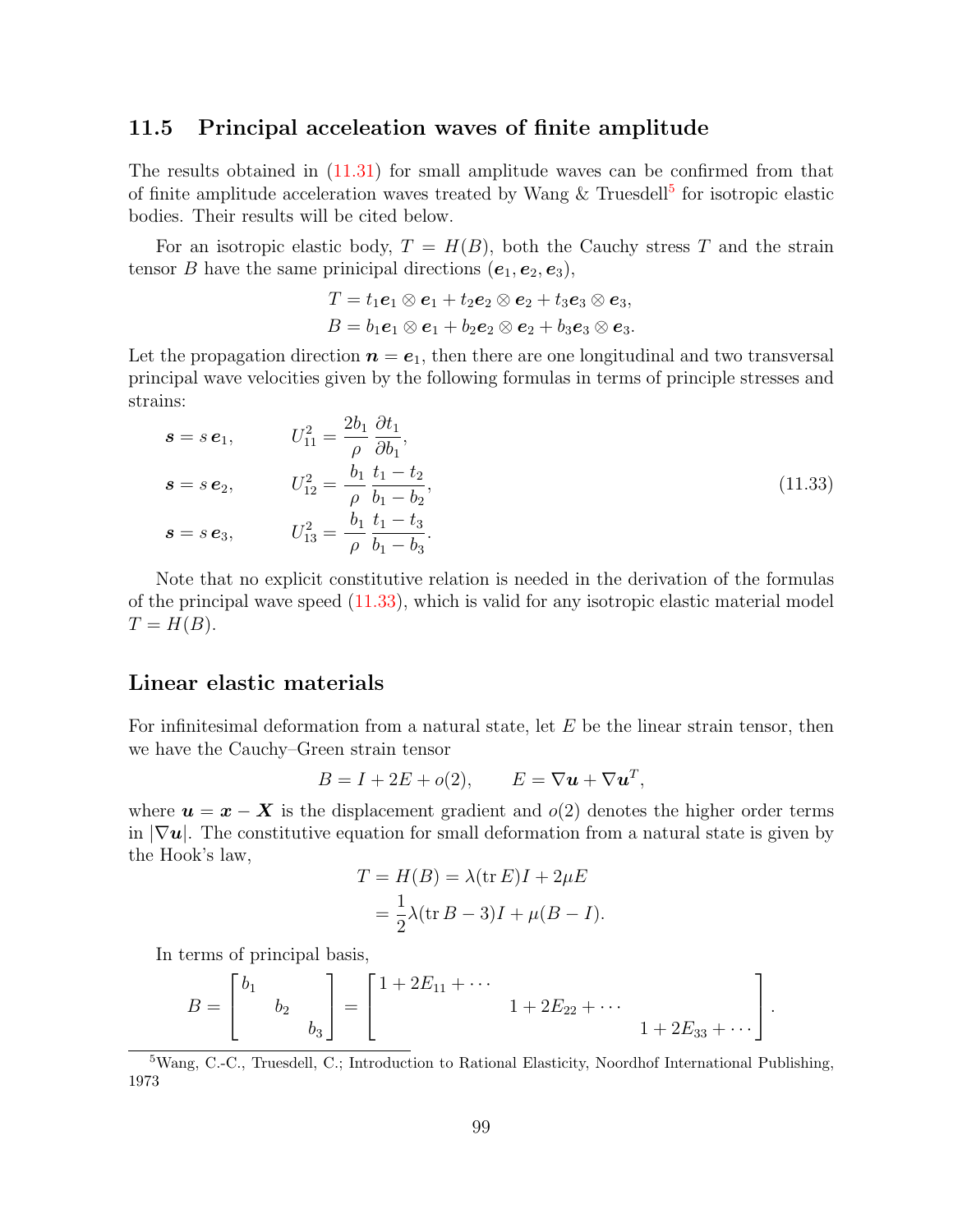Therefore, we have

$$
t_1 = \frac{1}{2}\lambda(b_1 + b_2 + b_3 - 3) + \mu(b_1 - 1) + \cdots,
$$
  
\n
$$
t_2 = \frac{1}{2}\lambda(b_1 + b_2 + b_3 - 3) + \mu(b_2 - 1) + \cdots,
$$
  
\n
$$
t_3 = \frac{1}{2}\lambda(b_1 + b_2 + b_3 - 3) + \mu(b_3 - 1) + \cdots,
$$

and from [\(11.33\)](#page-104-1), we obtain the speed of the principal waves propagating in the direction  $e_1$ ,

$$
U_{11}^{2} = \frac{2b_{1}}{\rho} \frac{\partial t_{1}}{\partial b_{1}} = b_{1} \frac{\lambda + 2\mu}{\rho} \approx \frac{\lambda + 2\mu}{\rho},
$$
  
\n
$$
U_{12}^{2} = \frac{b_{1}}{\rho} \frac{t_{1} - t_{2}}{b_{1} - b_{2}} = b_{1} \frac{\mu}{\rho} \approx \frac{\mu}{\rho},
$$
  
\n
$$
U_{13}^{2} = \frac{b_{1}}{\rho} \frac{t_{1} - t_{3}}{b_{1} - b_{3}} = b_{1} \frac{\mu}{\rho} \approx \frac{\mu}{\rho}.
$$
\n(11.34)

 $\sqrt{(\lambda+2\mu)/\rho}$  for the longitudinal wave and  $\sqrt{\mu/\rho}$  for the transversal (shear) wave in Therefore, we have the well-known results that, there are only two wave speeds: isotropic linear elastic bodies.

## Mooney–Rivlin elastic material

We consider the Mooney–Rivlin material model of constitutive equation for an isotropic elastic body,

$$
T = H(B) = -p(\rho)I + s_1B + s_2B^{-1}, \qquad \rho = \frac{\rho_{\kappa}}{\sqrt{\det B}},
$$

where  $s_1$  and  $s_2$  are material constants.

In principal basis,

$$
t_1 = -p(\rho) + s_1b_1 + s_2b_1^{-1},
$$
  
\n
$$
t_2 = -p(\rho) + s_1b_2 + s_2b_2^{-1},
$$
  
\n
$$
t_3 = -p(\rho) + s_1b_3 + s_2b_3^{-1},
$$
  
\n
$$
\rho = \frac{\rho_\kappa}{\sqrt{b_1b_2b_3}},
$$

and

$$
\frac{\partial p}{\partial b_1}=\frac{dp}{d\rho}\,\frac{\partial\rho}{\partial b_1}=-\frac{1}{2}\,\rho\frac{dp}{d\rho}\,\frac{1}{b_1}=-\frac{1}{2}\,\frac{\beta}{b_1},
$$

where the material parameter  $\beta(\rho)$  is defined as

$$
\beta = \rho \frac{dp}{d\rho}.
$$

Note that if the body is nearly incompressible, the value of  $d\rho/dp$  is nearly zero, meaning, even very large pressure can hardly change the mass density. In this case, the value of  $\beta$ is much greater than one, i.e.,  $\beta \gg 1$ .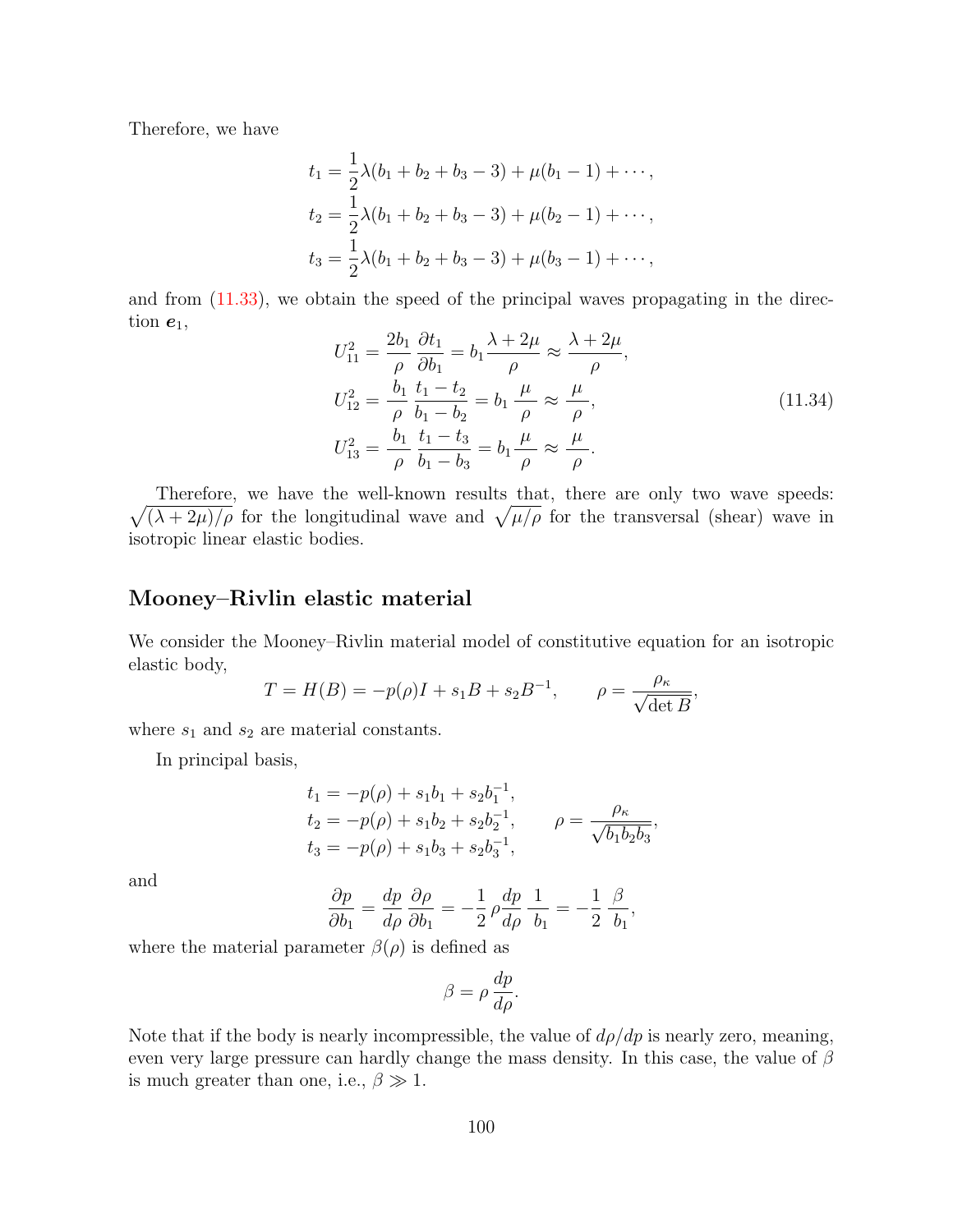From [\(11.33\)](#page-104-1), we obtain the wave speed of the principal waves propagating in the direction  $e_1$ ,  $\overline{1}$ 

$$
U_{11}^{2} = \frac{2b_{1}}{\rho} \frac{\partial t_{1}}{\partial b_{1}} = \frac{1}{\rho} \left( \beta + 2(s_{1}b_{1} - \frac{s_{2}}{b_{1}}) \right),
$$
  
\n
$$
U_{12}^{2} = \frac{b_{1}}{\rho} \frac{t_{1} - t_{2}}{b_{1} - b_{2}} = \frac{1}{\rho} \left( s_{1}b_{1} - \frac{s_{2}}{b_{2}} \right),
$$
  
\n
$$
U_{13}^{2} = \frac{b_{1}}{\rho} \frac{t_{1} - t_{3}}{b_{1} - b_{3}} = \frac{1}{\rho} \left( s_{1}b_{1} - \frac{s_{2}}{b_{3}} \right),
$$
\n(11.35)

which agree with the results  $(11.31)$  for small amplitude waves.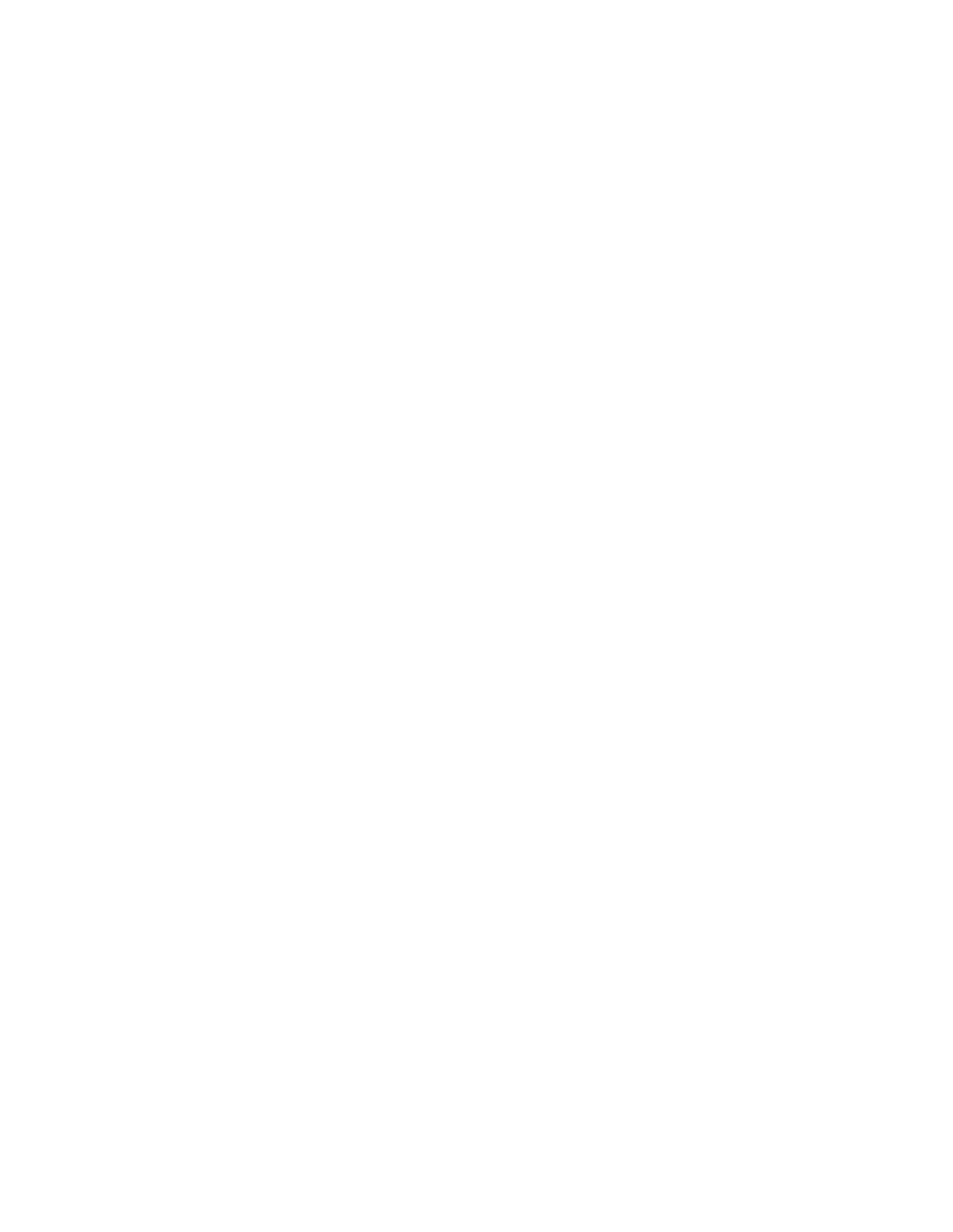# 12 Mixture theory of porous media

The theories of mixtures in the framework of continuum mechanics have been developed throughout the sixties and seventies of the last century. Here we shall briefly review some essential features for the governing balance equations and the formulation of constitutive theories of mixtures of different material constituents.

## 12.1 Theories of mixtures

We consider a mixture of  $N$  constituents, all of which are supposed to be able to occupy the same region of space *simultaneously*. Let  $\mathcal{B}_{\alpha}$  denote the  $\alpha^{\text{th}}$  constituent and  $\kappa_{\alpha}$  be its reference configuration and denote  $B_{\alpha} = \kappa_{\alpha}(\mathcal{B}_{\alpha})$ . The motion of  $\mathcal{B}_{\alpha}$  is a smooth mapping,

$$
\chi_{\alpha}: B_{\alpha} \times I\!\!R \to I\!\!E, \qquad \boldsymbol{x} = \chi_{\alpha}(\boldsymbol{X}_{\alpha}, t), \quad \boldsymbol{X}_{\alpha} \in B_{\alpha},
$$

for each constituent  $\alpha = 1, \dots, N$ . We denote the mixture body at the instant t as

$$
B_t = \lambda_\alpha(B_\alpha, t) \subset I\!\!E,
$$

valid for each constituent  $\alpha$ . The mapping  $\chi_{\alpha}(t) : B_{\alpha} \to B_{t}$  is smooth and bijective.

Schematically, for  $\alpha = \{s, f\}$  (stand for solid and fluid constituents), the motion of the constituents can be depicted in the following diagram:



Figure 10: At any instant, there are constituent-points occupied the same position instantaneously with different constituent-velocities individually.

It states that at any instant t, for any spatial position  $x \in B_t$ , there is a material point  $X_\alpha \in \mathcal{B}_\alpha$  in each constituent, at its reference position  $\mathbf{X}_\alpha = \kappa_\alpha(X_\alpha)$ , that in their motions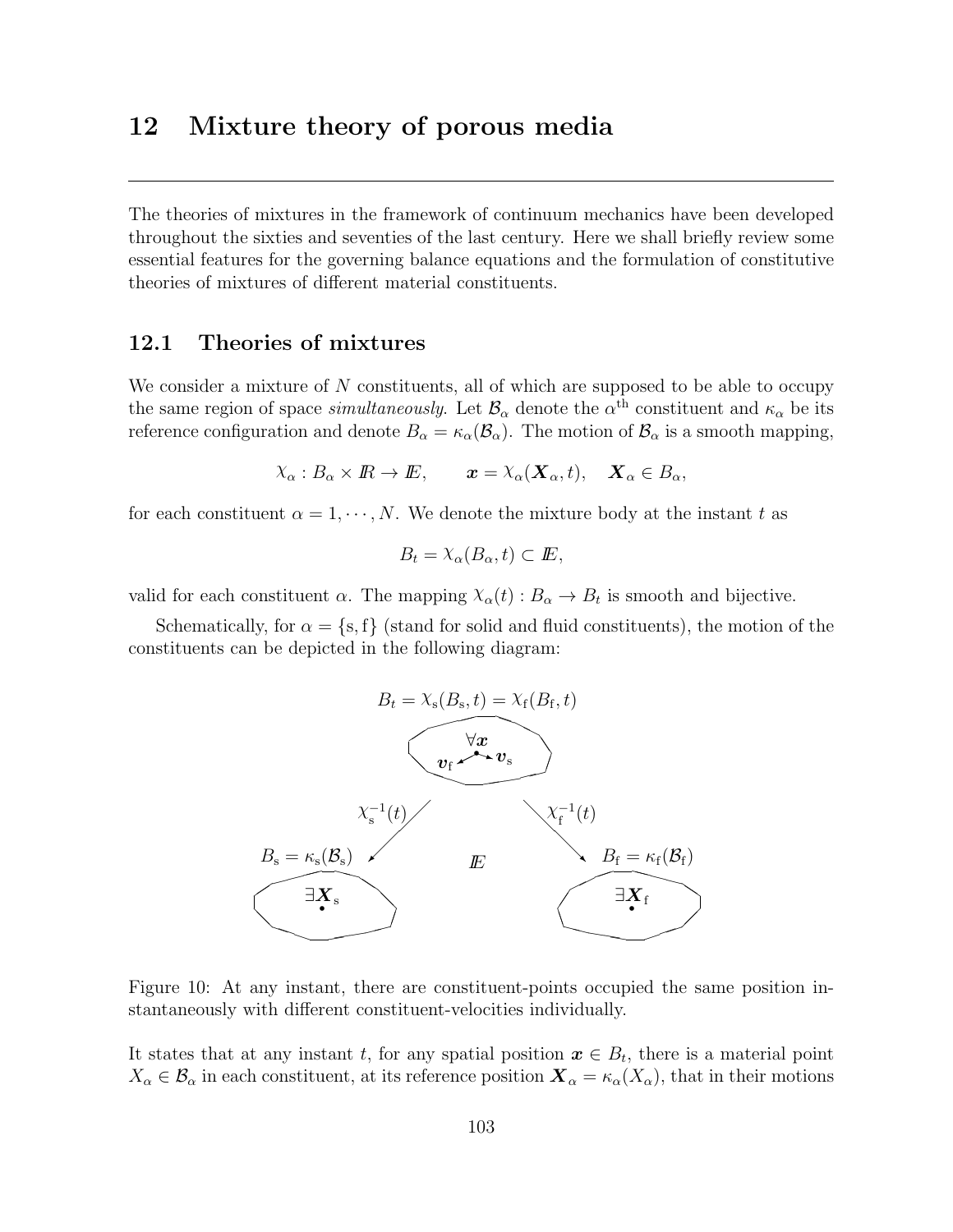$x = \chi_{\alpha}(X_{\alpha}, t)$  occupy simultaneously the same spatial position in the Euclidean space  $E.$  — This is the basic assumption that one can regard a mixture body as a continuous medium of multicomponent body.

The velocity and the deformation gradient of each constituent are defined as

$$
\boldsymbol{v}_{\alpha} = \frac{\partial}{\partial t} \chi_{\alpha}(\boldsymbol{X}_{\alpha}, t), \qquad F_{\alpha} = \nabla_{\boldsymbol{X}_{\alpha}} \chi_{\alpha}(\boldsymbol{X}_{\alpha}, t).
$$

We introduce the following quantities for the constituent  $\alpha \in \{1, \dots, N\}$ :

- $\rho_{\alpha}$  mass density of constituent  $\alpha$ .
- $v_{\alpha}$  velocity of constituent  $\alpha$ .
- $T_{\alpha}$  stress tensor of constituent  $\alpha$ .
- $\mathbf{b}_{\alpha}$  external body force on constituent  $\alpha$ .
- $\varepsilon_{\alpha}$  internal energy density of constituent  $\alpha$ .
- $\bm{q}_{\alpha}$ energy flux of constituent  $\alpha$ .
- $r_{\alpha}$  external energy supply of constituent  $\alpha$ .
- $\eta_{\alpha}$  entropy density of constituent  $\alpha$ .
- $\Phi_{\alpha}$  entropy flux of constituent  $\alpha$ .
- $s_{\alpha}$  external entropy supply of constituent  $\alpha$ .
- $\tau_{\alpha}$  mass production of constituent  $\alpha$ .
- $m_{\alpha}$  interaction force on constituent  $\alpha$ .
- $M_{\alpha}$  interaction moment of momentum on constituent  $\alpha$ .
- $l_{\alpha}$  energy production of constituent  $\alpha$ .
- $\sigma_{\alpha}$  entropy production of constituent  $\alpha$ .

#### <span id="page-109-0"></span>Balance laws of each constituent

Following the pioneering work of Truesdell, the basic laws of a mixture are given by the following balance equations for mass, linear momentum, moment of momentum, and energy for each constituent:

$$
\frac{\partial \rho_{\alpha}}{\partial t} + \text{div}(\rho_{\alpha} \mathbf{v}_{\alpha}) = \tau_{\alpha},
$$
\n
$$
\frac{\partial \rho_{\alpha} \mathbf{v}_{\alpha}}{\partial t} + \text{div}(\rho_{\alpha} \mathbf{v}_{\alpha} \otimes \mathbf{v}_{\alpha} - T_{\alpha}) - \rho_{\alpha} \mathbf{b}_{\alpha} = \mathbf{m}_{\alpha},
$$
\n
$$
T_{\alpha} - T_{\alpha}^{T} = M_{\alpha},
$$
\n
$$
\frac{\partial}{\partial t} \left( \rho_{\alpha} \varepsilon_{\alpha} + \frac{1}{2} \rho_{\alpha} \mathbf{v}_{\alpha}^{2} \right) + \text{div} \left( \left( \rho_{\alpha} \varepsilon_{\alpha} + \frac{1}{2} \rho_{\alpha} \mathbf{v}_{\alpha}^{2} \right) \mathbf{v}_{\alpha} + \mathbf{q}_{\alpha} - T_{\alpha}^{T} \mathbf{v}_{\alpha} \right)
$$
\n
$$
- \rho_{\alpha} r_{\alpha} - \rho_{\alpha} \mathbf{b}_{\alpha} \cdot \mathbf{v}_{\alpha} = l_{\alpha},
$$
\n(12.1)

If the mixture reduces to a single constituent, the right hand side of the above equations are zero, and we recover the balance laws for a single body. The terms on the right hand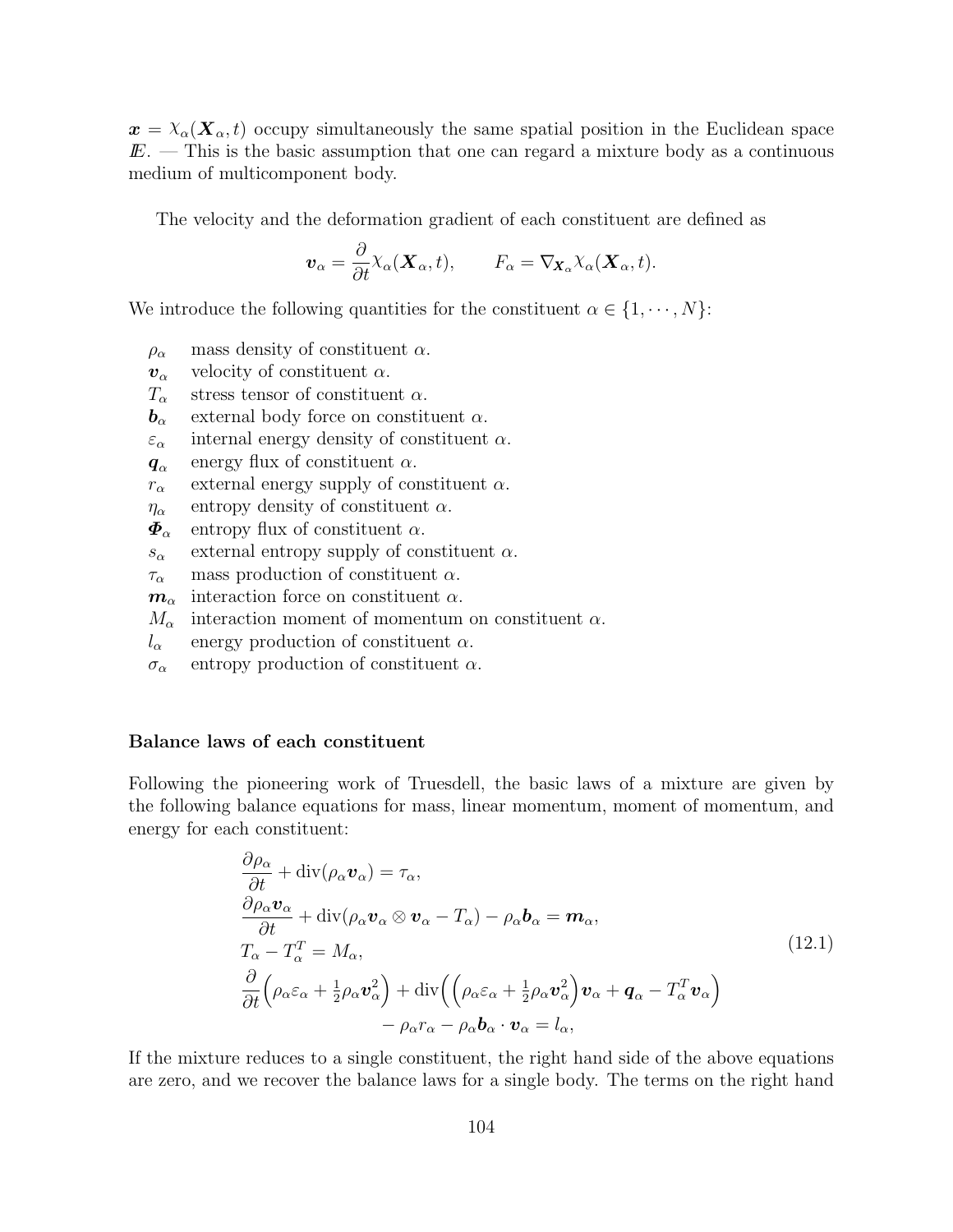side thus represent the physical transfers among different constituents, such as chemical reactions, interaction forces and energy transfer. In a mixture as a whole, we assume that such physical transfers are solely due to exchanges among constituents. Therefore, we postulate that the mixture as a whole should behave like a single body. This is expressed by the following relations:

$$
\sum_{\alpha} \tau_{\alpha} = 0, \qquad \sum_{\alpha} \mathbf{m}_{\alpha} = 0, \qquad \sum_{\alpha} M_{\alpha} = 0, \qquad \sum_{\alpha} l_{\alpha} = 0. \tag{12.2}
$$

### <span id="page-110-0"></span>Balance laws of the mixture

The motion of a mixture as a whole will be assumed to be governed by the same equations of balance as a single body, by summing up the balance equations [\(12.1\)](#page-109-0) over all constituents  $\alpha \in \{1, \cdots, N\},\$ 

$$
\sum_{\alpha} \left\{ \frac{\partial \rho_{\alpha}}{\partial t} + \text{div}(\rho_{\alpha} \mathbf{v}_{\alpha}) \right\} = \sum_{\alpha} \tau_{\alpha},
$$
\n
$$
\sum_{\alpha} \left\{ \frac{\partial \rho_{\alpha} \mathbf{v}_{\alpha}}{\partial t} + \text{div}(\rho_{\alpha} \mathbf{v}_{\alpha} \otimes \mathbf{v}_{\alpha} - T_{\alpha}) - \rho_{\alpha} \mathbf{b}_{\alpha} \right\} = \sum_{\alpha} \mathbf{m}_{\alpha},
$$
\n
$$
\sum_{\alpha} \left\{ T_{\alpha} - T_{\alpha}^{T} \right\} = \sum_{\alpha} M_{\alpha},
$$
\n
$$
\sum_{\alpha} \left\{ \frac{\partial}{\partial t} \left( \rho_{\alpha} \varepsilon_{\alpha} + \frac{1}{2} \rho_{\alpha} \mathbf{v}_{\alpha}^{2} \right) + \text{div} \left( \cdots \right) - \rho_{\alpha} r_{\alpha} - \rho_{\alpha} \mathbf{b}_{\alpha} \cdot \mathbf{v}_{\alpha} \right\} = \sum_{\alpha} l_{\alpha}.
$$
\n(12.3)

By the use of the relations [\(12.2\)](#page-109-0) and the following definition of the corresponding quantities for the mixture,

$$
\rho = \sum_{\alpha} \rho_{\alpha},
$$
  
\n
$$
\mathbf{v} = \sum_{\alpha} \frac{\rho_{\alpha}}{\rho} \mathbf{v}_{\alpha},
$$
  
\n
$$
T = \sum_{\alpha} (T_{\alpha} - \rho_{\alpha} \mathbf{u}_{\alpha} \otimes \mathbf{u}_{\alpha}),
$$
  
\n
$$
\mathbf{b} = \sum_{\alpha} \frac{\rho_{\alpha}}{\rho} \mathbf{b}_{\alpha},
$$
\n(12.4)

and

$$
\varepsilon = \sum_{\alpha} \frac{\rho_{\alpha}}{\rho} (\varepsilon_{\alpha} + \frac{1}{2} \boldsymbol{u}_{\alpha}^{2}),
$$
  
\n
$$
\boldsymbol{q} = \sum_{\alpha} \left( \boldsymbol{q}_{\alpha} + \rho_{\alpha} (\varepsilon_{\alpha} + \frac{1}{2} \boldsymbol{u}_{\alpha}^{2}) \boldsymbol{u}_{\alpha} - T_{\alpha}^{T} \boldsymbol{u}_{\alpha} \right),
$$
  
\n
$$
r = \sum_{\alpha} \frac{\rho_{\alpha}}{\rho} (r_{\alpha} + \boldsymbol{b}_{\alpha} \cdot \boldsymbol{u}_{\alpha}),
$$
\n(12.5)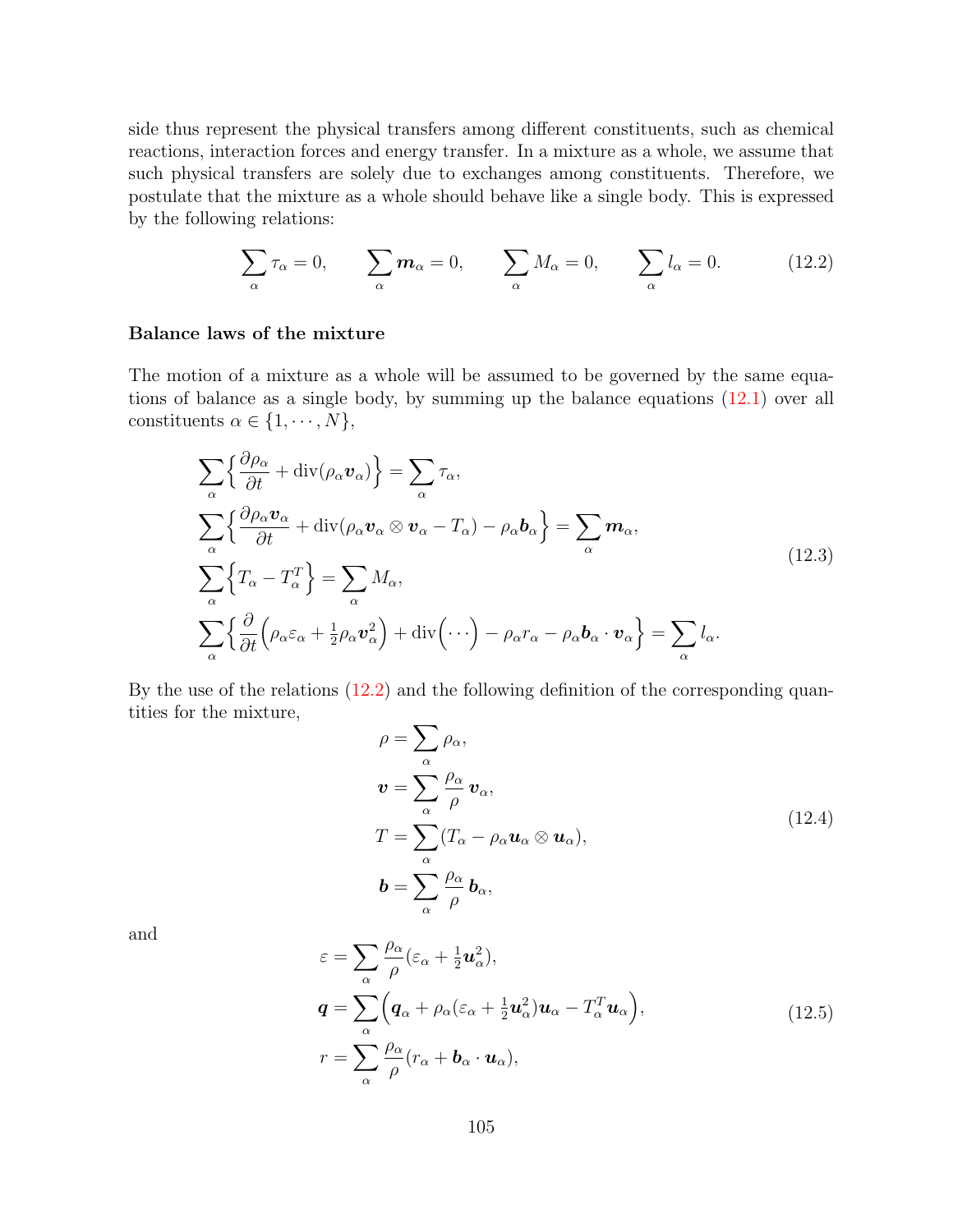the equations [\(12.3\)](#page-110-0) reduces to the usual balance equations of mass, linear momentum, and energy for the mixture as a single body,

$$
\frac{\partial \rho}{\partial t} + \text{div}(\rho \mathbf{v}) = 0,\n\frac{\partial \rho \mathbf{v}}{\partial t} + \text{div}(\rho \mathbf{v} \otimes \mathbf{v} - T) = \rho \mathbf{b},\n\frac{\partial}{\partial t}(\rho \varepsilon + \frac{1}{2}\rho \mathbf{v}^2) + \text{div}\left((\rho \varepsilon + \frac{1}{2}\rho \mathbf{v}^2)\mathbf{v} + \mathbf{q} - T^T \mathbf{v}\right) = \rho r + \rho \mathbf{b} \cdot \mathbf{v}.
$$
\n(12.6)

The energy equation can also be written as,

$$
\frac{\partial \rho \varepsilon}{\partial t} + \text{div}(\rho \varepsilon \boldsymbol{v} + \boldsymbol{q}) - \text{tr}(T \operatorname{grad} \boldsymbol{v}) = \rho r. \tag{12.7}
$$

Note that in the relation  $(12.4)$  and  $(12.5)$ , we have introduced the diffusive velocity of constituent  $\alpha$  relative to the mixture,

$$
\boldsymbol{u}_{\alpha}=\boldsymbol{v}_{\alpha}-\boldsymbol{v},
$$

which by the use of  $(12.4)_2$ , satisfies the identity,

$$
\sum_{\alpha} \rho_{\alpha} \mathbf{u}_{\alpha} = 0. \tag{12.8}
$$

Also note that  $\sum M_{\alpha} = 0$  implies the symmetry of  $\sum T_{\alpha}$  as well as the total stress T, while the partial stress  $T_{\alpha}$  is not symmetric in general.

## <span id="page-111-0"></span>The entropy inequality

The balance of entropy of constituent  $\alpha$  can be written as

$$
\frac{\partial \rho_{\alpha} \eta_{\alpha}}{\partial t} + \operatorname{div}(\rho_{\alpha} \eta_{\alpha} \boldsymbol{v}_{\alpha} + \boldsymbol{\Phi}_{\alpha}) - \rho_{\alpha} s_{\alpha} = \sigma_{\alpha}.
$$

Since entropy is not a conservative quantity, we shall allow the partial production of entropy of a constituent be of any amount provided that the total production of entropy for the mixture be non-negative,

$$
\sum_{\alpha} \sigma_{\alpha} \ge 0. \tag{12.9}
$$

By summing up the equations of all constituents  $\alpha \in \{1, \dots, N\}$  and introducing the corresponding quantities for the mixture,

$$
\eta = \sum_{\alpha} \frac{\rho_{\alpha}}{\rho} \eta_{\alpha},
$$
  

$$
\Phi = \sum_{\alpha} (\Phi_{\alpha} + \rho_{\alpha} \eta_{\alpha} \mathbf{u}_{\alpha}),
$$
  

$$
s = \sum_{\alpha} \frac{\rho_{\alpha}}{\rho} s_{\alpha},
$$
 (12.10)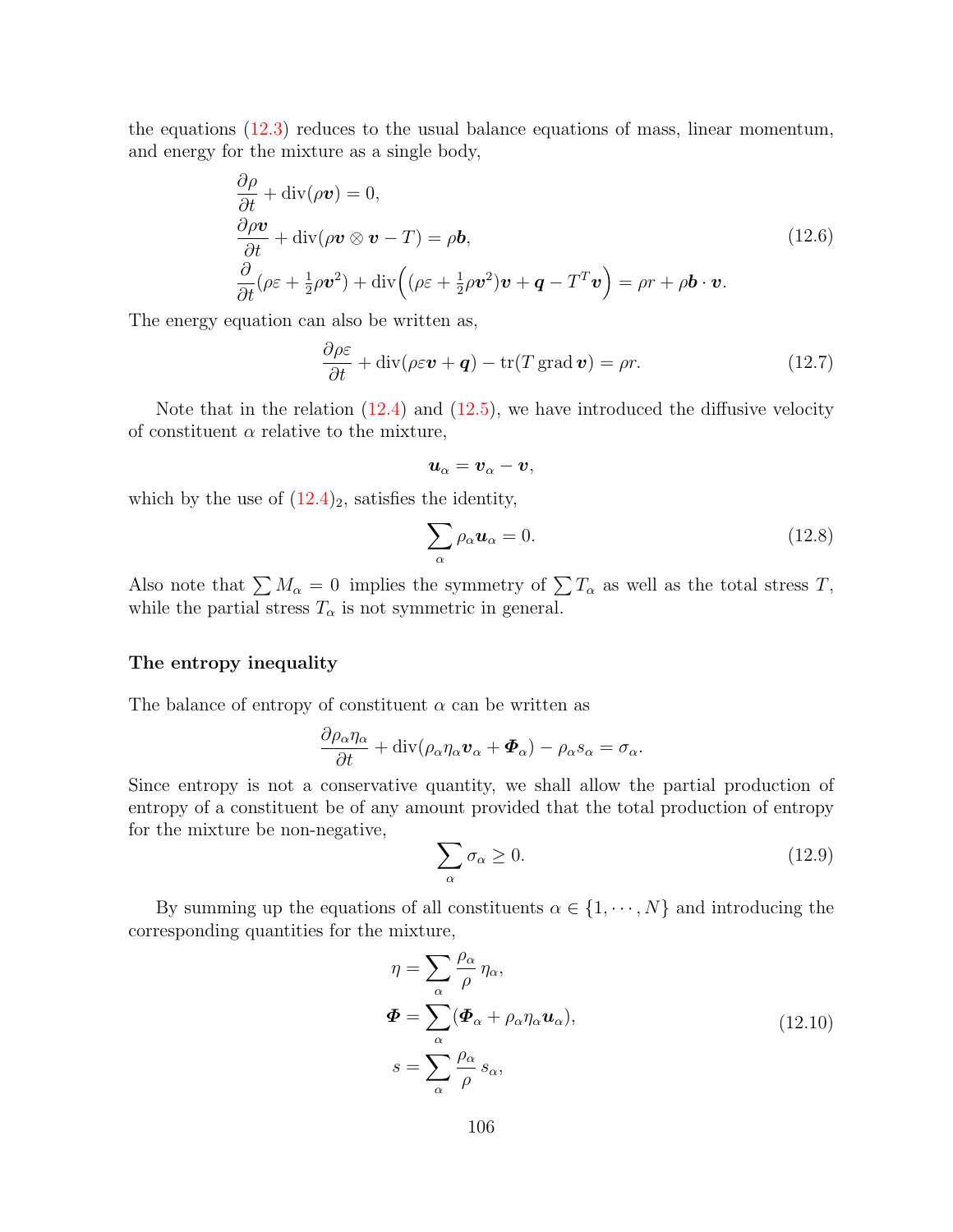we obtain the usual entropy inequality for the mixture as a single body,

$$
\frac{\partial \rho \eta}{\partial t} + \text{div}(\rho \eta \boldsymbol{v} + \boldsymbol{\Phi}) - \rho s \ge 0. \qquad (12.11)
$$

Note that we do not postulate a similar entropy inequality for individual constituent. The partial entropy production could be negative provided that the total production of the mixture is non-negative, otherwise it will lead to very restrictive physical results.

The use of the general entropy inequality [\(12.11\)](#page-111-0) for the exploitation of its restrictions on constitutive models is often quite sophisticate and could be rather tedious. In application, assumption for the specific form of the entropy flux and entropy supply for the constituents is usually adopted, namely,

$$
\boldsymbol{\Phi}_{\alpha} = \frac{1}{\theta_{\alpha}} \, \boldsymbol{q}_{\alpha}, \qquad s_{\alpha} = \frac{1}{\theta_{\alpha}} \, r_{\alpha}, \tag{12.12}
$$

where  $\theta_{\alpha}$  is the temperature of the constituent  $\alpha$ . Under this assumption, from [\(12.10\)](#page-111-0), we have

$$
\Phi = \sum_{\alpha} \left( \frac{q_{\alpha}}{\theta_{\alpha}} + \rho_{\alpha} \eta_{\alpha} \mathbf{u}_{\alpha} \right),
$$

$$
s = \sum_{\alpha} \frac{\rho_{\alpha}}{\rho} \frac{r_{\alpha}}{\theta_{\alpha}}.
$$

For further discussions, we shall assume that energy exchange among constituents is quick enough relative to characteristic observation time, so that all the constituents have the same common temperature, then we have

$$
\Phi = \frac{1}{\theta} \sum_{\alpha} \left( \boldsymbol{q}_{\alpha} + \theta \rho_{\alpha} \eta_{\alpha} \boldsymbol{u}_{\alpha} \right),
$$
  

$$
s = \frac{1}{\theta} \sum_{\alpha} \frac{\rho_{\alpha}}{\rho} r_{\alpha}.
$$
 (12.13)

Even though we have adopted the Clausius–Duhem assumptions [\(12.12\)](#page-111-0) for each constituent, for the mixture as a single body, from  $(12.13)$  and  $(12.5)$  such assumptions are not valid in general. In other words, the usual Clausius–Duhem inequality cannot be adopted in theories of mixtures. Indeed, we can rewrite the relations [\(12.13\)](#page-111-0) as

$$
\Phi = \frac{1}{\theta} \left( \mathbf{q} - \sum_{\alpha} \rho_{\alpha} (K_{\alpha} + \frac{1}{2} \mathbf{u}_{\alpha}^2 I) \mathbf{u}_{\alpha} \right),
$$
  

$$
s = \frac{1}{\theta} \left( r - \sum_{\alpha} \frac{\rho_{\alpha}}{\rho} \mathbf{u}_{\alpha} \cdot \mathbf{b}_{\alpha} \right),
$$
 (12.14)

where

$$
K_{\alpha} = \psi_{\alpha}I - \frac{T_{\alpha}^{T}}{\rho_{\alpha}}, \qquad \psi_{\alpha} = \varepsilon_{\alpha} - \theta \eta_{\alpha}, \qquad (12.15)
$$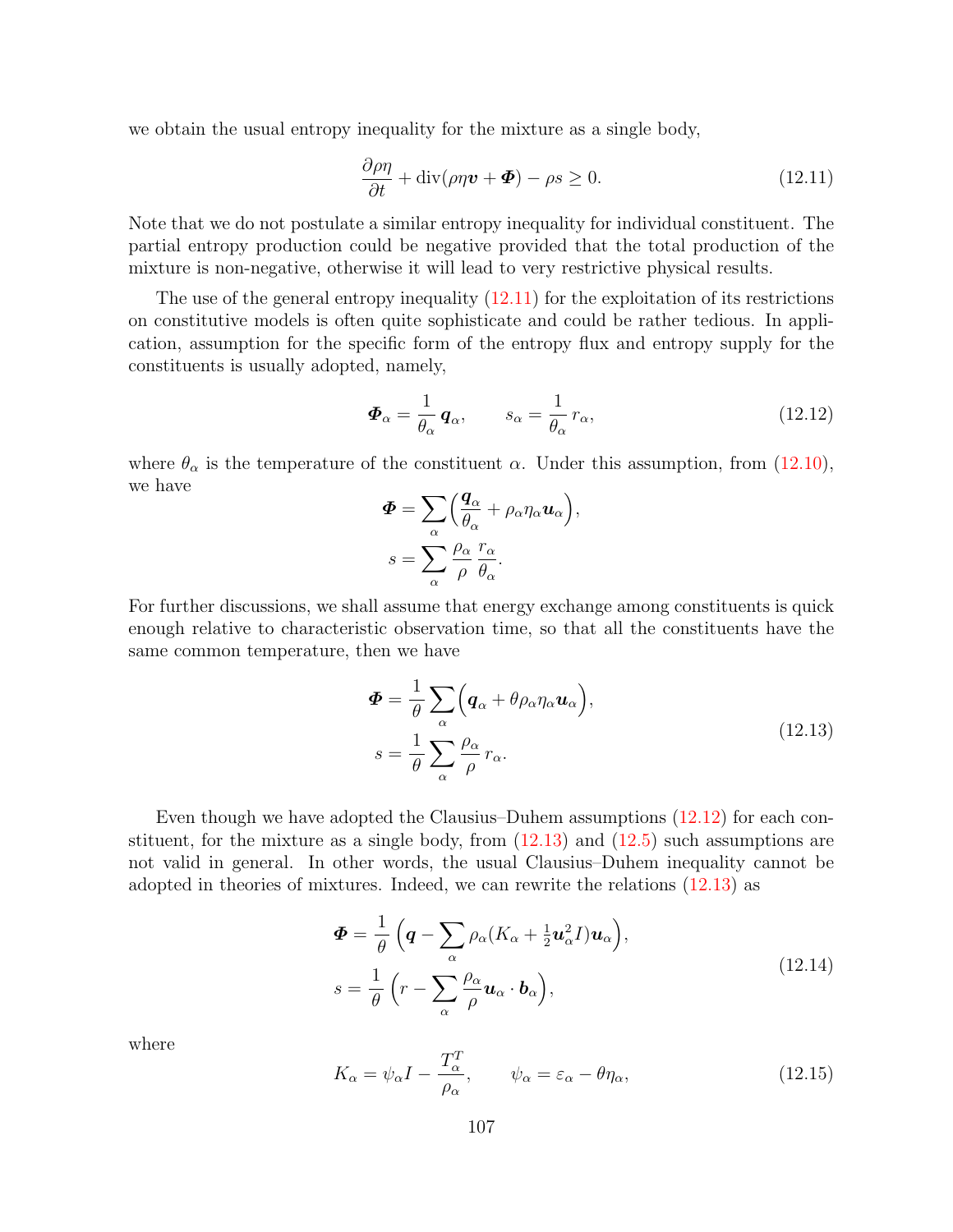are the chemical potential tensor and the free energy of constituent  $\alpha$  respectively. For the free energy of the mixture we define

$$
\psi = \sum_{\alpha} \frac{\rho_{\alpha}}{\rho} \psi_{\alpha}.
$$
\n(12.16)

Remark. It has been shown that the assumptions [\(12.12\)](#page-111-0) are appropriate (but not necessarily general enough) to account for the behavior of a mixture within the framework of continuum mechanics. On the other hand, the very expressions in  $(12.14)$  show that the Clausius–Duhem assumptions  $\mathbf{\Phi} = \mathbf{q}/\theta$  and  $s = r/\theta$  may not be appropriate for thermodynamic considerations of material bodies in general.

#### <span id="page-113-0"></span>Jump conditions at semi-permeable surface

Let S be a surface within the mixture and [A] be the jump of a quantity A across  $S$ , defined by

$$
[A] = A^+ - A^-.
$$

We assume that the one-side limits  $A^+$  and  $A^-$  exist and the jump is smooth on S. Such a surface is called a singular surface. Let  $u^*$  and  $n$  denote the velocity and the unit normal of  $S$  respectively.

In addition to the balance laws  $(12.6)$  and  $(12.11)$  at a regular point where relevant fields are continuous, at a singular point, i.e., a point on  $S$ , the balance laws take the form of the following jump conditions of mass, momentum, energy and entropy:

$$
[\rho(\mathbf{v} - \mathbf{u}^*)] \cdot \mathbf{n} = 0,
$$
  
\n
$$
[\rho \mathbf{v} \otimes (\mathbf{v} - \mathbf{u}^*) - T] \mathbf{n} = 0,
$$
  
\n
$$
[\mathbf{q} - T\mathbf{v} + \rho(\varepsilon + \frac{1}{2}\mathbf{v}^2)(\mathbf{v} - \mathbf{u}^*)] \cdot \mathbf{n} = 0,
$$
  
\n
$$
[\mathbf{\Phi} + \rho \eta(\mathbf{v} - \mathbf{u}^*)] \cdot \mathbf{n} \ge 0.
$$
\n(12.17)

A singular surface will be called ideal, if across it the temperature is continuous,  $[\theta] = 0$ . We assume further that across an ideal singular surface, the entropy jump is null,

$$
[\boldsymbol{\Phi} + \rho \eta (\boldsymbol{v} - \boldsymbol{u}^*)] \cdot \boldsymbol{n} = 0, \qquad (12.18)
$$

and the entropy flux  $\Phi$  is given by the relation  $(12.14)_1$ .

The diffusive velocity of constituent  $\alpha$  relative to the surface S is defined as

$$
V_{\alpha}=\boldsymbol{v}_{\alpha}-\boldsymbol{u}^*.
$$

If  $V_\alpha = 0$ , we say that S is not permeable to the constituent  $\alpha$ , i.e., the constituent does not go across the surface. A singular surface which is not permeable to all constituents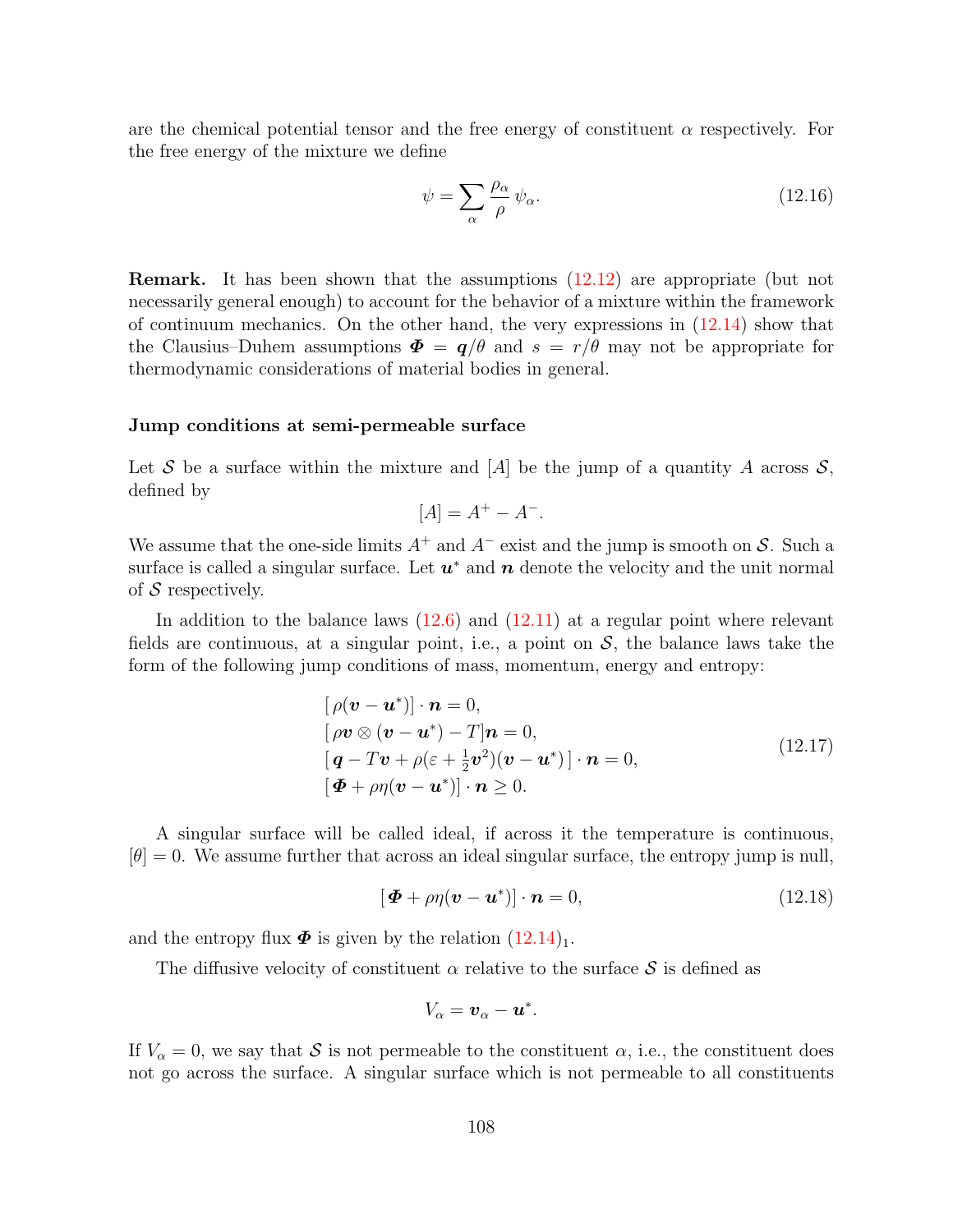except the constituent  $\nu$  is called a semi-permeable surface with respect to the constituent  $\nu$ , or simply a  $\nu$ -permeable surface. We have the following result: <sup>[6](#page-114-0)</sup>:

**Theorem.** Let S be an ideal  $\nu$ -permeable surface, then by the use of the jump conditions  $(12.17)_{1,2}$  $(12.17)_{1,2}$  and  $(12.18)$ , the energy jump condition  $(12.17)_{3}$  becomes

$$
[(K_{\nu} + \frac{1}{2}V_{\nu}^{2}I)\rho_{\nu}V_{\nu}] \cdot \boldsymbol{n} = 0, \qquad (12.19)
$$

where  $K_{\nu}$  is the chemical potential tensor of the constituent  $\nu$ .

**Proof:** Note that at a  $\nu$ -permeable surface, from  $(12.17)$ , we have

$$
[\rho_{\nu}V_{\nu}]\cdot \boldsymbol{n} = 0,
$$
  
\n
$$
[T]\boldsymbol{n} = [\boldsymbol{v} \otimes \rho_{\nu}V_{\nu}]\boldsymbol{n},
$$
  
\n
$$
[\boldsymbol{q} - T\boldsymbol{v}]\cdot \boldsymbol{n} = -[(\varepsilon + \frac{1}{2}\boldsymbol{v}^2)\rho_{\nu}V_{\nu}]\cdot \boldsymbol{n}.
$$
\n(12.20)

We shall work on the left hand side of the energy jump condition  $(12.20)_3$ . First, from  $(12.18)$  and  $(12.14)<sub>1</sub>$ , we have

$$
[\boldsymbol{q}] \cdot n = [-\theta \eta \, \rho_{\nu} V_{\nu}] \cdot \boldsymbol{n} + \sum [(K_{\alpha} + \frac{1}{2} \boldsymbol{u}_{\alpha}^2 \, I) \rho_{\alpha} \boldsymbol{u}_{\alpha}] \cdot \boldsymbol{n}. \tag{12.21}
$$

With  $u_{\alpha} = (v_{\alpha} - u^*) - \sum \frac{\rho_{\beta}}{\rho} (v_{\beta} - u^*)$  and the relations [\(12.15\)](#page-111-0) and [\(12.16\)](#page-111-0), the second term on the right hand side becomes

$$
\sum [(K_{\alpha} + \frac{1}{2}u_{\alpha}^2 I)\rho_{\alpha}u_{\alpha}] \cdot \boldsymbol{n} = [(K_{\nu} + \frac{1}{2}u_{\nu}^2 I)\rho_{\nu}V_{\nu}] \cdot \boldsymbol{n} - \sum [\frac{\rho_{\alpha}}{\rho} (K_{\alpha} + \frac{1}{2}u_{\alpha}^2 I)\rho_{\nu}V_{\nu}] \cdot \boldsymbol{n}
$$
  
= [(K\_{\nu} + \frac{1}{2}u\_{\nu}^2 I)\rho\_{\nu}V\_{\nu}] \cdot \boldsymbol{n} + [\frac{1}{\rho}(T\_I - \rho\psi I + \sum \frac{1}{2}u\_{\alpha}^2 I)\rho\_{\nu}V\_{\nu}] \cdot \boldsymbol{n}.

Substituting this into  $(12.21)$ , by the use of  $(12.15)$  and  $(12.5)_1$ , we have

$$
[\boldsymbol{q}] \cdot \boldsymbol{n} = [(K_{\nu} + \frac{T_I}{\rho} - \varepsilon I + \frac{1}{2} \boldsymbol{u}_{\nu}^2 I)\rho_{\nu} V_{\nu}] \cdot \boldsymbol{n}.
$$
 (12.22)

Now, for the second term on the left hand side of  $(12.20)_3$ , from  $(12.4)_3$ , we have

$$
[T\boldsymbol{v}]\cdot\boldsymbol{n}=[T_I\boldsymbol{v}]\cdot\boldsymbol{n}-\sum[(\rho_\alpha\boldsymbol{u}_\alpha\otimes\boldsymbol{u}_\alpha)\boldsymbol{v}]\cdot\boldsymbol{n},
$$

where  $T_I = \sum T_\alpha$  is a symmetric tensor. With  $\mathbf{v} = \mathbf{v} - \mathbf{u}^* + \mathbf{u}^* = \frac{1}{\alpha}$  $\frac{1}{\rho}\sum \rho_\beta (\boldsymbol{v}_\beta - \boldsymbol{u}^*) + \boldsymbol{u}^*,$ it becomes

$$
[T\boldsymbol{v}] \cdot \boldsymbol{n} = [\frac{T_I}{\rho} \boldsymbol{\rho}_{\nu} V_{\nu}] \cdot \boldsymbol{n} + [T_I \boldsymbol{u}^*] \cdot \boldsymbol{n} - \sum [(\boldsymbol{u}_{\alpha} \cdot \boldsymbol{v}) \rho_{\alpha} \boldsymbol{u}_{\alpha}] \cdot \boldsymbol{n}
$$
  
=  $[\frac{T_I}{\rho} \boldsymbol{\rho}_{\nu} V_{\nu}] \cdot \boldsymbol{n} + [T \boldsymbol{u}^*] \cdot \boldsymbol{n} + \sum [(\rho_{\alpha} \boldsymbol{u}_{\alpha} \otimes \boldsymbol{u}_{\alpha}) \boldsymbol{u}^*] \cdot \boldsymbol{n} - \sum [(\boldsymbol{u}_{\alpha} \cdot \boldsymbol{v}) \rho_{\alpha} \boldsymbol{u}_{\alpha}] \cdot \boldsymbol{n},$ 

<span id="page-114-0"></span><sup>6</sup>I-Shih Liu, On chemical potential and incompressible porous media, Journal de Mecanique 19, 327-342 (1980).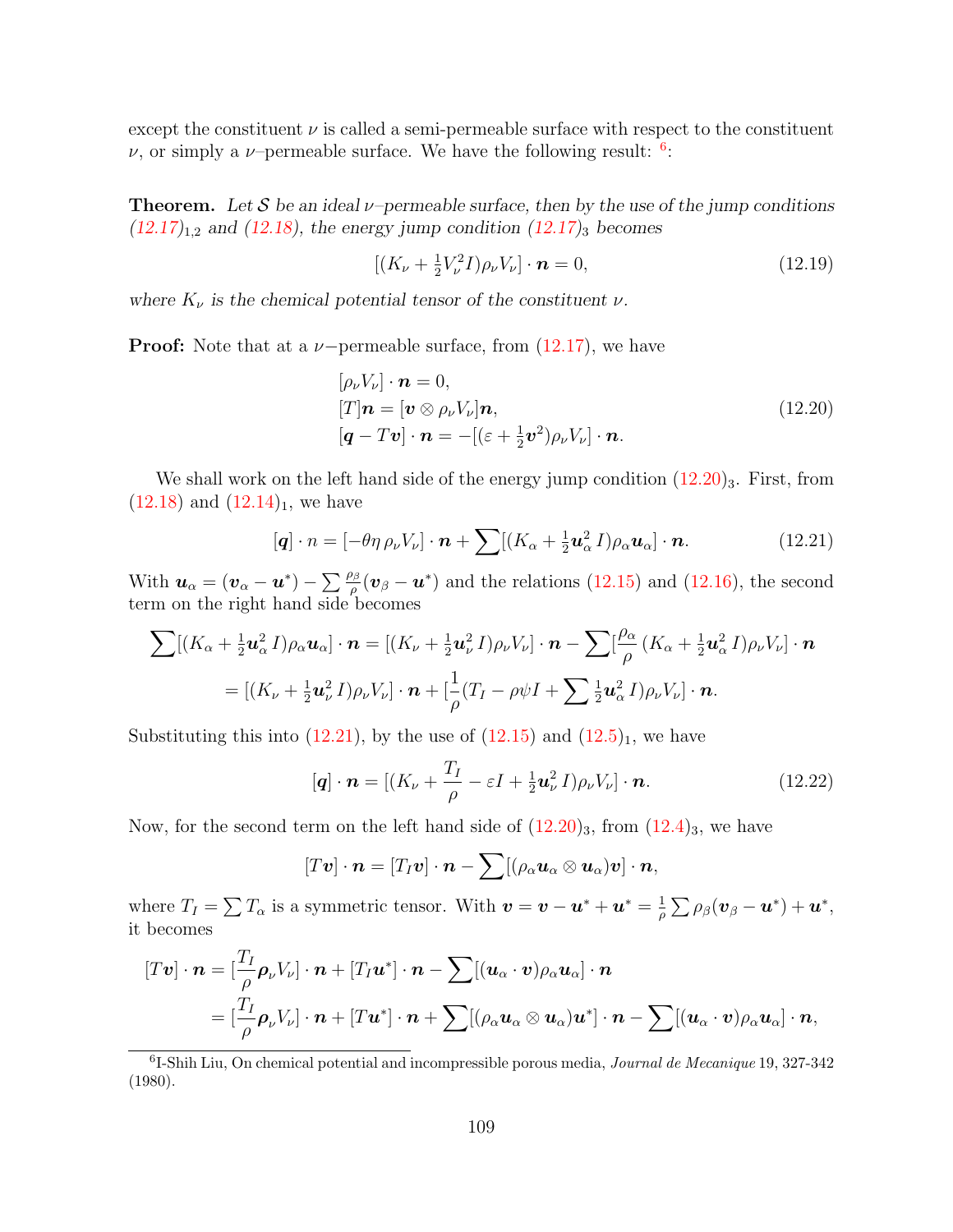and by the use of  $(12.20)_2$  and  $u_\alpha = (v_\alpha - u^*) - (v - u^*)$ , we have

$$
[T\boldsymbol{v}] \cdot \boldsymbol{n} = \left[\frac{T_I}{\rho} \boldsymbol{\rho}_{\nu} V_{\nu}\right] \cdot \boldsymbol{n} + \left[ ((\boldsymbol{u}^* \cdot \boldsymbol{v}) + (\boldsymbol{u}_{\nu} \cdot \boldsymbol{u}^*) - (\boldsymbol{u}_{\nu} \cdot \boldsymbol{v})) \rho_{\nu} V_{\nu} \right] \cdot \boldsymbol{n}. \tag{12.23}
$$

Substituting  $(12.22)$  and  $(12.23)$  into  $(12.20)_3$ , we obtain

$$
[(K_{\nu}+(\frac{1}{2}\boldsymbol{u}_{\nu}^2+\frac{1}{2}\boldsymbol{v}^2-(\boldsymbol{u}^*\cdot\boldsymbol{v})-(\boldsymbol{u}_{\nu}\cdot\boldsymbol{u}^*)+(\boldsymbol{u}_{\nu}\cdot\boldsymbol{v}))I)\rho_{\nu}V_{\nu}]\cdot\boldsymbol{n}=0.
$$

By summing  $[\frac{1}{2}u^{*2}\rho_{\nu}V_{\nu}]\cdot n$ , which is zero by  $(12.20)_1$ , to the above equation, we obtain

$$
[(K_{\nu}+\tfrac{1}{2}(\boldsymbol{u}_{\nu}+\boldsymbol{v}-\boldsymbol{u}^*)^2I)\rho_{\nu}V_{\nu}]\cdot\boldsymbol{n}=0,
$$

that proves the theorem.  $\Box$ 

## <span id="page-115-1"></span>12.2 Mixture of elastic materials

We consider a non-reacting mixture of elastic materials characterized by the constitutive equation of the form:

$$
f = \mathcal{F}(\theta, \text{grad}\,\theta, F_{\alpha}, \text{grad}\,F_{\alpha}, \mathbf{v}_{\alpha}), \qquad (12.24)
$$

where  $\theta$  is the temperature,  $F_{\alpha}$  is the deformation gradient of the constituent  $\alpha$  relative to a reference configuration, and

$$
f=\{T_\alpha,\varepsilon,\bm{q},\bm{m}_\alpha\}
$$

are the constitutive quantities for the basic field variables  $\{\rho_{\alpha}, \nu_{\alpha}, \theta\}$  with the following governing equations:

$$
\frac{\partial \rho_{\alpha}}{\partial t} + \text{div}(\rho_{\alpha} \mathbf{v}_{\alpha}) = 0,\n\frac{\partial \rho_{\alpha} \mathbf{v}_{\alpha}}{\partial t} + \text{div}(\rho_{\alpha} \mathbf{v}_{\alpha} \otimes \mathbf{v}_{\alpha} - T_{\alpha}) - \rho_{\alpha} \mathbf{b}_{\alpha} = \mathbf{m}_{\alpha},
$$
\n(12.25)\n
$$
\frac{\partial \rho \varepsilon}{\partial t} + \text{div}(\rho \varepsilon \mathbf{v} + \mathbf{q}) - \text{tr}(T \text{ grad } \mathbf{v}) = \rho r.
$$

Thermodynamic considerations of such a mixture theory has been considered by Bowen[7](#page-115-0) in which consequences of the entropy principle have been obtained based on the entropy inequality of the form:

$$
\frac{\partial \rho \eta}{\partial t} + \text{div}(\rho \eta \boldsymbol{v} + \boldsymbol{\Phi}) - \rho s \ge 0, \qquad (12.26)
$$

<span id="page-115-0"></span><sup>7</sup> Bowen, R.M.: The theory of Mixtures in Continuum Mechanics, Edited by A.C. Eringen, Vol. III, Academic Press (1976). See also Truesdell, C.: Rational Thermodynamics, Second Edition, Springer-Verlag, New York Berlin (1984), Appendix 5A.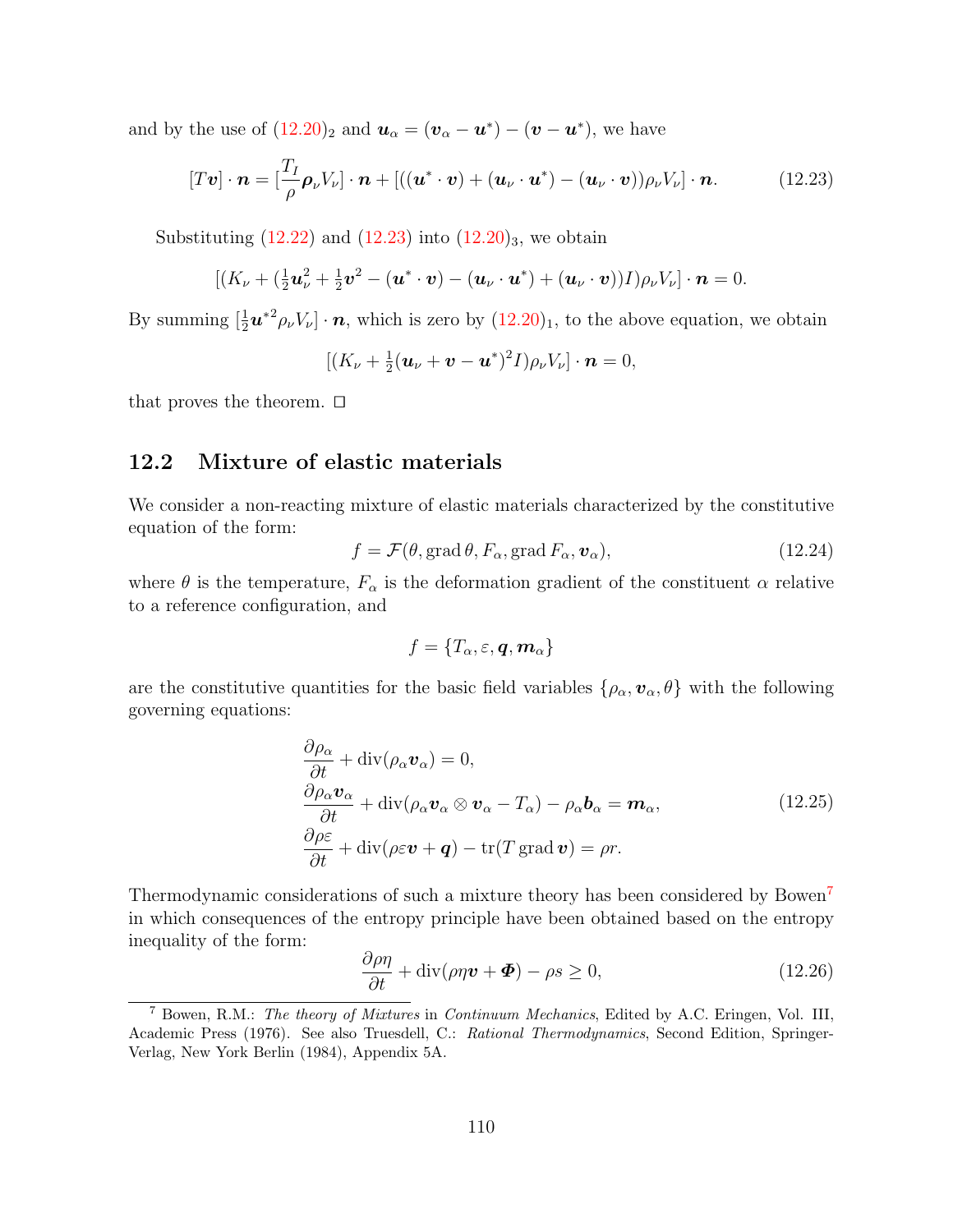where for the mixture under consideration, the entropy flux and the entropy supply density are given by the relation [\(12.14\)](#page-111-0),

$$
\Phi = \frac{1}{\theta} \Big( \mathbf{q} - \sum_{\alpha} (\rho_{\alpha} (\psi_{\alpha} + \frac{1}{2} \mathbf{u}_{\alpha}^{2}) I - T_{\alpha}^{T}) \mathbf{u}_{\alpha} \Big),
$$
  
\n
$$
s = \frac{1}{\theta} \Big( r - \frac{1}{\rho} \sum_{\alpha} \rho_{\alpha} \mathbf{u}_{\alpha} \cdot \mathbf{b}_{\alpha} \Big),
$$
\n(12.27)

where  $\psi_{\alpha}$  is the free energy density of the constituent  $\alpha$ .

Note that since only a common temperature is considered for all constituents, only the energy equation of the mixture, instead of the partial energy equations  $(12.1)_4$  of all constituents, is needed in the system of governing equations [\(12.25\)](#page-115-1). Moreover, since the partial stresses are not assumed to be symmetric, the equation of partial moment of momentum  $(12.1)_3$  is not explicitly needed in  $(12.25)$ .

Note that the constitutive variables  $(12.24)$  for elastic materials not only contain the deformation gradient  $F_{\alpha}$  but also the second gradients, grad  $F_{\alpha}$ . This makes the mixture under consideration a non-simple mixture (in the sense of Noll's simple materials). The reason to consider such a mixture will become clear later.

#### <span id="page-116-1"></span>Summary of results for elastic solid-fluid mixtures

For a mixture of a solid (with subindex s) and a fluid (with subindex f), to establish field equations of the basic field variables,  $\{\rho_s, \rho_f, \chi_s, \chi_f, \theta\}$ , constitutive equations for the quantities in the balance equations,

$$
f = \{T_{\rm s}, T_{\rm f}, \varepsilon, \mathbf{q}, \mathbf{m}_{\rm f}\},\tag{12.28}
$$

must be specified. For an elastic solid-fluid mixture, we consider the constitutive equations of the form:

$$
f = \mathcal{F}(\theta, \rho_{\rm f}, F_{\rm s}, \text{grad }\theta, \text{grad }\rho_{\rm f}, \text{grad }F_{\rm s}, V). \tag{12.29}
$$

where  $\theta$  is the temperature and  $V = v_f - v_s$  is referred to as the relative velocity.

The results of thermodynamic restrictions of such a mixture obtained by Bowen have also been confirmed from the analysis with the use of Lagrange multipliers by  $\text{Liu}^8$  $\text{Liu}^8$ , and

<span id="page-116-0"></span><sup>&</sup>lt;sup>8</sup>Liu, I-Shih: A solid-fluid mixture theory of porous media, *International Journal of Engineering* Sciences 84, 133-146 (2014).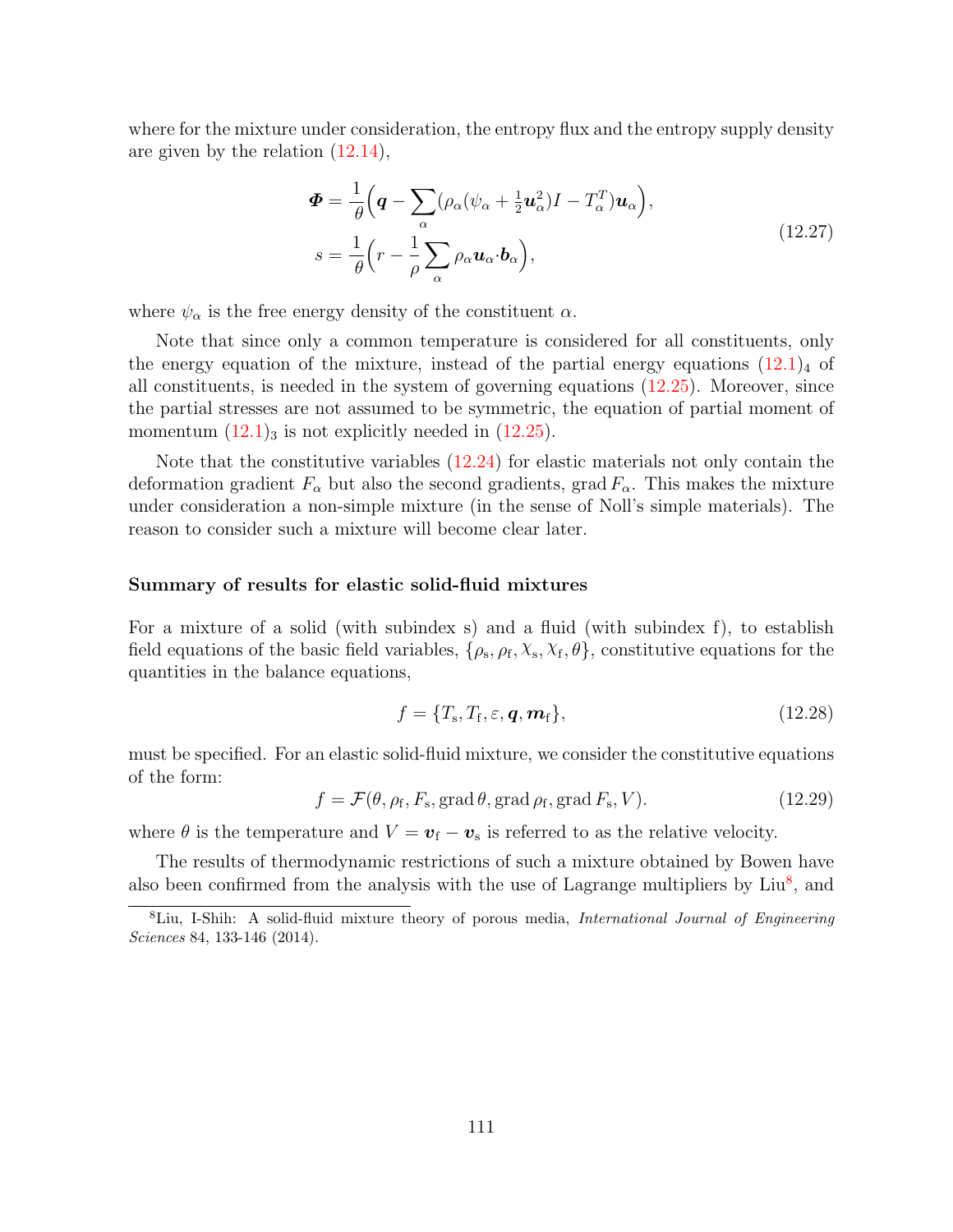can be summarized in the following constitutive equations:

$$
T_{\rm f} = \rho_{\rm f} \psi_{\rm f} I - \frac{\partial \rho \psi_{\rm I}}{\partial \rho_{\rm f}} \rho_{\rm f} I + \rho_{\rm f} \frac{\partial \psi_{\rm f}}{\partial V} \otimes V,
$$
  
\n
$$
T_{\rm s} = \rho_{\rm s} \psi_{\rm s} I + \frac{\partial \rho \psi_{\rm I}}{\partial F_{\rm s}} F_{\rm s}^{T} + \rho_{\rm s} \frac{\partial \psi_{\rm s}}{\partial V} \otimes V,
$$
  
\n
$$
\varepsilon = \psi_{\rm I} - \theta \frac{\partial \psi_{\rm I}}{\partial \theta} + \frac{1}{2} \frac{\rho_{\rm f} \rho_{\rm s}}{\rho^{2}} V \cdot V,
$$
  
\n
$$
\mathbf{m}_{\rm f}^{0} = \frac{\partial \rho_{\rm s} \psi_{\rm s}^{0}}{\partial \rho_{\rm f}} \operatorname{grad} \rho_{\rm f} - \frac{\partial \rho_{\rm f} \psi_{\rm f}^{0}}{\partial F_{\rm s}} \cdot \operatorname{grad} F_{\rm s}, \qquad \mathbf{q}^{0} = 0.
$$
\n(12.30)

where 0 denotes the equilibrium value at the state with  $V = 0$  and grad  $\theta = 0$ .

These constitutive equations depend solely on the constitutive functions of the free energy,

$$
\psi_{\rm f} = \psi_{\rm f}(\theta, \rho_{\rm f}, F_{\rm s}, V), \qquad \psi_{\rm s} = \psi_{\rm s}(\theta, \rho_{\rm f}, F_{\rm s}, V), \n\psi_{\rm I} = \psi_{\rm I}(\theta, \rho_{\rm f}, F_{\rm s}).
$$
\n(12.31)

Note that although the partial free energies  $\psi_f$  and  $\psi_s$  may depend on the relative velocity V, the (inner) free energy  $\psi_{I}$ ,

$$
\rho\psi_{\rm I}=\rho_{\rm f}\psi_{\rm f}+\rho_{\rm s}\psi_{\rm s},
$$

does not depend on  $V$ .

Moreover, from  $(12.30)$  and  $(12.31)$ , the sum of partial stresses becomes

$$
T_{\rm I} = \rho \psi_{\rm I} I - \frac{\partial \rho \psi_{\rm I}}{\partial \rho_{\rm f}} \rho_{\rm f} I + \frac{\partial \rho \psi_{\rm I}}{\partial F_{\rm s}} F_{\rm s}^T,
$$
  
\n
$$
T = T_{\rm I}(\theta, \rho_{\rm f}, F_{\rm s}) - \frac{1}{2} \frac{\rho_{\rm s} \rho_{\rm f}}{\rho} V \otimes V.
$$
\n(12.32)

Similarly, although the partial stresses  $T_f$  and  $T_s$  may depend on V, the sum of partial stress,  $T_{I} = T_{f} + T_{s}$ , does not depend on V.

If we define the equilibrium chemical potential of the fluid and the equilibrium partial fluid pressure as

$$
\mu_{\rm f} = \frac{\partial \rho \psi_{\rm I}}{\partial \rho_{\rm f}}, \qquad p_{\rm f} = \rho_{\rm f} (\mu_{\rm f} - \psi_{\rm f}^0), \qquad (12.33)
$$

then the equilibrium fluid stress reduces to the pressure,  $T_f^0 = -p_f I$ , and

$$
T_{\rm f} = -p_{\rm f} I + \rho_{\rm f} (\psi_{\rm f} - \psi_{\rm f}^0) I + \rho_{\rm f} \frac{\partial \psi_{\rm f}}{\partial V} \otimes V.
$$
 (12.34)

From  $(12.30)_1$ , the chemical potential tensor of the fluid becomes

$$
K_{\rm f} = \mu_{\rm f} I - V \otimes \frac{\partial \psi_{\rm f}}{\partial V},\tag{12.35}
$$

and from  $(12.30)<sub>4</sub>$  and  $(12.33)$ , the interaction force can be written as

$$
\boldsymbol{m}_{\rm f}^0 = \frac{p_{\rm f}}{\rho_{\rm f}} \operatorname{grad} \rho_{\rm f} - \rho_{\rm f} (\operatorname{grad} \psi_{\rm f}^0) \Big|_{0}.
$$
 (12.36)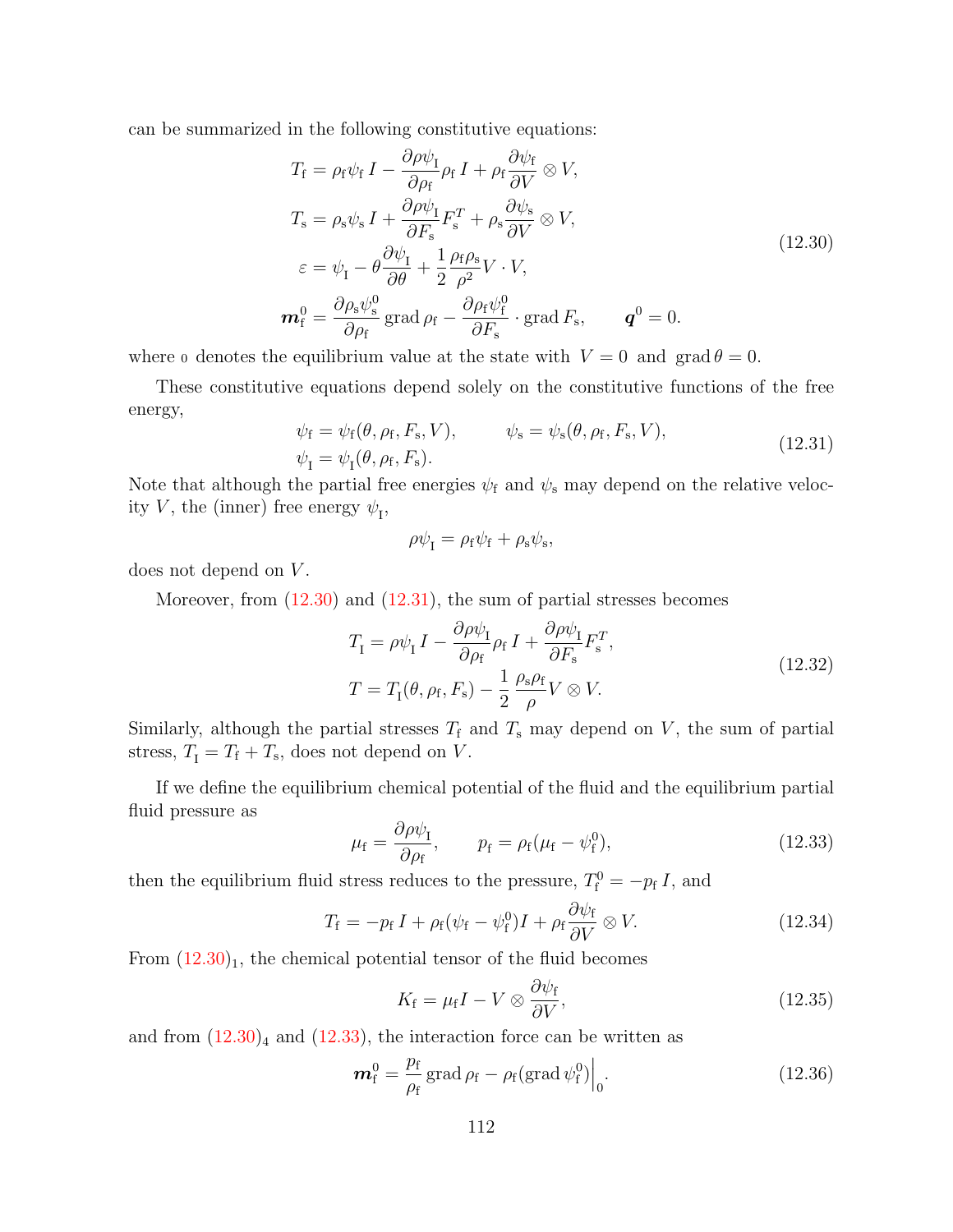### <span id="page-118-1"></span>Chemical potential at fluid-permeable surface

At a fluid-permeable surface considered in the previous section, from the relation [\(12.19\)](#page-113-0), we have the following energy jump condition,

$$
[(K_{\rm f}+\tfrac{1}{2}V_{\rm f}^2I)\rho_{\rm f}V_{\rm f}]\cdot\boldsymbol{n}=0,
$$

At this surface,  $v_s = u^*$ , so that  $V_f = v_f - u^* = V$ . Hence, by the use of [\(12.35\)](#page-116-1), the condition becomes

$$
\left[\mu_{\rm f}+\tfrac{1}{2}V^2-V\cdot\frac{\partial\psi_{\rm f}}{\partial V}\right]\rho_{\rm f}V_{\rm f}\cdot\boldsymbol{n}=0,
$$

where we have noted that from the mass jump condition  $(12.17)<sub>1</sub>$  at the fluid-permeable surface  $(\rho_f V_f \cdot \boldsymbol{n})$  is continuous, and since it is not zero in general, it follows that

$$
\left[\mu_{\rm f} + \frac{1}{2}V^2 - V \cdot \frac{\partial \psi_{\rm f}}{\partial V}\right] = 0. \tag{12.37}
$$

In particular, we have

 $[\mu_f] \to 0$  when  $V \to 0$ .

Thus, we conclude that in equilibrium  $(v_f = u^*)$ , the chemical potential of the fluid constituent is continuous across a fluid-permeable surface. This confirms the well-known result of the classical theory.

## <span id="page-118-0"></span>12.3 Saturated porous media

The solid-fluid mixture considered in the previous section can be regarded as a model for saturated porous media provided that the concept of porosity is introduced. For mixture theory of porous media, a material point is regarded as a representative volume element  $dV$  which contains pores through them fluid constituent can flow. Physically, it is assumed that a representative volume element is large enough compare to solid grains (connected or not), yet at the same time small enough compare to the characteristic length of the material body.

Let the volume fraction of pores be denoted by  $\phi$ , then the fractions of representative volume element of the fluid and the solid are

$$
dV_{\rm f} = \phi \, dV, \qquad dV_{\rm s} = (1 - \phi)dV,
$$

if the porous medium is saturated.

Remember that in the mixture theory, the mass densities are defined relative to the mixture volume, so that the fluid and solid mass in the representative volume element are given by

$$
dM_{\rm f} = \rho_{\rm f} dV = d_{\rm f} dV_{\rm f},
$$
  

$$
dM_{\rm s} = \rho_{\rm s} dV = d_{\rm s} dV_{\rm s},
$$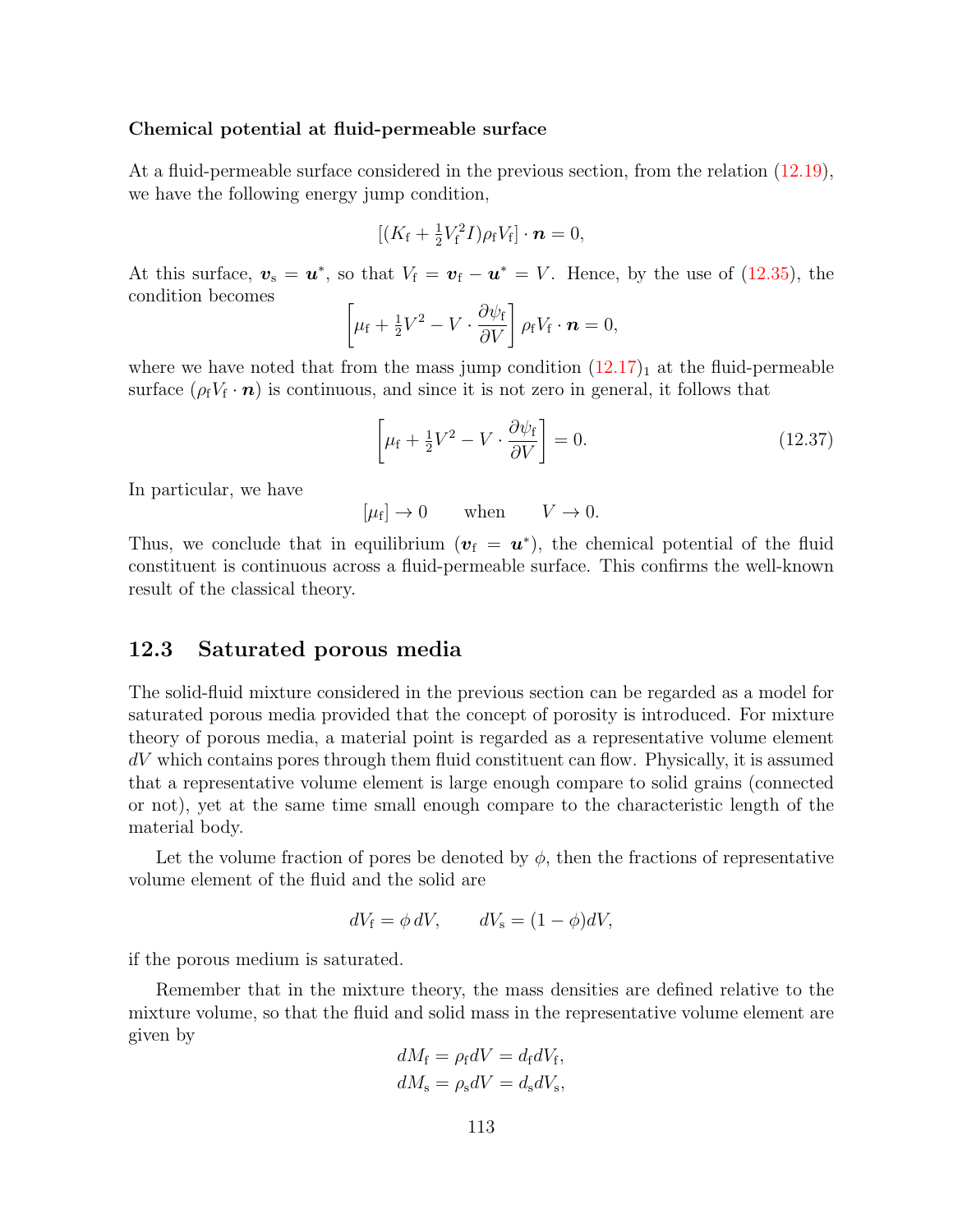and hence,

$$
\rho_{\rm f} = \phi d_{\rm f}, \qquad \rho_{\rm s} = (1 - \phi)d_{\rm s},
$$
\n(12.38)

where  $d_f$  and  $d_s$  are the true mass densities of fluid and solid constituents respectively.

We shall also regard the partial fluid pressure  $p_f$  in the mixture theory as the outcome of a "microscopic" pressure acting over the area fraction of surface actually occupied by the fluid in the pore, i.e.,

$$
p_{\rm f} dA = P dA_{\rm f}
$$
, hence,  $p_{\rm f} = \phi_a P$ ,

where P will be called the *pore fluid pressure* and  $\phi_a = dA_f/dA$  is the area fraction of the pores.

In general, the volume fraction  $\phi$  and the area fraction  $\phi_a$  may be different, yet for practical applications, we shall adopt a reasonable assumption that they are the same for simplicity, so that the pore fluid pressure is defined as

$$
P = \frac{p_{\rm f}}{\phi}.\tag{12.39}
$$

The pore pressure is an important concept in soil mechanics, we shall see that the definition [\(12.39\)](#page-118-0) leads to results consistent with the well-known results in soil mechanics.

#### <span id="page-119-0"></span>Pore fluid pressure

From 
$$
(12.31)
$$
, we have

$$
\psi_{\mathbf{f}}^0 = \widehat{\psi}_{\mathbf{f}}(\theta, \phi d_{\mathbf{f}}, F_{\mathbf{s}}).
$$

However, in most applications, it is reasonable to assume that in equilibrium the free energy of the fluid constituent is the same as the free energy of the pure fluid, i.e., we shall assume that

$$
\psi_{\mathbf{f}}^0 = \widehat{\psi}_{\mathbf{f}}(\theta, d_{\mathbf{f}}). \tag{12.40}
$$

From  $(12.33)$ , we have

$$
\mu = \frac{P}{d_{\rm f}} + \psi_{\rm f}^0.
$$

Since the true density does not change,  $[d_f] = 0$ , at an ideal fluid-permeable surface which allows the fluid to go through, it follows that

$$
[\mu] = \left[\frac{P}{d_{\rm f}}\right] + [\widehat{\psi}_{\rm f}(\theta, d_{\rm f})] = \frac{1}{d_{\rm f}}[P].
$$

Therefore the condition [\(12.37\)](#page-118-1) implies that

$$
[P] + d_{\rm f} \left[ \frac{1}{2} (\boldsymbol{v}_{\rm f} - \boldsymbol{u}^*)^2 - (\boldsymbol{v}_{\rm f} - \boldsymbol{u}^*) \cdot \frac{\partial \psi_{\rm f}}{\partial V} \right] = 0.
$$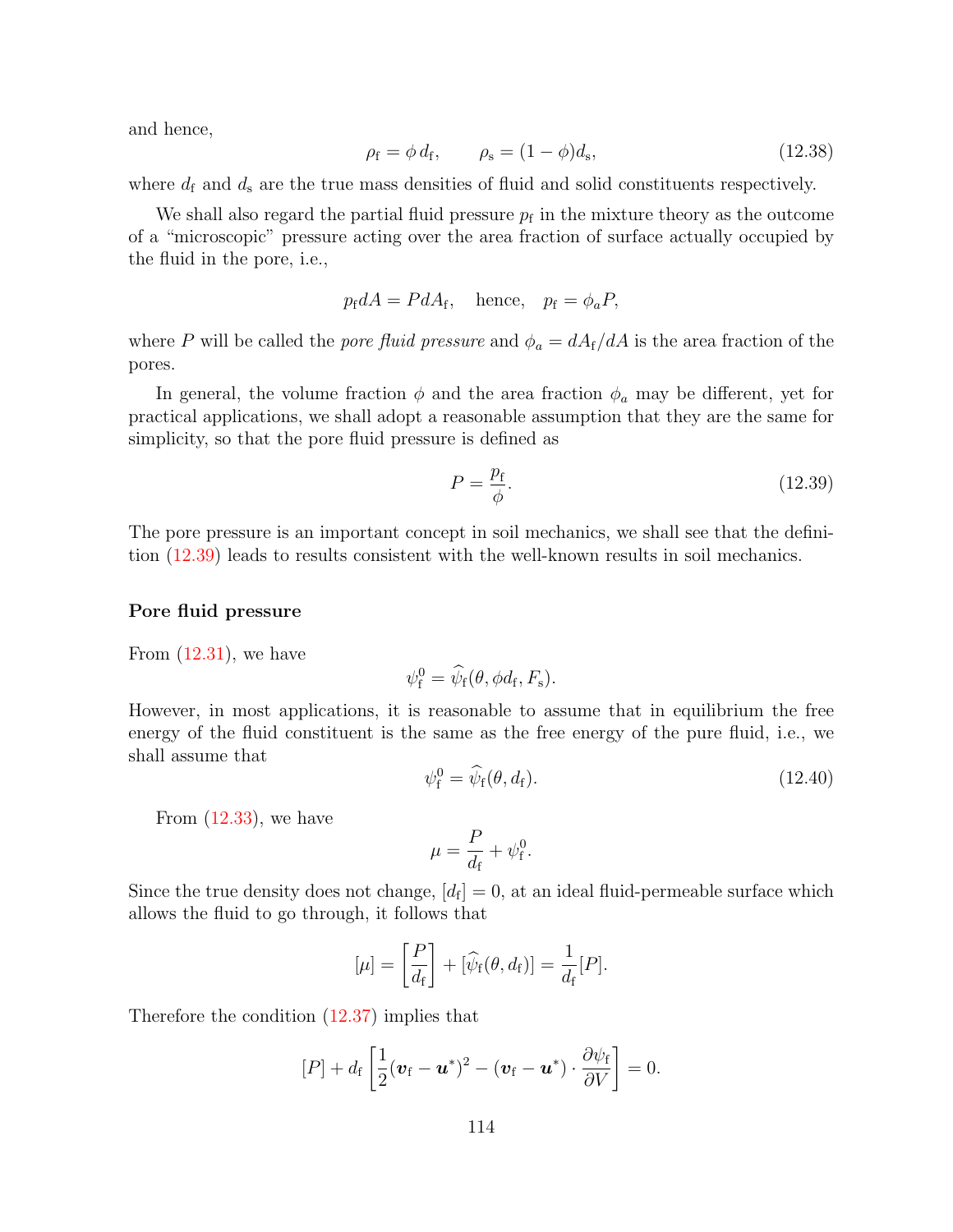In particular, if  $v_f = u^*$ , then

$$
[P] = 0.\tag{12.41}
$$

This result agrees with our physical intuition that if the fluid does not flow from one side to the other side through the pores then the pressures in the pores on both sides must be equal.

A typical fluid pressure measurement is the use of manometric tube attached to the specimen. In the case of a porous body, the junction of the manometric tube and the porous medium can be treated as a fluid-permeable ideal singular surface, where on one side is a solid-fluid mixture and on the other is a pure fluid at rest. Consequently by virtue of the jump condition  $(12.41)$  in equilibrium, the fluid pressure measured from the manometric tube is the pore fluid pressure.

Remark. In laying down the jump conditions [\(12.17\)](#page-113-0) at a singular surface, we have tacitly assumed that there are no surface effects for the mixture as a whole, since the the singular surface is not regarded as a real material surface. Although in the absence of surface effects, it is reasonable to postulate the jump conditions for the mixture, it is not advisable to postulate the similar jump conditions for each constituent. To see this, suppose that for the fluid constituent,

$$
[\rho \boldsymbol{v}_{\rm f} \otimes (\boldsymbol{v}_{\rm f} - \boldsymbol{u}^*) - T_{\rm f}] \boldsymbol{n} = 0, \qquad (12.42)
$$

at a fluid-permeable surface where the porosity is not continuous, i.e.,

$$
[\phi] \neq 0.
$$

Now from [\(12.41\)](#page-119-0) and [\(12.34\)](#page-116-1), in equilibrium the left-hand side of [\(12.42\)](#page-119-0) becomes

$$
[\rho \boldsymbol{v}_{\rm f} \otimes (\boldsymbol{v}_{\rm f} - \boldsymbol{u}^*) - T_{\rm f}] \boldsymbol{n} = [p_{\rm f}] \boldsymbol{n} = P[\phi] \boldsymbol{n},
$$

which is not zero unless the pore pressure is zero. Therefore, the jump condition  $(12.42)$ is not valid in the case of porous media.

## <span id="page-120-0"></span>12.4 Equations of motion

The equations of motion  $(12.25)$  for the fluid and the solid constituents in porous media can be written as  $\overline{u}$  = different  $\overline{u}$  +  $\overline{u}$  +  $\overline{u}$ 

$$
\phi d_{\rm f} \dot{\mathbf{v}}_{\rm f} = \text{div} T_{\rm f} + \boldsymbol{m}_{\rm f} + \phi d_{\rm f} \boldsymbol{g},
$$
  

$$
(1 - \phi) d_{\rm s} \dot{\boldsymbol{v}}_{\rm s} = \text{div} T_{\rm s} - \boldsymbol{m}_{\rm f} + (1 - \phi) d_{\rm s} \boldsymbol{g},
$$

where the external body force is the gravitational force  $q$ , and the material derivatives with respect to the constituent have been used,

$$
\dot{y}_{\alpha} = \frac{\partial y_{\alpha}}{\partial t} + (\text{grad } y_{\alpha}) \boldsymbol{v}_{\alpha}.
$$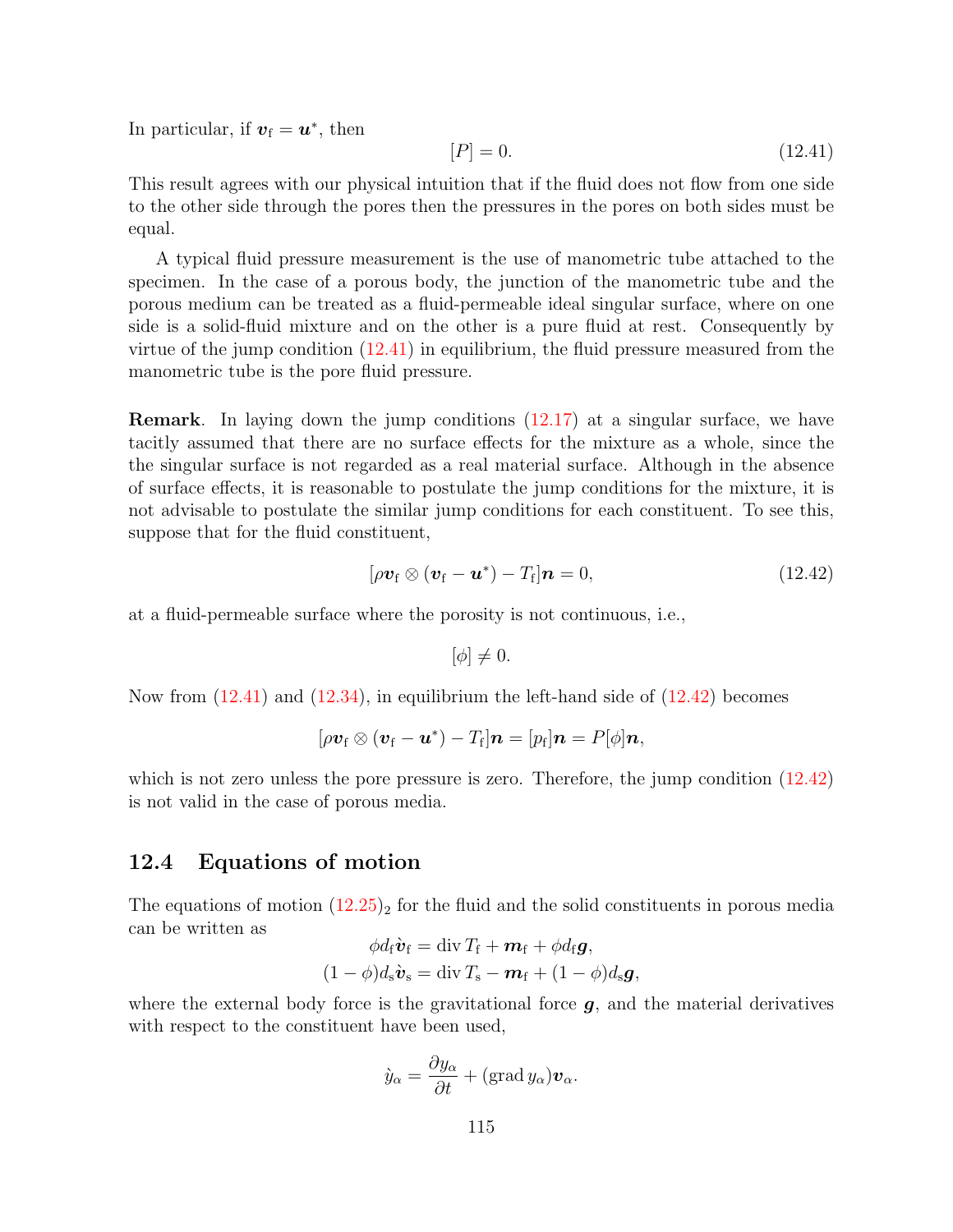Let us write the stresses in the following form,

$$
T_{\rm f} = -\phi P I + \overline{T}_{\rm f},
$$
  
\n
$$
T_{\rm s} = -(1 - \phi) P I + \overline{T}_{\rm s}.
$$
\n(12.43)

We call  $\overline{T}_{f}$  the *extra fluid stress* and  $\overline{T}_{s}$  the *effective solid stress*, since it reduces to the effective stress widely used in soil mechanics as we shall see later. The equations of motion then become

$$
\phi d_{\rm f} \dot{\mathbf{v}}_{\rm f} = -\phi \operatorname{grad} P - P \operatorname{grad} \phi + \operatorname{div} \overline{T}_{\rm f} + \mathbf{m}_{\rm f} + \phi d_{\rm f} \mathbf{g},
$$
  
(1 -  $\phi$ ) $d_{\rm s} \dot{\mathbf{v}}_{\rm s} = -(1 - \phi) \operatorname{grad} P + P \operatorname{grad} \phi + \operatorname{div} \overline{T}_{\rm s} - \mathbf{m}_{\rm f} + (1 - \phi) d_{\rm s} \mathbf{g}.$  (12.44)

On the other hand, from [\(12.36\)](#page-116-1), the interactive force  $m<sub>f</sub>$  in equilibrium becomes

$$
\boldsymbol{m}_{\rm f}^0 = P \operatorname{grad} \phi - \phi \boldsymbol{r}^0, \qquad \boldsymbol{r}^0 = -\frac{P}{d_{\rm f}} \operatorname{grad} d_{\rm f} + d_{\rm f} (\operatorname{grad} \psi_{\rm f}^0) \Big|_{0}. \tag{12.45}
$$

By canceling out the term  $P$  grad  $\phi$  in [\(12.44\)](#page-120-0) from the interactive force [\(12.45\)](#page-120-0) leads to the following equations of motion for porous media,

$$
\phi d_{\rm f} \dot{\mathbf{v}}_{\rm f} = -\phi \operatorname{grad} P + \operatorname{div} \overline{T}_{\rm f} + (\mathbf{m}_{\rm f} - \mathbf{m}_{\rm f}^0) - \phi \mathbf{r}^0 + \phi d_{\rm f} \mathbf{g},
$$
  

$$
(1 - \phi) d_{\rm s} \dot{\mathbf{v}}_{\rm s} = -(1 - \phi) \operatorname{grad} P + \operatorname{div} \overline{T}_{\rm s} - (\mathbf{m}_{\rm f} - \mathbf{m}_{\rm f}^0) + \phi \mathbf{r}^0 + (1 - \phi) d_{\rm s} \mathbf{g},
$$
(12.46)

## <span id="page-121-0"></span>12.5 Linear theory

Since equilibrium is characterized by the conditions, grad  $\theta = 0$  and  $V = 0$ , in a linear theory, we shall assume that  $|\text{grad }\theta|$  and  $|V|$  are small quantities, and that  $o(2)$  stands for higher order terms in these quantities.

From  $(12.34)$  and  $(12.43)$ , the extra fluid stress,

$$
\overline{T}_{\rm f} = \phi d_{\rm f}(\psi_{\rm f} - \psi_{\rm f}^0)I + \phi d_{\rm f} \frac{\partial \psi_{\rm f}}{\partial V} \otimes V \approx o(2), \qquad (12.47)
$$

is a second order quantity because the free energy of fluid constituent must be a scalarvalued isotropic function of the vector variable  $(V \cdot V)$ .

Moreover, we can define the resistive force as

$$
\boldsymbol{r} = \boldsymbol{r}^0 - \frac{1}{\phi}(\boldsymbol{m}_{\rm f} - \boldsymbol{m}_{\rm f}^0).
$$

It is the force against the flow of the fluid through the medium. Since the non-equilibrium part of the interactive force,  $(m_f - m_f^0)$ , vanishes in equilibrium, we can represent the resistive force as

$$
\boldsymbol{r} = \boldsymbol{R}V + \boldsymbol{G}\,\text{grad}\,\boldsymbol{\theta} + \boldsymbol{r}^0 + o(2). \tag{12.48}
$$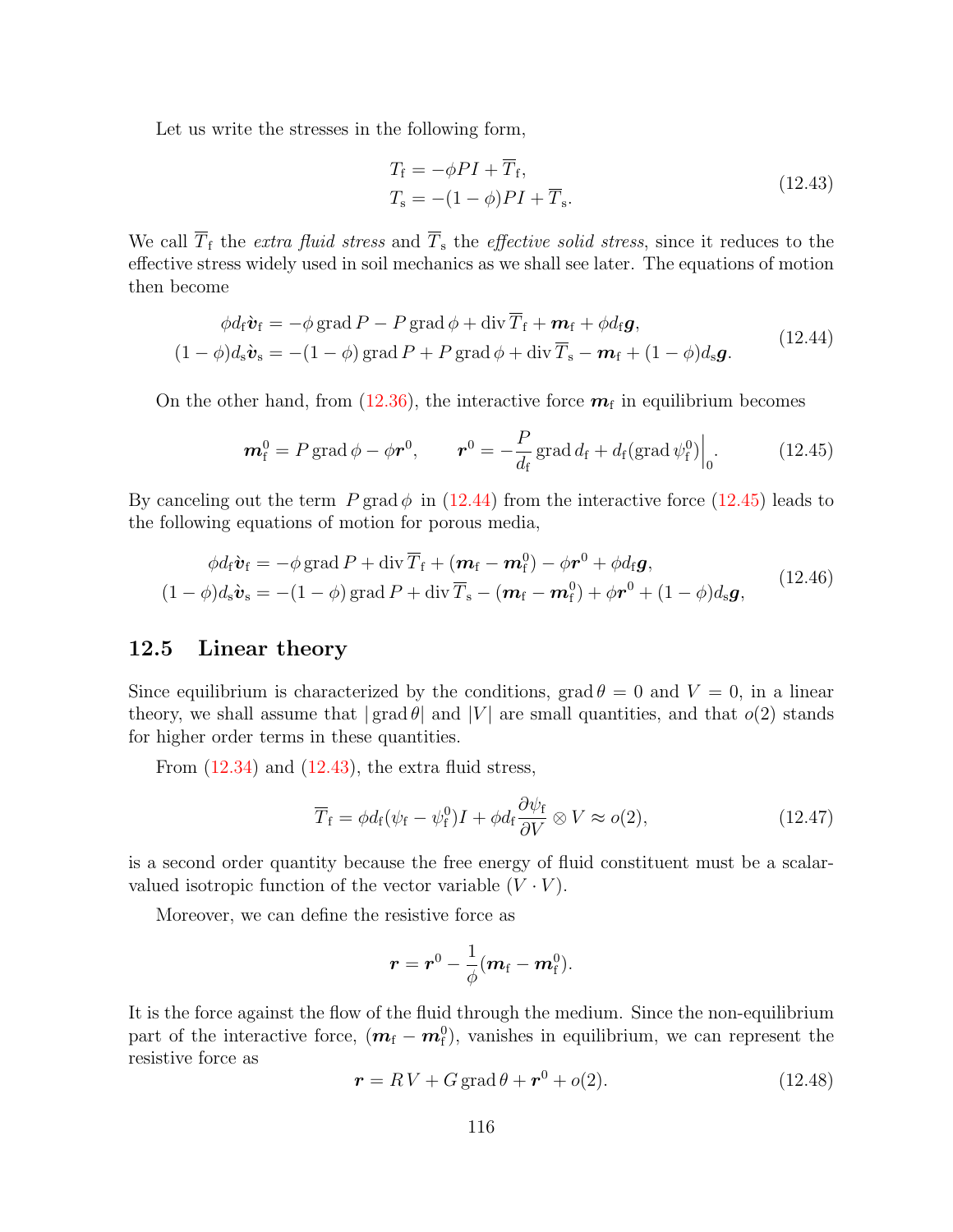The parameter R is called the *resistivity tensor*, and its inverse  $R^{-1}$  is called the *perme*ability tensor.

The equations of motion  $(12.46)$  in the linear theory becomes

$$
d_{\mathbf{f}}\dot{\mathbf{v}}_{\mathbf{f}} = -\operatorname{grad} P - \mathbf{r} + d_{\mathbf{f}}\mathbf{g},
$$
  
(1 -  $\phi$ ) $d_{\mathbf{s}}\dot{\mathbf{v}}_{\mathbf{s}} = -(1 - \phi)\operatorname{grad} P + \operatorname{div} \overline{T}_{\mathbf{s}} + \phi \mathbf{r} + (1 - \phi)d_{\mathbf{s}}\mathbf{g}.$  (12.49)

#### <span id="page-122-0"></span>Darcy's law and equilibrium pore fluid pressure

The equation  $(12.49)$ <sub>1</sub> for the motion of the fluid is a generalized Darcy's law. Indeed, for stationary case, and only  $r = RV$  is taken into account from [\(12.48\)](#page-121-0), it reduces to the classical Darcy's law,

$$
\boldsymbol{v}_{\rm f} - \boldsymbol{v}_{\rm s} = -R^{-1}(\text{grad } P - d_{\rm f}\boldsymbol{g}).
$$

Furthermore, in equilibrium, it becomes

$$
\operatorname{grad} P = d_{\text{f}} \mathbf{g},\tag{12.50}
$$

which can be integrated immediately. Suppose that the x-coordinate is in the vertical downward direction, and  $g = ge_x$ . then we have

$$
P = d_{\rm f} g x + P_0, \qquad P_0 = P(0). \tag{12.51}
$$

This result asserts that the equilibrium pore pressure is the hydrostatic pressure. It agrees with the observation in soil mechanics from experimental measurements that the manometric pressure in the soil is the pressure as if the medium were bulk fluid, unaffected by the presence of the solid constituent in the medium.

We remark that this result is sometimes overlooked in the mixture theory of porous media. It is mainly due to the fact that in the theory of simple mixture, which omits the second gradients of deformations as independent constitutive variables, the equilibrium interactive force  $\boldsymbol{m}_{\rm f}^0$  is identically zero by constitutive hypothesis (see  $(12.30)_4$ ). However, from the relation [\(12.45\)](#page-120-0),  $\mathbf{m}_{\rm f}^0$  is not a negligible quantity for a body with non-uniform porosity,  $\mathbf{m}_\mathrm{f}^0 = P$  grad  $\phi$ , and it is easy to see that in the absence of this term, the result [\(12.51\)](#page-122-0) need not follow. This remark, we shall regard as a strong evidence that porous media must be treated as *non-simple mixtures* even for a linear equilibrium theory.

#### <span id="page-122-1"></span>Uplift and effective stress principle

We can obtain an interesting equation for the solid constituent if we eliminate  $(\text{grad } P)$ between the two equations in [\(12.49\)](#page-121-0),

$$
(1 - \phi)d_s\mathbf{\hat{v}}_s - \operatorname{div}\overline{T}_s = \mathbf{r} + (1 - \phi)(d_s - d_f)\mathbf{g} + (1 - \phi)d_f\mathbf{\hat{v}}_f.
$$
 (12.52)

From this equation, we notice that the effective stress is not affected by the pore fluid pressure — this is the essential meaning of the effective stress principle in soil mechanics.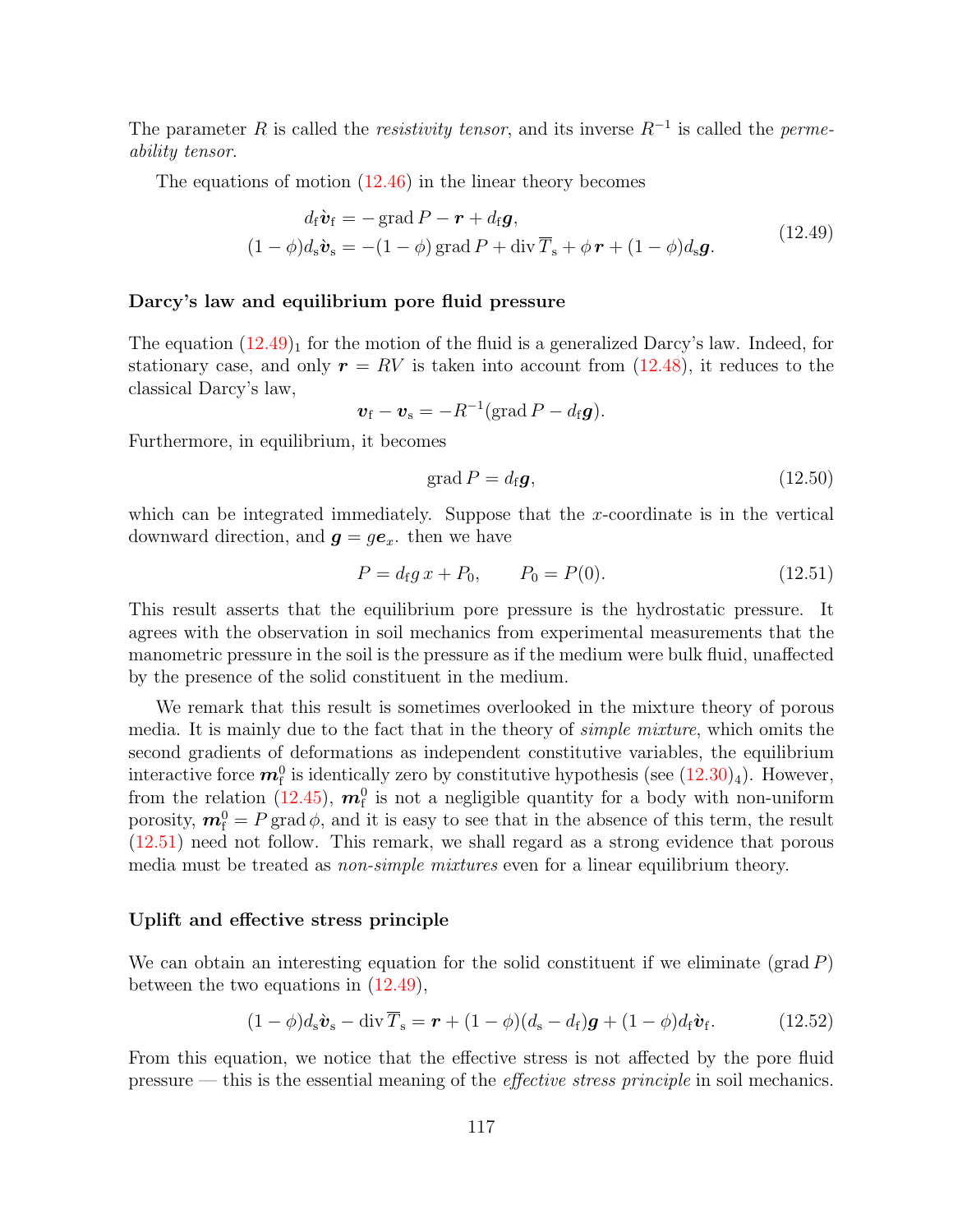Note that there are three terms of forces on the right-hand side of the equation [\(12.52\)](#page-122-1). The first one,  $\mathbf{r} = R(\mathbf{v}_{\rm f} - \mathbf{v}_{\rm s}) + \cdots$ , is the usual resistive force of diffusive motion. The second term,  $(1 - \phi)(d_s - d_f)g$ , is the weight of solid reduced by the uplift (or buoyancy) from the fluid corresponding to the principle of Archimedes. The importance of uplift in soil structures had been one of the major concern in the development of soil mechanics.

The third term,  $(1-\phi)d_f\mathbf{\hat{v}}_f$ , is the inertia force against the displacement of fluid in the motion of the solid through it, which we may think of it as the buoyancy of the inertial force along side with the buoyancy of the gravitational force  $(1 - \phi)d_f\mathbf{g}$  in the sense of d'Alembert. The effect of this force seems to be largely unrecognized in the literature.

In the theory of Biot, the relative acceleration was introduced as a part of interactive force between solid and fluid constituents to account for the apparent added mass effect commonly expected. The inertia force considered here seems to correspond to such an effect. However, from the derivation above, it is clear that it is not a part of interactive force, since there is no inertia effect on the motion of fluid  $(12.49)_1$ .

## <span id="page-123-0"></span>12.6 Problems in poroelasticity

Hereafter we shall restrict our attention to mechanical problems (isothermal case) of the theory of elastic porous media, also known as poroelasticity. The governing equations are based on the balance equations of partial mass  $(12.25)_{1,2}$  and partial momentum of fluid and solid constituents [\(12.49\)](#page-121-0), :

$$
\begin{cases}\n(\phi d_{\rm f}) + \phi d_{\rm f} \operatorname{div} \boldsymbol{v}_{\rm f} = 0, \\
((1 - \phi) d_{\rm s}) + (1 - \phi) d_{\rm s} \operatorname{div} \boldsymbol{v}_{\rm s} = 0, \\
\phi d_{\rm f} \dot{\boldsymbol{v}}_{\rm f} + \phi \operatorname{grad} P - \operatorname{div} \overline{T}_{\rm f} + \phi \boldsymbol{r} = \phi d_{\rm f} \boldsymbol{g}, \\
(1 - \phi) d_{\rm s} \dot{\boldsymbol{v}}_{\rm s} + (1 - \phi) \operatorname{grad} P - \operatorname{div} \overline{T}_{\rm s} - \phi \boldsymbol{r} = (1 - \phi) d_{\rm s} \boldsymbol{g}.\n\end{cases}
$$
\n(12.53)

For this system of equations, from  $(12.43)$ ,  $(12.45)$ ,  $(12.47)$ , and  $(12.48)$ , we have the following constitutive relations:

$$
\overline{T}_{\rm f} = \rho_{\rm f}(\psi_{\rm f} - \psi_{\rm f}^{0})I + \rho_{\rm f} \frac{\partial \psi_{\rm f}}{\partial V} \otimes V \approx o(2),
$$
\n
$$
\overline{T}_{\rm s} = T_{\rm I} + PI - \overline{T}_{\rm f} = T_{\rm I} + PI + o(2),
$$
\n
$$
\mathbf{r} = RV - \frac{P}{d_{\rm f}} \operatorname{grad} d_{\rm f} + d_{\rm f} (\operatorname{grad} \psi_{\rm f}^{0}) + o(2).
$$
\n(12.54)

where  $o(2)$  stands for higher order terms in |V|, and

$$
\psi_{\rm f} = \psi_{\rm f}(\phi, d_{\rm f}, F_{\rm s}, V),
$$
\n $P = P(\phi, d_{\rm f}, F_{\rm s}),$ \n $T_{\rm I} = T_{\rm I}(\phi, d_{\rm f}, F_{\rm s}).$ 

#### Some models of porous media

The governing system [\(12.53\)](#page-123-0) consists of two scalar and two vector equations, while besides the two vector variables of the motions of fluid and solid constituents, there are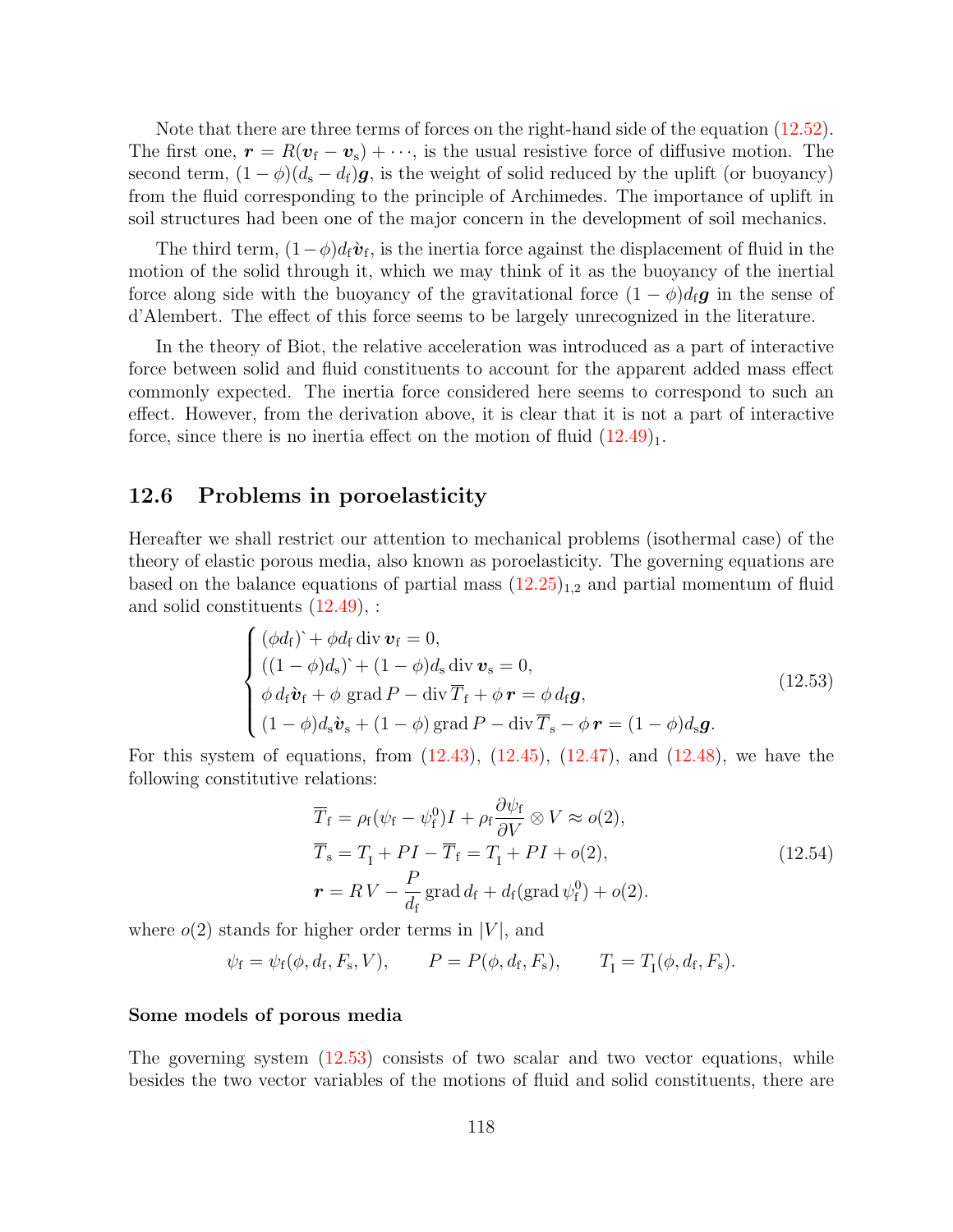three scalar variables, namely, the two true densities,  $d_f$  and  $d_s$ , and the porosity  $\phi$ . Therefore, the system is under-determinate, namely, there are less number of equations than the number of independent variables.

Porosity is a microstructural variable of the porous media. To deal with this additional variable, without postulating an additional (evolution or balance) equation for porosity, as proposed in some mixture theories in the literature, there remain some possibilities to formulate deterministic theories from the present theory of porous media. We may consider following models:

1. Firstly, we can regard the porosity as a constitutive quantity, given by a constitutive relation.

Independent variables:  $(d_f, d_s, X_f, X_s)$ . Constitutive variables:

$$
P = P(d_{\rm f}, F_{\rm s}), \qquad \phi = \phi(d_{\rm f}, F_{\rm s}), \qquad \boldsymbol{r} = \boldsymbol{r}(d_{\rm f}, F_{\rm s}, V),
$$
  

$$
\overline{T}_{\rm f} = \overline{T}_{\rm f}(d_{\rm f}, F_{\rm s}, V), \qquad \overline{T}_{\rm s} = \overline{T}_{\rm s}(d_{\rm f}, F_{\rm s}, V).
$$

Secondly, we can make some assumption of incompressibility of solid or fluid constituent to reduce the number of scalar variables.

2. Incompressible solid constituent: constant  $d_s$ .

Independent variables:  $(\phi, d_f, X_f, X_s)$ . Constitutive variables:

$$
P = P(\phi, d_{\rm f}, F_{\rm s}), \qquad \qquad \mathbf{r} = \mathbf{r}(\phi, d_{\rm f}, F_{\rm s}, V), \overline{T}_{\rm f} = \overline{T}_{\rm f}(\phi, d_{\rm f}, F_{\rm s}, V), \qquad \overline{T}_{\rm s} = \overline{T}_{\rm s}(\phi, d_{\rm f}, F_{\rm s}, V).
$$

3. Incompressible fluid constituent: constant  $d_f$ .

Independent variables:  $(\phi, d_s, X_f, X_s)$ . Constitutive variables:

$$
P = P(\phi, F_{s}), \qquad \qquad \mathbf{r} = \mathbf{r}(\phi, F_{s}, V), \overline{T}_{f} = \overline{T}_{f}(\phi, F_{s}, V), \qquad \overline{T}_{s} = \overline{T}_{s}(\phi, F_{s}, V).
$$

4. Incompressible porous medium: constant  $d_s$  and  $d_f$ .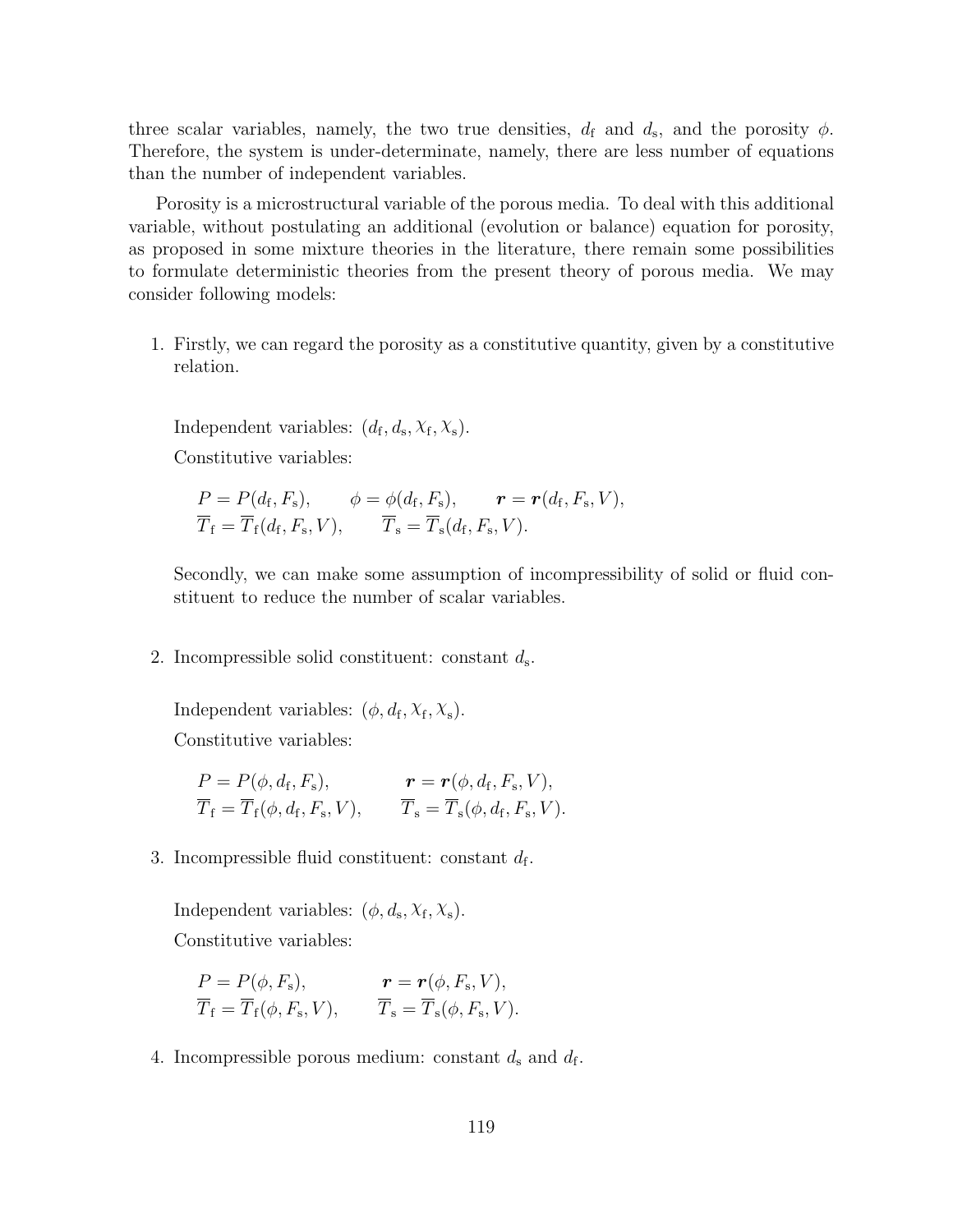Independent variables:  $(\phi, P, X_f, X_s)$ .

Constitutive variables:

 $\overline{T}_{f} = \overline{T}_{f}(\phi, F_{s}, V),$  $, V$ ),  $T_s = T_s(\phi, F_s, V)$   $\boldsymbol{r} = \boldsymbol{r}(\phi, F_s, V)$ .

Note that even composed with incompressible constituents, the porous body is not necessarily incompressible because the porosity may vary. Moreover, we can regard the pore pressure  $P$  as an indeterminate pressure so that the system is deterministic.

## <span id="page-125-0"></span>12.7 Boundary conditions

Regarding the boundary as a singular surface between the porous body and the external medium, we have the following jump conditions for the mixture as a single body,

$$
[\rho(\mathbf{v} - \mathbf{u}^*)] \cdot \mathbf{n} = 0,
$$
  

$$
[\rho \mathbf{v} \otimes (\mathbf{v} - \mathbf{u}^*) - T] \mathbf{n} = 0,
$$
 (12.55)

where  $u^*$  is the surface velocity of the boundary.

Therefore, at the boundary of a solid-fluid mixture body, we have  $v_s = u^*$  and the jump conditions [\(12.55\)](#page-125-0) becomes,

$$
[\rho_f V] \cdot \boldsymbol{n} = 0,
$$
  

$$
\left[ \boldsymbol{v} \otimes \rho_f V - (T_f + T_s) + \frac{1}{2} \frac{\rho_f \rho_s}{\rho} V \otimes V \right] \boldsymbol{n} = 0,
$$
 (12.56)

Furthermore, the boundary of a porous body can also be regarded as a semipermeable singular surface for the fluid constituent, in other words, the fluid can flow across the boundary and the solid cannot. In a semipermeable boundary, it has been proved that the jump condition of energy is given by [\(12.37\)](#page-118-1),

$$
\left[\mu_{\rm f} + \frac{1}{2}V^2 - V \cdot \frac{\partial \psi_{\rm f}}{\partial V}\right] = 0,
$$

where  $\mu_{\rm f} = \frac{\partial \rho \psi_{\rm I}}{\partial \rho}$  $\partial \rho_{\mathrm{f}}$ is the fluid chemical potential. From [\(12.33\)](#page-116-1),  $p_f = \rho_f(\mu_f - \phi_f^0)$ , it implies the jump condition for the pore fluid pressure in a porous body,

$$
[P] + d_{\rm f} \left[ \psi_{\rm f}^0 + \frac{1}{2} V^2 - V \cdot \frac{\partial \psi_{\rm f}}{\partial V} \right] = 0. \tag{12.57}
$$

Based on the above jump conditions, we can formulate the boundary condition for the system of partial differential equations. For well-posedness of the problem, two boundary conditions are needed at any point on the boundary, in addition to the proper initial conditions. There are two type of boundary conditions, namely, prescription of the motion of the boundary or the force acting on the free boundary described in the following, where the subindex <sup>w</sup> denotes the corresponding prescribed value at the exterior side of the boundary.